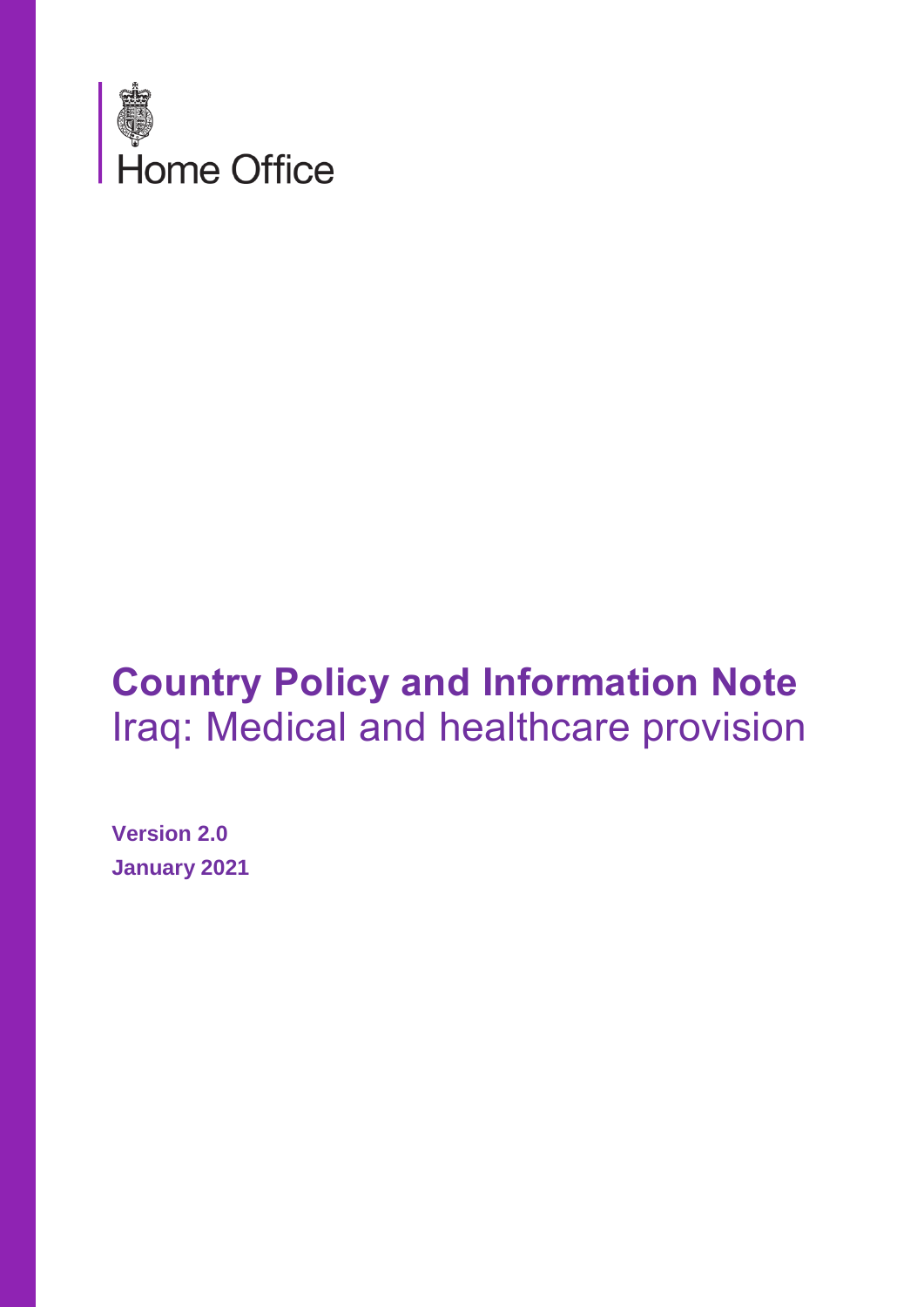## Preface

## **Purpose**

This note provides country of origin information (COI) and analysis of COI for use by Home Office decision makers handling particular types of protection and human rights claims (as set out in the [Introduction](#page-4-0) section). It is not intended to be an exhaustive survey of a particular subject or theme.

It is split into two main sections: (1) analysis and assessment of COI and other evidence; and (2) COI. These are explained in more detail below.

## **Country of origin information**

The country information in this note has been carefully selected in accordance with the general principles of COI research as set out in the [Common EU \[European](http://www.refworld.org/docid/48493f7f2.html)  [Union\] Guidelines for Processing Country of Origin Information \(COI\),](http://www.refworld.org/docid/48493f7f2.html) dated April 2008, and the Austrian Centre for Country of Origin and Asylum Research and Documentation's (ACCORD), [Researching Country Origin Information –](https://www.coi-training.net/researching-coi/) Training [Manual, 2013.](https://www.coi-training.net/researching-coi/) Namely, taking into account the COI's relevance, reliability, accuracy, balance, currency, transparency and traceability.

The structure and content of the country information section follows a [terms of](https://ukhomeoffice.sharepoint.com/sites/PROC975/SharedDocuments/Countries/Bangladesh/CPINs/Bangladesh-Actors%20of%20protection-CPIN-v1.0(draft).docx#_Terms_of_Reference)  [reference](https://ukhomeoffice.sharepoint.com/sites/PROC975/SharedDocuments/Countries/Bangladesh/CPINs/Bangladesh-Actors%20of%20protection-CPIN-v1.0(draft).docx#_Terms_of_Reference) which sets out the general and specific topics relevant to this note.

All information included in the note was published or made publicly available on or before the 'cut-off' date(s) in the country information section. Any event taking place or report/article published after these date(s) is not included.

All information is publicly accessible or can be made publicly available, and is from generally reliable sources. Sources and the information they provide are carefully considered before inclusion. Factors relevant to the assessment of the reliability of sources and information include:

- the motivation, purpose, knowledge and experience of the source
- how the information was obtained, including specific methodologies used
- the currency and detail of information, and
- whether the COI is consistent with and/or corroborated by other sources.

Multiple sourcing is used to ensure that the information is accurate, balanced and corroborated, so that a comprehensive and up-to-date picture at the time of publication is provided of the issues relevant to this note.

Information is compared and contrasted, whenever possible, to provide a range of views and opinions. The inclusion of a source, however, is not an endorsement of it or any view(s) expressed.

Each piece of information is referenced in a brief footnote; full details of all sources cited and consulted in compiling the note are listed alphabetically in the [bibliography.](https://ukhomeoffice.sharepoint.com/sites/PROC975/SharedDocuments/Countries/Bangladesh/CPINs/Bangladesh-Actors%20of%20protection-CPIN-v1.0(draft).docx#_Bibliography)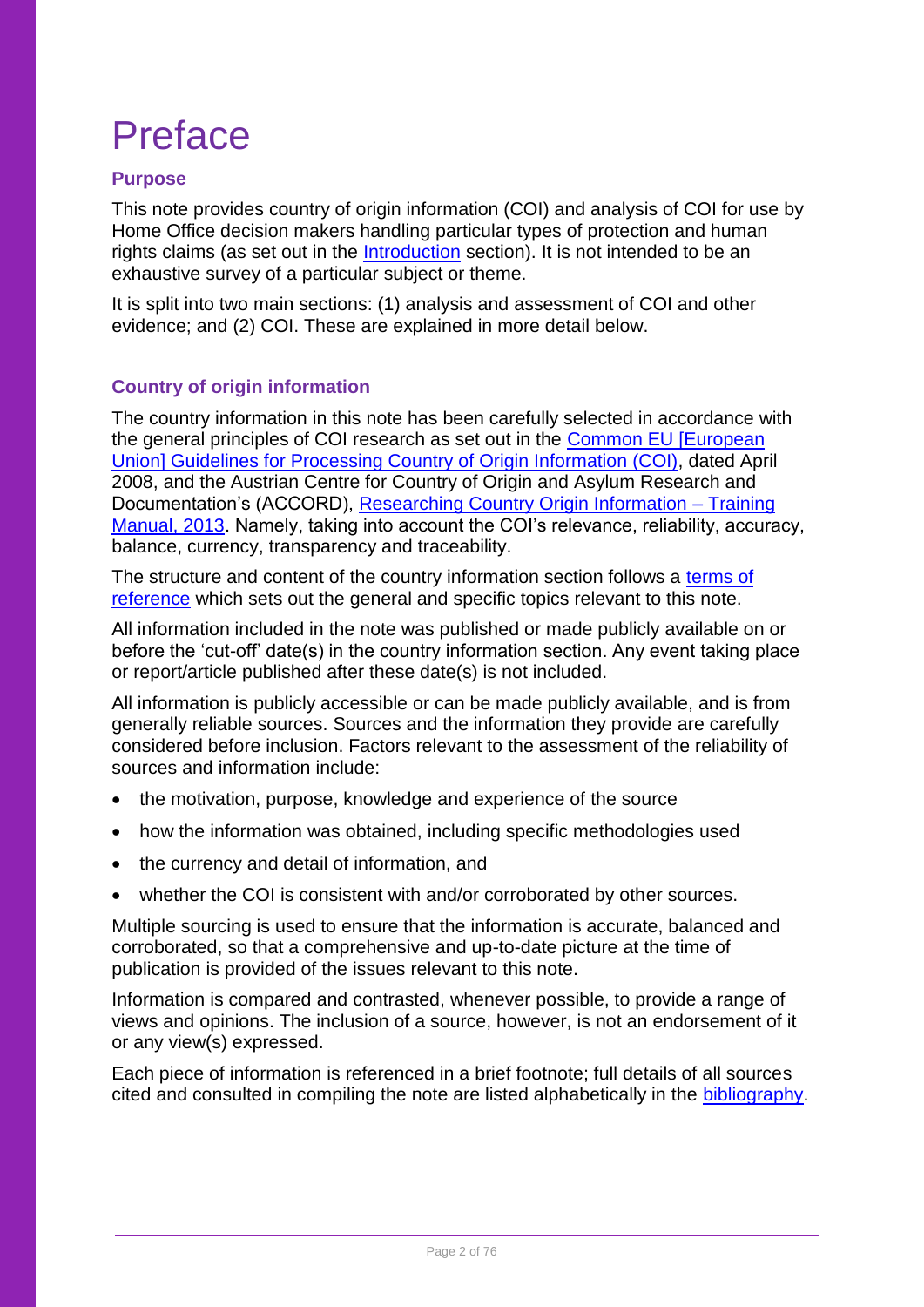## **MedCOI**

Project MedCOI is an Asylum and Migration Integration Fund (AMIF) financed project to obtain medical country of origin information. The project currently allows 11 European Union member states plus the UK, Norway and Switzerland to make use of the services of the 'MedCOI' team in the Netherlands and Belgium. The MedCOI team makes enquiries with qualified doctors and other experts working in countries of origin. The information obtained is reviewed by the MedCOI team, which includes medical doctors, before it is forwarded to the relevant COI Service.

The Belgian Desk on Accessibility (BDA) of the Immigration Office in Belgium forms part of Project MedCOI.

## **Feedback**

<span id="page-2-0"></span>Our goal is to continuously improve our material. Therefore, if you would like to comment on this note, please email the [Country Policy and Information Team.](mailto:cipu@homeoffice.gov.uk)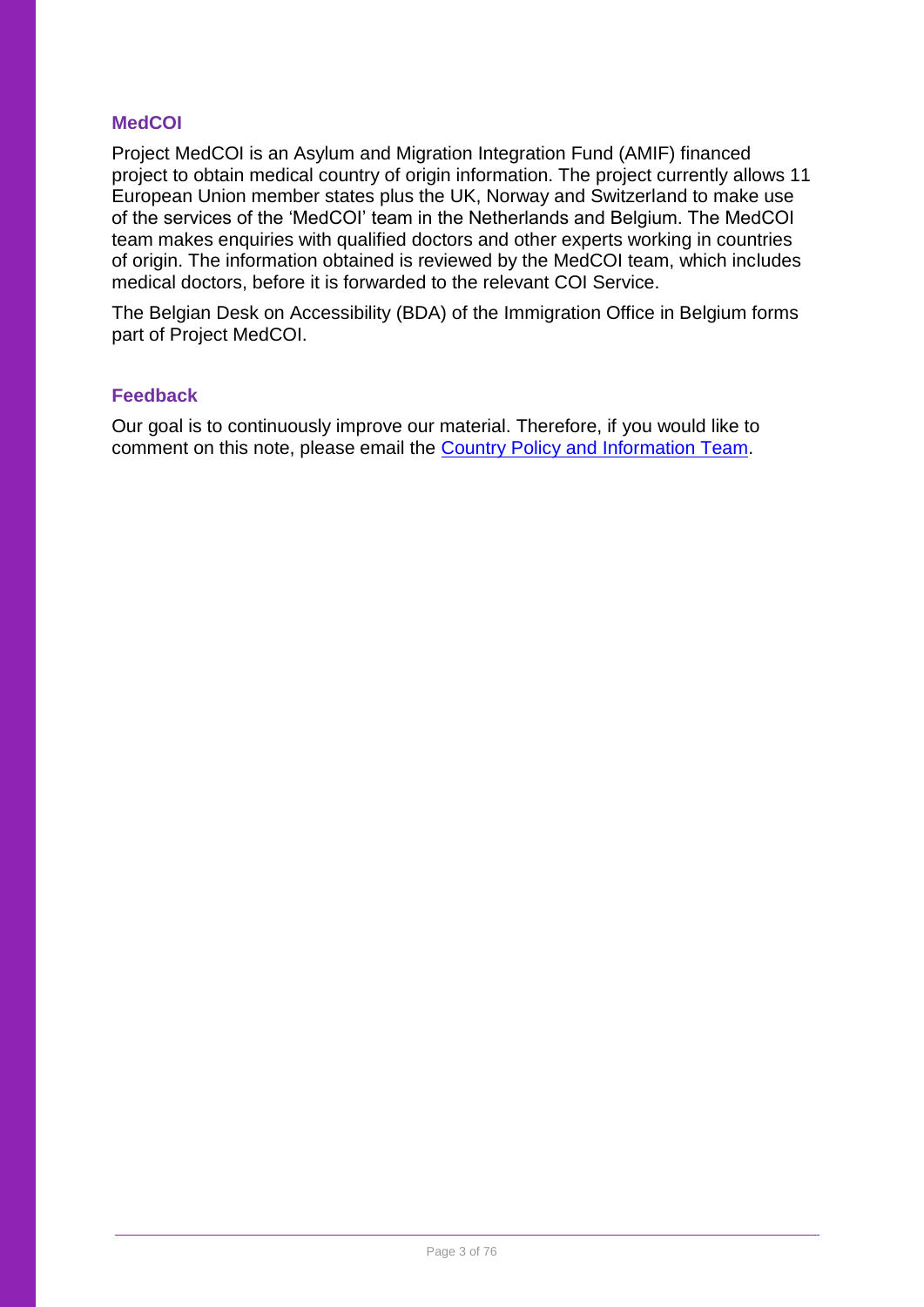# **Contents**

| 1.               |  |  |
|------------------|--|--|
| 2.               |  |  |
| 3.               |  |  |
| $\overline{4}$ . |  |  |
| 5.               |  |  |
| 6.               |  |  |
| 7 <sub>1</sub>   |  |  |
| 8.               |  |  |
| 9.               |  |  |
|                  |  |  |
|                  |  |  |
|                  |  |  |
|                  |  |  |
|                  |  |  |
|                  |  |  |
|                  |  |  |
|                  |  |  |
|                  |  |  |
|                  |  |  |
|                  |  |  |
|                  |  |  |
|                  |  |  |
|                  |  |  |
|                  |  |  |
|                  |  |  |
|                  |  |  |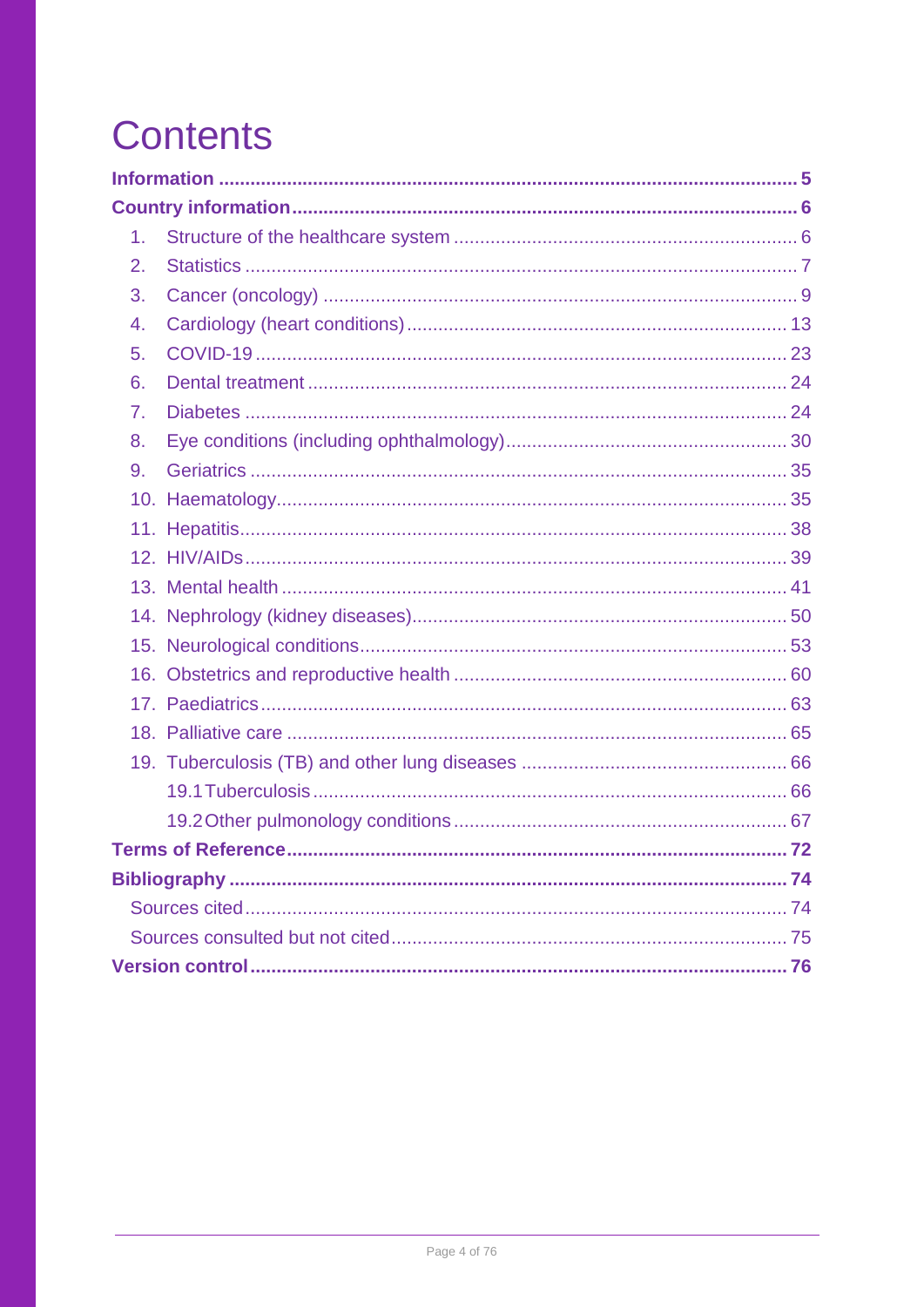## <span id="page-4-1"></span>Information

Updated: 12 January 2021

## <span id="page-4-0"></span>**Guidance on medical claims**

For general guidance on considering cases where a person claims that to remove them from the UK would be a breach Articles 3 and / or 8 of the European Convention on Human Rights (ECHR) because of an ongoing health condition, see the instruction on [Human rights claims on medical grounds.](https://www.gov.uk/government/publications/human-rights-claims-on-medical-grounds)

[Back to Contents](#page-2-0)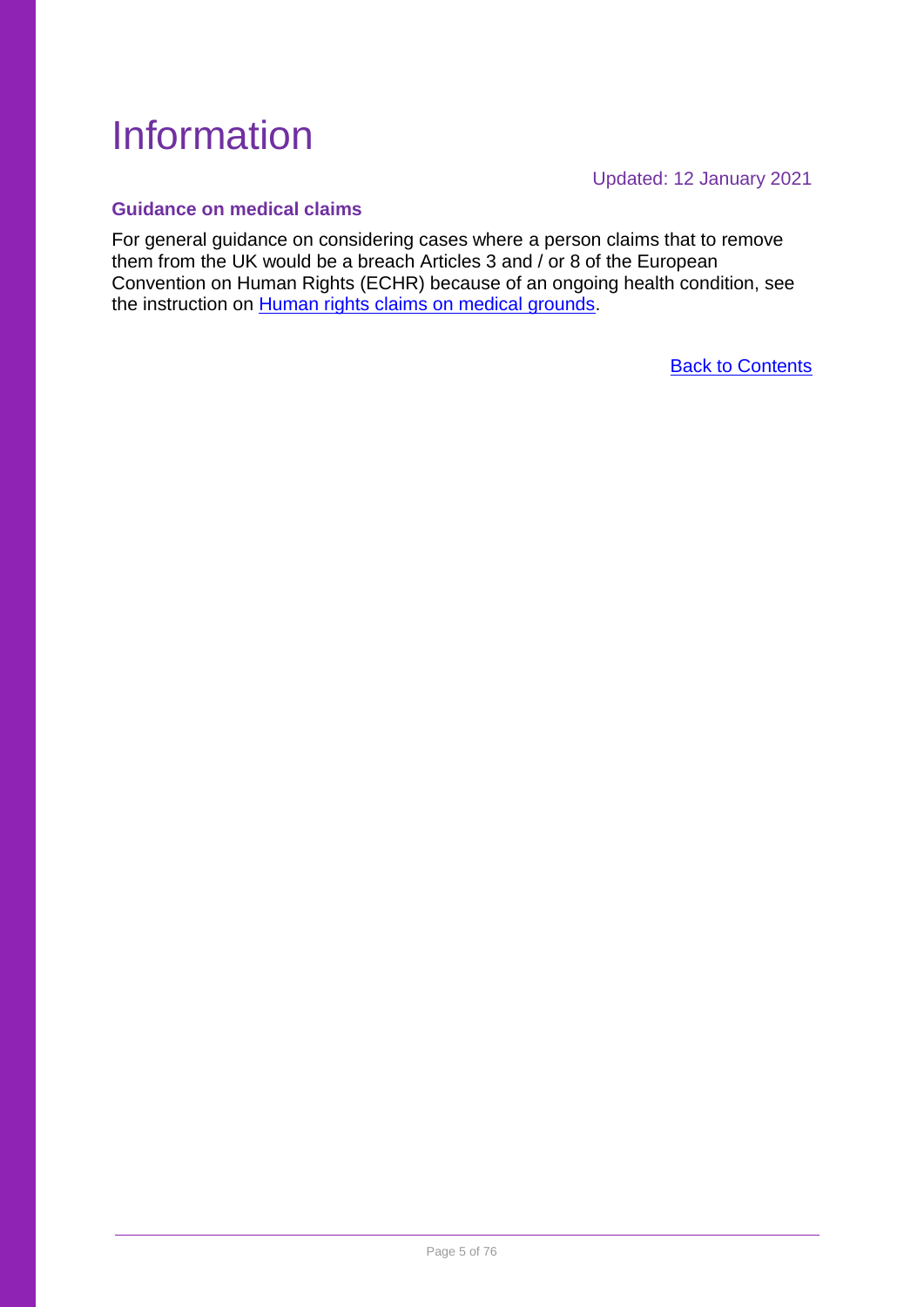## <span id="page-5-0"></span>Country information

## <span id="page-5-1"></span>**1. Structure of the healthcare system**

- 1.1.1 The Australian Government's Department of Foreign Affairs and Trade (DFAT) Iraq country information report published on 17 August 2020 stated: 'Article 31 (1) of the Constitution guarantees citizens the right to health care. It commits the State to maintaining public health, and providing the means of prevention and treatment by building different types of hospitals and health institutions. Article 31 (2) guarantees individuals and entities the right to build hospitals, clinics or private health care centres under State supervision. The Ministry of Health (MoH) is the primary health care provider.' 1
- 1.1.2 A report produced by the World Bank Group (WBG) in February 2017 (the most recent of its kind to date) entitled 'Iraq – Systematic Country Diagnostic' stated:

'Access to health services is limited, and geographical disparities are significant. In the public sector, health services are provided through a network of primary health care centers (PHCC) and public hospitals at very low charges. The PHCCs provide preventive and basic curative services. The main centers are located in urban areas with smaller centers in rural areas. Poor organization and shortages of staff and medications are significant impediments to delivering adequate services in the PHCCs. Despite this, the PHCCs are recognized as very important sources of health care provision, particularly for the poor.

'For secondary and tertiary care, patients are referred from PHCCs to hospitals, although it is estimated that only about 40 percent of Iraqis have access to these referral services because of the inadequate number and uneven distribution of public hospitals. Secondary and tertiary care are also provided by small private hospitals. Since there are no health insurance schemes in Iraq, the costs of private health care must be met out-of-pocket, which is well beyond the reach of many Iragis... Most of the health sector in Iraq is financed by the government with a small but growing private sector financed by out-of-pocket payments from patients.'<sup>2</sup>

1.1.3 In May 2019 the United Nations High Commissioner for Refugees (UNHCR) published a report entitled 'International Protection Considerations with Regard to People Fleeing the Republic of Iraq'. The report, citing various sources, stated:

'Over the past decades, Iraq's public health care system has seen a steady decline as a result of cycles of conflict, years of economic sanctions, funding shortfalls, corruption and neglect. The conflict against ISIS [Islamic State of Iraq and Syria] severely damaged or destroyed many healthcare facilities and despite the rehabilitation of part of these facilities, capacity has not yet reached pre-war levels.

 $\overline{a}$ <sup>1</sup> DFAT, ['Country Information Report: Iraq',](https://www.ecoi.net/en/file/local/2036511/country-information-report-iraq.pdf) (para 2.32), 17 August 2020

<sup>2</sup> WBG, 'Iraq – [Systematic Country Diagnostic',](http://documents1.worldbank.org/curated/en/542811487277729890/pdf/IRAQ-SCD-FINAL-cleared-02132017.pdf) (p83), 3 February 2017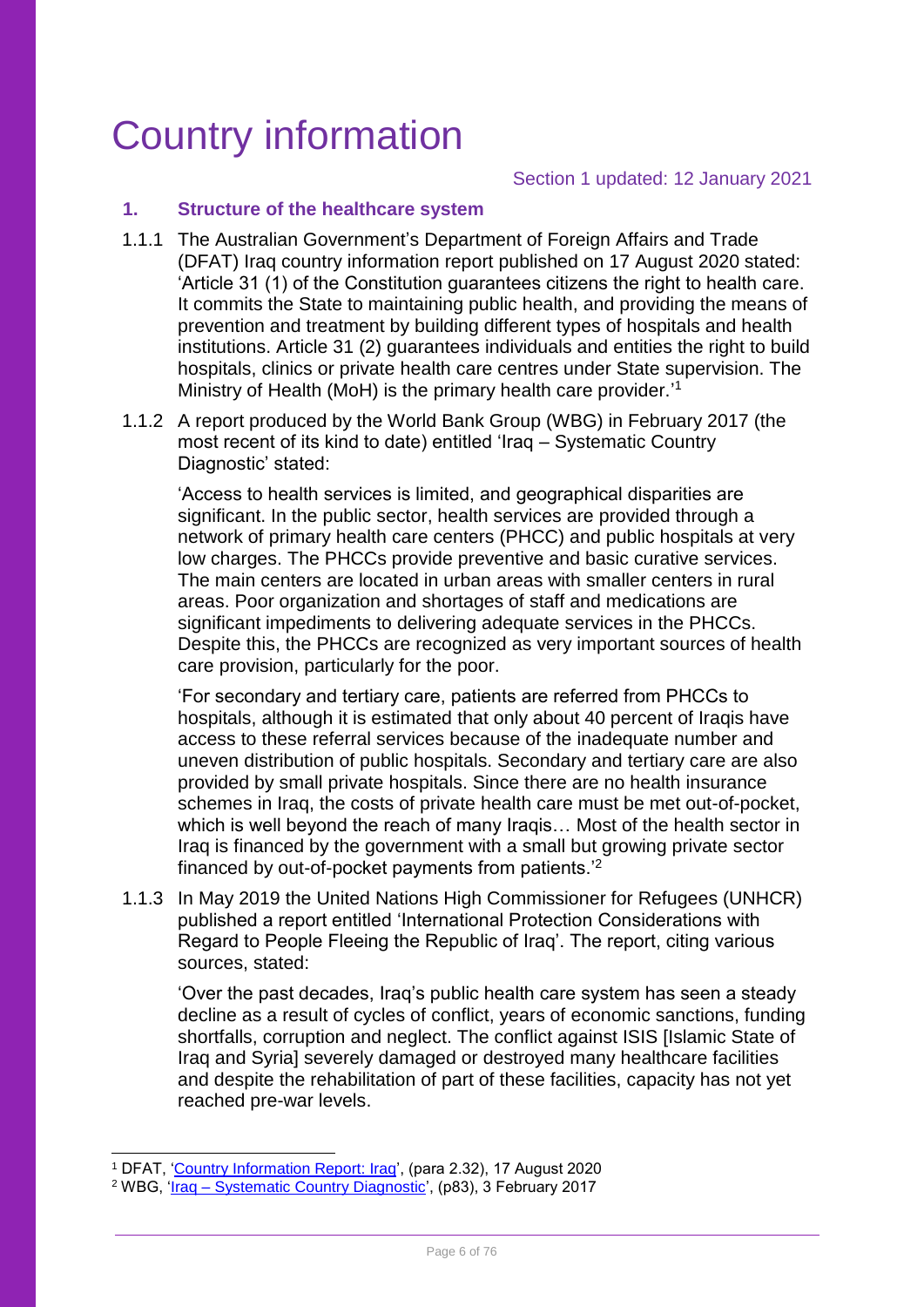'Public health facilities are often poorly maintained and recurring shortages of medicines are a major concern, as is the lack of qualified health workers. Conditions are relatively better in the KR-I [Kurdistan Region of Iraq]; however, the region's health care infrastructure has been overstretched as a result of high numbers of displaced persons, and the rise in conflict-related injuries and disabilities.'<sup>3</sup>

1.1.4 The Borgen Project, a US non-profit organisation raising awareness of international poverty, noted in its July 2020 '6 Facts about Healthcare in Iraq': 'Around half of the primary care facilities in the country are currently not staffed by doctors. The majority of these buildings have no access to running water, worn-out machines and shortages of medicine along with other basic medical supplies. The doctors present are often overspecialized and in need of more thorough training.' 4

## [Back to Contents](#page-2-0)

Section 2 updated: 12 January 2021

## <span id="page-6-0"></span>**2. Statistics**

-

- 2.1.1 On 2 March 2020 Reuters published an article entitled 'The medical crisis that's aggravating Iraq's unrest' which stated that Iraq has 1.1 hospital beds and 0.8 doctors per 1000 people whereas the Kurdistan region of Iraq (KRI) has 1.5 beds and 1.4 doctors per 1000 people. The same report further stated that in 2018 Iraq had 2.1 nurses and midwives per thousand people. Additionally the same source stated that according to Iraq's medical association, around 20,000 doctors have left the country since the 1990s<sup>5</sup>. The Iraqi government now offers returning doctors easy access to employment and higher salaries. In spite of this, returners are few and far between<sup>6</sup>.
- 2.1.2 In March 2020 the World Food Programme (WFP) published the 'Iraq Socialeconomic Atlas 2019'. The report stated that:

'..the Iraqi government offers its citizens universal healthcare and medical supplies at a subsidised cost. However, the public healthcare system faces chronic impediments. For example, the rate of less than one hospital per 100,000 persons is rather low and has recently fallen as a consequence of the strategical destruction of health facilities by ISIL forces during conflict. Lower incidences of hospitals and physicians are observed in the governorates of Kirkuk, Thi-Qar, Nainawa, Maysan and Anbar.'<sup>7</sup>

2.1.3 The same source further published the following maps $8$ :

<sup>&</sup>lt;sup>3</sup> UNHCR, '... Protection Considerations with Regard to People Fleeing... Iraq', (p53-54), May 2019

<sup>4</sup> Borgen Project, ['6 Facts about healthcare in Iraq',](https://borgenproject.org/6-facts-about-healthcare-in-iraq/) 28 July 2020

<sup>&</sup>lt;sup>5</sup> Reuters, '<u>Broken Health – the medical crisis that's aggravating Iraq's unrest</u>', 2 March 2020

<sup>6</sup> Borgen Project, ['6 Facts about healthcare in Iraq',](https://borgenproject.org/6-facts-about-healthcare-in-iraq/) 28 July 2020

<sup>&</sup>lt;sup>7</sup> WFP, ['Iraq Social-Economic Atlas 2019'](https://www.ecoi.net/en/file/local/2020086/WFP-0000110173.pdf), (p40), 30 March 2020

<sup>&</sup>lt;sup>8</sup> WFP, '<u>Iraq Social-Economic Atlas 2019</u>', (p51-52), 30 March 2020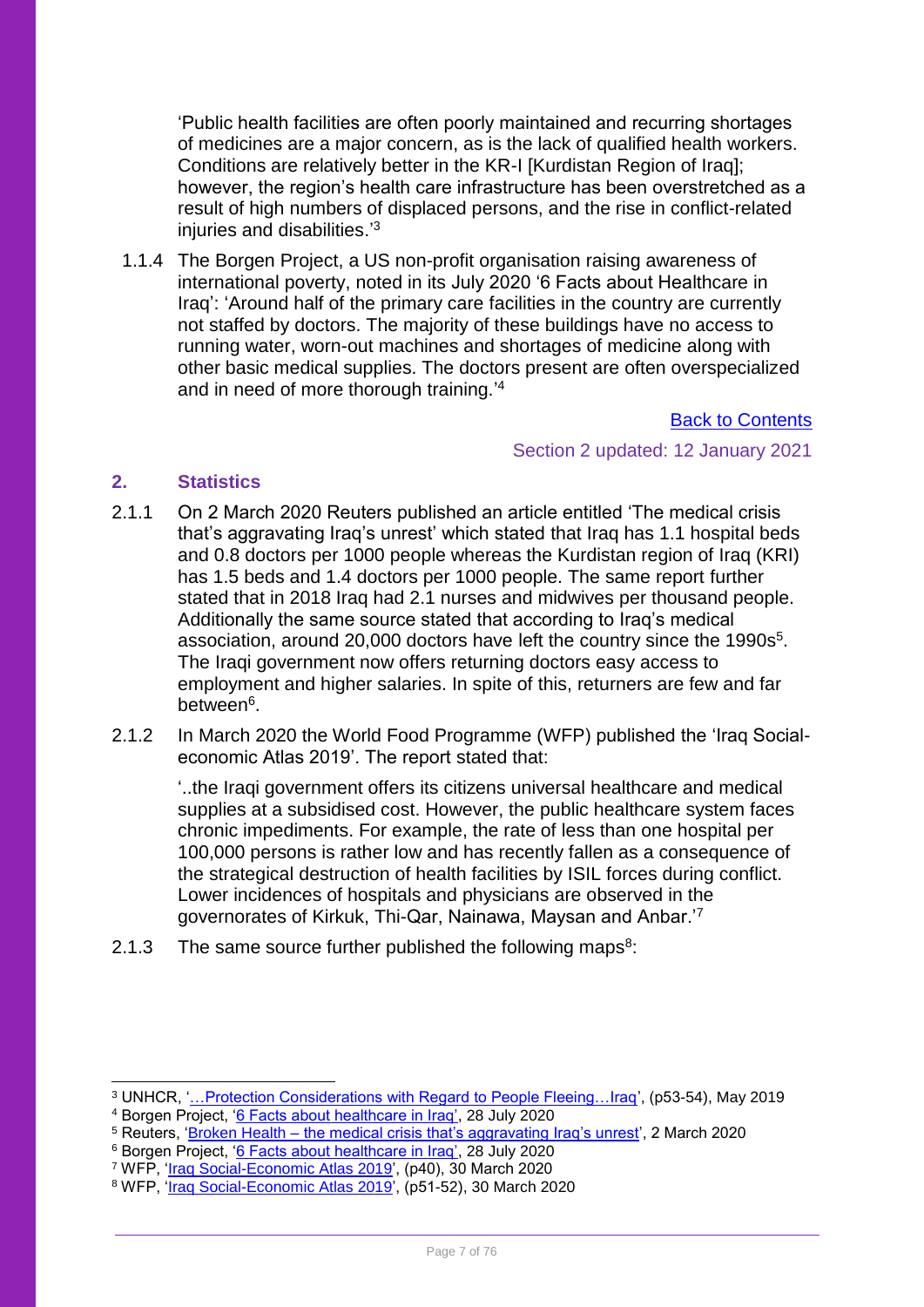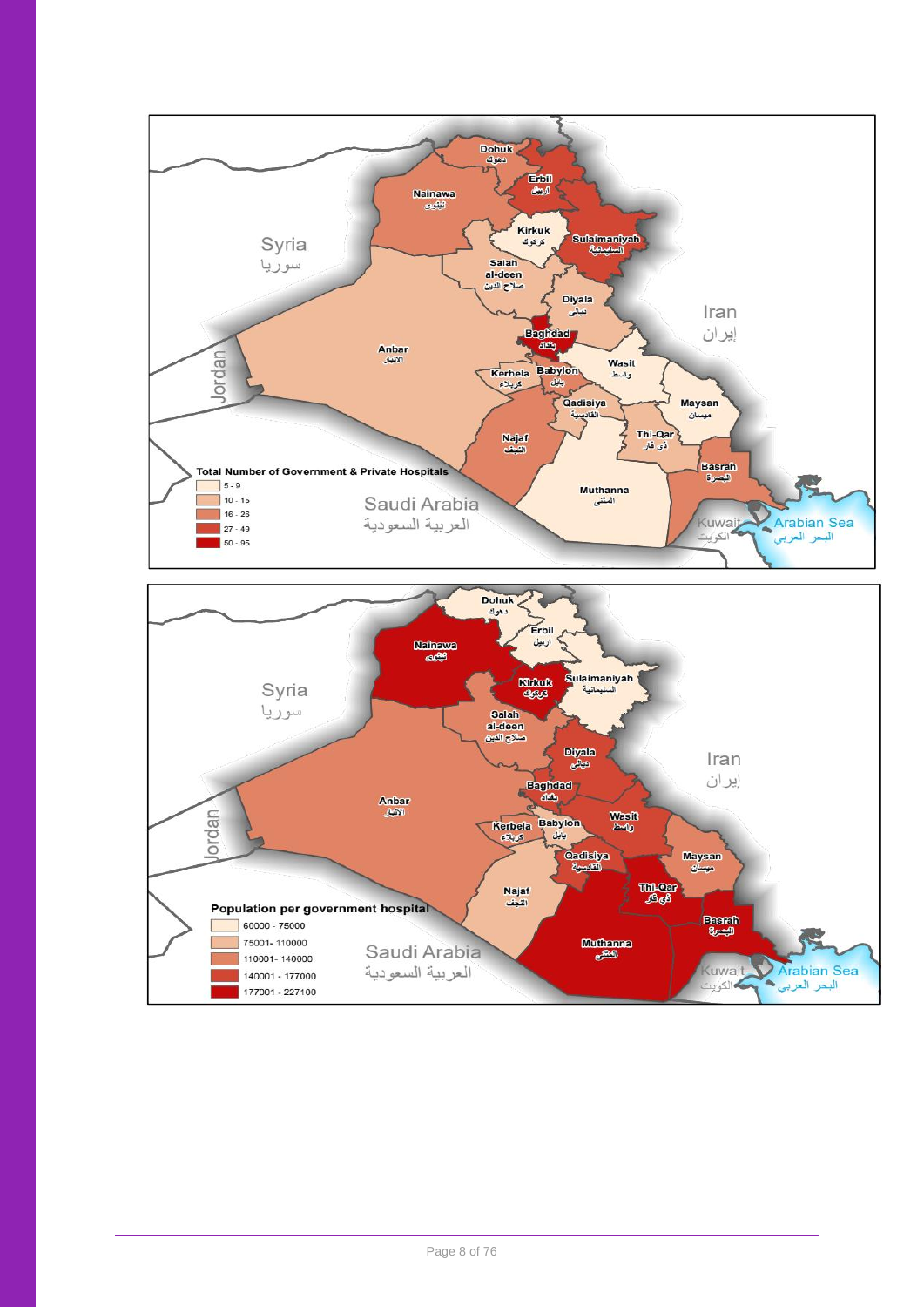

2.1.4 The WHO's annual World Health Statistics report stated that in 2020 Iraq had 7.1 doctors per 10,000 population and 20.4 nursing and midwifery personnel per 10,000 population<sup>9</sup>.

[Back to Contents](#page-2-0)

Section 3 updated: 12 January 2021

## <span id="page-8-0"></span>**3. Cancer (oncology)**

- 3.1.1 In October 2020 the International Agency for Research on Cancer (IARC), 'the specialized cancer agency of the World Health Organisation'<sup>10</sup> (WHO), published a cancer fact sheet for Iraq based on data from 2018. The fact sheet stated that in 2018 there were 25,320 new cancer cases in Iraq and 14,523 deaths<sup>11</sup>.
- 3.1.2 The same source produced the below pie chart<sup>12</sup>, showing the number and types of new cancer cases in 2018 for both sexes and in all age groups:

<sup>9</sup> WHO, ['World Health Statistics 2020'](https://apps.who.int/iris/bitstream/handle/10665/332070/9789240005105-eng.pdf), p60, 2020

<sup>10</sup> IARC, ['About IARC',](https://www.iarc.fr/cards_page/about-iarc/) nd

<sup>&</sup>lt;sup>11</sup> IARC, ['Iraq population fact sheet'](https://gco.iarc.fr/today/data/factsheets/populations/368-iraq-fact-sheets.pdf), October 2020

<sup>12</sup> IARC, ['Iraq population fact sheet'](https://gco.iarc.fr/today/data/factsheets/populations/368-iraq-fact-sheets.pdf), October 2020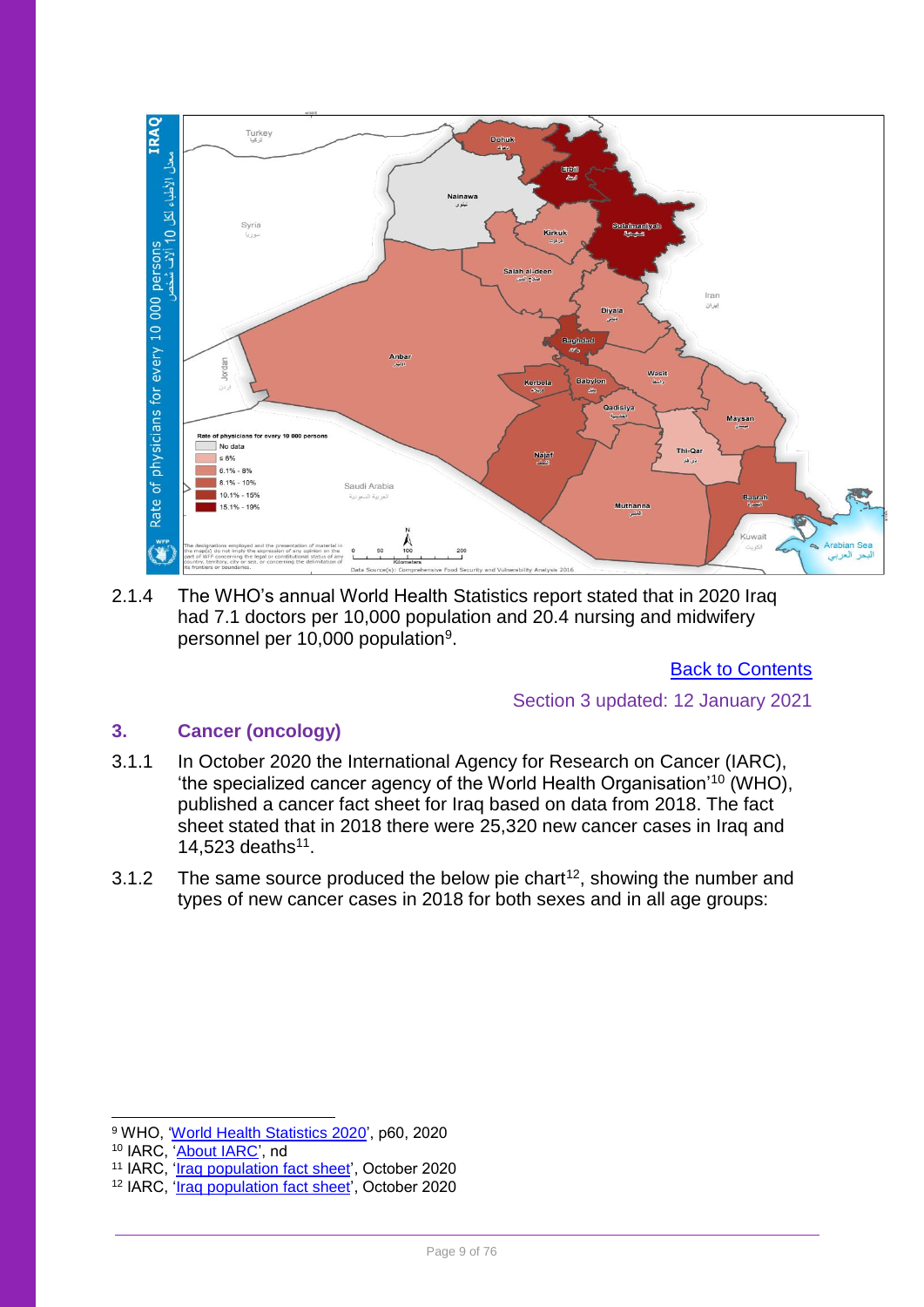#### Number of new cases in 2018, both sexes, all ages



- 3.1.3 The same source additionally states that the cancers with the highest numbers of deaths are lung cancer (2066 deaths), breast cancer (1727 deaths), leukaemia (1327 deaths), brain and central nervous system cancers (1085 deaths) and stomach cancer (750 deaths)<sup>13</sup>.
- 3.1.4 In December 2020 the WHO published data on causes of death across the WHO member states covering 2019. The data stated that there were 15,000 cancer related deaths in 2019 in Iraq<sup>14</sup>.
- 3.1.5 See the [Directory of Radiotherapy Centres website](https://dirac.iaea.org/Data/Operator?country=IRQ) for a list of radiotherapy centres across Iraq.
- 3.1.6 Some examples of hospitals/clinics that treat cancer (and secondary conditions related to oncology) and pharmacies/clinics that can provide appropriate medication were found on the MedCOI website and are listed below:

## **Inpatient treatment by an oncologist:**

- Baghdad Teaching Hospital, Bab Al-Muadham near Ministry of Health, Baghdad (public facility)<sup>15</sup>
- Al Amal Hospital, Al Andalous Square Baghdad (private facility)<sup>16</sup><sup>17</sup>
- Hawler General Teaching Hospital, 60-Meter Street, Erbil (public facility)<sup>18</sup>
- Medical Center, 100 Meters Street, Erbil (private facility) <sup>19</sup>

<sup>13</sup> IARC, ['Iraq population fact sheet'](https://gco.iarc.fr/today/data/factsheets/populations/368-iraq-fact-sheets.pdf), October 2020

<sup>14</sup> WHO, 'Leading causes of death – [WHO Member States, 2019',](https://www.who.int/data/gho/data/themes/mortality-and-global-health-estimates/ghe-leading-causes-of-death) December 2020

<sup>15</sup> MedCOI, 24 December 2019

<sup>16</sup> MedCOI, 7 November 2019

<sup>17</sup> MedCOI, 3 June 2019

<sup>18</sup> MedCOI, 7 November 2019

<sup>19</sup> MedCOI, 10 May 2019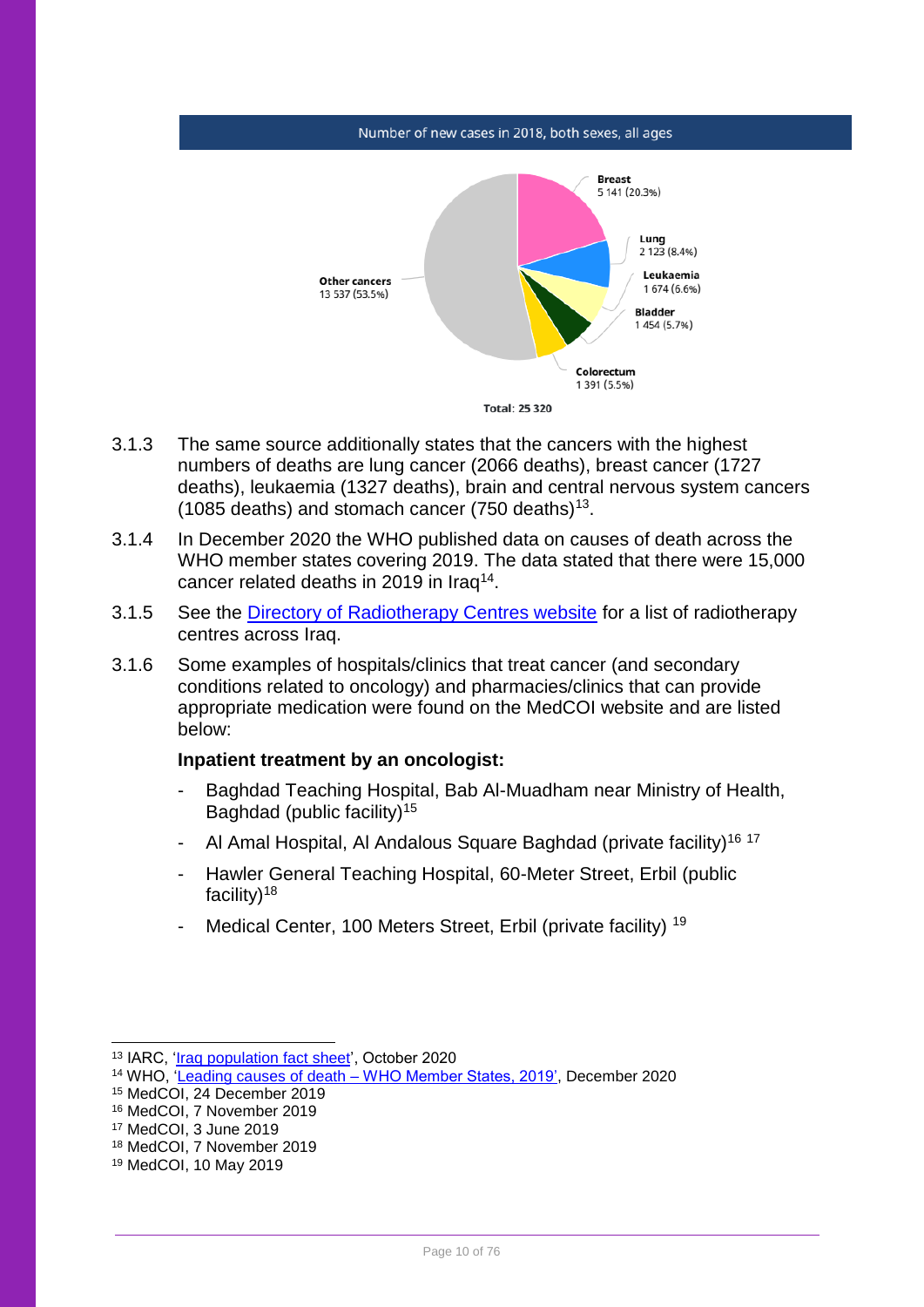## **Outpatient treatment and follow up by an oncologist:**

- Baghdad Teaching Hospital, Bab Al-Muadham near Ministry of Health, Baghdad (public facility)<sup>20</sup>
- Private practice, 14<sup>th</sup> Ramadan Street / Al-Rusafa near Beirut Square, Baghdad (private facility)<sup>21</sup><sup>22</sup>
- Life Support Team Clinic, Building 809, Italian Village, Gulan Street, Erbil (private facility) $23$

## **Diagnostic imaging by means of mammography:**

- Al-Mansour physio-therapy Centre, Al-Mansour, 14 Ramadan Street, Baghdad (private facility) $24$
- Al-Awiya Hospital, Andulus Neighbourhood, Baghdad (public facility)<sup>25</sup>

#### **Laboratory research of blood count related to leukaemia:**

- Al Awael Laboratory for Diagnostic Diseases, Karada Kharidge Road, Baghdad (private facility)<sup>26</sup>
- Life Support Team Clinic, Building 809, Italian Village, Gulan Street, Erbil (private facility) $27$

| <b>Name</b>            | <b>Medication Group</b>                                | <b>Pharmacy</b>                                                                                                                                                                                                |
|------------------------|--------------------------------------------------------|----------------------------------------------------------------------------------------------------------------------------------------------------------------------------------------------------------------|
| Letrozole              | Oncology: anti-<br>hormones; aromatase<br>inhibitors.  | Sama Al-Karada<br>Pharmacy, Al-Karada<br>Inside<br>Neighbourhood,<br>Baghdad (private<br>facility)<br><b>Al-Amal Private</b><br>Hospital, Karada<br>outside Al-Nidhal<br>Street, Baghdad<br>(private facility) |
| <b>Ibandronic Acid</b> | Oncology: anti-<br>hormones; aromatase-<br>inhibitors. | Sama Al-Karada<br>Pharmacy, Al-Karada<br>Inside<br>Neighbourhood,<br><b>Baghdad (private</b><br>facility)                                                                                                      |

## Available medications:

- <sup>20</sup> MedCOI, 24 December 2019
- <sup>21</sup> MedCOI, 7 November 2019

<sup>22</sup> MedCOI, 3 June 2019

1

<sup>23</sup> MedCOI, 7 November 2019

<sup>24</sup> MedCOI, 24 December 2019

<sup>25</sup> MedCOI, 18 September 2020

<sup>26</sup> MedCOI, 23 June 2020

<sup>27</sup> MedCOI, 10 May 2019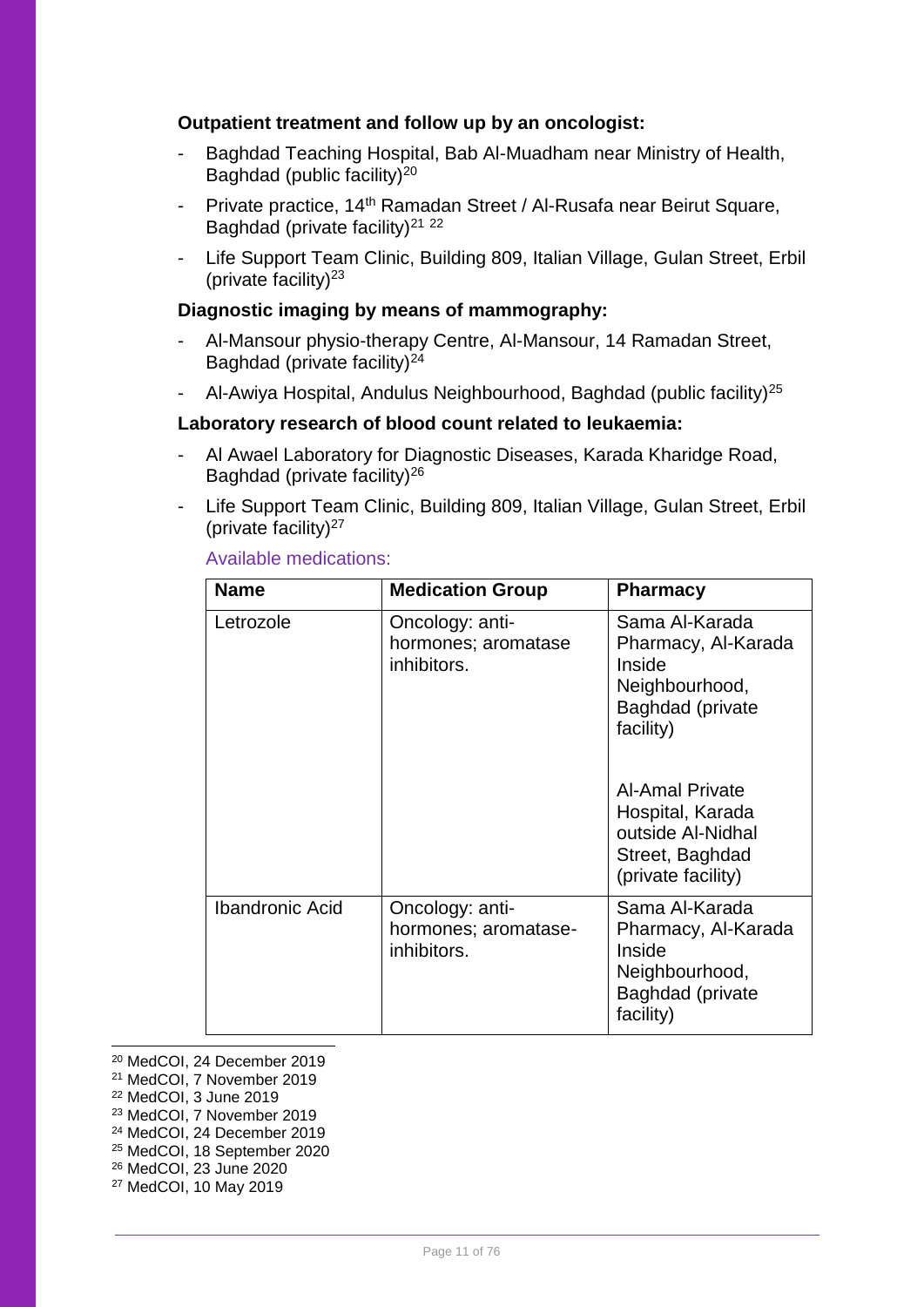| Bisphosphonate           | Oncology: Other                                            | Sama Al-Karada<br>Pharmacy, Al-Karada<br>Inside<br>Neighbourhood,<br>Baghdad (private<br>facility)          |
|--------------------------|------------------------------------------------------------|-------------------------------------------------------------------------------------------------------------|
| Tamoxifen                | Oncology: anti-<br>hormones: anti-<br>estrogens            | Al-Amal Pharmacy,<br>Al-Nidal Street,<br>Baghdad (private<br>facility)                                      |
| Paclitaxel               | Oncology: cytostatics/<br>chemotherapy                     | Al-Amal Pharmacy,<br>Al-Nidal Street,<br>Baghdad (private<br>facility)                                      |
| Pertuzumab               | Oncology: cytostatics/<br>chemotherapy                     | Al-Amal Pharmacy,<br>Al-Nidal Street,<br>Baghdad (private<br>facility)                                      |
| Trastuzumab              | Oncology: monoclonal<br>antibodies                         | Al-Amal Pharmacy,<br>Al-Nidal Street,<br>Baghdad (private<br>facility)                                      |
| Cyclophosphamide         | Oncology: cytostatics/<br>chemotherapy                     | Al Ameer Pharmacy,<br>Doctors Street, Erbil<br>(private facility)                                           |
| Melphalan                | Oncology: cytostatics/<br>chemotherapy                     | Al Ameer Pharmacy,<br>Doctors Street, Erbil<br>(private facility)                                           |
| Vincristine              | Oncology: cytostatics/<br>chemotherapy                     | Al Ameer Pharmacy,<br>Doctors Street, Erbil<br>(private facility)                                           |
|                          |                                                            | Fawzy Pharmacy, 14<br>Ramadan Street,<br>Baghdad (private<br>facility)                                      |
| Thalidomide              | Oncology: cytostatics/<br>chemotherapy/<br>antineoplastics | Al Ameer Pharmacy,<br>Doctors Street, Erbil<br>(private facility)                                           |
| <b>Imatinib Mesilate</b> | Oncology: Other                                            | Ibn Al Nafees Hospital<br>Pharmacy, Al Nidal<br>Street, Al Andalus<br>Square, Baghdad<br>(private facility) |
|                          |                                                            | Fawzy Pharmacy, 14<br>Ramadan Street,                                                                       |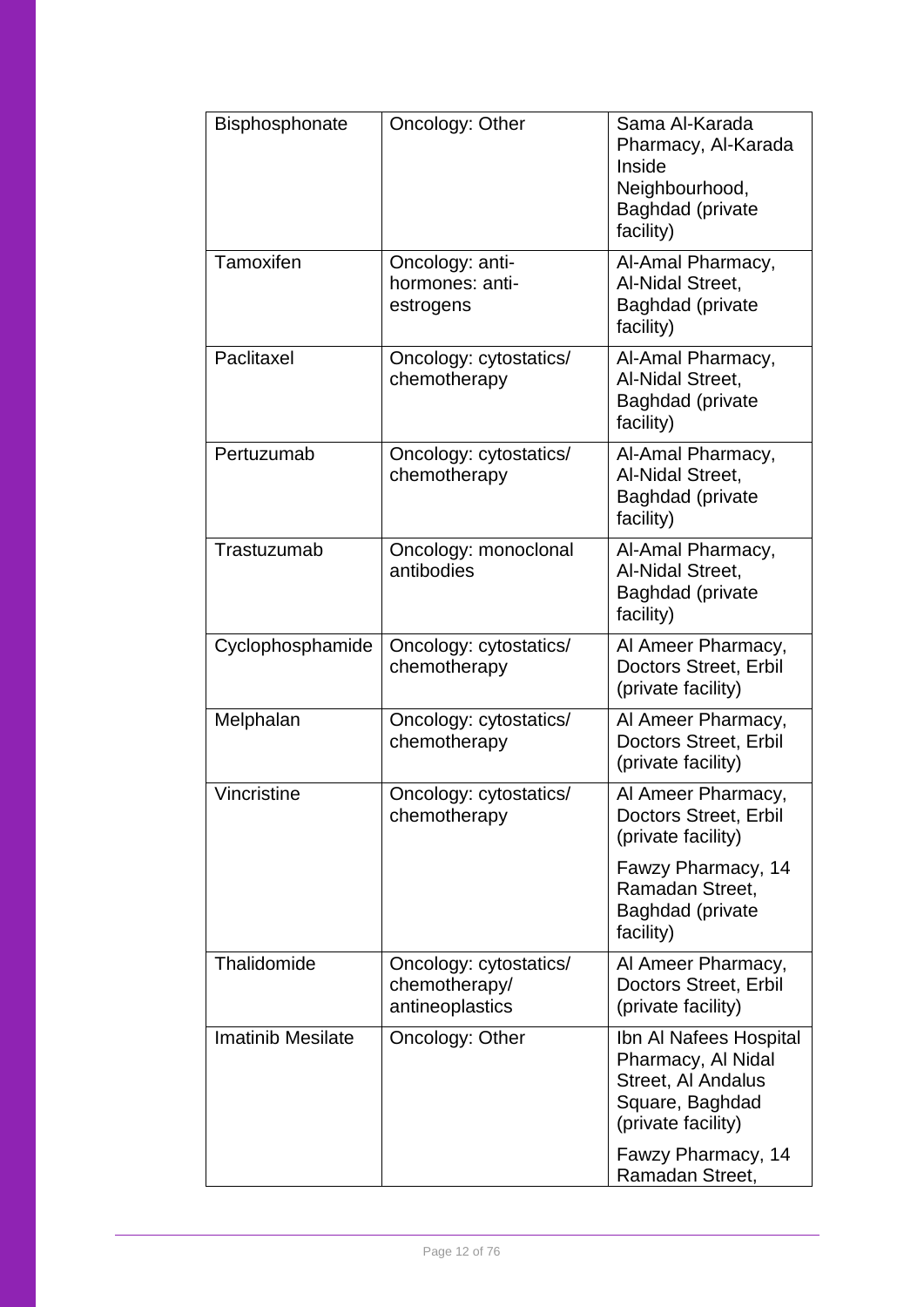|                    |                                                        | Baghdad (private<br>facility)                                          |
|--------------------|--------------------------------------------------------|------------------------------------------------------------------------|
| Anastrozole        | Oncology: anti-<br>hormones; aromatase-<br>inhibitors. | Fawzy Pharmacy, 13<br>Ramadan Street,<br>Baghdad (private<br>facility) |
| Ciclosporin        | Oncology:<br>cytostatics/chemotherapy                  | Fawzy Pharmacy, 14<br>Ramadan Street,<br>Baghdad (private<br>facility) |
| Cladribine         | Oncology: cytostatics/<br>chemotherapy                 | Fawzy Pharmacy, 14<br>Ramadan Street,<br>Baghdad (private<br>facility) |
| Etoposide          | Oncology: cytostatics/<br>chemotherapy                 | Fawzy Pharmacy, 14<br>Ramadan Street,<br>Baghdad (private<br>facility) |
| Interferon Alfa-2a | Oncology: cytostatics/<br>chemotherapy                 | Fawzy Pharmacy, 14<br>Ramadan Street,<br>Baghdad (private<br>facility) |

28 29 30 31 32 33

[Back to Contents](#page-2-0)

#### Section 4 updated: 12 January 2021

## <span id="page-12-0"></span>**4. Cardiology (heart conditions)**

- 4.1.1 In December 2020 the WHO published data on causes of death across the WHO member states covering 2019. The data stated that in 2019 there were 36,600 deaths caused by Ischaemic heart disease, 2500 deaths caused by hypertensive heart disease and 300 deaths caused by rheumatic heart disease in Iraq. According to the WHO data, heart disease was the leading cause of death in Iraq in 2019<sup>34</sup>.
- 4.1.2 Some examples of hospitals/clinics that treat heart conditions and pharmacies/clinics that can provide appropriate medication were found on the MedCOI website and are listed below:

<sup>28</sup> MedCOI, 24 December 2019,

<sup>29</sup> MedCOI, 7 November 2019

<sup>30</sup> MedCOI, 23 June 2020

<sup>31</sup> MedCOI, 18 September 2020

<sup>32</sup> MedCOI, 24 June 2019

<sup>33</sup> MedCOI, 11 February 2019

<sup>34</sup> WHO, 'Leading causes of death – [WHO Member States, 2019',](https://www.who.int/data/gho/data/themes/mortality-and-global-health-estimates/ghe-leading-causes-of-death) December 2020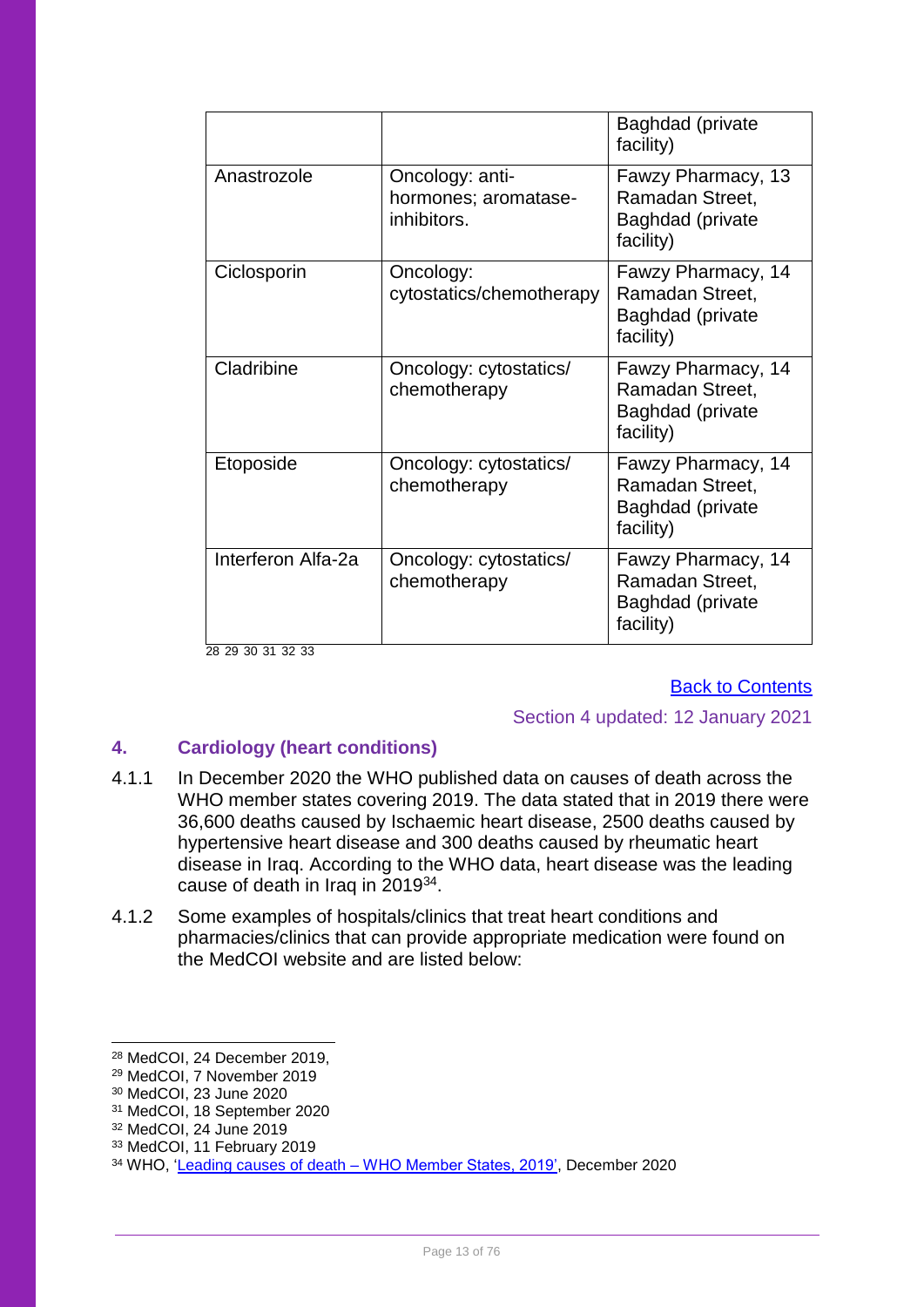## **Inpatient treatment by a cardiologist**

- Baghdad Medical City Hospital, Bab El Moazzam, Baghdad (public facility) $35$
- Mosul Cardiac Center, Hay Al-Wahda, Mosul (public facility)<sup>36</sup>
- Baghdad General Teaching Hospital, Bab Al Moatham Bridge, Baghdad (public facility) $37$
- Hawler Teaching Hospital, Safeen Street, Erbil (public facility)<sup>38</sup>
- Azady Teaching Hospital, Barzan Street, Dohuk (public facility)<sup>39</sup>
- Royal Hospital, Tuy Malik neighbourhood near Kawa Street, Sulaymaniyah (private facility)<sup>40</sup>

## **Outpatient treatment and follow up by a cardiologist**

- Baghdad Medical City Hospital, Bab El Moazzam, Baghdad (public facility)<sup>41</sup>
- Mosul Cardiac Center, Hay Al-Wahda, Mosul (public facility)<sup>42</sup>
- Baghdad General Teaching Hospital, Bab Al Moatham Bridge, Baghdad (public facility) $43$
- Ibn Al Nafees Hospital, Al Nidal Street, Al Andalous Square, Baghdad (private facility)<sup>44</sup>
- Life Support Team, Building 809, Italian Village, Gulan Street, Erbil (Private Facility)<sup>45</sup>
- Private Practice in Shilan Private Hospital, Mohabad Road, Dohuk (private facility) $46$
- Life Support Team Clinic, 60 Meter Street, opposite to Shar Hospital, Sulaymaniyah (private facility)<sup>47</sup>

#### **Inpatient treatment by a cardiac surgeon**

- Mosul Cardiac Center, Hay Al-Wahda, Mosul (public facility)<sup>48</sup>
- Baghdad General Teaching Hospital, Bab Al Moatham Bridge, Baghdad (public facility)<sup>49</sup>

-

<sup>42</sup> MedCOI, 17 September 2020 <sup>43</sup> MedCOI, 16 September 2020

<sup>35</sup> MedCOI, 25 November 2020

<sup>36</sup> MedCOI, 17 September 2020

<sup>37</sup> MedCOI, 16 September 2020

<sup>38</sup> MedCOI, 6 May 2020

<sup>39</sup> MedCOI, 27 February 2020

<sup>40</sup> MedCOI, 17 January 2020

<sup>41</sup> MedCOI, 25 November 2020

<sup>44</sup> MedCOI, 23 June 2020

<sup>45</sup> MedCOI, 6 May 2020

<sup>46</sup> MedCOI, 27 February 2020 <sup>47</sup> MedCOI, 17 January 2020

<sup>48</sup> MedCOI, 17 September 2020

<sup>49</sup> MedCOI, 16 September 2020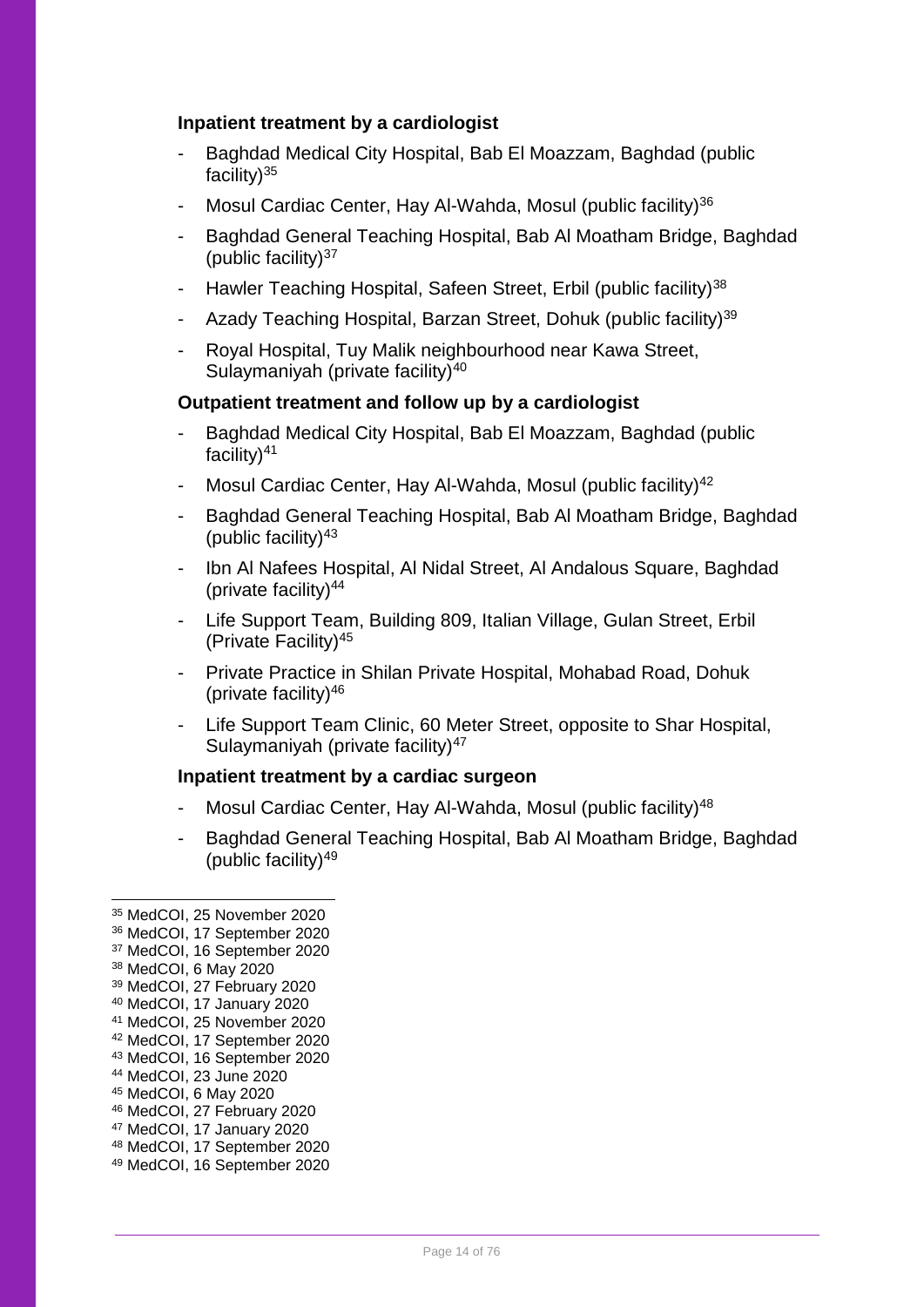## **Outpatient treatment and follow up by a cardiac surgeon**

- Mosul Cardiac Center, Hay Al-Wahda, Mosul (public facility)<sup>50</sup>
- Baghdad General Teaching Hospital, Bab Al Moatham Bridge, Baghdad (public facility) $51$

## **Cardiology, procedure with electrical cardioversion**

Baghdad Medical City Hospital, Bab El Moazzam, Baghdad (public facility) $52$ 

## **Placement of Implantable Cardioverter Defibrillator (ICD) and follow up of ICD by Cardiologist**

- Ibn Al Nafees Hospital, Al Nidal Street, Al Andalous Square, Baghdad (private facility) $53$ 

## **Cardiac Surgery: catheter ablation; procedure to remove a faulty electrical pathway of the heart**

Baghdad Medical City Hospital, Bab El Moazzam, Baghdad (public facility) $54$ 

## **Cardiac Surgery; cardiac catheterization**

- Mosul Cardiac Center, Hay Al-Wahda, Mosul (public facility)<sup>55</sup>
- Baghdad General Teaching Hospital, Bab Al Moatham Bridge, Baghdad (public facility) $56$

## **Cardiac Surgery; PTCA/PCI; coronary angioplasty including follow up**

Baghdad General Teaching Hospital, Bab Al Moatham Bridge, Baghdad (public facility) $57$ 

### **Cardiac Surgery; Coronary artery bypass grafting (CABG), Bypass**

Baghdad Medical City Hospital, Bab El Moazzam, Baghdad (public facility)  $58$ 

#### **Cardiac Surgery; heart valve surgery**

Vajeen Private Hospital, Silav Road, Dohuk (private facility)<sup>59</sup>

#### **Diagnostic imaging: ECG (electro cardio gram; cardiology)**

Baghdad Medical City Hospital, Bab El Moazzam, Baghdad (public facility) $60$ 

<sup>50</sup> MedCOI, 17 September 2020

<sup>51</sup> MedCOI, 16 September 2020

<sup>52</sup> MedCOI, 25 November 2020

<sup>53</sup> MedCOI, 23 June 2020

<sup>54</sup> MedCOI, 25 November 2020

<sup>55</sup> MedCOI, 17 September 2020

<sup>56</sup> MedCOI, 16 September 2020

<sup>57</sup> MedCOI, 16 September 2020

<sup>58</sup> MedCOI, 16 September 2020 <sup>59</sup> MedCOI, 27 February 2020

<sup>60</sup> MedCOI, 25 November 2020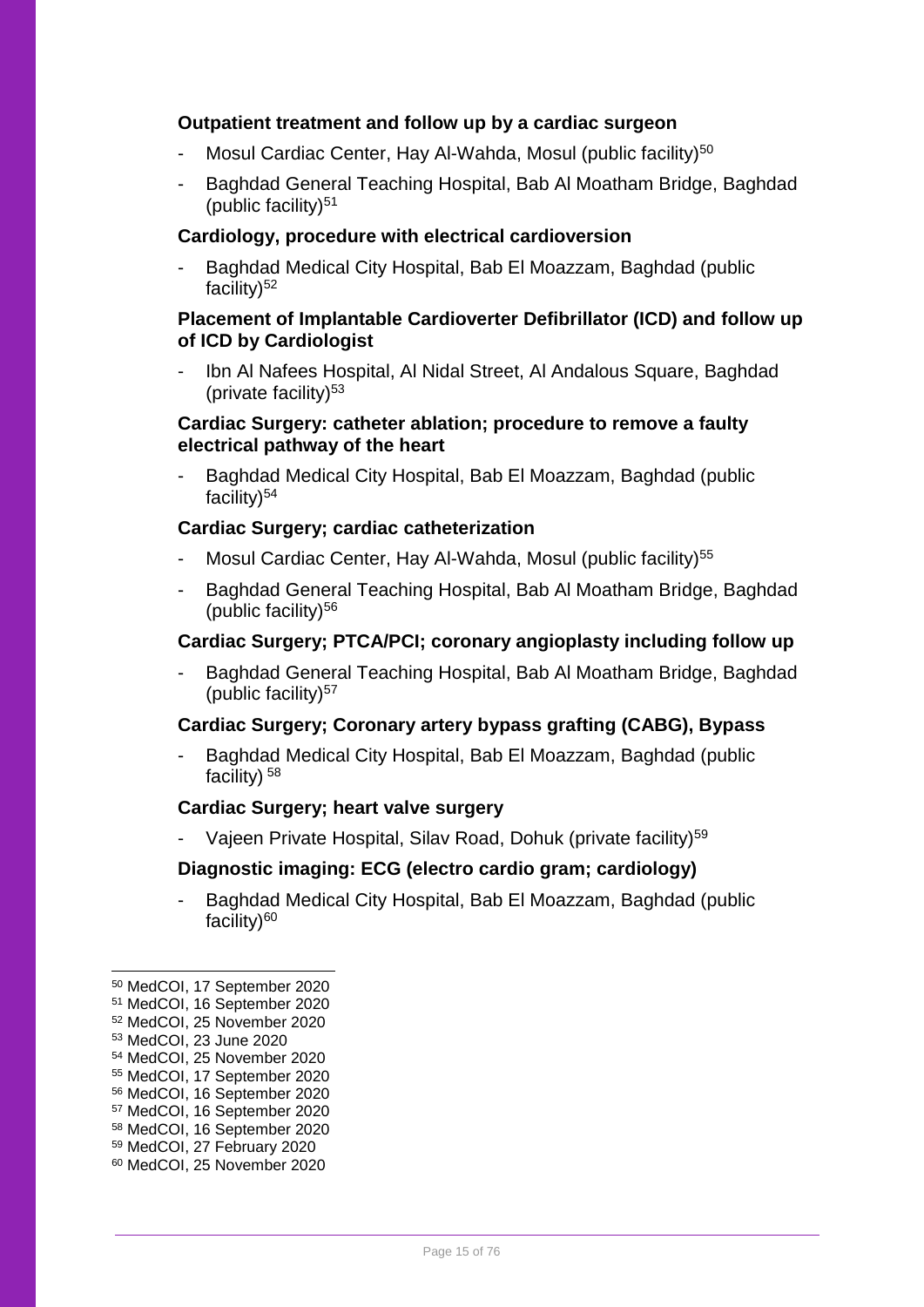- Mosul Cardiac Center, Hay Al-Wahda, Mosul (public facility)<sup>61</sup>
- Baghdad General Teaching Hospital, Bab Al Moatham Bridge, Baghdad (public facility) $62$
- Ibn Al Nafees Hospital, Al Nidal Street, Al Andalous Square, Baghdad (private facility)<sup>63</sup>

## **Diagnostic imaging by means of Holter monitor / ambulatory ECG device**

- Baghdad Medical City Hospital, Bab El Moazzam, Baghdad (public facility) $64$
- Ibn Al Nafees Hospital, Al Nidal Street, Al Andalous Square, Baghdad (private facility)<sup>65</sup>

## **Diagnostic imaging by means of cardiac stress test**

Baghdad Medical City Hospital, Bab El Moazzam, Baghdad (public facility) $66$ 

## **Diagnostic imaging by means of ultrasound of the heart (echocardiography – echocardiogram)**

- Baghdad Medical City Hospital, Bab El Moazzam, Baghdad (public facility)<sup>67</sup>
- Mosul Cardiac Center, Hay Al-Wahda, Mosul (public facility)<sup>68</sup>
- Baghdad General Teaching Hospital, Bab Al Moatham Bridge, Baghdad (public facility)<sup>69</sup>

#### **Diagnostic imaging by means or coronarography**

- Mosul Cardiac Center, Hay Al-Wahda, Mosul (public facility)<sup>70</sup>
- Baghdad General Teaching Hospital, Bab Al Moatham Bridge, Baghdad (public facility) $71$

#### **Inpatient treatment by an internal specialist (internist)**

- Baghdad Medical City Hospital, Bab El Moazzam, Baghdad (public facility)<sup>72</sup>
- Royal Hospital, Tuy Malik neighbourhood near Kawa Street, Sulaymaniyah (private facility)<sup>73</sup>

- <sup>65</sup> MedCOI, 23 June 2020
- <sup>66</sup> MedCOI, 25 November 2020
- <sup>67</sup> MedCOI, 25 November 2020
- <sup>68</sup> MedCOI, 17 September 2020
- <sup>69</sup> MedCOI, 16 September 2020
- <sup>70</sup> MedCOI, 17 September 2020
- <sup>71</sup> MedCOI, 16 September 2020
- <sup>72</sup> MedCOI, 25 November 2020 <sup>73</sup> MedCOI, 17 January 2020

<sup>61</sup> MedCOI, 17 September 2020 <sup>62</sup> MedCOI, 16 September 2020 <sup>63</sup> MedCOI, 23 June 2020

<sup>64</sup> MedCOI, 25 November 2020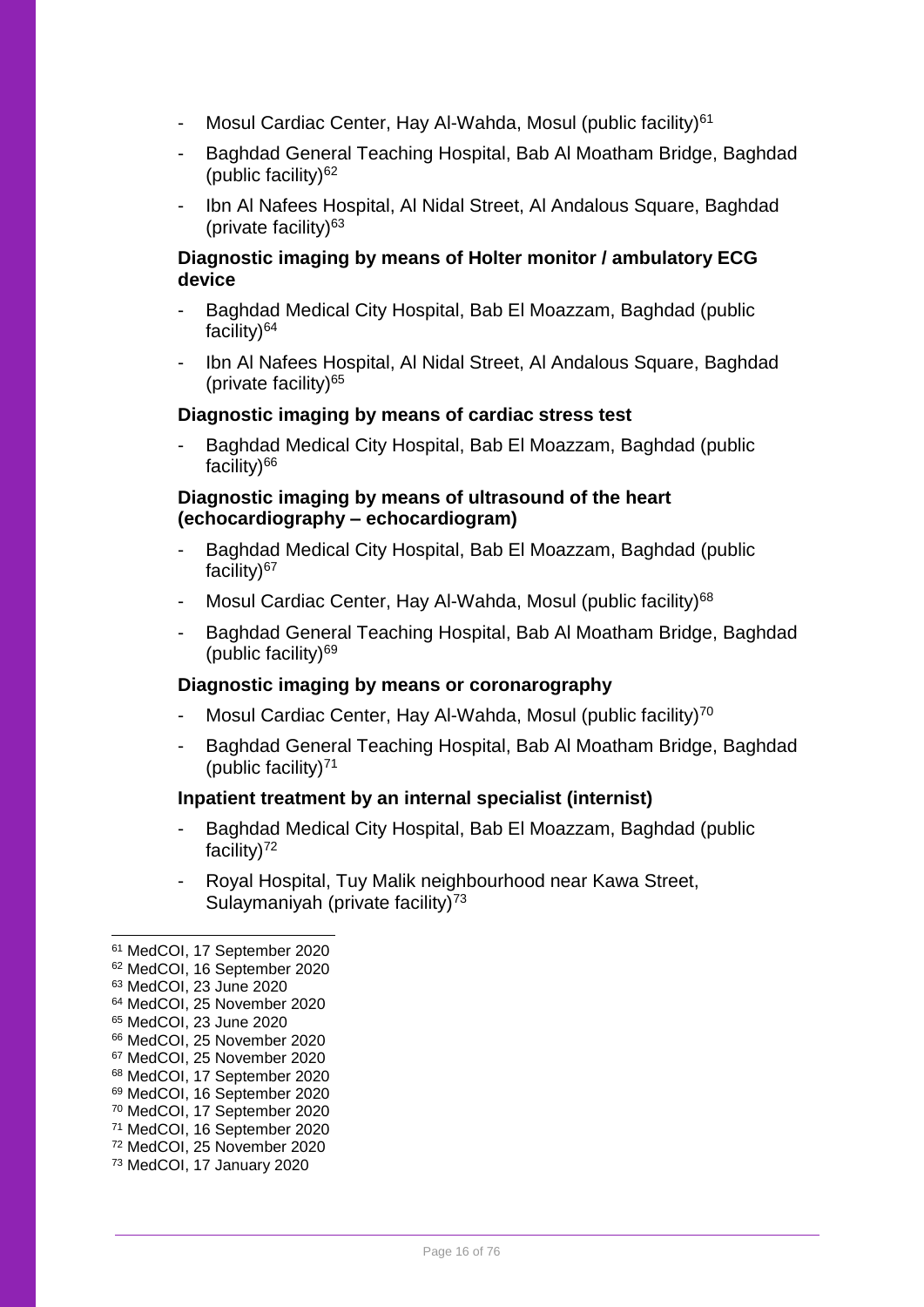## **Outpatient treatment and follow up by an internal specialist (internist)**

- Baghdad Medical City Hospital, Bab El Moazzam, Baghdad (public facility) $74$
- Life Support Team Clinic, 60 Meter Street, opposite to Shar Hospital, Sulaymaniyah (private facility)<sup>75</sup>

## **Laboratory research for cardiac biomarker, troponin**

- Mosul Cardiac Center, Hay Al-Wahda, Mosul (public facility)<sup>76</sup>
- Baghdad General Teaching Hospital, Bab Al Moatham Bridge, Baghdad (public facility) $77$

#### **Long-term cardiac rehabilitation**

- Mosul Cardiac Center, Hay Al-Wahda, Mosul (public facility)<sup>78</sup>
- Baghdad General Teaching Hospital, Bab Al Moatham Bridge, Baghdad (public facility)<sup>79</sup>

| <b>Name</b>   | <b>Medication Group</b>            | <b>Pharmacy</b>                                                                                           |
|---------------|------------------------------------|-----------------------------------------------------------------------------------------------------------|
| Acenocoumarol | Cardiology: anti blood<br>clotting | Salwa Private<br>Pharmacy, Hai Al<br>Jamea, Baghdad<br>(private facility)                                 |
| Phenprocoumon | Cardiology: anti blood<br>clotting | <b>Fawzi Private</b><br>Pharmacy, 14<br>Ramadan Street,<br>Baghdad (private<br>facility)<br>Salwa Private |
|               |                                    | Pharmacy, Hai Al<br>Jamea, Baghdad<br>(private facility)                                                  |
| Warfarin      | Cardiology: anti blood<br>clotting | <b>Salwa Private</b><br>Pharmacy, Hai Al<br>Jamea, Baghdad<br>(private facility)                          |
|               |                                    | Life Support Team<br>Private Pharmacy,<br>Building 809, Italian                                           |

## Available medications:

<sup>74</sup> MedCOI, 25 November 2020

<sup>75</sup> MedCOI, 17 January 2020

<sup>76</sup> MedCOI, 17 September 2020

<sup>77</sup> MedCOI, 16 September 2020

<sup>78</sup> MedCOI, 17 September 2020

<sup>79</sup> MedCOI, 16 September 2020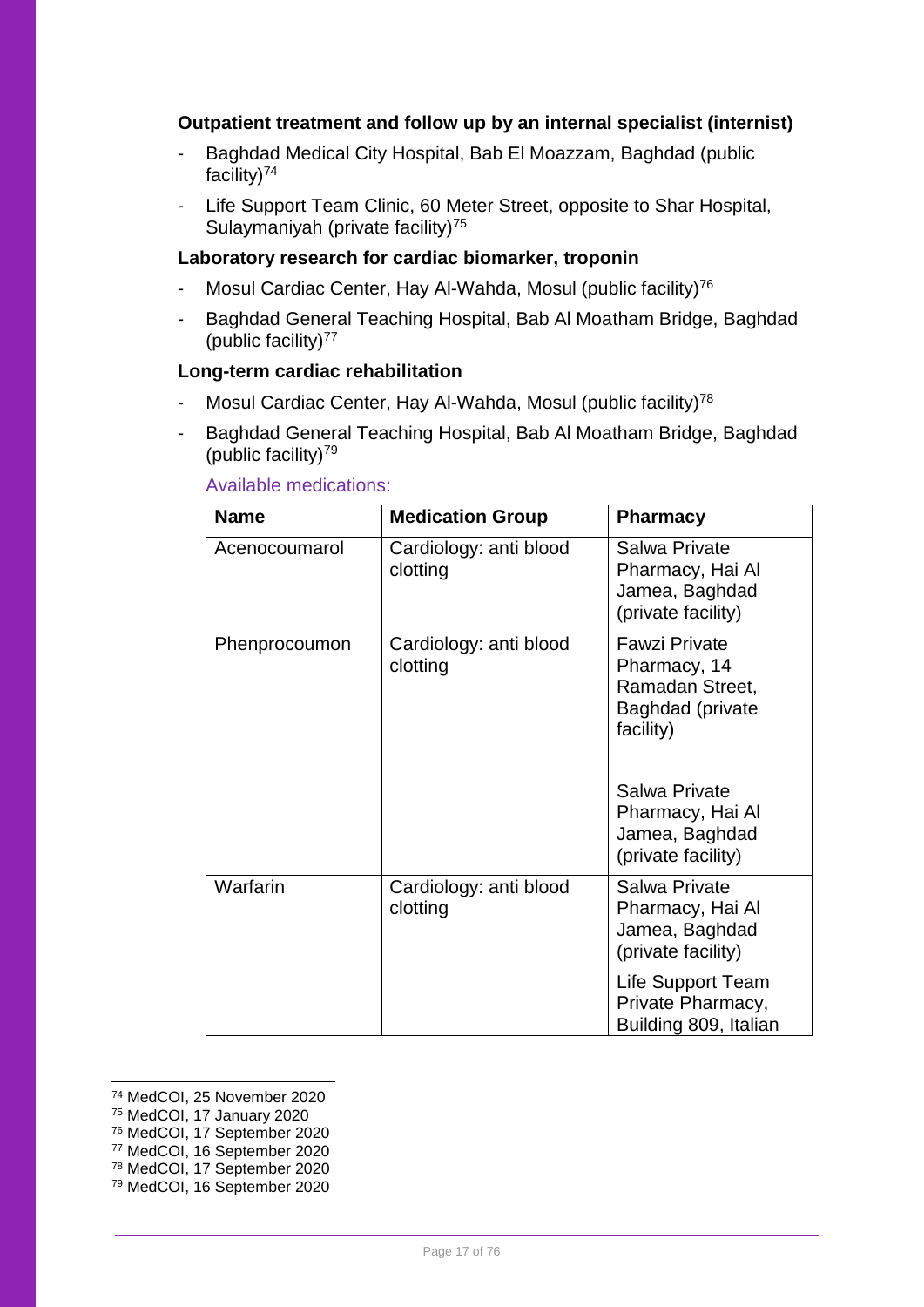|                |                                                                 | Village, Gulan Street,<br>Erbil (private facility)                                                                    |
|----------------|-----------------------------------------------------------------|-----------------------------------------------------------------------------------------------------------------------|
|                |                                                                 | Halat Pharmacy, Vajin<br>Private Hospital,<br>Dohuk (private facility)                                                |
| Metoprolol     | Cardiology: anti<br>hypertension;<br>betablockers               | <b>Salwa Private</b><br>Pharmacy, Hai Al<br>Jamea, Baghdad<br>(private facility)                                      |
|                |                                                                 | Life Support Team<br>Private Pharmacy,<br>Building 809, Italian<br>Village, Gulan Street,<br>Erbil (private facility) |
|                |                                                                 | Halat Pharmacy, Vajin<br>Private Hospital,<br>Dohuk (private facility)                                                |
| Amlodipine     | Cardiology: anti<br>hypertension; calcium<br>antagonist         | Salwa Private<br>Pharmacy, Hai Al<br>Jamea, Baghdad<br>(private facility)                                             |
|                |                                                                 | Life Support Team<br>Private Pharmacy,<br>Building 809, Italian<br>Village, Gulan Street,<br>Erbil (private facility) |
| Spironolactone | Cardiology: anti<br>hypertension; potassium-<br>saving diuretic | Salwa Private<br>Pharmacy, Hai Al<br>Jamea, Baghdad<br>(private facility)                                             |
|                |                                                                 | Dawa Pharmacy,<br>Omar Bin Yasir Street,<br>Baghdad (private<br>facility)                                             |
| Eplerenone     | Cardiology: anti<br>hypertension; potassium-<br>saving diuretic | Salwa Private<br>Pharmacy, Hai Al<br>Jamea, Baghdad<br>(private facility)                                             |
|                |                                                                 | Nawroz Pharmacy,<br>Doctor Street near<br>Dollar Center, Dohuk<br>(private facility)                                  |
| Pravastatin    | Cardiology: Lipid<br>modifying/ cholesterol<br>inhibitors       | Salwa Private<br>Pharmacy, Hai Al                                                                                     |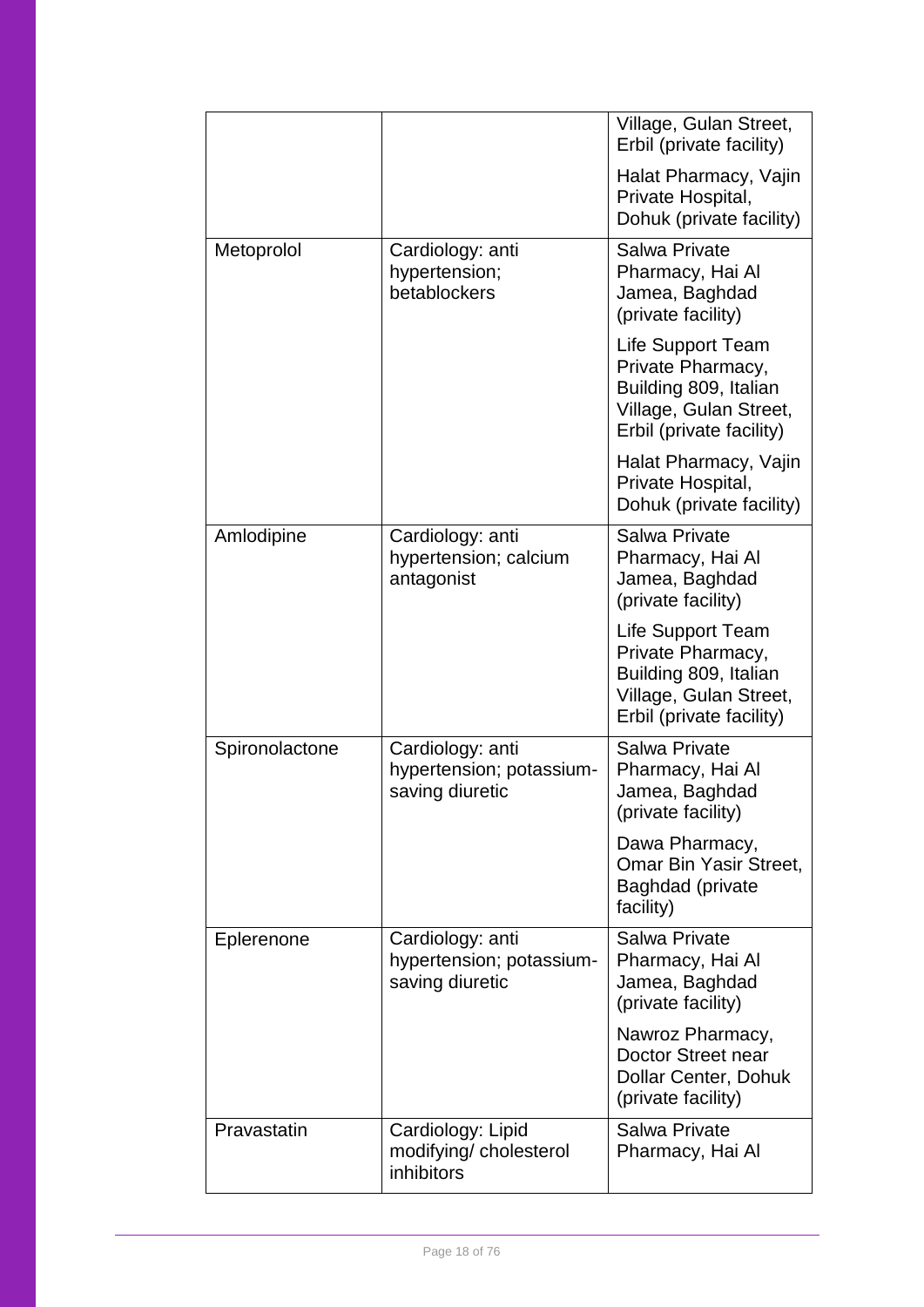|                  |                                                    | Jamea, Baghdad<br>(private facility)                                                                                  |
|------------------|----------------------------------------------------|-----------------------------------------------------------------------------------------------------------------------|
|                  |                                                    | Dawa Pharmacy,<br><b>Omar Bin Yasir Street,</b><br><b>Baghdad (private</b><br>facility)                               |
| Digoxin          | Cardiology: for heart<br>rhythm disorders          | <b>Fawzi Private</b><br>Pharmacy, 14<br>Ramadan Street,<br>Baghdad (private<br>facility)                              |
| <b>Diltiazem</b> | Cardiology: for heart<br>rhythm disorders          | <b>Fawzi Private</b><br>Pharmacy, 14<br>Ramadan Street,<br><b>Baghdad (private</b><br>facility)                       |
| Metoprolol       | Cardiology: for heart<br>rhythm disorders          | <b>Fawzi Private</b><br>Pharmacy, 14<br>Ramadan Street,<br>Baghdad (private<br>facility)                              |
|                  |                                                    | Mosul Cardiac Center,<br>Hay Al-Wahda, Mosul<br>(public facility)                                                     |
|                  |                                                    | Dawa Pharmacy,<br><b>Omar Bin Yasir Street,</b><br>Baghdad (private<br>facility)                                      |
| Sotalol          | Cardiology: for heart<br>rhythm disorders          | <b>Fawzi Private</b><br>Pharmacy, 14<br>Ramadan Street,<br><b>Baghdad (private</b><br>facility)                       |
| Ramipril         | Cardiology: anti<br>hypertension; ACE<br>inhibitor | Dawa Pharmacy,<br>Omar Bin Yasir Street,<br>Baghdad (private<br>facility)                                             |
|                  |                                                    | <b>Shexan Private</b><br>Pharmacy, 60 meter<br>road, opposite Shar<br>Hospital,<br>Sulaymaniyah (private<br>facility) |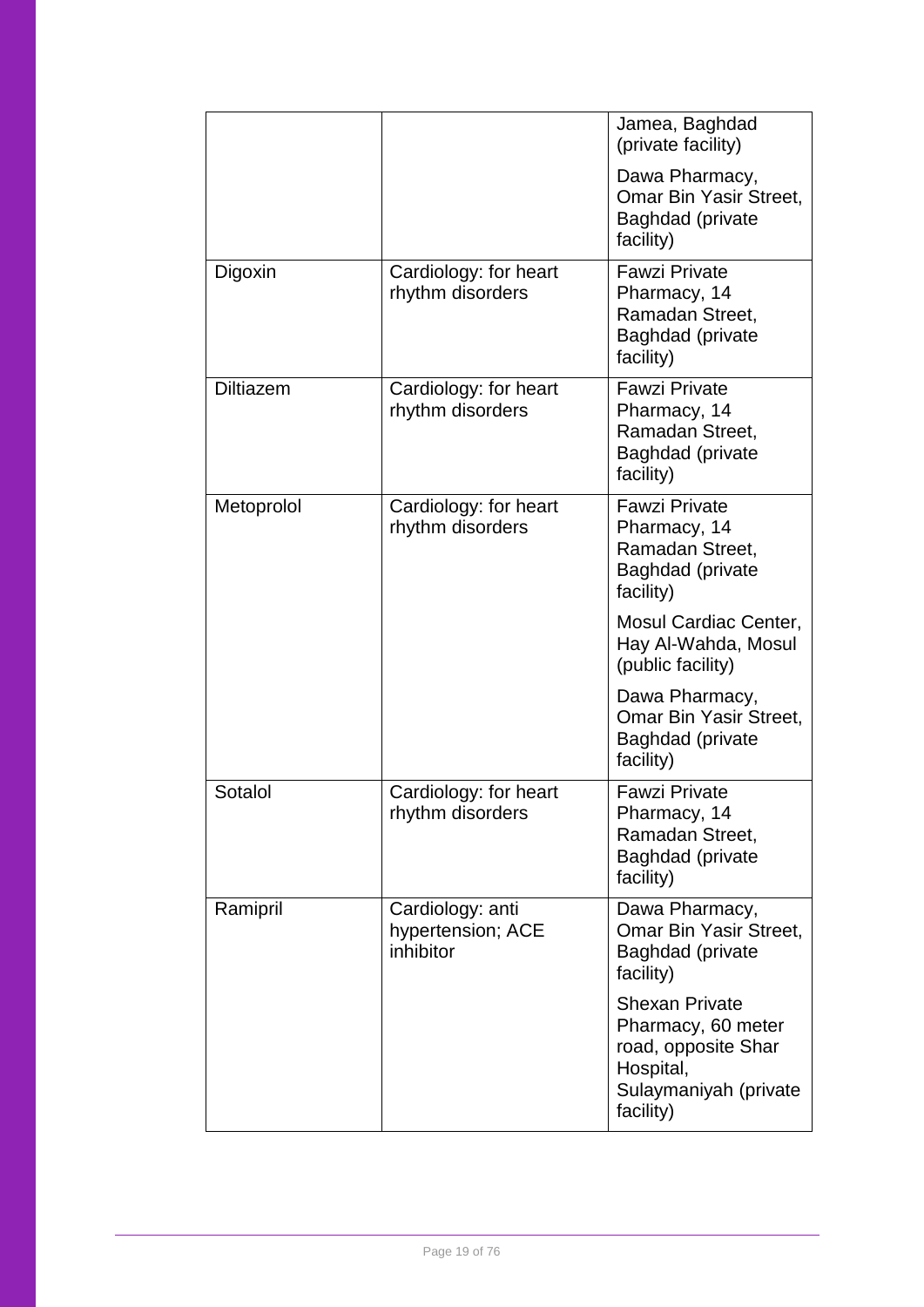| Lisinopril           | Cardiology: anti<br>hypertension; ACE<br>inhibitor              | Dawa Pharmacy,<br>Omar Bin Yasir Street,<br>Baghdad (private<br>facility)                                               |
|----------------------|-----------------------------------------------------------------|-------------------------------------------------------------------------------------------------------------------------|
|                      |                                                                 | Life Support Team<br>Private Pharmacy,<br>Building 809, Italian<br>Village, Gulan Street,<br>Erbil (private facility)   |
|                      |                                                                 | Halat Pharmacy, Vajin<br>Private Hospital,<br>Dohuk (private facility)                                                  |
|                      |                                                                 | <b>Shexan Private</b><br>Pharmacy, 60 meter<br>street, opposite Shar<br>Hospital,<br>Sulaymaniyah (private<br>facility) |
| Perindopril          | Cardiology: anti<br>hypertension; ACE<br>inhibitor              | Dawa Pharmacy,<br><b>Omar Bin Yasir Street,</b><br>Baghdad (private<br>facility)                                        |
|                      |                                                                 | Salam Pharmacy, 600<br>meter street, Erbil<br>(private facility)                                                        |
|                      |                                                                 | Halat Pharmacy, Vajin<br>Private Hospital,<br>Dohuk (Private<br>Facility)                                               |
| Acetylsalicylic acid | Cardiology: anti blood<br>clotting; antiplatelet<br>aggregation | Mosul Cardiac Center,<br>Hay Al-Wahda, Mosul<br>(public facility)                                                       |
|                      |                                                                 | Ibn Rushid Hospital<br>Pharmacy, Al Sadr<br>Area, Baghdad<br>(private facility)                                         |
| Ticagrelor           | Cardiology: anti blood<br>clotting; antiplatelet<br>aggregation | Arwad Pharmacy,<br>Masaraf, Mosul<br>(private facility)                                                                 |
|                      |                                                                 | Ibn Rushid Hospital<br>Pharmacy, Al Sadr<br>Area, Baghdad<br>(private facility)                                         |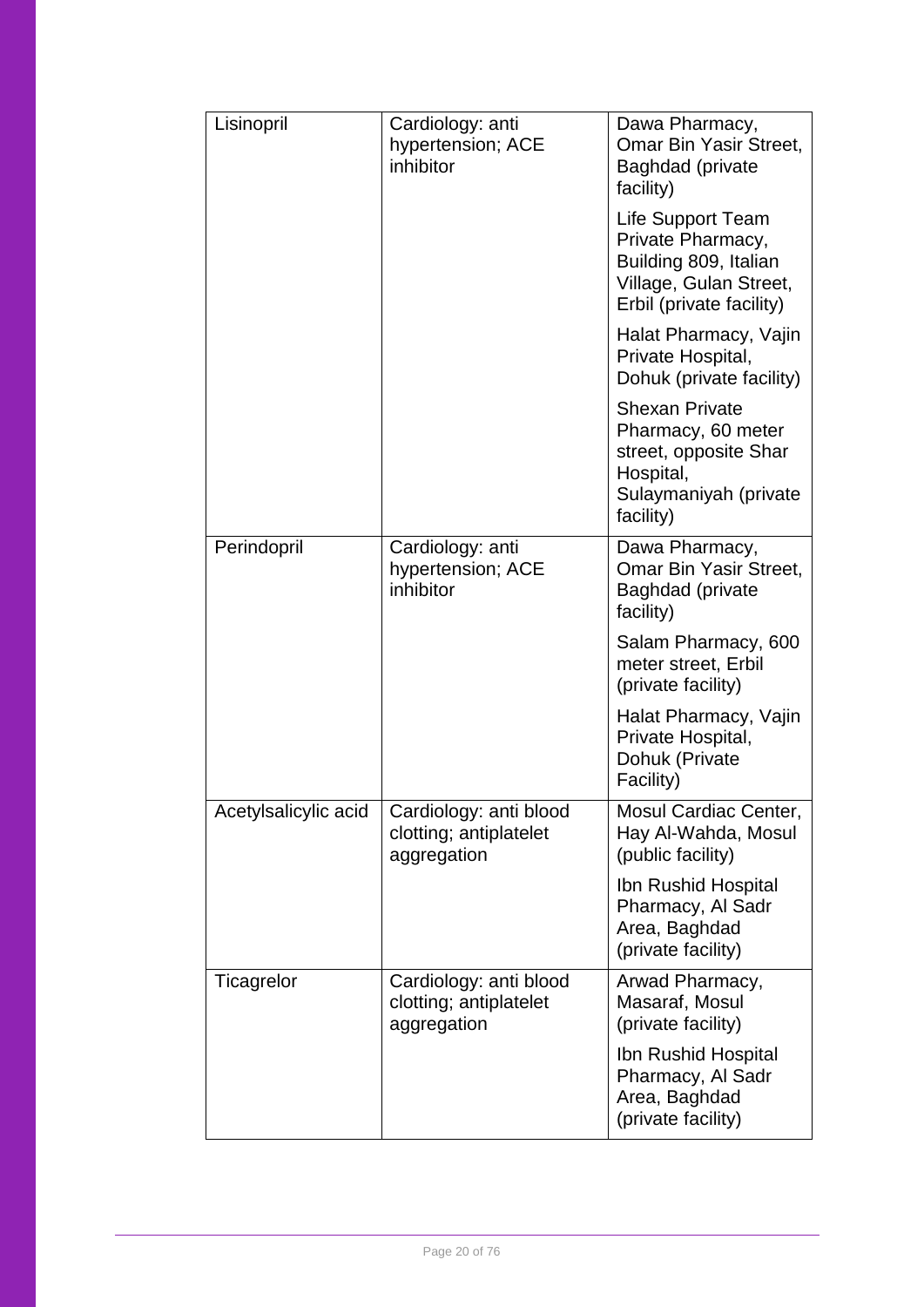| Clopidogrel       | Cardiology: anti blood<br>clotting; antiplatelet<br>aggregation | Mosul Cardiac Center,<br>Hay Al-Wahda, Mosul<br>(public facility)                |
|-------------------|-----------------------------------------------------------------|----------------------------------------------------------------------------------|
|                   |                                                                 | Dawa Pharmacy,<br>Omar Bin Yasir Street,<br><b>Baghdad</b> (private<br>facility) |
| <b>Bisoprolol</b> | Cardiology: anti<br>hypertension;<br>betablockers               | Mosul Cardiac Center,<br>Hay Al-Wahda, Mosul<br>(public facility)                |
|                   |                                                                 | Dawa Pharmacy,<br>Omar Bin Yasir Street,<br>Baghdad (private<br>facility)        |
| Atenolol          | Cardiology: anti<br>hypertension;<br>betablockers               | Mosul Cardiac Center,<br>Hay Al-Wahda, Mosul<br>(public facility)                |
|                   |                                                                 | Dawa Pharmacy,<br>Omar Bin Yasir Street,<br>Baghdad (private<br>facility)        |
|                   |                                                                 | Salam Pharmacy, 600<br>Meter Street, Erbil<br>(private facility)                 |
|                   |                                                                 | Halat Pharmacy, Vajin<br>Private Hospital,<br>Dohuk (private facility)           |
| Nebivolol         | Cardiology: anti<br>hypertension;<br>betablockers               | Arwad Pharmacy,<br>Masaraf, Mosul<br>(private facility)                          |
|                   |                                                                 | Dawa Pharmacy,<br>Omar Bin Yasir Street,<br>Baghdad (private<br>facility)        |
|                   |                                                                 | Halat Pharmacy, Vin<br>Private Hospital,<br>Dohuk (private facility)             |
| Rosuvastatin      | Cardiology: Lipid<br>modifying/cholesterol<br>inhibitors        | Mosul Cardiac Center,<br>Hay Al-Wahda, Mosul<br>(public facility)                |
|                   |                                                                 | Dawa Pharmacy,<br>Omar Bin Yasir Street,<br>Baghdad (private<br>facility)        |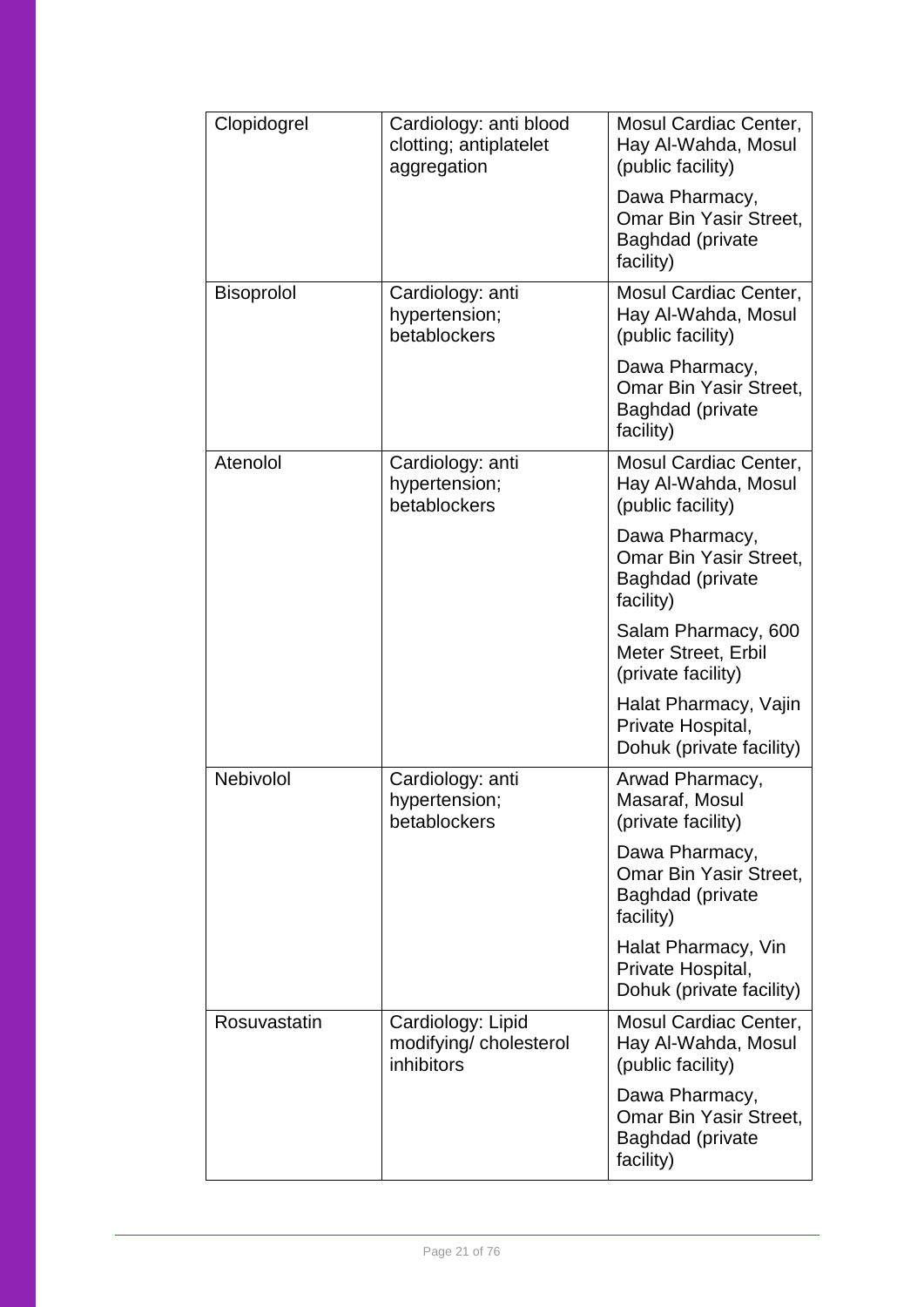| Simvastatin       | Cardiology: Lipid<br>modifying/cholesterol<br>inhibitors        | Arwad Pharmacy,<br>Masaraf, Mosul<br>(private facility)                                                                 |
|-------------------|-----------------------------------------------------------------|-------------------------------------------------------------------------------------------------------------------------|
|                   |                                                                 | Dawa Pharmacy,<br>Omar Bin Yasir Street,<br><b>Baghdad</b> (private<br>facility)                                        |
|                   |                                                                 | <b>Shexan Private</b><br>Pharmacy, 60 meter<br>street, opposite Shar<br>Hospital,<br>Sulaymaniyah (private<br>facility) |
| Prasugrel         | Cardiology: anti blood<br>clotting; antiplatelet<br>aggregation | Dawa Pharmacy,<br><b>Omar Bin Yasir Street,</b><br>Baghdad (private<br>facility)                                        |
| Ticlopidine       | Cardiology: anti blood<br>clotting; antiplatelet<br>aggregation | Dawa Pharmacy,<br>Omar Bin Yasir Street,<br>Baghdad (private<br>facility)                                               |
| Propranolol       | Cardiology: anti<br>hypertension;<br>betablockers               | Dawa Pharmacy,<br>Omar Bin Yasir Street,<br>Baghdad (private<br>facility)                                               |
| <b>Bumetanide</b> | Cardiology: anti<br>hypertension; loop<br>diuretics             | Dawa Pharmacy,<br><b>Omar Bin Yasir Street,</b><br>Baghdad (private<br>facility)                                        |
|                   |                                                                 | Halat Pharmacy, Vajin<br>Private Hospital,<br>Dohuk (private facility)                                                  |
| Ivabradine        | Cardiology: for heart<br>failure                                | Ibn Al Nafees Hospital<br>Pharmacy, Al Nidal<br>Street, Al Andalus<br>Square, Baghdad<br>(private facility)             |
| Rivaroxaban       | Cardiology: anti blood<br>clotting                              | Salam Pharmacy, 600<br>Meter Street, Erbil<br>(private facility)                                                        |
| Enalapril         | Cardiology: anti<br>hypertension; ACE<br>inhibitor              | Salam Pharmacy, 600<br>Meter Street, Erbil<br>(private facility)                                                        |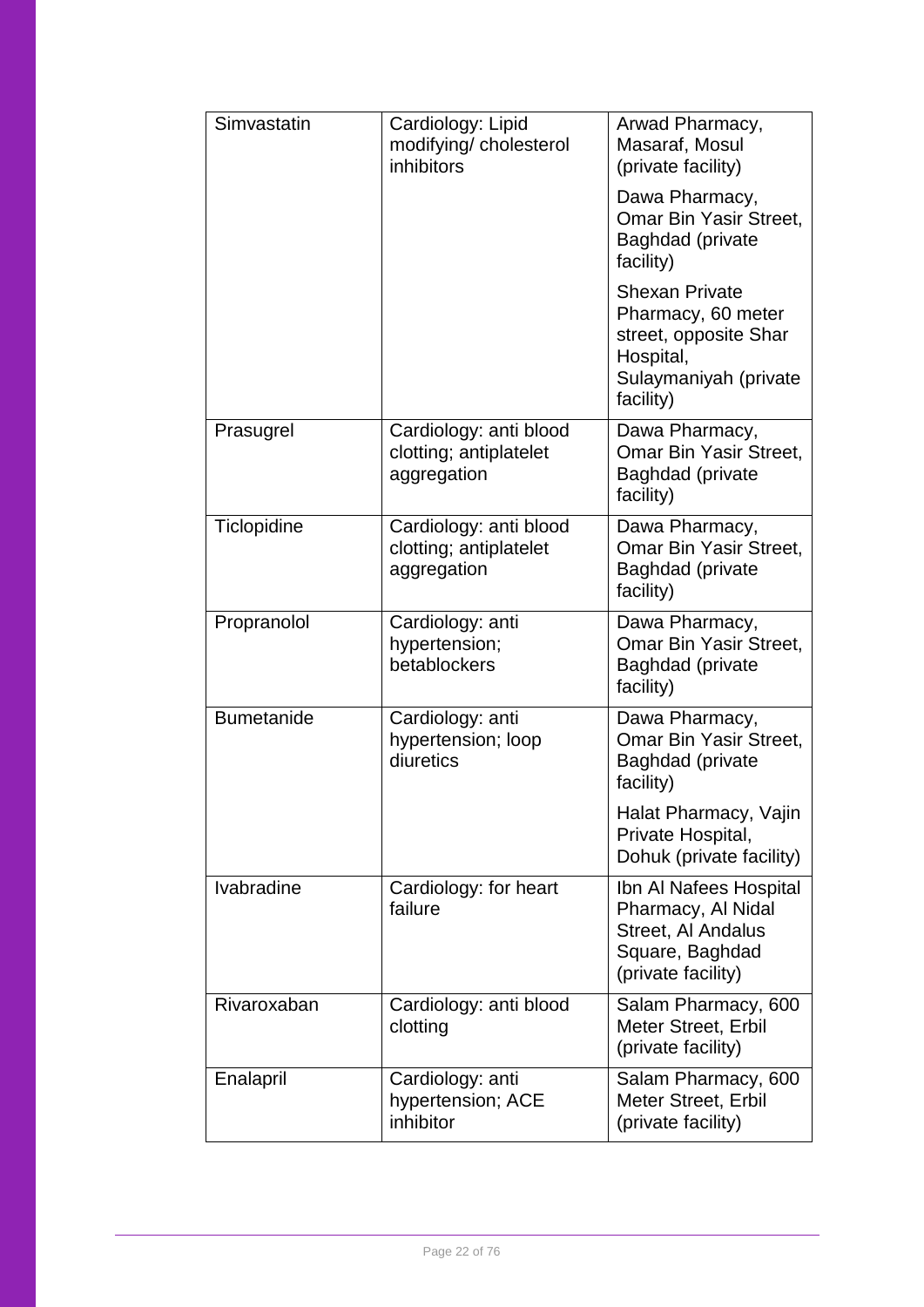| Nifedipine    | Cardiology: anti<br>hypertension; calcium<br>antagonist   | Life Support Team<br>Private Pharmacy,<br>Building 809, Italian<br>Village, Gulan Street,<br>Erbil (private facility)   |
|---------------|-----------------------------------------------------------|-------------------------------------------------------------------------------------------------------------------------|
| Chlortalidone | Cardiology: anti<br>hypertension; diuretics               | Salam Pharmacy, 600<br>Meter Street, Erbil<br>(private facility)                                                        |
| Furosemide    | Cardiology: anti<br>hypertension; loop<br>diuretics       | Halat Pharmacy, Vajin<br>Private Hospital,<br>Dohuk (private facility)                                                  |
| Captopril     | Cardiology: anti<br>hypertension; ACE<br>inhibitor        | <b>Shexan Private</b><br>Pharmacy, 60 meter<br>street, opposite Shar<br>Hospital,<br>Sulaymaniyah (private<br>facility) |
| Atorvastatin  | Cardiology: Lipid<br>modifying/ cholesterol<br>inhibitors | <b>Shexan Private</b><br>Pharmacy, 60 meter<br>street, opposite Shar<br>Hospital,<br>Sulaymaniyah (private<br>facility) |

80 81 82 83 84 85 86 87 88

#### [Back to Contents](#page-2-0)

Section 5 updated: 12 January 2021

## <span id="page-22-0"></span>**5. COVID-19**

- 5.1.1 According to the WHO Iraq Covid-19 Dashboard, at the time of writing, there have been 599,965 confirmed cases of Covid-19 with 12,865 deaths<sup>89</sup>.
- 5.1.2 On 16 December 2020 the WHO issued a press release which stated:

'The World Health Organization (WHO) has today handed over essential medical supplies to the Iraqi Ministry of Health to strengthen its capacity to respond to the COVID-19 pandemic.

'The supplies, which included personal protective equipment (PPEs) (58,800 were face shields, 9800 goggles protectives, 10,600 isolation gowns, and

<sup>80</sup> MedCOI, 25 November 2020

<sup>81</sup> MedCOI, 25 November 2020

<sup>82</sup> MedCOI, 30 October 2020

<sup>83</sup> MedCOI, 17 September 2020

<sup>84</sup> MedCOI, 16 September 2020

<sup>85</sup> MedCOI, 23 June 2020

<sup>86</sup> MedCOI, 6 May 2020

<sup>87</sup> MedCOI, 27 February 2020

<sup>88</sup> MedCOI, 17 January 2020

<sup>89</sup> WHO, ['Iraq: WHO Coronavirus Disease \(Covid-19\) Dashboard'](https://covid19.who.int/region/emro/country/iq), last updated 7 January 2021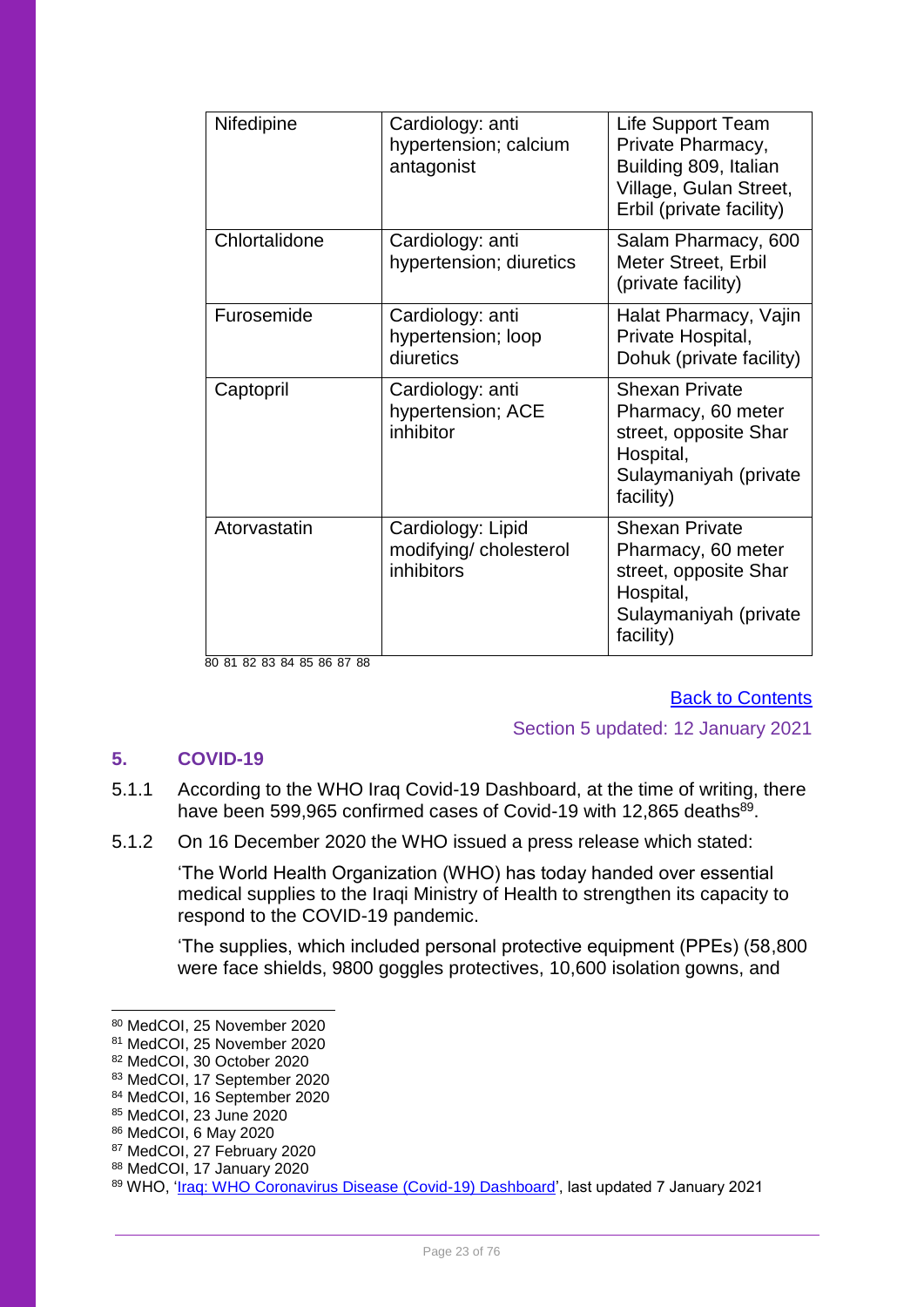28,000 N95 Face mask) - were handed over to the Ministry of Health by the WHO Country Representative in Iraq, Dr Adham Ismail.

'…Currently, Iraq is facing a shortage of personal protective equipment amidst the increasing number of COVID-19 cases and deaths…To date, WHO has provided diagnostic laboratory kits, personal protective equipment, medical equipment such as Test kits, Ventilators, Oxygen Concentrators, Electrocardiograph (ECG machine), Patient Monitors, Defibrillator, Suction pump, medical furniture such as ICU hospital bed, health kits, and ambulances worth over USD 7 Million to the Ministry of Health as its contribution to the COVID-19 response at facility levels.'90

## [Back to Contents](#page-2-0)

Section 6 updated: 12 January 2021

## <span id="page-23-0"></span>**6. Dental treatment**

6.1.1 In May 2017 the Iranian Journal of Public Health (IJPH) published an article entitled 'Dental Education and Oral Health Service in Iraq' which stated:

'The oral health service was developed significantly in Iraq after 2003. Before 2003, the number of registered dentists was less than 3000 according to Iraqi Dental Association (IDA) records. In 2010, there were 4863 dentists with population ratio 1.7/10000. In 2015, the number of IDA registered members has risen to 7277 dentists with a population ratio 2.3/10000. Currently there are more than 8500 registered dentists, with the dentist population ratio of 2.6 dentist for every 10000 citizens.'<sup>91</sup>

6.1.2 Some examples of hospitals/clinics that provide dental treatment were found on the MedCOI website and are listed below:

## **Inpatient treatment by an oral / dental surgeon**

Royal Private Hospital, Tuy Melik, Sulaymaniyah (private facility)<sup>92</sup>

## **Outpatient treatment and follow up by a dentist**

- Private Practice, Al-Mansour, 14 Ramadan Street, Baghdad (private facility) $93$
- LST Private Clinic, Talar Neozyani Pizishki Building, 60 Meters Street, Sulaymaniyah (private facility)<sup>94</sup>

[Back to Contents](#page-2-0)

Section 7 updated: 12 January 2021

## <span id="page-23-1"></span>**7. Diabetes**

 $\overline{a}$ 

7.1.1 The International Diabetes Federation (IDF) website stated the following information regarding the Iraqi Diabetes Association:

<sup>90</sup> WHO, 'WHO hands over...health commodities to the Ministry of Health...', 16 December 2020

<sup>91</sup> Albujeer, A and others, IJPH, ['Dental Education and Oral Health Service in Iraq',](https://www.ncbi.nlm.nih.gov/pmc/articles/PMC5442288/) May 2017

<sup>92</sup> MedCOI, 20 June 2019

<sup>93</sup> MedCOI, 21 February 2020

<sup>94</sup> MedCOI, 20 June 2019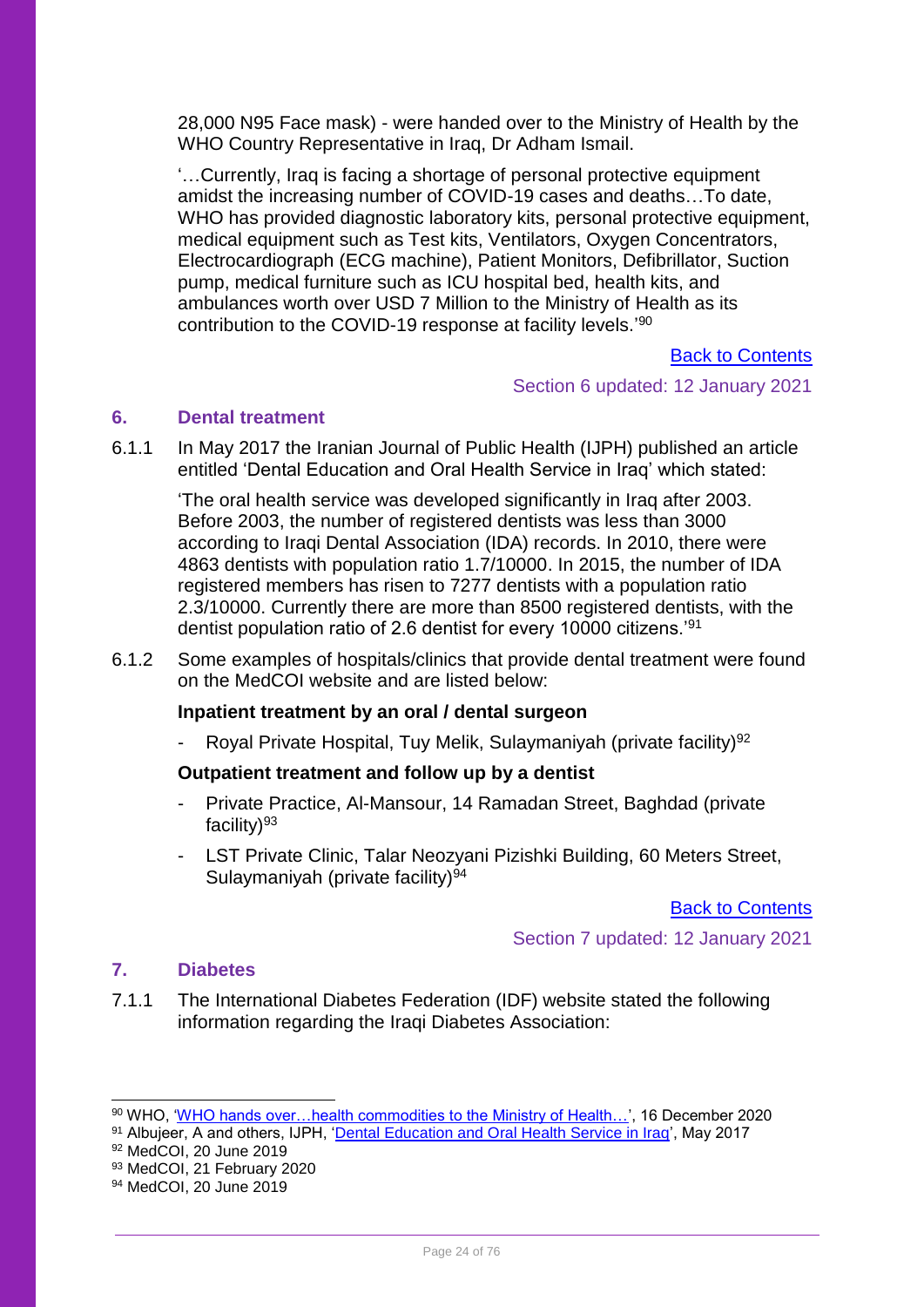'Iraqi Diabetes Association (IDA) is Iraq's leading diabetes charity that cares for, connects with and campaign on behalf of every person affected by and at risk of diabetes.

'They are currently over a million people in Iraq with diabetes, including a hundreds of thousands of people who have Type 2 diabetes but do not know it.

'IDA helps people manage their diabetes effectively by providing information, advice and support. They campaign with people with diabetes and with healthcare professionals to improve the quality of care across Iraq's health services.

'IDA works to prevent the rising number of people diagnosed with Type 2 diabetes through risk assessment, early diagnosis, and by communicating how healthy lifestyle choices can help many people avoid or delay its onset.'<sup>95</sup>

7.1.2 Some examples of hospitals/clinics that treat diabetes and pharmacies/clinics that can provide appropriate medication were found on the MedCOI website and are listed below:

#### **Inpatient treatment by an endocrinologist**

- Mosul General Teaching Hospital, Fourth Bridge Street, Mosul (public facility)<sup>96</sup>
- Al-Sader Medical City Hospital, Al-Sadir Medical City, Najaf (public facility) $97$

## **Outpatient treatment and follow up by an endocrinologist**

- Mosul General Teaching Hospital, Fourth Bridge Street, Mosul (public facility) $98$
- Private Practice, Al-Muthna Street, Najaf (private facility)<sup>99</sup>
- Private Practice, 14<sup>th</sup> Ramadan Street, Baghdad (private facility)<sup>100</sup>
- Life Support Team clinic, Building 809, Italian Village, Gulan Street, Erbil (private factory)<sup>101</sup>

#### **Inpatient treatment by an internal specialist (internist)**

- Mosul General Teaching Hospital, Fourth Bridge Street, Mosul (public facility) $102$
- Al-Sader Medical City Hospital, Al-Sadir Medical City, Najaf (public facility) $103$

<sup>95</sup> IDF, ['Iraqi Diabetes Association',](https://www.idf.org/our-network/regions-members/middle-east-and-north-africa/members/36-iraq.html?layout=details&mid=107) nd

<sup>96</sup> MedCOI, 19 November 2020

<sup>97</sup> MedCOI, 6 February 2020

<sup>98</sup> MedCOI, 19 November 2020

<sup>99</sup> MedCOI, 6 February 2020

<sup>100</sup> MedCOI, 7 January 2020

<sup>101</sup> MedCOI, 1 November 2020

<sup>102</sup> MedCOI, 19 November 2020

<sup>103</sup> MedCOI, 6 February 2020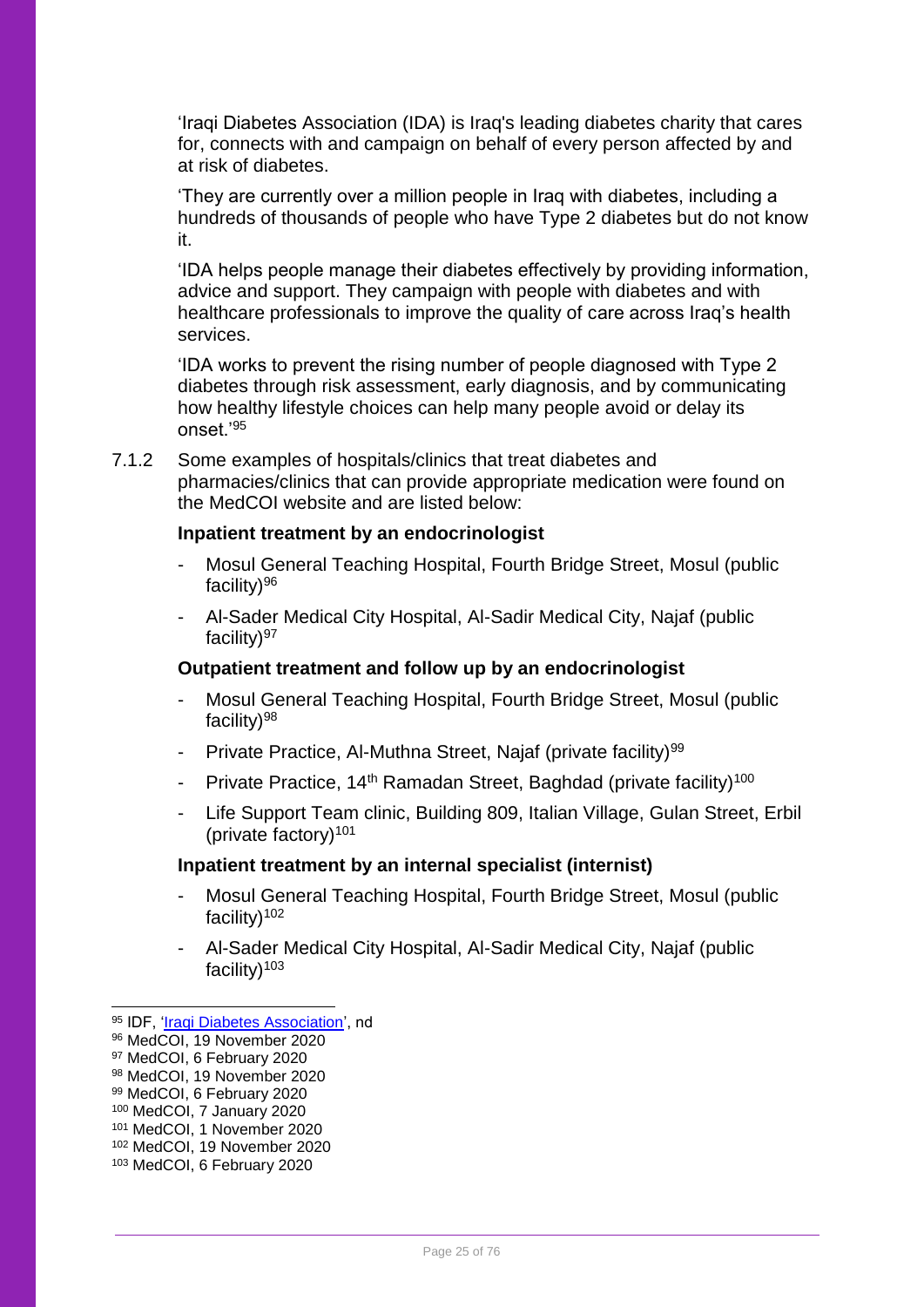Baghdad Teaching Hospital, Bab Al Moatham, Baghdad (public facility)<sup>104</sup>

## **Outpatient treatment and follow up by an internal specialist (internist)**

- Mosul General Teaching Hospital, Fourth Bridge Street, Mosul (public facility) $105$
- Private Practice, Al-Muthna Street, Najaf (private facility)<sup>106</sup>
- Private Practice, 14<sup>th</sup> Ramadan Street, Baghdad (private facility)<sup>107</sup>
- Life Support Team clinic, Building 809, Italian Village, Gulan Street, Erbil (private factory) $108$

## **Medical devices: Blood glucose meter for self use by patient**

- Mosul General Teaching Hospital, Fourth Bridge Street, Mosul (public facility)<sup>109</sup>
- Dr. Ali Hasan Al Jumaily Clinic, Al-Mansour 14 Ramadan Street, Baghdad (private facility)<sup>110</sup>

## **Medical devices: Blood glucose self test strips for use by patient**

- Mosul General Teaching Hospital, Fourth Bridge Street, Mosul (public facility) $111$
- Private Medical Laboratory, Al-Iskan Street near to Al-Ameer Private Hospital, Najaf (private facility)<sup>112</sup>
- Dr. Ali Hasan Al Jumaily Clinic, Al-Mansour 14 Ramadan Street, Baghdad (private facility)<sup>113</sup>
- Life Support Team clinic, Building 809, Italian Village, Gulan Street, Erbil (private factory) $114$

#### **Medical Devices: Insulin pump**

Dr. Ali Hasan Al Jumaily Clinic, Al-Mansour 14 Ramadan Street, Baghdad (private facility)<sup>115</sup>

#### **Medical Devices: Self-carried pump for subcutan insulin infusion**

- Dr. Ali Hasan Al Jumaily Clinic, Al-Mansour 14 Ramadan Street, Baghdad (private facility)<sup>116</sup>

<sup>104</sup> MedCOI, 7 January 2020

<sup>105</sup> MedCOI, 19 November 2020

<sup>106</sup> MedCOI, 6 February 2020

<sup>107</sup> MedCOI, 7 January 2020

<sup>108</sup> MedCOI, 1 November 2020 <sup>109</sup> MedCOI, 19 November 2020

<sup>110</sup> MedCOI, 7 January 2020

<sup>111</sup> MedCOI, 19 November 2020

<sup>112</sup> MedCOI, 6 February 2020

<sup>113</sup> MedCOI, 7 January 2020

<sup>114</sup> MedCOI, 1 November 2020

<sup>115</sup> MedCOI, 7 January 2020

<sup>116</sup> MedCOI, 7 January 2020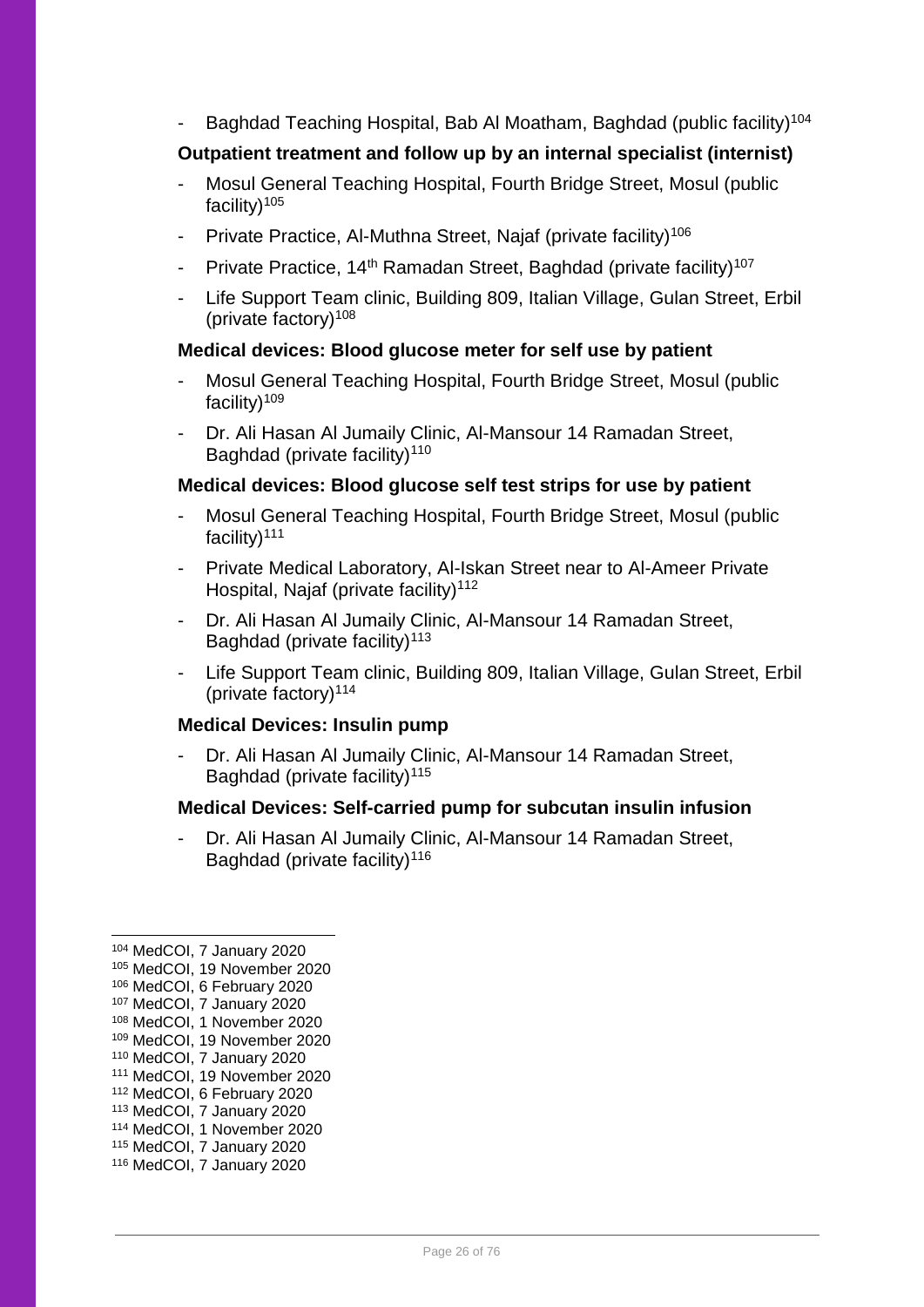## **Laboratory research of blood glucose (including: HbA1C/glyc.Hb)**

- Baghdad Medical City Lab, Bab Al Moatham Bridge, Baghdad (public facility) $117$
- Private Medical Laboratory, Al-Iskan Street near to Al-Ameer Private Hospital, Najaf (private facility)<sup>118</sup>
- Dr.Luay Ibrahim Laboratory Center, Ramadan Street, Baghdad (public facility) $119$
- Life Support Team clinic, Building 809, Italian Village, Gulan Street, Erbil (private factory) $120$

| <b>Name</b>                                        | <b>Medication Group</b>                                 | <b>Pharmacy</b>                                                                                                |
|----------------------------------------------------|---------------------------------------------------------|----------------------------------------------------------------------------------------------------------------|
| Insulin: long<br>acting[24hr]; insulin<br>glargine | Diabetes: insulin<br>injections; long acting<br>[24 hr] | <b>Salwa Private</b><br>Pharmacy, Hai Al<br>Jamea, Baghdad<br>(private facility)                               |
|                                                    |                                                         | Alhadaf Pharmacy,<br>Ibn AI Athir Street,<br>Mosul (private facility)                                          |
|                                                    |                                                         | Al-Sadrain Pharmacy,<br>Al-Iskan street, Najaf<br>(private facility)                                           |
|                                                    |                                                         | <b>Baghdad Teaching</b><br>Hospital, Bab Al<br>Moatham Bridge,<br>Baghdad (public<br>facility)                 |
|                                                    |                                                         | <b>LST Private</b><br>Pharmacy, Building<br>809, Italian Village,<br>Gulan Street, Erbil<br>(Private Facility) |
| Insulin: long<br>acting[24hr]; insulin<br>detemir  | Diabetes: insulin<br>injections; long acting<br>[24 hr] | <b>Salwa Private</b><br>Pharmacy, Hai Al<br>Jamea, Baghdad<br>(private facility)                               |
|                                                    |                                                         | Alhadaf Pharmacy,<br>Ibn Al Athir Street,<br>Mosul (private facility)                                          |
|                                                    |                                                         | <b>Baghdad Teaching</b><br>Hospital, Bab Al                                                                    |

Available medications:

<sup>117</sup> MedCOI, 25 November 2020

<sup>118</sup> MedCOI, 6 February 2020

-

<sup>119</sup> MedCOI, 7 January 2020

<sup>120</sup> MedCOI, 1 November 2020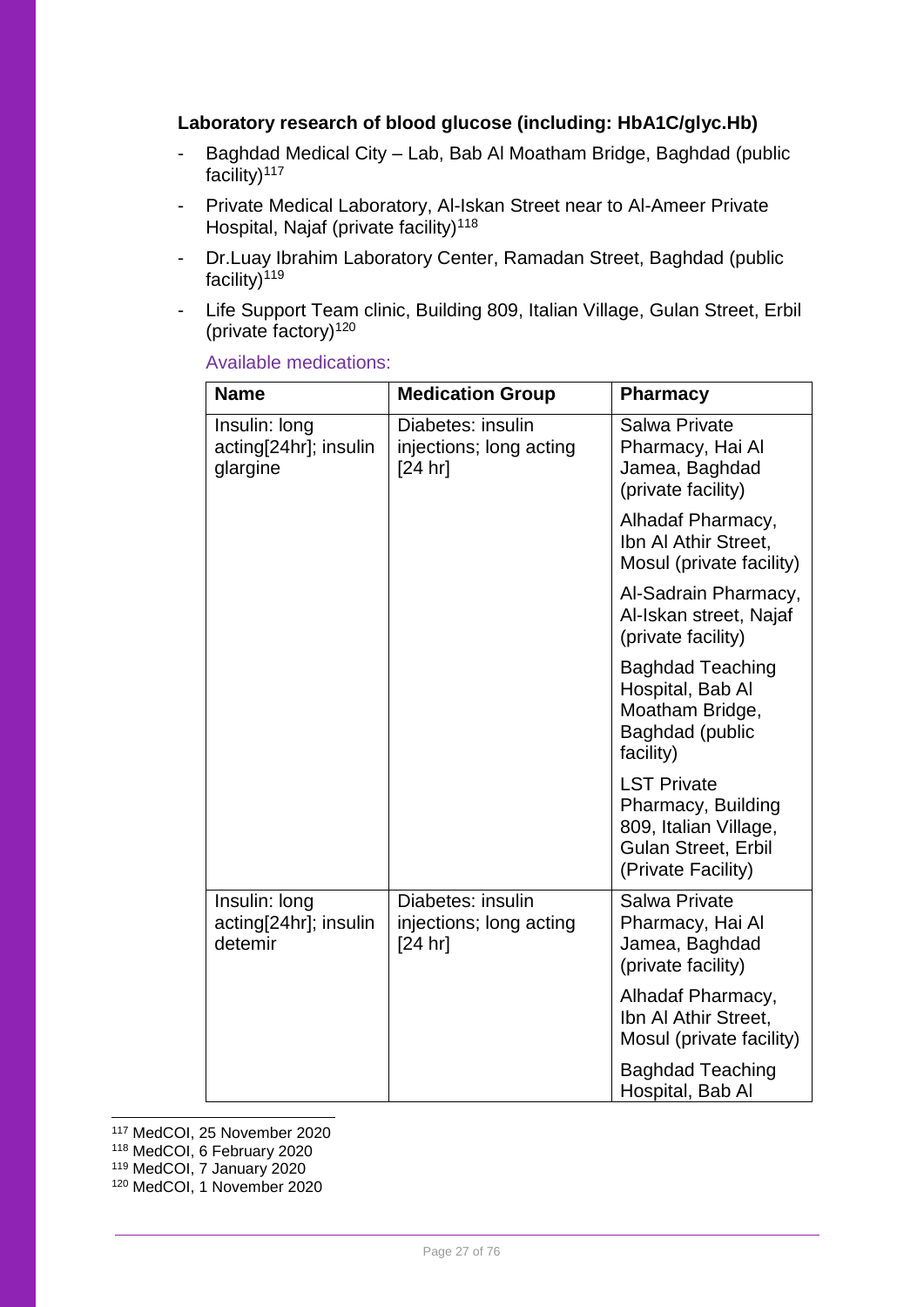|                                                       |                                                             | Moatham Bridge,<br>Baghdad (public<br>facility)                                                       |
|-------------------------------------------------------|-------------------------------------------------------------|-------------------------------------------------------------------------------------------------------|
|                                                       |                                                             | Al Ameer Pharmacy,<br>Doctors Street, Erbil<br>(private facility)                                     |
| Insulin: rapid<br>acting[2-5hr];<br>insulin aspart    | Diabetes: insulin<br>injections; rapid acting<br>$[2-5 hr]$ | Salwa Private<br>Pharmacy, Hai Al<br>Jamea, Baghdad<br>(private facility)                             |
|                                                       |                                                             | Alhadaf Pharmacy,<br>Ibn Al Athir Street,<br>Mosul (private facility)                                 |
|                                                       |                                                             | Al-Sadrain Pharmacy,<br>Al-Iskan street, Najaf<br>(private facility)                                  |
|                                                       |                                                             | <b>Baghdad Teaching</b><br>Hospital, Bab Al<br>Moatham Bridge,<br>Baghdad (public<br>facility)        |
|                                                       |                                                             | Al Ameer Pharmacy,<br>Doctors Street, Erbil<br>(private facility)                                     |
| Insulin: rapid<br>acting[2-5hr];<br>insulin lispro    | Diabetes: insulin<br>injections; rapid acting<br>$[2-5 hr]$ | <b>Salwa Private</b><br>Pharmacy, Hai Al<br>Jamea, Baghdad<br>(private facility)                      |
|                                                       |                                                             | Alhadaf Pharmacy,<br>Ibn Al Athir Street,<br>Mosul (private facility)                                 |
|                                                       |                                                             | <b>Baghdad Teaching</b><br>Hospital, Bab Al<br>Moatham Bridge,<br>Baghdad (public<br>facility)        |
| Insulin: rapid<br>acting[2-5hr];<br>insulin glulisine | Diabetes: insulin<br>injections; rapid acting<br>$[2-5 hr]$ | Alhadaf Pharmacy,<br>Ibn Al Athir Street,<br>Mosul (private facility)                                 |
|                                                       |                                                             | <b>Baghdad Teaching</b><br>Hospital, Bab Al<br>Moatham Bridge,<br><b>Baghdad</b> (public<br>facility) |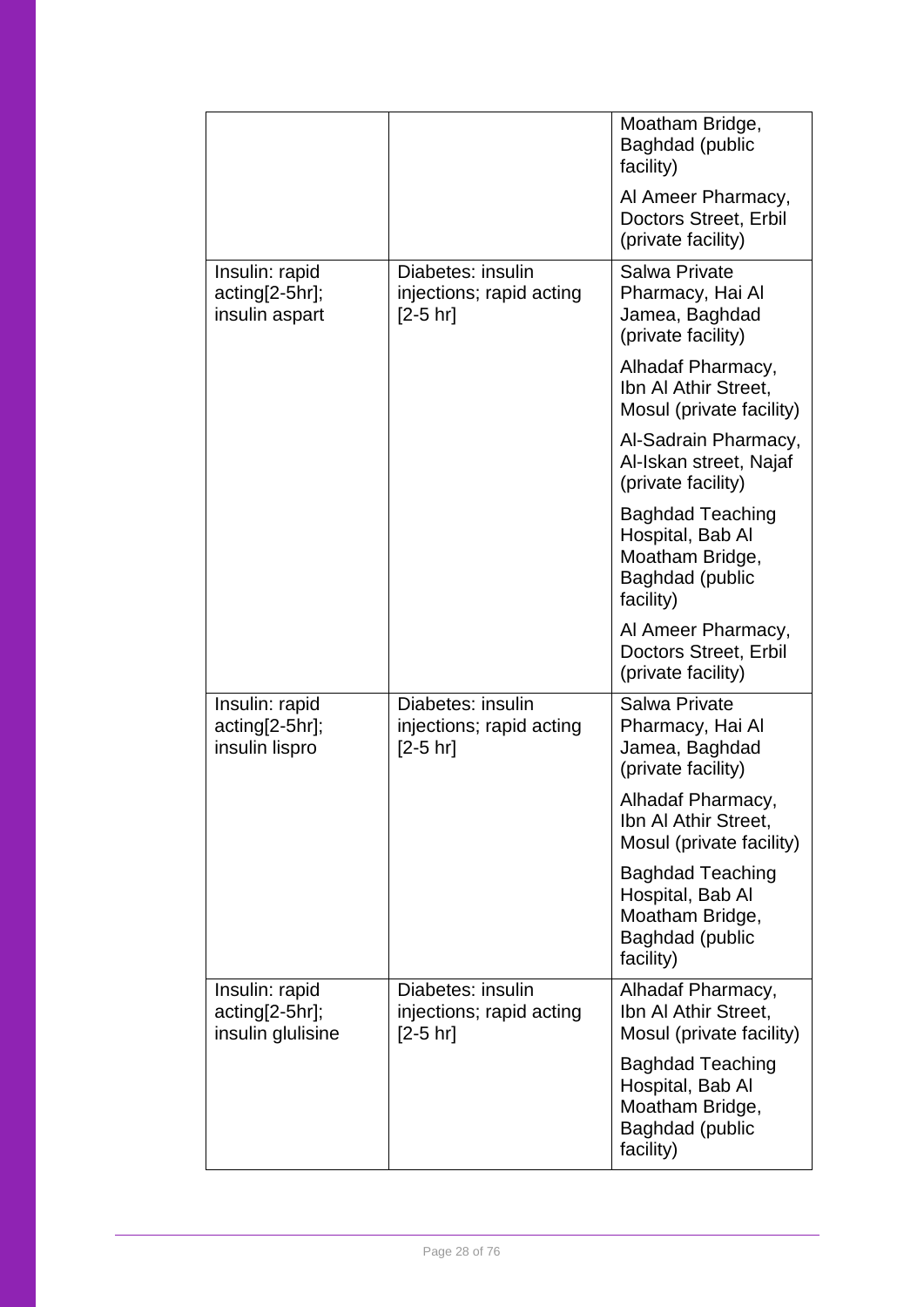| Insulin: ultra long<br>acting[42hr]; insulin<br>degludec                         | Diabetes: insulin<br>injections; ultra long<br>acting [42 hr]                    | Alhadaf Pharmacy,<br>Ibn Al Athir Street,<br>Mosul (private facility)                                                  |
|----------------------------------------------------------------------------------|----------------------------------------------------------------------------------|------------------------------------------------------------------------------------------------------------------------|
| Insulin: short acting<br>[7-8hr]; bovine,<br>porcine or human<br>regular insulin | Diabetes: insulin<br>injections; short acting<br>[7-8 hr]                        | <b>Baghdad Teaching</b><br>Hospital, Bab Al<br>Moatham Bridge,<br>Baghdad (public<br>facility)                         |
| Insulin; combination<br>of Insulin degludec<br>and insulin aspart                | Diabetes: insulin<br>injections; mix of ultra<br>long acting and rapid<br>acting | Alhadaf Pharmacy,<br>Ibn Al Athir Street,<br>Mosul (private facility)                                                  |
| Insulin<br>degludec+liraglutide                                                  | Diabetes: insulin<br>injections; mix of ultra<br>long acting and rapid<br>acting | Alhadaf Pharmacy,<br>Ibn Al Athir Street.<br>Mosul (private facility)                                                  |
| Insulin: combination<br>of lispro and insulin<br>lispro protamine                | Diabetes: insulin<br>injections; mix of<br>intermediate and rapid<br>acting      | Al Ameer Pharmacy,<br><b>Doctors Street, Erbil</b><br>(private facility)                                               |
| Insulin,<br>subcutaneous<br>infusion, by self-<br>carried pump                   | Diabetes: insulin<br>injections                                                  | <b>Baghdad Teaching</b><br>Hospital, Bab Al<br>Moatham Bridge,<br>Baghdad (public<br>facility)                         |
| Metformin                                                                        | Diabetes: Oral/tablets                                                           | Al-Sadrain Pharmacy,<br>Al-Iskan street, Najaf<br>(private facility)                                                   |
|                                                                                  |                                                                                  | Life Support Team,<br>private pharmacy,<br>Building 809, Italian<br>Village, Gulan Street,<br>Erbil (private facility) |
| Glibenclamide                                                                    | Diabetes: Oral/tablets                                                           | Al-Sadrain Pharmacy,<br>Al-Iskan street, Najaf<br>(private facility)                                                   |
|                                                                                  |                                                                                  | Al Ameer Pharmacy,<br>Doctors Street, Erbil<br>(private facility)                                                      |
| Glimepiride                                                                      | Diabetes: oral/ tablets                                                          | Al-Sadrain Pharmacy,<br>Al-Iskan street, Najaf<br>(private facility)                                                   |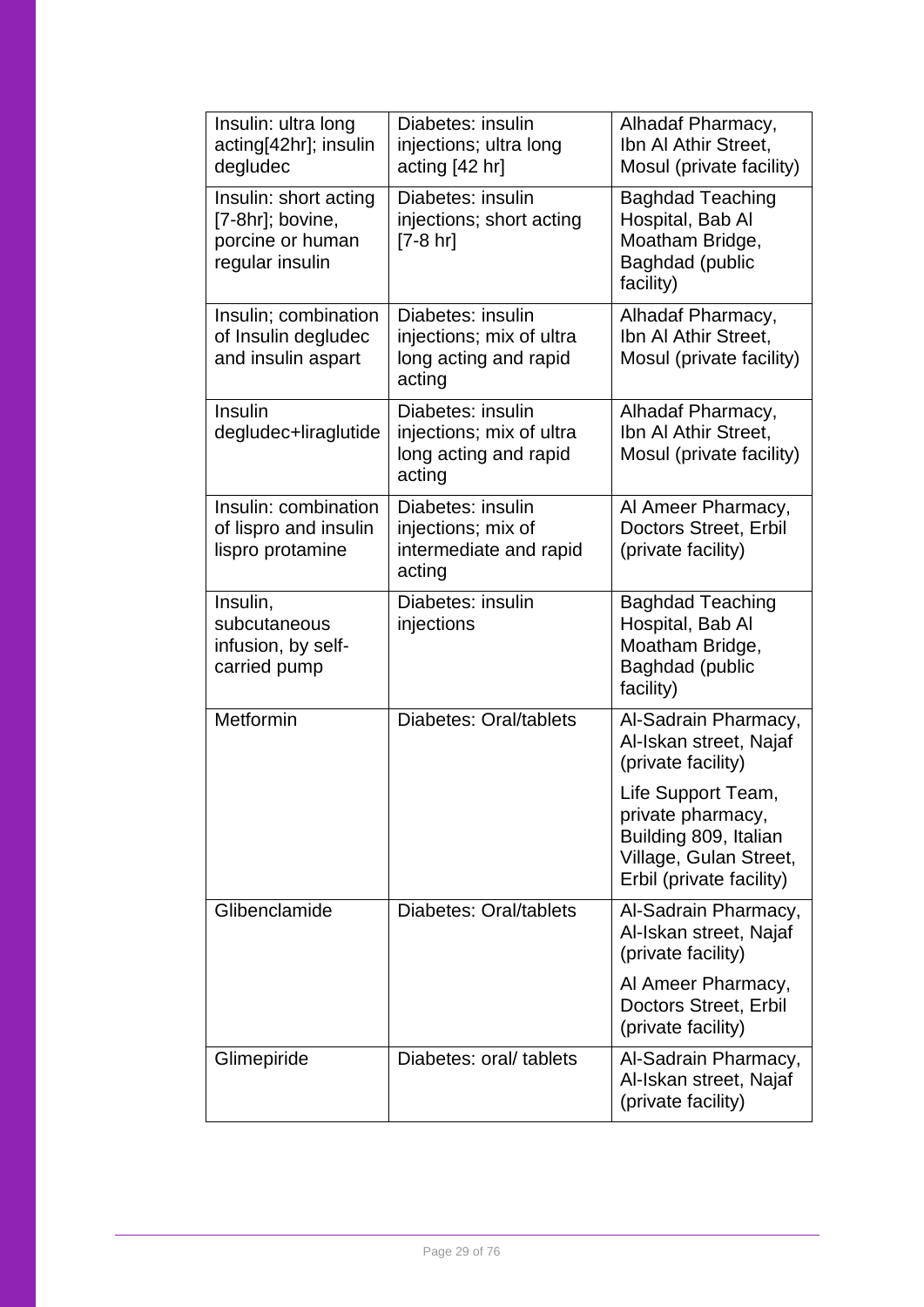| Tolbutamide | Diabetes: oral/ tablets                            | Al-Sadrain Pharmacy,<br>Al-Iskan street, Najaf<br>(private facility)                           |
|-------------|----------------------------------------------------|------------------------------------------------------------------------------------------------|
| Gliclazide  | Diabetes: oral/ tablets                            | Al Ameer, Pharmacy,<br>Doctors Street, Erbil<br>(private facility)                             |
| Glucagon    | Endocrinology: raises<br>level of glucose in blood | <b>Baghdad Teaching</b><br>Hospital, Bab Al<br>Moatham Bridge,<br>Baghdad (public<br>facility) |

121 122 123 124 125

### [Back to Contents](#page-2-0)

## Section 8 updated: 12 January 2021

## <span id="page-29-0"></span>**8. Eye conditions (including ophthalmology)**

- 8.1.1 The website of the International Council of Ophthalmology has information regarding the [Iraqi Ophthalmological Society.](http://www.icoph.org/advancing_leadership/ophthalmologic_societies/society_detail/001A00000085c5hIAA/Iraqi-Ophthalmological-Society.html)
- 8.1.2 Some examples of hospitals/clinics that treat eye conditions and pharmacies/clinics that can provide appropriate medication were found on the MedCOI website and are listed below:

## **Inpatient treatment by an ophthalmologist**

- Ibn Al-Haytham Specialist Hospital, Al-Karada near Al-Nidal street, Baghdad (private facility)<sup>126</sup>
- Baghdad Teaching Hospital, Bab Al Moatham, Baghdad (public facility)<sup>127</sup>
- Central Child Teaching Hospital, Al-Iskan Neighbourhood, Baghdad (public facility) $128$
- Faruk Medical City, Malik Mahmud Ring Road, Sulaymaniyah (private facility $)^{129}$
- Halwer Private Hospital, 100 M.Street, Erbil (private facility)<sup>130</sup>

## **Outpatient treatment and follow up by an ophthalmologist**

- Ophthalmology Department, Baghdad Medical City, Bab Al-Moatham, Baghdad (public facility)<sup>131</sup>

<sup>121</sup> MedCOI, 25 November 2020

<sup>122</sup> MedCOI, 19 November 2020

<sup>123</sup> MedCOI, 6 February 2020

<sup>124</sup> MedCOI, 7 January 2020

<sup>125</sup> MedCOI, 1 November 2019

<sup>126</sup> MedCOI, 6 April 2020

<sup>127</sup> MedCOI, 22 August 2020

<sup>128</sup> MedCOI, 24 June 2019

<sup>129</sup> MedCOI, 25 November 2020

<sup>130</sup> MedCOI, 23 May 2019

<sup>131</sup> MedCOI, 24 August 2020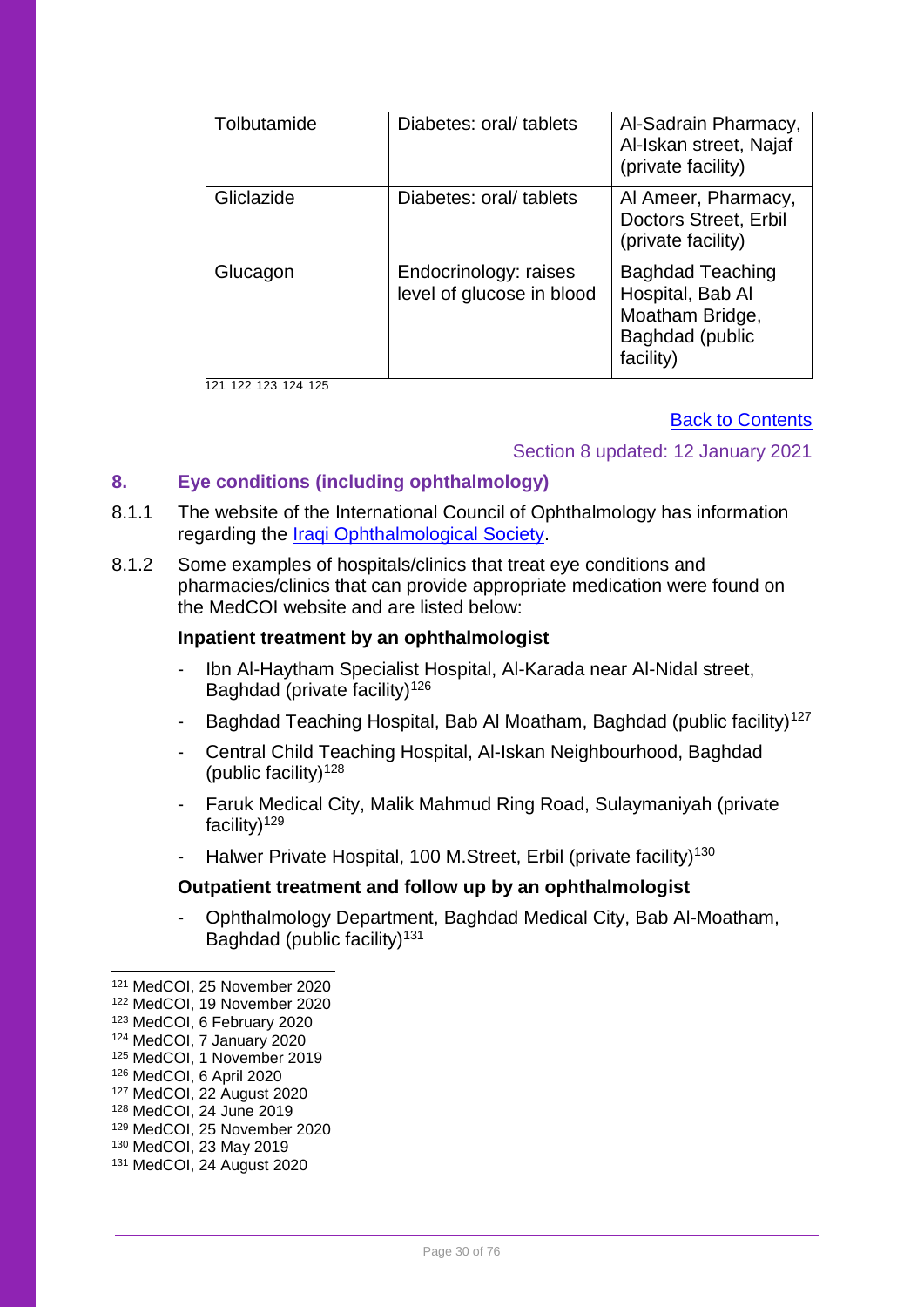- Private Practice, Al-Mansour 14 Ramadan Street, Baghdad (private facility) $132$
- Paediatrician private practice, 14 Ramadan Street, Baghdad (private facility) $133$
- Ibn Al-Haytham General Hospital, Al-Karada Surgery, Baghdad (public facility)<sup>134</sup>
- Faruk Medical City, Malik Mahmud Ring Road, Sulaymaniyah (private facility) $135$
- LST Private Clinic, Italian City, Building No.809, behind Rotana Hotel, Erbil (private facility)<sup>136</sup>

#### **Surgery, specifically ophthalmological surgery**

- Ibn Al-Haytham Specialist Hospital, Al-Karada near Al-Nidal street, Baghdad (private facility)<sup>137</sup>

#### **Surgery, specifically ophthalmological surgery: laser treatment**

- Ibn Al-Haytham Specialist Hospital, Al-Karada near Al-Nidal street, Baghdad (private facility)<sup>138</sup>

#### **Surgery, specifically ophthalmological surgery: cataract surgery**

- Faruk Medical City, Malik Mahmud Ring Road, Sulaymaniyah (private facility) $139$ 

## **Surgery, specifically ophthalmological surgery: lense implantation and vitrectomy**

- Faruk Medical City, Malik Mahmud Ring Road, Sulaymaniyah (private facility)<sup>140</sup>

#### **Medical devices: Glaucoma drainage device**

- Ibn Al-Haytham Specialist Hospital, Al-Karada near Al-Nidal street, Baghdad (private facility)<sup>141</sup>

#### **Medical devices: Glaucoma drainage device; Baerveldt**

- Ibn Al-Haytham Specialist Hospital, Al-Karada near Al-Nidal street, Baghdad (private facility)<sup>142</sup>

Available medications:

| Name | <b>Medication Group</b> | $\vert$ Pharmacy |
|------|-------------------------|------------------|
|------|-------------------------|------------------|

<sup>132</sup> MedCOI, 25 September 2019

 $\overline{a}$ 

- <sup>137</sup> MedCOI, 6 April 2020
- <sup>138</sup> MedCOI, 6 April 2020
- <sup>139</sup> MedCOI, 25 November 2020 <sup>140</sup> MedCOI, 25 November 2020
- <sup>141</sup> MedCOI, 6 April 2020
- <sup>142</sup> MedCOI, 6 April 2020

<sup>133</sup> MedCOI, 22 August 2019

<sup>134</sup> MedCOI, 24 June 2019

<sup>135</sup> MedCOI, 25 November 2020

<sup>136</sup> MedCOI, 23 May 2019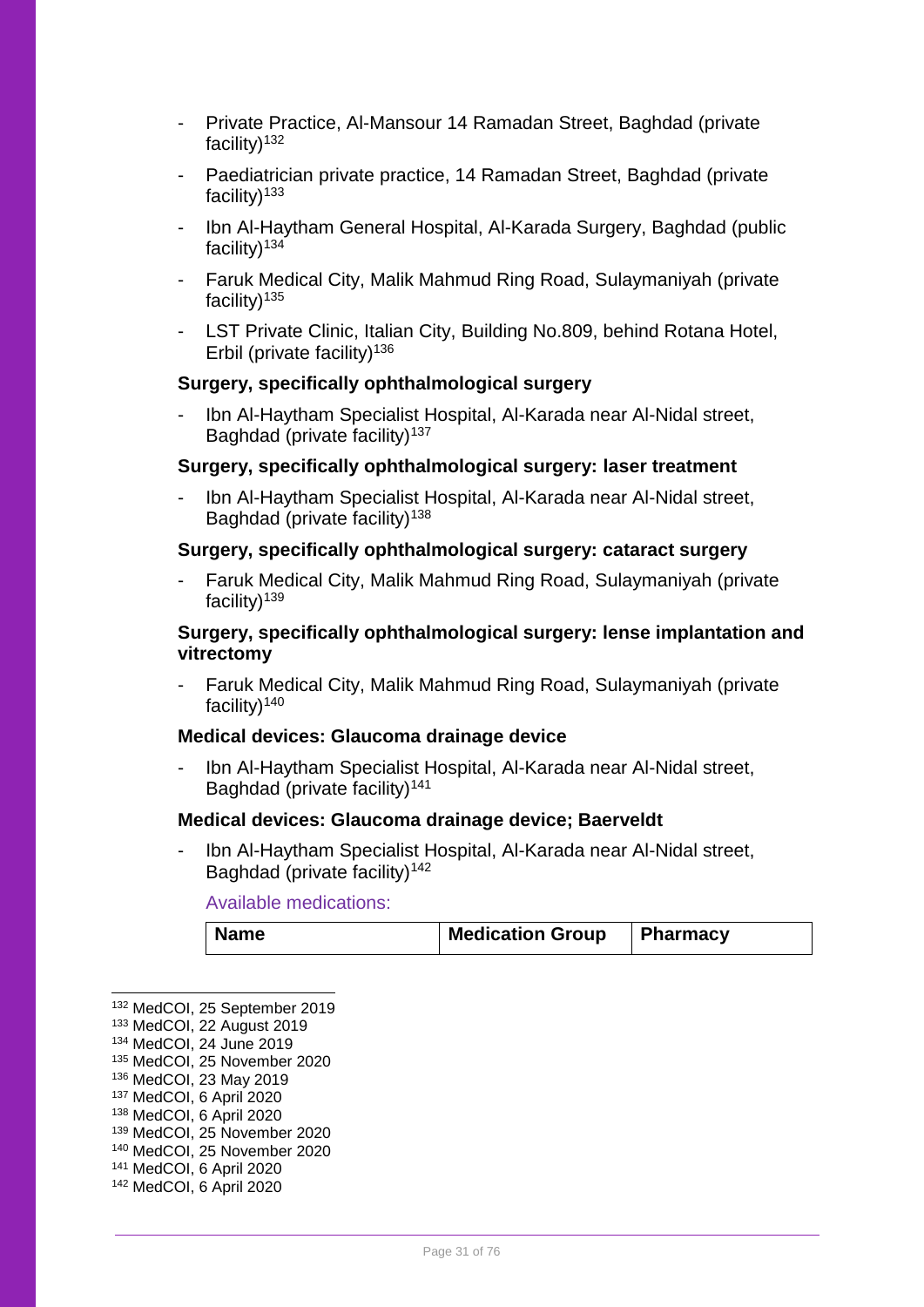| <b>Brimonidine</b>                        | Ophthalmology:<br>glaucoma: alpha-2-<br>adrenergic agonists | Amna Al-Shikhly<br>Pharmacy, Al-<br>Harthya Al- Kindy<br>Street, Baghdad<br>(private facility) |
|-------------------------------------------|-------------------------------------------------------------|------------------------------------------------------------------------------------------------|
| Dorzolamide + Timolol<br>(combination)    | Ophthalmology:<br>glaucoma:<br>combinations                 | Amna Al-Shikhly<br>Pharmacy, Al-<br>Harthya Al- Kindy<br>Street, Baghdad<br>(private facility) |
| <b>Brinzolamide</b>                       | Ophthalmology:<br>glaucoma:<br>combinations                 | Amna Al-Shikhly<br>Pharmacy, Al-<br>Harthya Al- Kindy<br>Street, Baghdad<br>(private facility) |
| Brinzolamide+Brimonidine<br>(combination) | Ophthalmology:<br>glaucoma:<br>combinations                 | Amna Al-Shikhly<br>Pharmacy, Al-<br>Harthya Al- Kindy<br>Street, Baghdad<br>(private facility) |
| Dorzolamide                               | Ophthalmology:<br>glaucoma:<br>combinations                 | Amna Al-Shikhly<br>Pharmacy, Al-<br>Harthya Al- Kindy<br>Street, Baghdad<br>(private facility) |
| Timolol                                   | Ophthalmology:<br>glaucoma:<br>combinations                 | Amna Al-Shikhly<br>Pharmacy, Al-<br>Harthya Al- Kindy<br>Street, Baghdad<br>(private facility) |
| Timolol + Brimonidine<br>(combination)    | Ophthalmology:<br>glaucoma:<br>combinations                 | Amna Al-Shikhly<br>Pharmacy, Al-<br>Harthya Al- Kindy<br>Street, Baghdad<br>(private facility) |
| Timolol + Brinzolamide<br>(combination)   | Ophthalmology:<br>glaucoma:<br>combinations                 | Amna Al-Shikhly<br>Pharmacy, Al-<br>Harthya Al- Kindy<br>Street, Baghdad<br>(private facility) |
| Travoprost                                | Ophthalmology:<br>glaucoma:<br>combinations                 | Amna Al-Shikhly<br>Pharmacy, Al-<br>Harthya Al- Kindy<br>Street, Baghdad<br>(private facility) |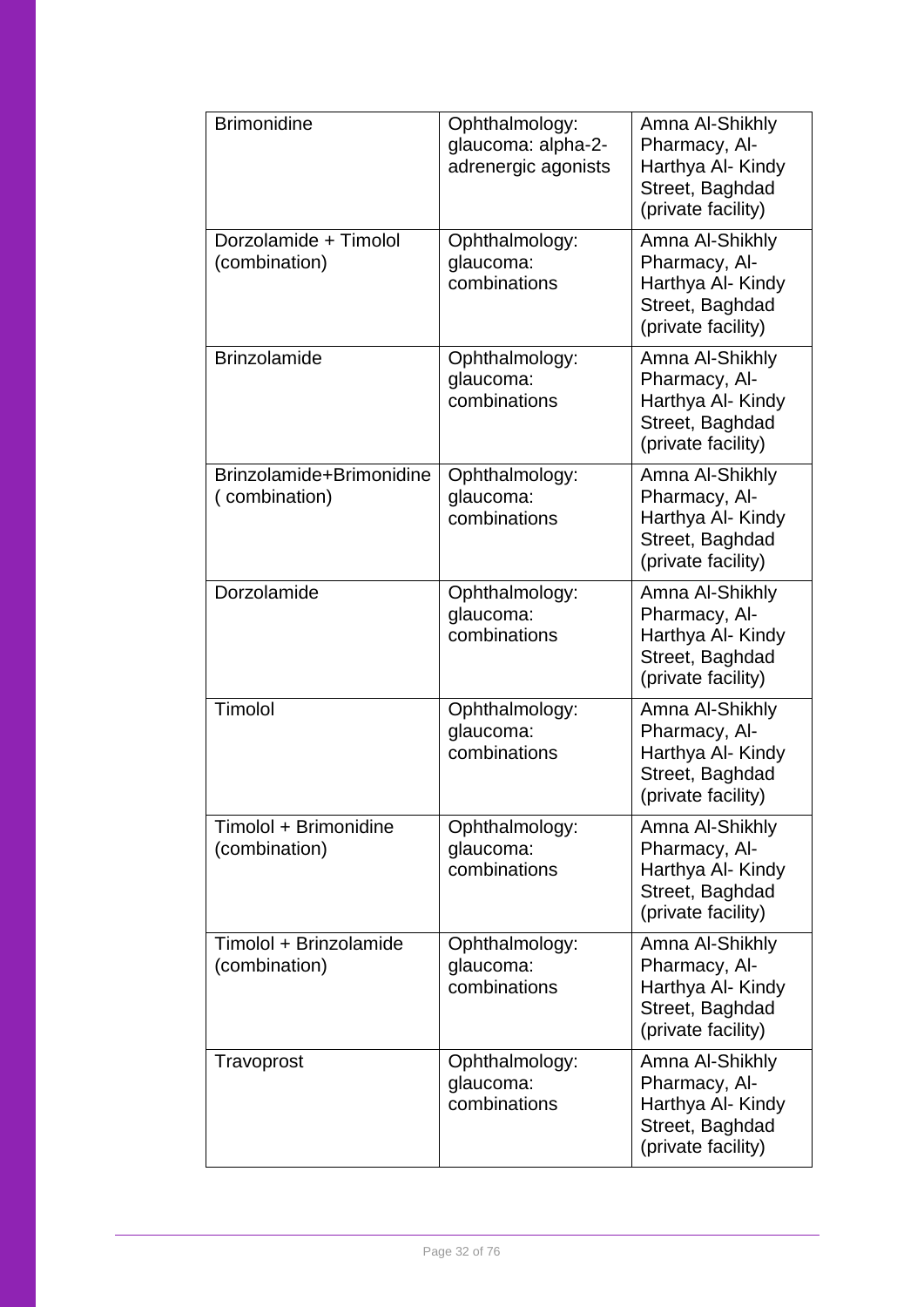| <b>Carbomer Eye Drops</b>               | Ophthalmology:<br>artificial tears | Sama Al-Karada<br>Pharmacy, Al-<br>Karada Inside<br>Neighbourhood,<br>Baghdad (private<br>facility)                   |
|-----------------------------------------|------------------------------------|-----------------------------------------------------------------------------------------------------------------------|
| Dextran / Hypromellose<br>eyedrops      | Ophthalmology:<br>artificial tears | Sama Al-Karada<br>Pharmacy, Al-<br>Karada Inside<br>Neighbourhood,<br>Baghdad (private<br>facility)                   |
|                                         |                                    | <b>Faruk Medical City</b><br>- Pharmacy, Malik<br><b>Mahmud Ring</b><br>Street.<br>Sulaymaniyah<br>(private facility) |
| Hyaluronic acid +<br>Carbomer eye drops | Ophthalmology:<br>artificial tears | Sama Al-Karada<br>Pharmacy, Al-<br>Karada Inside<br>Neighbourhood,<br>Baghdad (private<br>facility)                   |
|                                         |                                    | <b>Faruk Medical City</b><br>- Pharmacy, Malik<br><b>Mahmud Ring</b><br>Street,<br>Sulaymaniyah<br>(private facility) |
| Hypromellose eyedrops                   | Ophthalmology:<br>artificial tears | Sama Al-Karada<br>Pharmacy, Al-<br>Karada Inside<br>Neighbourhood,<br>Baghdad (private<br>facility)                   |
|                                         |                                    | <b>LST Private Clinic,</b><br>Italian Village -<br>Villa 809, Erbil<br>(private facility)                             |
| Povidone eye drops                      | Ophthalmology:<br>artificial tears | Sama Al-Karada<br>Pharmacy, Al-<br>Karada Inside<br>Neighbourhood,<br>Baghdad (private<br>facility)                   |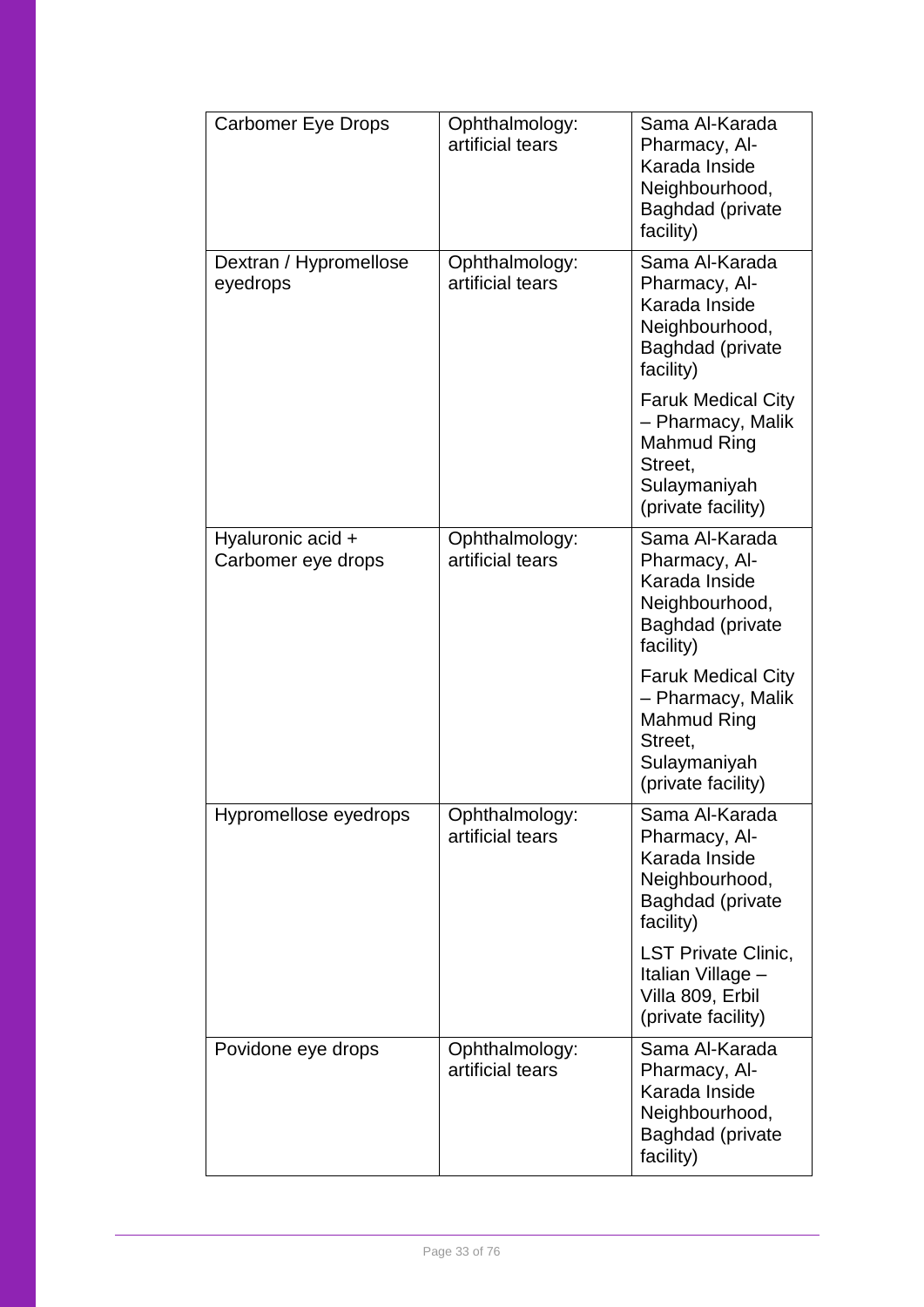| Methylcellulose                | Ophthalmology:<br>artificial tears | Sama Al-Karada<br>Pharmacy, Al-<br>Karada Inside<br>Neighbourhood,<br>Baghdad (private<br>facility)            |
|--------------------------------|------------------------------------|----------------------------------------------------------------------------------------------------------------|
|                                |                                    | Amer Pharmacy,<br>Doctors Street,<br>Erbil (private<br>facility)                                               |
|                                |                                    | <b>LST Private Clinic,</b><br>Italian Village -<br>Villa 809, Erbil<br>(private facility)                      |
| Trehalose + Hyaluronic<br>Acid | Ophthalmology:<br>artificial tears | <b>Faruk Medical City</b><br>- Pharmacy, Malik<br>Mahmud Ring<br>Street.<br>Sulaymaniyah<br>(private facility) |
| Polyvidone Eye Drops           | Ophthalmology:<br>artificial tears | Amer Pharmacy,<br>Doctors Street,<br>Erbil (private<br>facility)                                               |
|                                |                                    | <b>LST Private Clinic,</b><br>Italian Village -<br>Villa 809, Erbil<br>(private facility)                      |
| Dexamethasone eye<br>drops     | Ophthalmology;<br>corticosteroid   | Sama Al-Karada<br>Pharmacy, Al-<br>Karada Inside<br>Neighbourhood,<br>Baghdad (private<br>facility)            |
| Prednisolone eye drops         | Ophthalmology;<br>corticosteroid   | Sama Al-Karada<br>Pharmacy, Al-<br>Karada Inside<br>Neighbourhood,<br>Baghdad (private<br>facility)            |

143 144 145 146

-<sup>143</sup> MedCOI, 6 April 2020

<sup>144</sup> MedCOI, 16 September 2019

<sup>145</sup> MedCOI, 25 November 2020

<sup>146</sup> MedCOI, 23 May 2019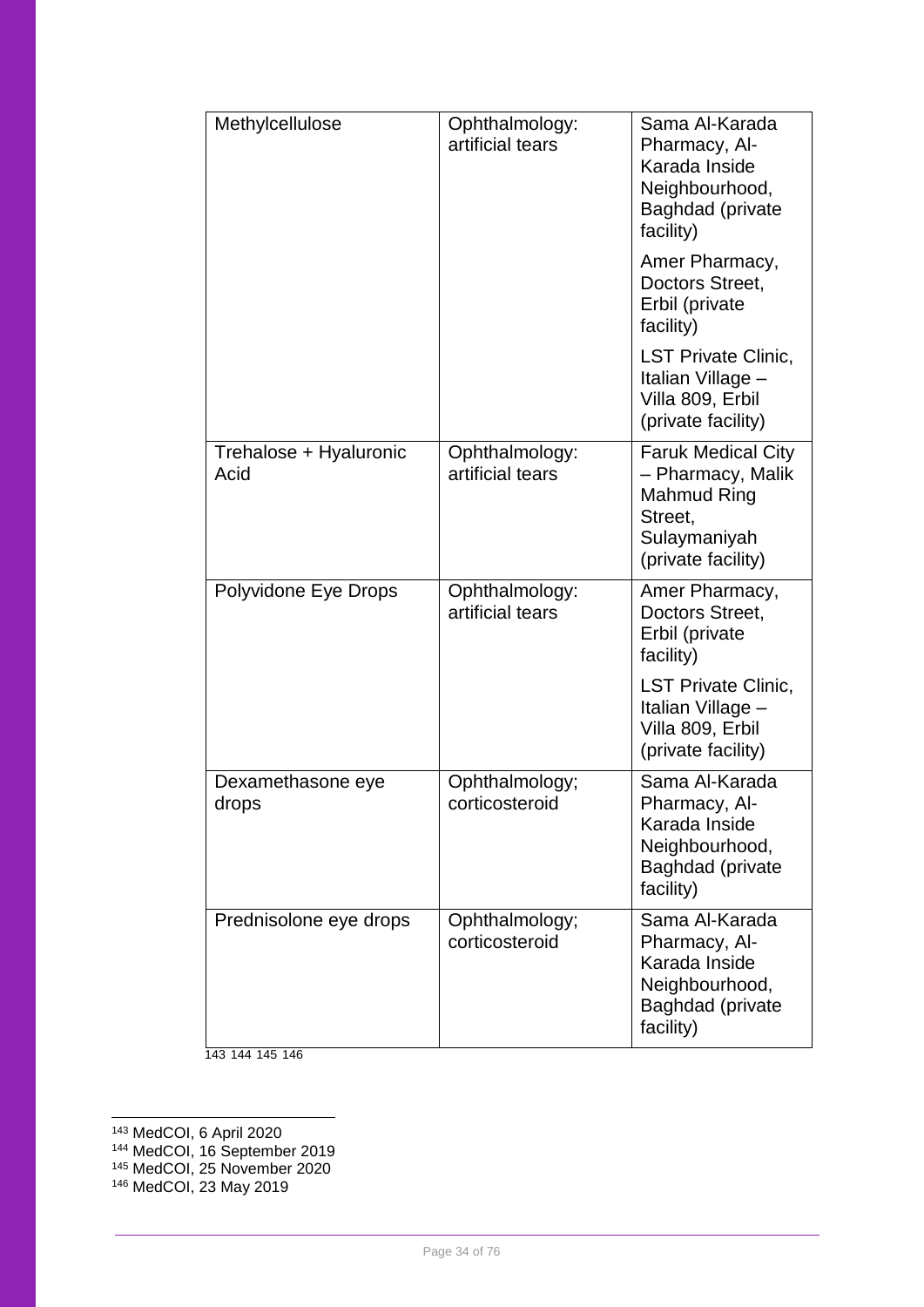## Section 9 updated: 12 January 2021

## <span id="page-34-0"></span>**9. Geriatrics**

9.1.1 An article entitled 'A profile on health-care services for old in Baghdad' published in July 2018 by the Mustansiriya Medical Journal (MMJ), the official publication of the faculty of medicine at Al-Mustansyriah University in Baghdad stated:

'Between 2007 and 2011, Iraqi Ministry of Health has implemented a series of training courses about old persons' services to promote the capability of health workers in Baghdad and the governorates including training old health unit managers who run aged clinics and preparing a training team in every health center to perform site training for the associated staff of current friendly centers and for future planned ones. Those centers provide PHC [primary health care] services for all age groups, giving priority to the old. The services aim not only to make people live for longer years, but also to achieve a qualitative life. There are now 57 age-friendly centers in Iraq and 31 in Baghdad, of those, 21 are in AL-Karkh and 10 in AL-Russafa.'<sup>147</sup>

Back [to Contents](#page-2-0)

Section 10 updated: 12 January 2021

## <span id="page-34-1"></span>**10. Haematology**

- 10.1.1 In December 2020 the WHO published data on causes of death across the WHO member states covering 2019. The data stated that there were 2,100 deaths as a result of lymphomas, myelomas and leukaemia in 2019 in Iraq<sup>148</sup> .
- 10.1.2 The [Iraqi Journal of Hematology website](https://www.ijhonline.org/) provides access to current and archived articles published by the National Center of Hematology (Almustansiriya University) and the Iraqi Society of Hematology. The aim of the Iraqi Journal of Hematology is to 'publish original research papers in clinical, laboratory and experimental hematology.' 149
- 10.1.3 Some examples of hospitals/clinics that treat hematologic disorders and pharmacies/clinics that can provide appropriate medication were found on the MedCOI website and are listed below:

## **Inpatient treatment by a haematologist**

- Baghdad General Teaching Hospital, Bab Al Moatham Bridge, Baghdad (public facility)<sup>150</sup>
- Baghdad Medical City Hospital, Bab Al Moatham Bridge, Baghdad (public facility)<sup>151</sup>

<sup>147</sup> Tariq, E and others, MMJ, ['A profile on health-care services for old in Baghdad',](https://www.mmjonweb.org/article.asp?issn=2070-1128;year=2018;volume=17;issue=1;spage=52;epage=56;aulast=Tariq) 25 July 2018 <sup>148</sup> WHO, 'Leading causes of death – [WHO Member States, 2019',](https://www.who.int/data/gho/data/themes/mortality-and-global-health-estimates/ghe-leading-causes-of-death) December 2020

<sup>149</sup> Iraqi Journal of Hematology, ['About us'](https://www.ijhonline.org/aboutus.asp), nd <sup>150</sup> MedCOI, 2 September 2020

<sup>151</sup> MedCOI, 10 July 2020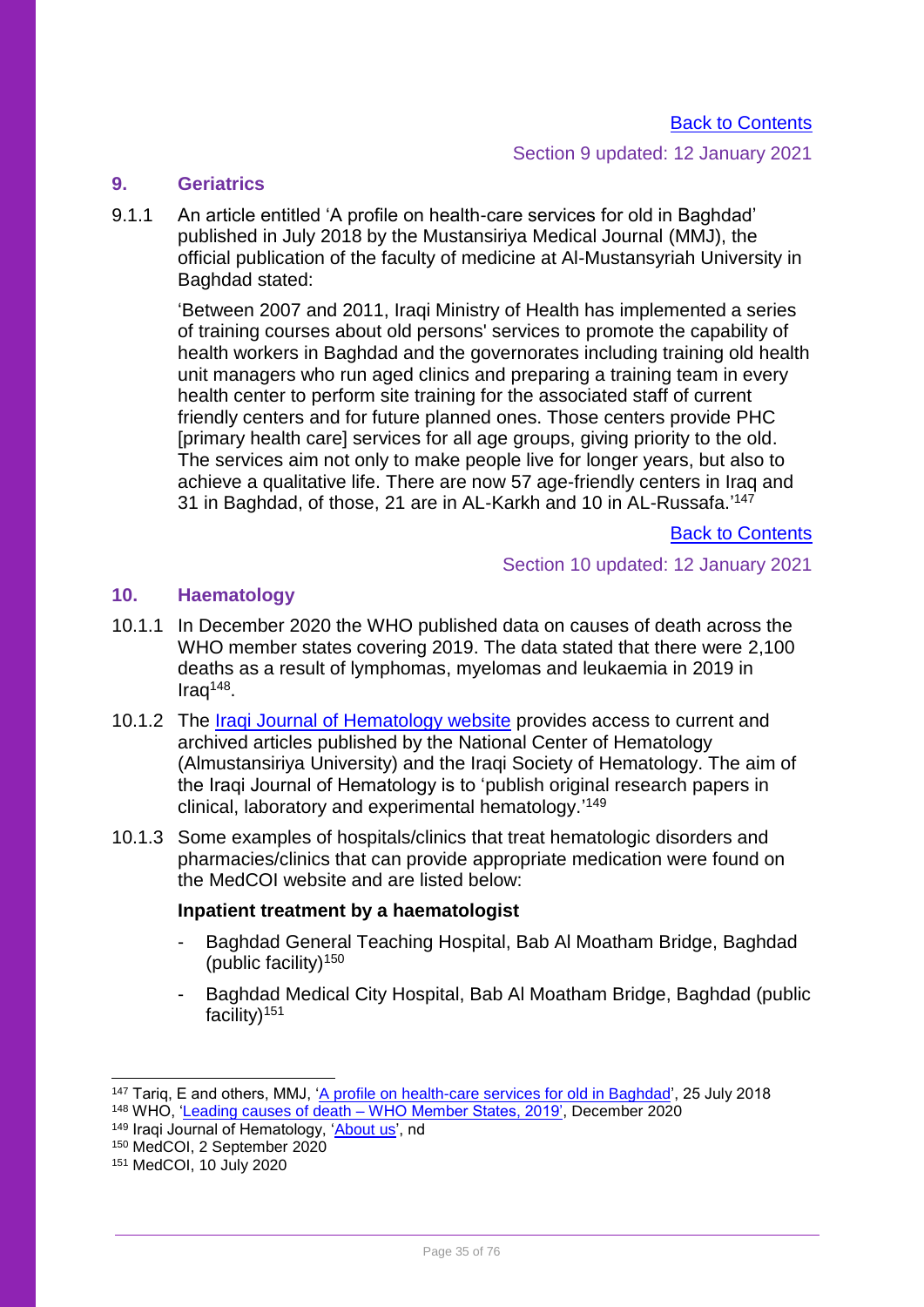- Al-Yarmouk Teaching Hospital, Al-Yarmouk Street, Baghdad (public facility) $152$
- Al-Kadhmyia Teaching Hospital, Al-Kadhmiya, Baghdad (private facility) $153$
- Hawler Teaching Hospital, Safeen Street, Erbil (public facility)<sup>154</sup>
- Nanakali Private Hospital, Jamal Haydary Road, Erbil, Kurdistan (private facility) $155$

## **Outpatient treatment and follow up by a haematologist**

- Baghdad General Teaching Hospital, Bab Al Moatham Bridge, Baghdad (public facility) $156$
- Baghdad Medical City Hospital, Bab Al Moatham Bridge, Baghdad (public facility)<sup>157</sup>
- Private Practice, Al-Harthyia, Al Kindy Street, Baghdad (private facility)<sup>158</sup>
- Life Support Team, Building 809, Italian Village, Gulan Street, Erbil (private facility) $159$

## **Laboratory research / monitoring of full blood count; e.g. Hb, WBC & platelets**

- Central Teaching Hospital Laboratory, Al Mansour, Al Liqaa Yard, Baghdad (public facility)<sup>160</sup>
- Baghdad Medical City Lab, Bab Al Moatham Bridge, Baghdad (public facility) $161$
- Life Support Team Clinic, Building 809, Italian Village, Gulan Street, Erbil (private facility)<sup>162</sup>

## **Haematology: blood transfusion**

- Baghdad Medical City Hospital, Bab Al Moatham Bridge, Baghdad (public facility) $163$
- Rizgary Teaching Hospital, Gulan Street, Erbil (public facility)<sup>164</sup>

<sup>154</sup> MedCOI, 4 May 2020

- <sup>155</sup> MedCOI, 19 December 2019 <sup>156</sup> MedCOI, 2 September 2020
- <sup>157</sup> MedCOI, 10 July 2020
- <sup>158</sup> MedCOI, 13 November 2019
- <sup>159</sup> MedCOI, 4 May 2020
- <sup>160</sup> MedCOI, 2 September 2020
- <sup>161</sup> MedCOI, 10 July 2020
- <sup>162</sup> MedCOI, 4 May 2020
- <sup>163</sup> MedCOI, 10 July 2020
- <sup>164</sup> MedCOI, 4 May 2020

<sup>152</sup> MedCOI, 13 November 2019

<sup>153</sup> MedCOI, 25 September 2019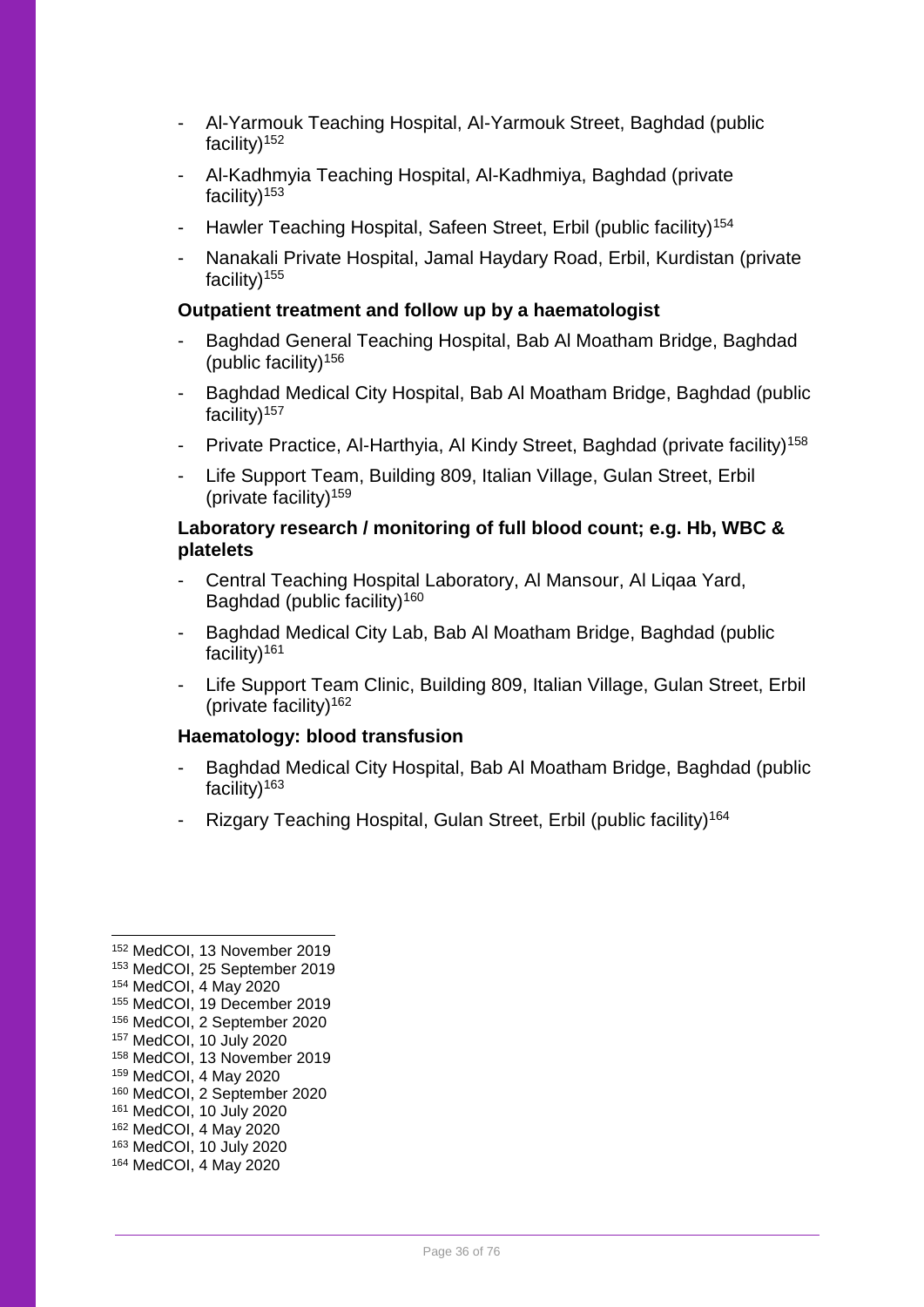# **Haematology: platelets / thrombocytes transfusion**

Baghdad Medical City Hospital, Bab Al Moatham Bridge, Baghdad (public facility)<sup>165</sup>

# **Haematology: clinical treatment in case of sickle cell crises**

- Rizgary Teaching Hospital, Gulan Street, Erbil (public facility)<sup>166</sup>

# **Haematology: FFP replacements**

Baghdad Medical City Hospital, Bab Al Moatham Bridge, Baghdad (public facility) $167$ 

## Available medications:

| <b>Name</b>         | <b>Medication Group</b>                           | <b>Pharmacy</b>                                                                                     |
|---------------------|---------------------------------------------------|-----------------------------------------------------------------------------------------------------|
| Tranexamic acid     | Haematology:<br>hemostatics                       | Ibn Al-Bitar<br>Hospital Pharmacy,<br>Alawi Street,<br>Baghdad (private<br>facility)                |
| Eltrombopag olamine | Haematology:<br>hemostatics                       | Ibn Al-Bitar<br>Hospital Pharmacy,<br>Alawi Street,<br>Baghdad (private<br>facility)                |
|                     |                                                   | Pharmacy of<br><b>Baghdad Teaching</b><br>Hospital, Bab Al-<br>Muadam, Baghdad<br>(public facility) |
|                     |                                                   | Amer Pharmacy,<br>Doctors Street,<br>Erbil (private<br>facility)                                    |
| Factor IX           | Haematology:<br>coagulation (clotting)<br>factors | <b>Baghdad Medical</b><br>City Hospital, Bab<br>El Moazzam,<br>Baghdad (public<br>facility)         |
| Romiplostim         | Haematology:<br>hemostatics                       | Pharmacy of<br><b>Baghdad Teaching</b><br>Hospital, Bab Al-<br>Muadam, Baghdad<br>(public facility) |

-<sup>165</sup> MedCOI, 10 July 2020

<sup>166</sup> MedCOI, 4 May 2020

<sup>167</sup> MedCOI, 10 July 2020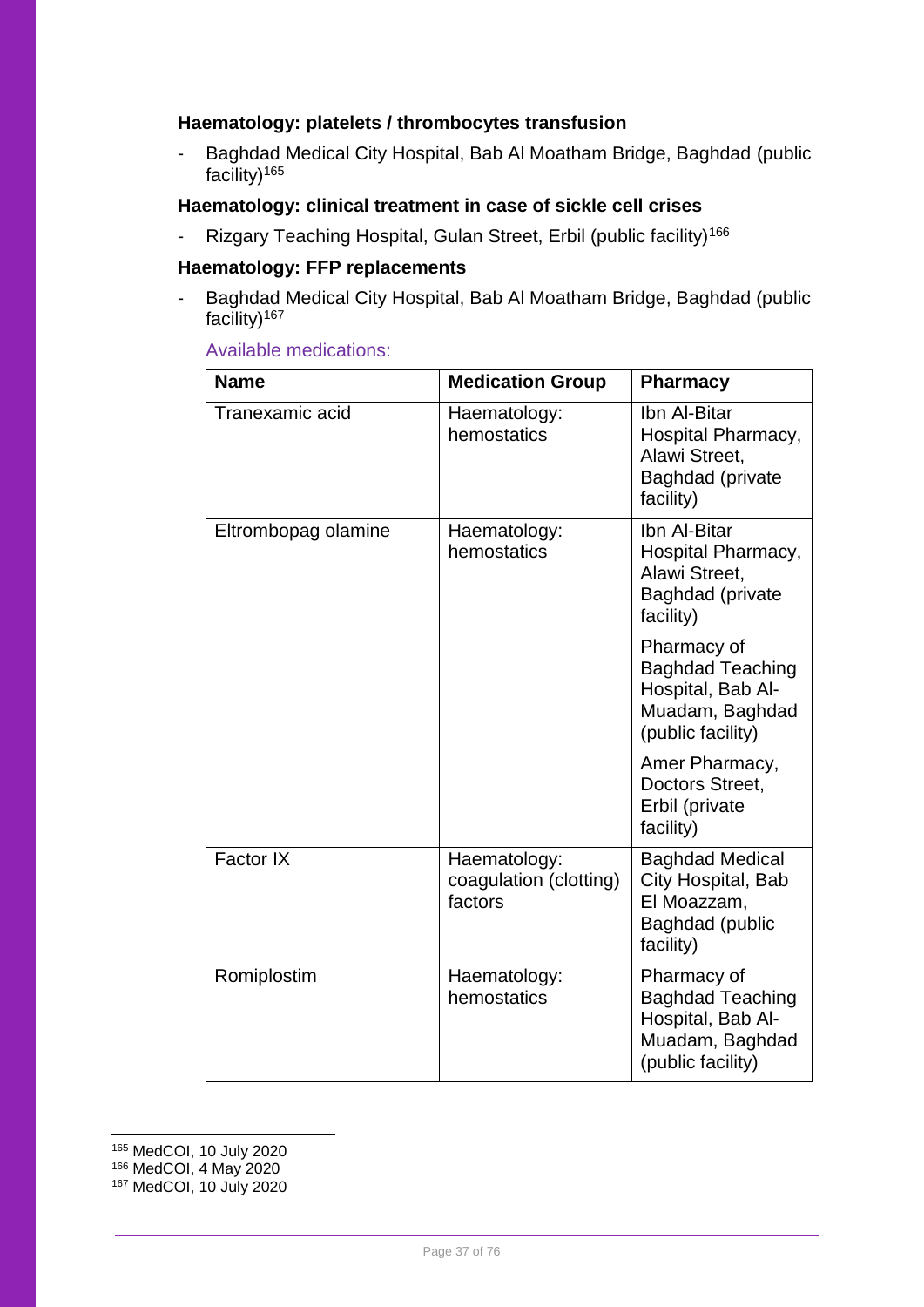| Deferoxamine      | Haematology:<br>elimination of metals;<br>like chelation of iron | Pharmacy of<br><b>Baghdad Teaching</b><br>Hospital, Bab Al-<br>Muadam, Baghdad<br>(public facility)                      |
|-------------------|------------------------------------------------------------------|--------------------------------------------------------------------------------------------------------------------------|
|                   |                                                                  | Salam Pharmacy,<br>600 Meter Street,<br>Erbil (private<br>facility)                                                      |
| Deferasirox       | Haematology:<br>elimination of metals;<br>like chelation of iron | Pharmacy of<br><b>Baghdad Teaching</b><br>Hospital, Bab Al-<br>Muadam, Baghdad<br>(public facility)                      |
|                   |                                                                  | Salam Pharmacy,<br>600 Meter Street,<br>Erbil (private<br>facility)                                                      |
| <b>Folic Acid</b> | Haematology:<br>anaemia due to folic<br>acid deficiency          | Life Support Team<br>Private Pharmacy,<br>Building 809, Italian<br>Village, Gulan<br>Street, Erbil<br>(private facility) |

168 169 170 171 172

#### **[Back to Contents](#page-2-0)**

# Section 11 updated: 12 January 2021

# **11. Hepatitis**

- 11.1.1 In 2017 the WHO published a [hepatitis country profile for Iraq.](http://www.emro.who.int/images/stories/asd/hepatitis_profiles/iraq_hepatitis_profile.pdf) The country profile stated that there were 123 primary level facilities (i.e. community outreach and health centers) and 150 secondary/tertiary level facilities (i.e. hospitals) that can offer serological testing for both hepatitis B and hepatitis  $C^{173}$ .
- 11.1.2 In December 2020 the WHO published data on causes of death across the WHO member states covering 2019. The data stated that there were 1,400 deaths as a result of hepatitis in 2019 in Iraq<sup>174</sup>.

<sup>168</sup> MedCOI, 10 July 2020

<sup>169</sup> MedCOI, 24 February 2020

<sup>170</sup> MedCOI, 17 December 2019

<sup>171</sup> MedCOI, 13 November 2019

<sup>172</sup> MedCOI, 19 December 2019

<sup>173</sup> WHO, ['Iraq Hepatitis Country profile 2017',](http://www.emro.who.int/images/stories/asd/hepatitis_profiles/iraq_hepatitis_profile.pdf) 2017

<sup>174</sup> WHO, 'Leading causes of death – [WHO Member States, 2019',](https://www.who.int/data/gho/data/themes/mortality-and-global-health-estimates/ghe-leading-causes-of-death) December 2020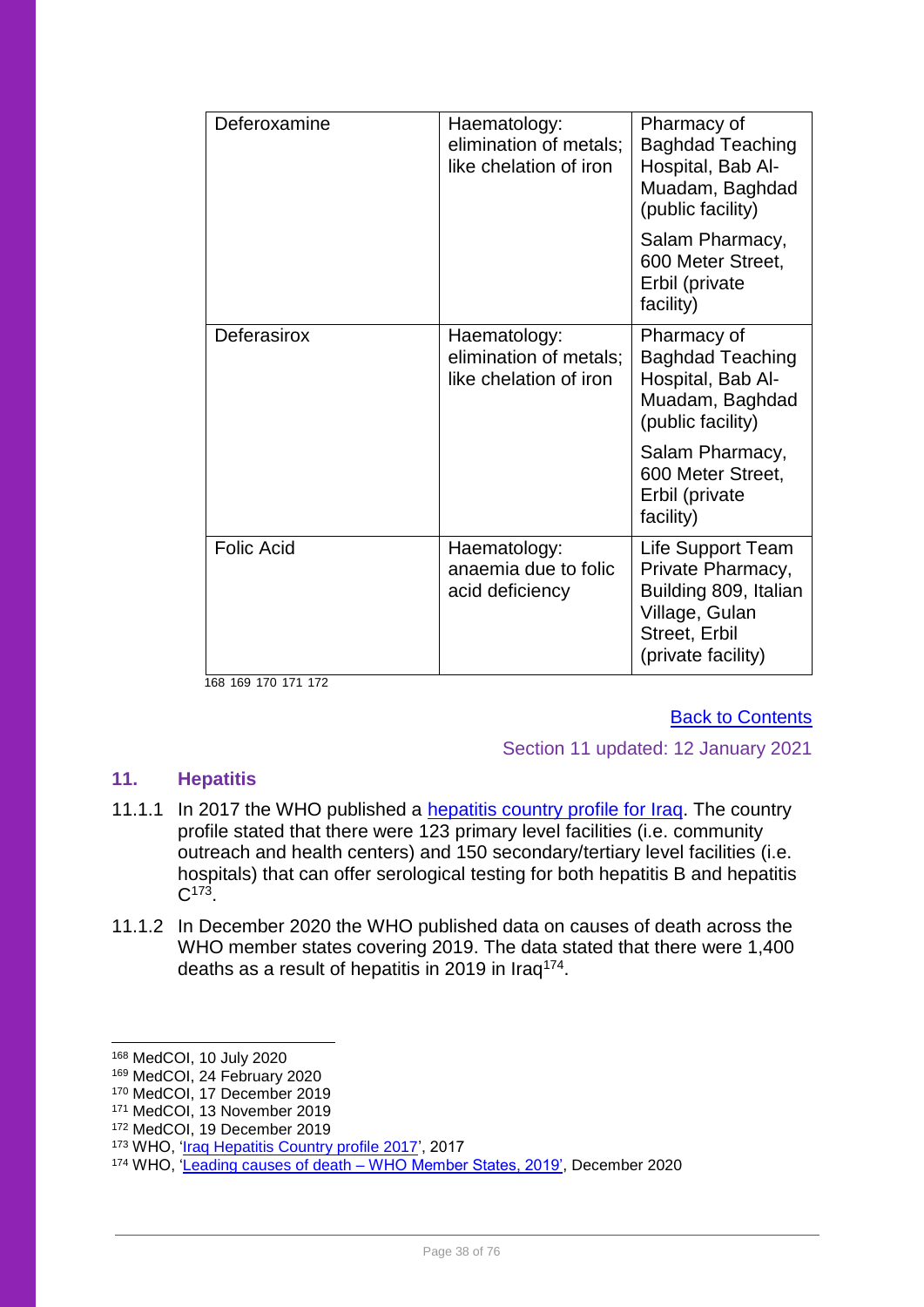11.1.3 Some examples of hospitals/clinics that provide hepatology (liver diseases) treatment were found on the MedCOI website and are listed below:

# **Inpatient treatment by a hepatologist**

- GIT Medical City Hospital, Bab Almuadaam, near the Ministry of Health, Baghdad (private facility)<sup>175</sup>
- Hawler Private Hospital, 100 Meter Street, Erbil (private facility)<sup>176</sup>

## **Outpatient treatment and follow up by a hepatologist**

- Private Practice, Al Harthya Al Kindy Street, Baghdad (private facility)<sup>177</sup>
- Private Hepatologist Practice, Erbil, 100 Meter Street, opposite to the Faculty of Pharmacy of Salah Al-Din University, Erbil (private facility)<sup>178</sup>

## **Laboratory research of liver function**

- Dr Luay Ibrahim Laboratory Center, 14 Ramadan Street, Baghdad (private facility)<sup>179</sup>

## **Transplantation of liver including all pre and aftercare**

Par Private Hospital, 60 Meter Street, Erbil (private facility)<sup>180</sup>

[Back to Contents](#page-2-0)

Section 12 updated: 12 January 2021

# **12. HIV/AIDs**

12.1.1 The WHO Regional Office for the Eastern Mediterranean (WHOROEM) stated the following on its website:

'Iraq is considered a country with a low level epidemic of HIV/AIDS, which affects most-at-risk population groups. The prevalence of HIV in Iraq is currently less than 0.1% of the population, but associated vulnerability and risk factors continue to increase as a result of liberalized trade relations and increased drug use. As of December 2014, less than 100 people living with HIV were reported. From 1986 to 2014, a slight increase occurred in officially reported HIV cases, half of which were nationals and half foreigners. The large majority were males, with more than half between 15 and 29 years of age. Of reported cases, 57% were infected by blood transfusion and blood products, though sexual transmission has become the main reported mode of transmission since 2003.'<sup>181</sup>

12.1.2 An article published in January 2019 by Kurdistan24 stated that there were an estimated 200 people living with AIDs in Iraq<sup>182</sup>.

 $\overline{a}$ 

<sup>175</sup> MedCOI, 8 August 2019

<sup>176</sup> MedCOI, 25 February 2019

<sup>177</sup> MedCOI, 8 August 2019

<sup>178</sup> MedCOI, 25 February 2019

<sup>179</sup> MedCOI, 8 August 2019

<sup>180</sup> MedCOI, 25 February 2019

<sup>181</sup> WHOROEM, 'Iraq – HIV/AIDS', nd

<sup>182</sup> Kurdistan24, ['Iraq records first case of HIV infection in 2019'](https://www.kurdistan24.net/en/story/18516-Iraq-records-first-case-of-HIV-infection-in-2019), 7 January 2019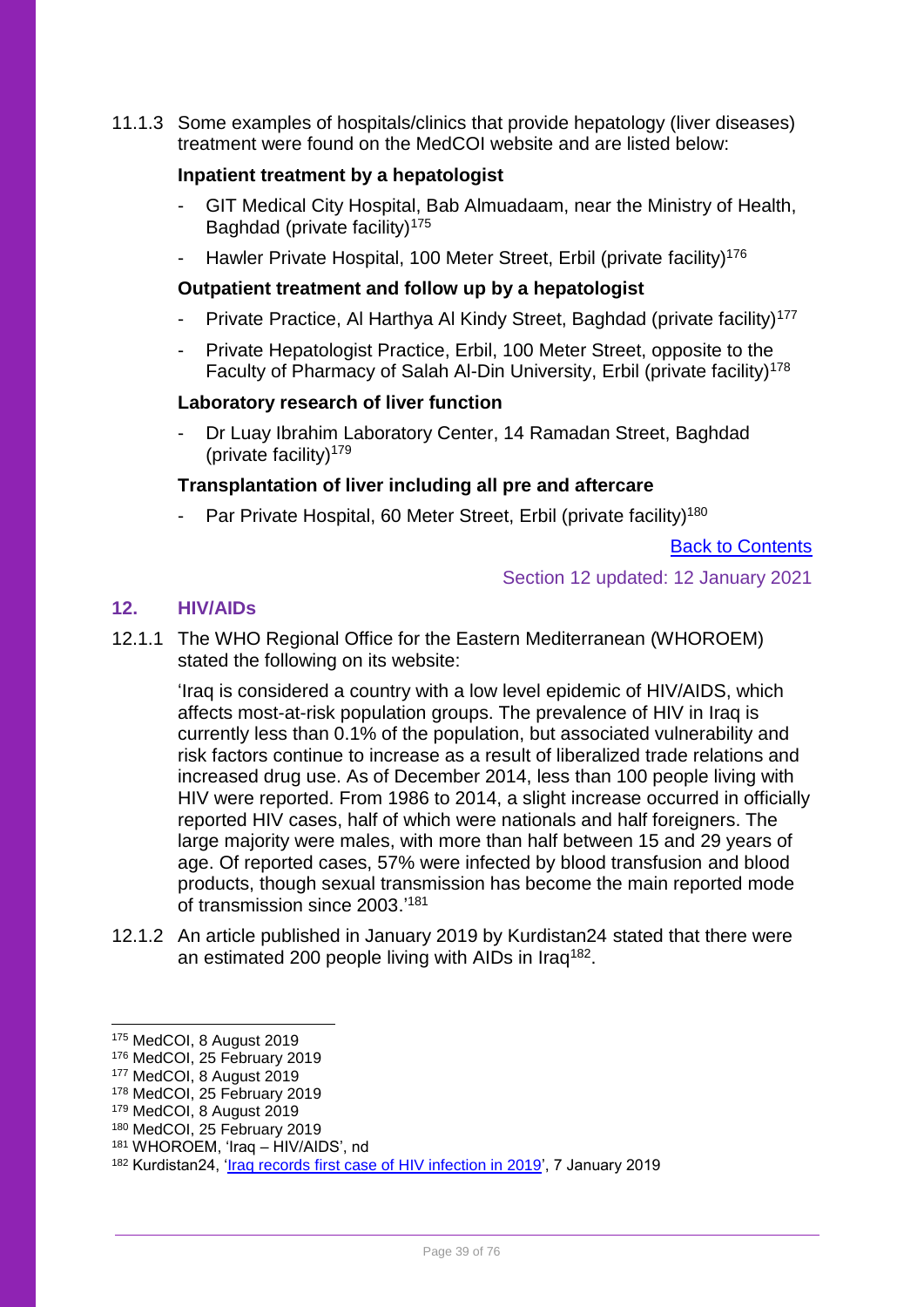12.1.3 Some examples of hospitals/clinics that provide treatment for HIV and pharmacies/clinics that can provide appropriate medication were found on the MedCOI website and are listed below (n.b. according to MedCOI 'patients suffering from HIV are treated by internal specialists (Internists). Sub-specialized internists as HIV-specialists and infectologists are not available in Iraq'<sup>183</sup>):

# **Inpatient treatment by an internal specialist (internist):**

- Al Yarmouk Teaching Hospital, Al-Karkh, Al-Yarmouk city besides Al-Mustansiriya medical college, Baghdad (public facility)<sup>184</sup>

# **Outpatient treatment and follow up by an internal specialist (internist):**

Private practice, 14<sup>th</sup> Ramadan Street, Baghdad (private facility)<sup>185</sup>

# **Laboratory research HIV: viral load**

Dr Luay Laboratory, 14 Ramadan Street, Baghdad (private facility)<sup>186</sup>

# **Laboratory research HIV: CD4 count**

- Dr Luay Laboratory, 14 Ramadan Street, Baghdad (private facility)<sup>187</sup> Available medications:

| <b>Name</b>                 | <b>Medication Group</b>             | <b>Pharmacy</b>                                                                          |
|-----------------------------|-------------------------------------|------------------------------------------------------------------------------------------|
| Efavirnez                   | Infections: HIV;<br>antiretrovirals | <b>Fawzy Private</b><br>Pharmacy, 14<br>Ramadan Street,<br>Baghdad (private<br>facility) |
| Lamivudine                  | Infections: HIV;<br>antiretrovirals | <b>Fawzy Private</b><br>Pharmacy, 14<br>Ramadan Street,<br>Baghdad (private<br>facility) |
| <b>Tenofovir Disoproxil</b> | Infections: HIV;<br>antiretrovirals | <b>Fawzy Private</b><br>Pharmacy, 14<br>Ramadan Street,<br>Baghdad (private<br>facility) |

188

[Back to Contents](#page-2-0)

- <sup>184</sup> MedCOI, 14 June 2019 <sup>185</sup> MedCOI, 14 June 2019
- <sup>186</sup> MedCOI, 14 June 2019
- <sup>187</sup> MedCOI, 14 June 2019
- <sup>188</sup> MedCOI, 14 June 2019

<sup>183</sup> MedCOI, 14 June 2019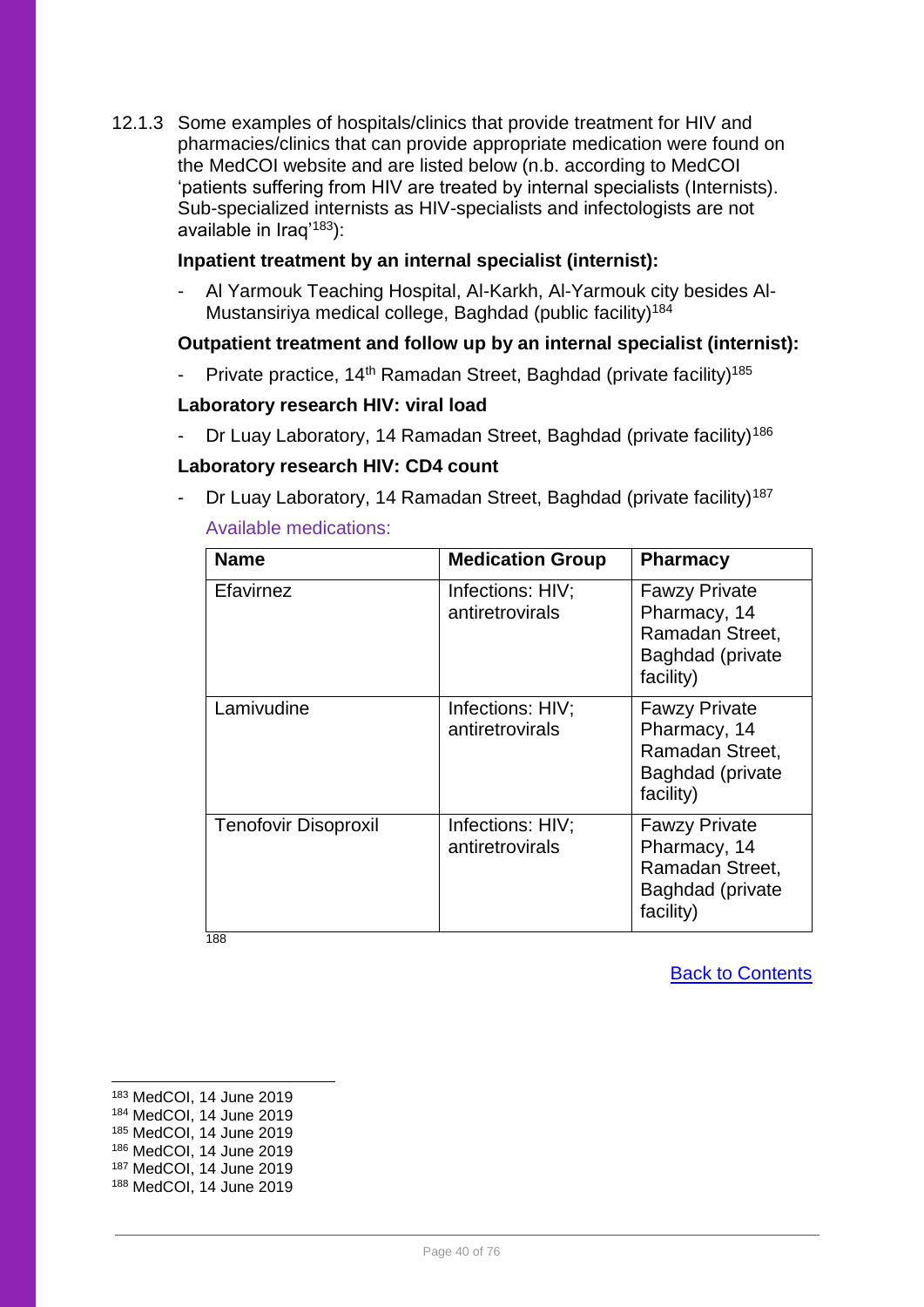# **13. Mental health**

1

13.1.1 On 12 October 2020 Médecins Sans Frontières/Doctors Without Borders (MSF) published an article entitled 'Iraq: Mental health, post-war and in the time of Covid-19' which stated:

'The mental health state of Iraqi people, already troubled by years of war, has been worsened by the recent impact of COVID-19 and the country's current economic situation, says international medical organisation Médecins Sans Frontières/Doctors Without Borders (MSF) on the occasion of World Mental Health Day…MSF spoke to staff and patients in Mosul and Hawija, two of the areas most affected by the recent conflict, where our teams noticed that people's mental health had worsened significantly.

'Interview with Saima Zaii, MSF mental health activity manager in Mosul:

'"In general, Mosul is a resilient city, as are its people. They have been through an awful lot. After the war of 2016-17, the people of Mosul are trying to cope. Now the pandemic is another trauma for the people of Mosul.

'The cause of mental health issues differed before and after COVID-19. Before the pandemic, our patients suffered from psychological trauma as a result of property being destroyed or lost and family members being arrested, detained or forcibly disappeared. These issues caused longterm suffering, including depression, domestic violence, epilepsy and psychosomatic pains.

'Currently, the most common mental health conditions amongst our patients are anxiety and depression. This year, anxiety levels among our patients rose from 45% to 68%, and depression from 10% to 20%. This is a bad sign because these mental health conditions often develop into more urgent psychological suffering.

'Patients' symptoms include sad moods, irritability, anger, sleep disturbance, loss of interest, fear and feeling threatened. Anxiety can also lead to eating and sleeping disorders, most commonly among females, and more psychosomatic complaints. Children suffer from hyperactivity and hypoactivity, which increased from 6% to 10%.

'…MSF teams provide psychological support in two clinics and refer patients who need psychiatric support to another organisation. Currently we have 242 patients, and see around 200 patients every month, including new and existing patients. Since September 2019, our teams have provided 31,034 consultations. They have also run 1,335 group psychoeducation sessions and 178 individual psychoeducation sessions about common mental health problems, to reduce stigma and identify people who might need mental health support, so as to refer them to MSF counsellors and psychologists."' 189

<sup>189</sup> MSF, 'Iraq: Mental health, post-war and in the time of Covid-19', 12 October 2020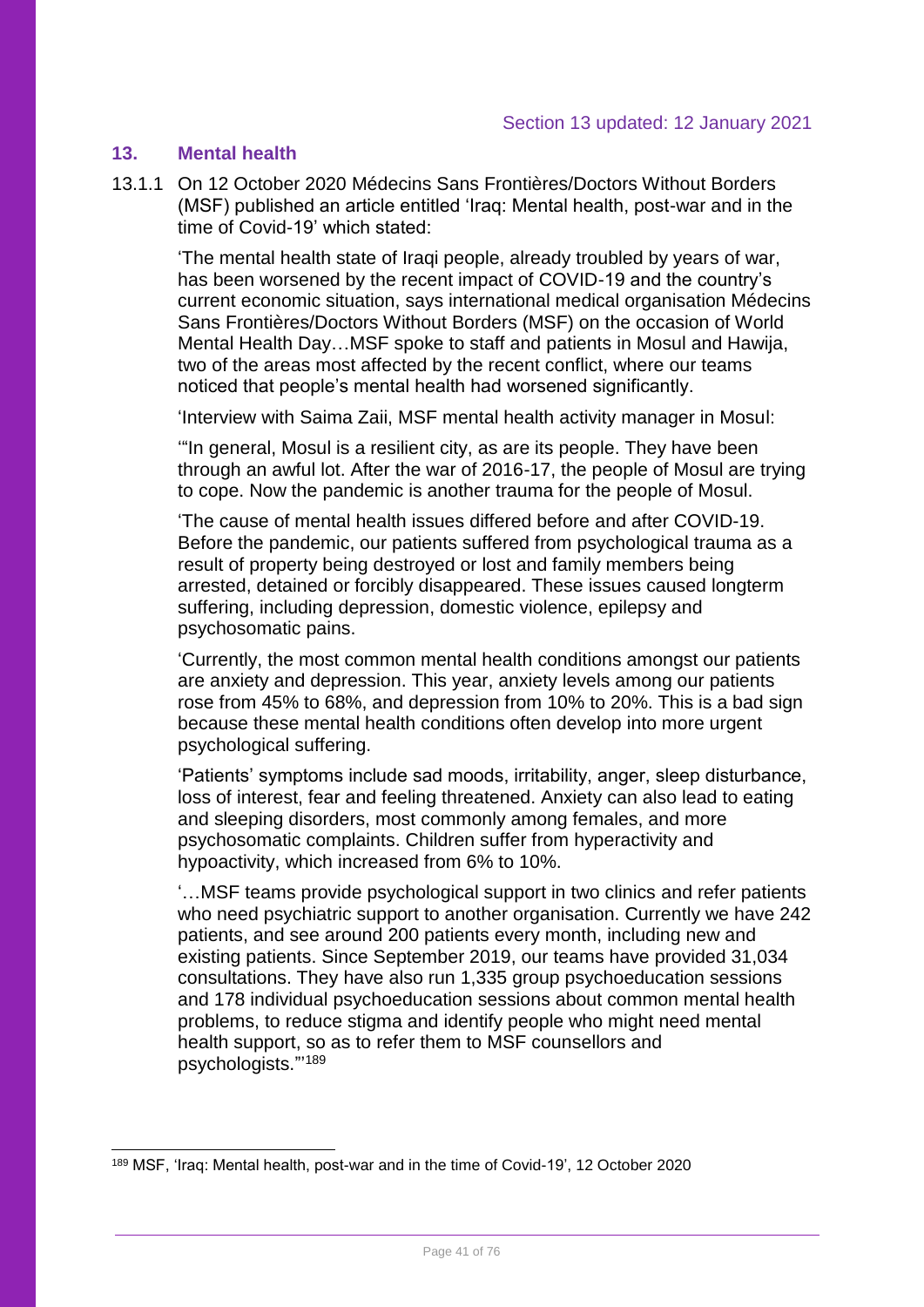- 13.1.2 In December 2020 the WHO published data on causes of death across the WHO member states covering 2019. The data stated that there were 400 deaths as a result of self harm in 2019 in Iraq<sup>190</sup>.
- 13.1.3 Some examples of hospitals/clinics that provide mental health treatment and pharmacies/clinics that can provide appropriate medication were found on the MedCOI website and are listed below:

## **Inpatient treatment by a psychologist**

- Department of psychiatry and behavioural medicine, Baghdad Medical City, Bab Al Moatham, Baghdad (public facility)<sup>191</sup>
- Ibn Rushd Hospital, Al Nidal Street, Al Andalus Square, Baghdad (public facility)<sup>192</sup>
- Hawler Teaching Hospital, Safeen Street, Erbil (public facility)<sup>193</sup>
- Central Emergency Hospital, Shorsh, Erbil (public facility)<sup>194</sup>

## **Outpatient treatment and follow up by a psychologist**

- Department of psychiatry and behavioural medicine, Baghdad Medical City, Bab Al Moatham, Baghdad (public facility)<sup>195</sup>
- Private Practice, Al Magrib Street, Baghdad (private facility)<sup>196</sup>
- Life Support Team Clinic, Building 809, Italian Village, Gulan Street, Erbil (private facility) $197$

## **Inpatient treatment by a psychiatrist**

- Department of psychiatry and behavioural medicine, Baghdad Medical City, Bab Al Moatham, Baghdad (public facility)<sup>198</sup>
- Ibn Rushd Hospital, Al Nidal Street, Al Andalus Square, Baghdad (public facility)<sup>199</sup>
- CMC Private Hospital, Koya Street, Erbil (private facility)<sup>200</sup>
- Central Emergency Hospital, Shorsh, Erbil (public facility)<sup>201</sup>
- Hawler Private Hospital, 100 Meter Street, Erbil (private facility)<sup>202</sup>

<sup>-</sup><sup>190</sup> WHO, 'Leading causes of death – [WHO Member States, 2019',](https://www.who.int/data/gho/data/themes/mortality-and-global-health-estimates/ghe-leading-causes-of-death) December 2020

<sup>191</sup> MedCOI, 24 August 2020

<sup>192</sup> MedCOI, 15 November 2019

<sup>193</sup> MedCOI, 8 November 2019

<sup>194</sup> MedCOI, 1 October 2019 <sup>195</sup> MedCOI, 24 August 2020

<sup>196</sup> MedCOI, 15 November 2019

<sup>197</sup> MedCOI, 8 November 2019

<sup>198</sup> MedCOI, 24 August 2020

<sup>199</sup> MedCOI, 15 November 2019

<sup>200</sup> MedCOI, 8 November 2019

<sup>201</sup> MedCOI, 1 October 2019

<sup>202</sup> MedCOI, 12 March 2019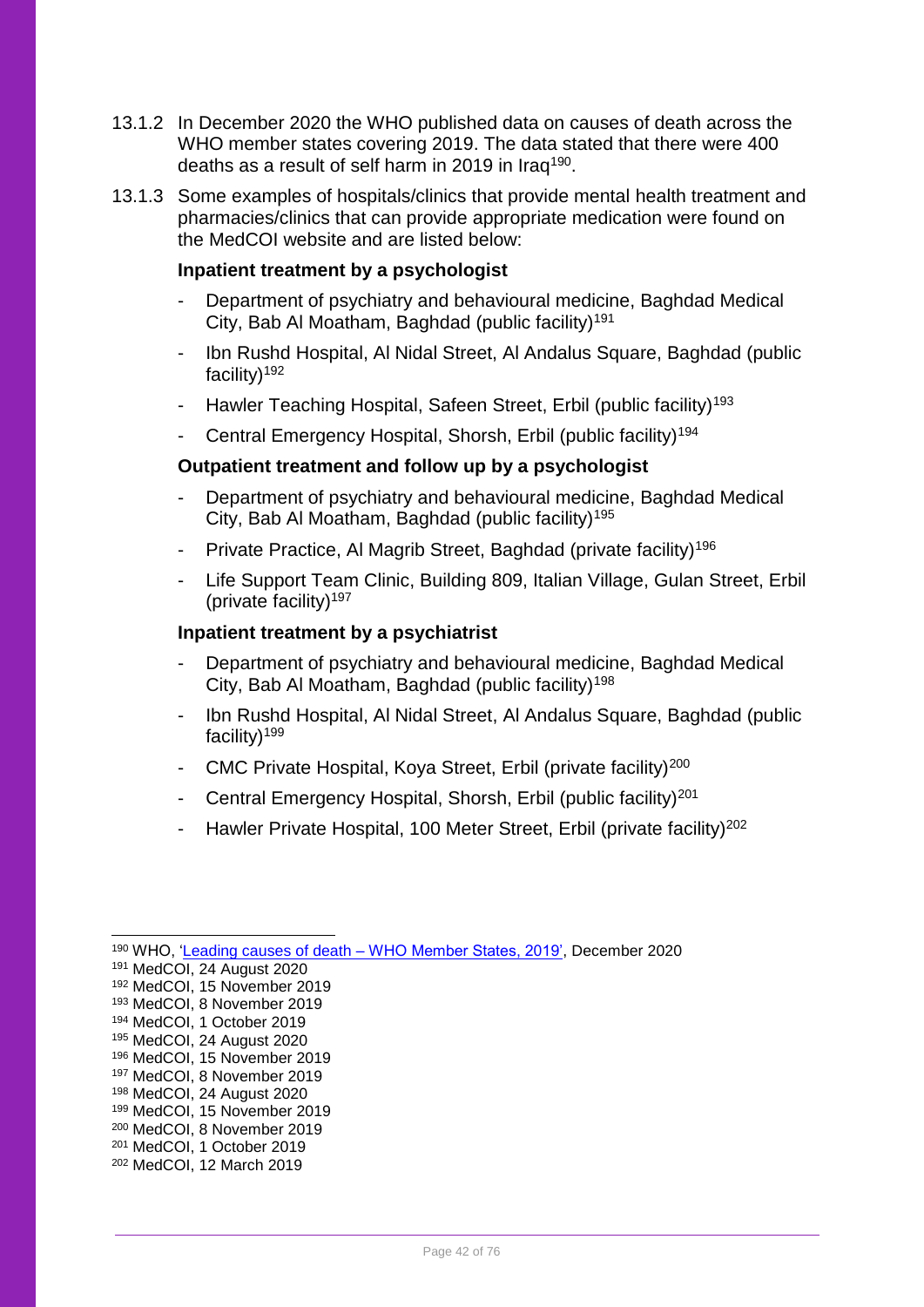# **Outpatient treatment and follow up by a psychiatrist**

- Department of psychiatry and behavioural medicine, Baghdad Medical City, Bab Al Moatham, Baghdad (public facility)<sup>203</sup>
- Private Practice, Al Magrib Street, Baghdad (private facility)<sup>204</sup>
- Life Support Team Clinic, Building 809, Italian Village, Gulan Street, Erbil (private facility) $205$

# **Psychiatric long term outpatient treatment by a psychiatrist**

Private Psychiatry Practice, 14 Ramadan Street, Baghdad (private facility)<sup>206</sup>

## **Psychiatric treatment by means of psychotherapy: e.g. cognitive behaviour therapy**

Department of psychiatry and behavioural medicine, Baghdad Medical City, Bab Al Moatham, Baghdad (public facility)<sup>207</sup>

## **Psychiatric treatment of PTSD by means of EMDR**

- Department of psychiatry and behavioural medicine, Baghdad Medical City, Bab Al Moatham, Baghdad (public facility)<sup>208</sup>
- Ibn Rushd Hospital, Al Nidal Street, Al Andalus Square, Baghdad (public facility)<sup>209</sup>
- Private Practice, Al-Maghrib Street, Baghdad (Private facility)<sup>210</sup>
- Private practice, Life Support Team, Erbil (private facility)<sup>211</sup>

# **Psychiatric treatment of PTSD by means of cognitive behavioural therapy**

- Ibn Rushd Hospital, Al Nidal Street, Al Andalus Square, Baghdad (public facility) $^{212}$
- Dr Hiba Abdullah Clinic, Near Maysaloun Al Jadir Center, Baghdad (private facility) $213$
- Private practice, Life Support Team, Erbil (private facility)<sup>214</sup>

# **Psychiatric treatment of PTSD by means of narrative exposure therapy**

-

<sup>214</sup> MedCOI, 1 October 2019

<sup>203</sup> MedCOI, 24 August 2020

<sup>204</sup> MedCOI, 15 November 2019

<sup>205</sup> MedCOI, 8 November 2019

<sup>206</sup> MedCOI, 3 October 2019 <sup>207</sup> MedCOI, 2 July 2020

<sup>208</sup> MedCOI, 2 July 2020

<sup>209</sup> MedCOI, 15 November 2019

<sup>210</sup> MedCOI, 3 October 2019

<sup>211</sup> MedCOI, 1 October 2019

<sup>212</sup> MedCOI, 15 November 2019

<sup>213</sup> MedCOI, 3 October 2019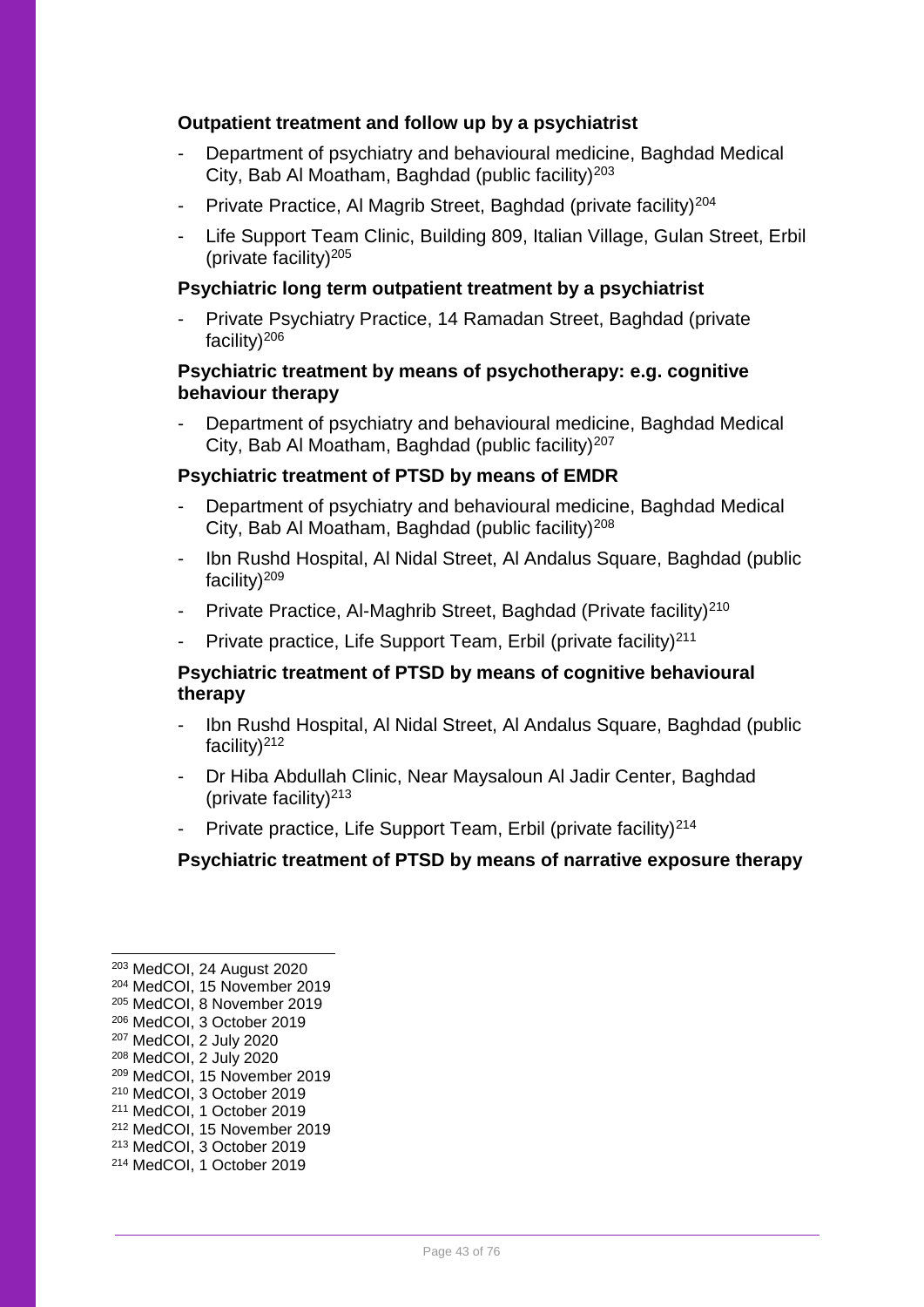- Ibn Rushd Hospital, Al Nidal Street, Al Andalus Square, Baghdad (public facility) $^{215}$
- Private practice, Life Support Team, Erbil (private facility)<sup>216</sup>

# **Psychiatric treatment by means of psychotherapy: other than cognitive behavioural therapy**

- Ibn Rushd Hospital, Al Nidal Street, Baghdad (public facility)<sup>217</sup>
- Private practice, Life Support Team, Erbil (private facility)<sup>218</sup>

#### **Psychiatric forced admittance in case necessary**

- Department of psychiatry and behavioural medicine, Baghdad Medical City, Bab Al Moatham, Baghdad (public facility)<sup>219</sup>
- Hawler Psychiatric Teaching Hospital, 60 Meter Street, Erbil (public facility) $^{220}$

#### **Psychiatric crisis intervention in case of suicide attempt**

- Department of psychiatry and behavioural medicine, Baghdad Medical City, Bab Al Moatham, Baghdad (public facility) $^{221}$
- Ibn Rushd Hospital, Al Nidal Street, Al Andalus Square, Baghdad (public facility) $^{222}$
- Hawler Teaching Hospital, 60 Meter Street, Erbil (public facility)

# **Psychiatric clinical treatment (short term) by a psychiatrist**

- Ibn Rushd Hospital, Al Nidal Street, Al Andalus Square, Baghdad (public facility) $^{223}$
- Hawler Psychiatric Teaching Hospital, 60 Meter Street, Erbil (public facility) $^{224}$
- Life Support Team Private Clinic, Building 809, Italian Villages, Erbil (private facility) $225$

# **Psychiatric long term clinical treatment (e.g. for chronic psychotic patients) by a psychiatrist**

- Al Rashad General Hospital, Al-Rasafa Neighbourhood, Baghdad (public facility) $^{226}$ 

- <sup>221</sup> MedCOI, 2 July 2020
- <sup>222</sup> MedCOI, 15 November 2019
- <sup>223</sup> MedCOI, 3 October 2019
- <sup>224</sup> MedCOI, 16 October 2020
- <sup>225</sup> MedCOI, 12 March 2019
- <sup>226</sup> MedCOI, 3 October 2019

<sup>215</sup> MedCOI, 15 November 2019

<sup>216</sup> MedCOI, 1 October 2019

<sup>217</sup> MedCOI, 3 October 2019

<sup>218</sup> MedCOI, 1 October 2019

<sup>219</sup> MedCOI, 2 July 2020 <sup>220</sup> MedCOI, 16 October 2020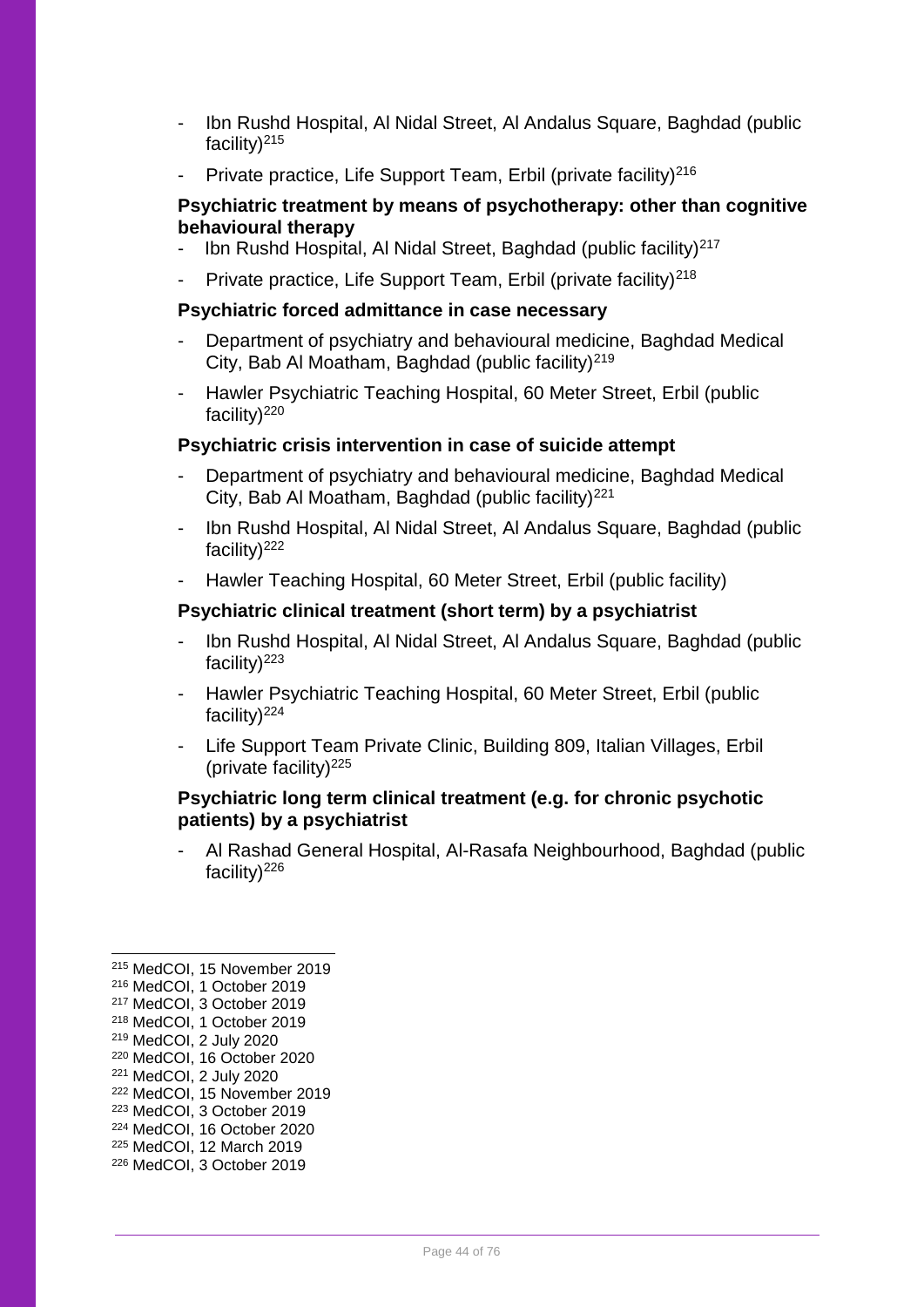Hawler Psychiatric Teaching Hospital, 60 Meter Street, Erbil (public facility)<sup>227</sup>

## **Psychiatric clinical treatment in a closed ward/setting (not necessarily forced admittance)**

- Department of psychiatry and behavioural medicine, Baghdad Medical City, Bab Al Moatham, Baghdad (public facility) $228$
- Ibn Rushd Hospital, Al Nidal Street, Al Andalus Square, Baghdad (public facility) $^{229}$
- Life Support Team Private Clinic, Building 809, Italian Villages, Erbil (private facility) $230$

## **Psychiatric treatment in the form of day care**

- Ibn Rushd Hospital, Al Nidal Street, Al Andalus Square, Baghdad (public facility) $^{231}$ 

## **Psychiatric treatment in the form of day care**

- Dr Hiba Abdullah Clinic, Near Maysaloun Al Jadir Center, Baghdad (private facility) $232$ 

# **Psychiatric treatment in the form of group therapy (target group of similar patients)**

- Dr Hiba Abdullah Clinic, Near Maysaloun Al Jadir Center, Baghdad (private facility) $233$ 

Available medications:

| <b>Name</b>                             | <b>Medication Group</b>                   | <b>Pharmacy</b>                                                             |
|-----------------------------------------|-------------------------------------------|-----------------------------------------------------------------------------|
| Flupentixol + Melitracen<br>combination | Psychiatry:<br>antidepressants            | Narjis Al-Kadmiyah<br>Pharmacy, 60<br>Street, Baghdad<br>(private facility) |
| Melitracen                              | Psychiatry:<br>antidepressants;<br>TCA    | Narjis Al-Kadmiyah<br>Pharmacy, 60<br>Street, Baghdad<br>(private facility) |
| Flupentixol                             | Psychiatry:<br>antipsychotics;<br>classic | Narjis Al-Kadmiyah<br>Pharmacy, 60<br>Street, Baghdad<br>(private facility) |
| Diazepam                                | Psychiatry:<br>anxiolytics                | Narjis Al-Kadmiyah<br>Pharmacy, 60                                          |

-<sup>227</sup> MedCOI, 16 October 2020

<sup>228</sup> MedCOI, 2 July 2020

<sup>229</sup> MedCOI, 3 October 2019

<sup>230</sup> MedCOI, 12 March 2019

<sup>231</sup> MedCOI, 3 October 2019

<sup>232</sup> MedCOI, 3 October 2019

<sup>233</sup> MedCOI, 3 October 2019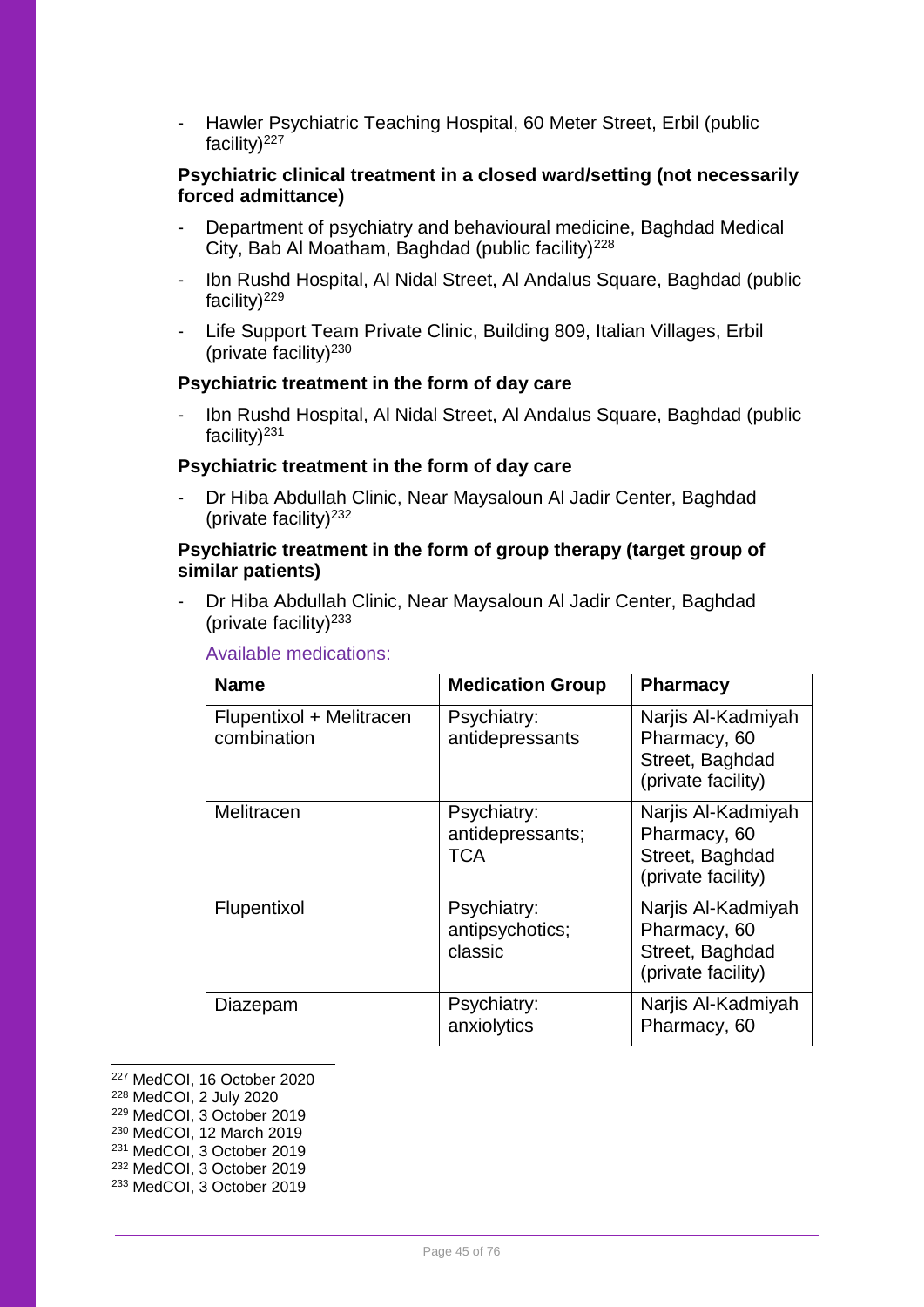|            |                                                | Street, Baghdad<br>(private facility)                                                                                    |
|------------|------------------------------------------------|--------------------------------------------------------------------------------------------------------------------------|
|            |                                                | Vin Pharmacy, Vin<br>Private Hospital,<br>Erbil (private<br>facility)                                                    |
| Sertraline | Psychiatry:<br>antidepressants;<br><b>SSRI</b> | Al-Elaag<br>Pharmacy, Rabie<br>Street, Baghdad<br>(private facility)                                                     |
|            |                                                | Fawzy Pharmacy,<br>14 Ramadan<br>Street, Baghdad<br>(private facility)                                                   |
|            |                                                | Life Support Team<br>Private Pharmacy,<br>Building 809, Italian<br>Village, Gulan<br>Street, Erbil<br>(private facility) |
|            |                                                | Vin Pharmacy, Vin<br>Private Hospital,<br>Erbil (private<br>facility)                                                    |
| Citalopram | Psychiatry:<br>antidepressants;<br><b>SSRI</b> | Al-Elaag<br>Pharmacy, Rabie<br>Street, Baghdad<br>(private facility)                                                     |
|            |                                                | Fawzy Pharmacy,<br>14 Ramadan<br>Street, Baghdad<br>(private facility)                                                   |
|            |                                                | Vin Pharmacy, Vin<br>Private Hospital,<br>Erbil (private<br>facility)                                                    |
| Paroxetine | Psychiatry:<br>antidepressants;                | Al-Elaag<br>Pharmacy, Rabie<br>Street, Baghdad<br>(private facility)                                                     |
|            |                                                | Bana Pharmacy,<br><b>Pigeons Peace</b><br>Street, Erbil<br>(private facility)                                            |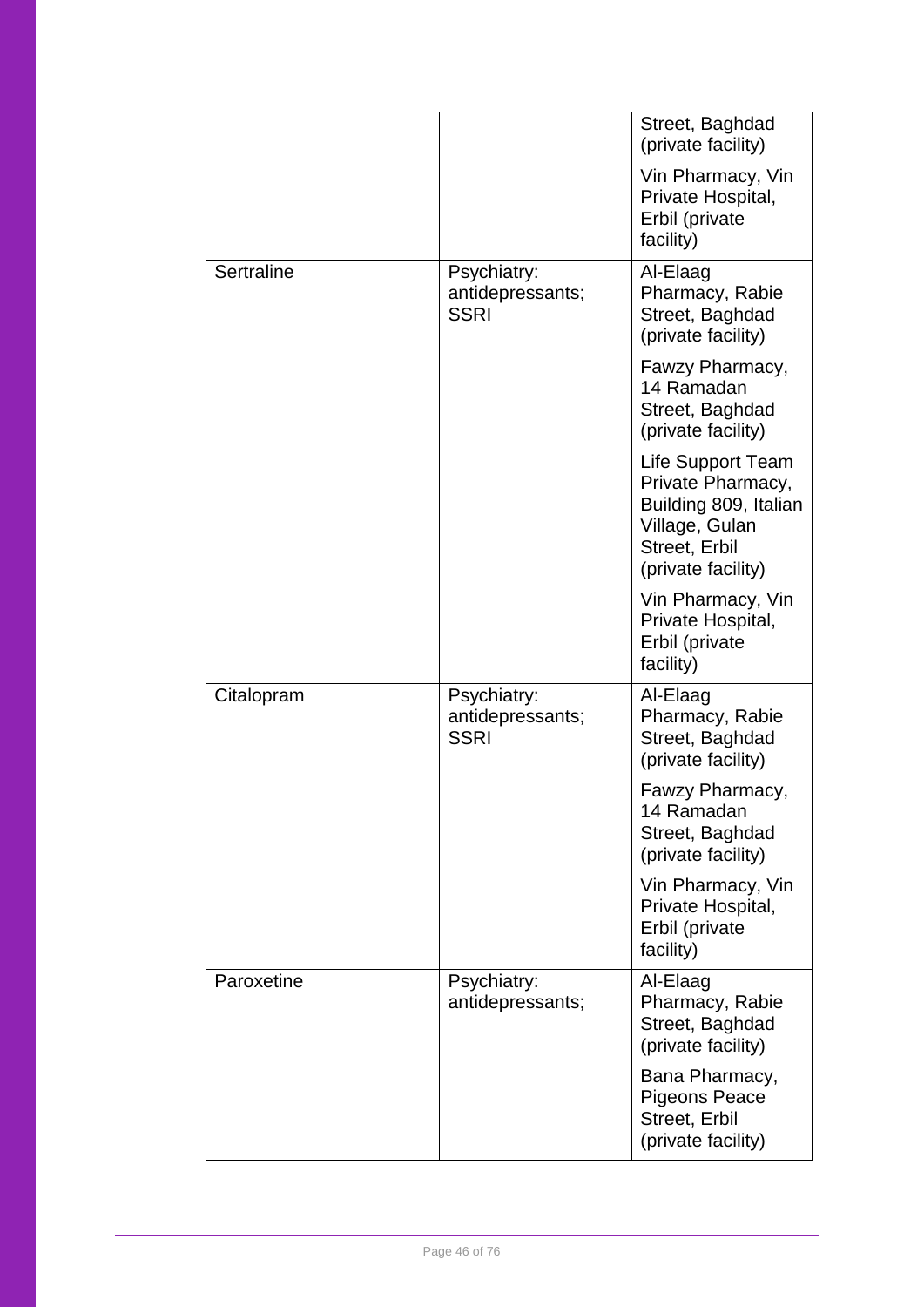| Propiomazine | Psychiatry: sleeping<br>disorder; sedatives                                | Al-Elaag<br>Pharmacy, Rabie<br>Street, Baghdad<br>(private facility)                                 |
|--------------|----------------------------------------------------------------------------|------------------------------------------------------------------------------------------------------|
| Temazepam    | Psychiatry: sleeping<br>disorder; sedatives                                | Al-Elaag<br>Pharmacy, Rabie<br>Street, Baghdad<br>(private facility)                                 |
| Zopiclone    | Psychiatry: sleeping<br>disorder; sedatives                                | Al-Elaag<br>Pharmacy, Rabie<br>Street, Baghdad<br>(private facility)                                 |
|              |                                                                            | Fawzy Pharmacy,<br>14 Ramadan<br>Street, Baghdad<br>(private facility)                               |
| Sulpiride    | Psychiatry:<br>antipsychotics                                              | Ibn Rushd Hospital,<br>Al Nidal Street, Al<br>Andalus Square,<br><b>Baghdad (public</b><br>facility) |
| Amisulpride  | Psychiatry:<br>antipsychotics;<br>modern atypical                          | Ibn Rushd Hospital,<br>Al Nidal Street, Al<br>Andalus Square,<br>Baghdad (public<br>facility)        |
| Tiapride     | Psychiatry: for side<br>effects of<br>antipsychotics/ anti<br>Parkinsonism | Ibn Rushd Hospital,<br>Al Nidal Street, Al<br>Andalus Square,<br><b>Baghdad (public</b><br>facility) |
| Escitalopram | Psychiatry:<br>antidepressants                                             | Fawzy Pharmacy,<br>14 Ramadan<br>Street, Baghdad<br>(private facility)                               |
| Fluoxetine   | Psychiatry:<br>antidepressants                                             | Fawzy Pharmacy,<br>14 Ramadan<br>Street, Baghdad<br>(private facility)                               |
|              |                                                                            | Bana Pharmacy,<br><b>Pigeons Peace</b><br>Street, Erbil<br>(private facility)                        |
|              |                                                                            | Life Support Team<br>Private Pharmacy,                                                               |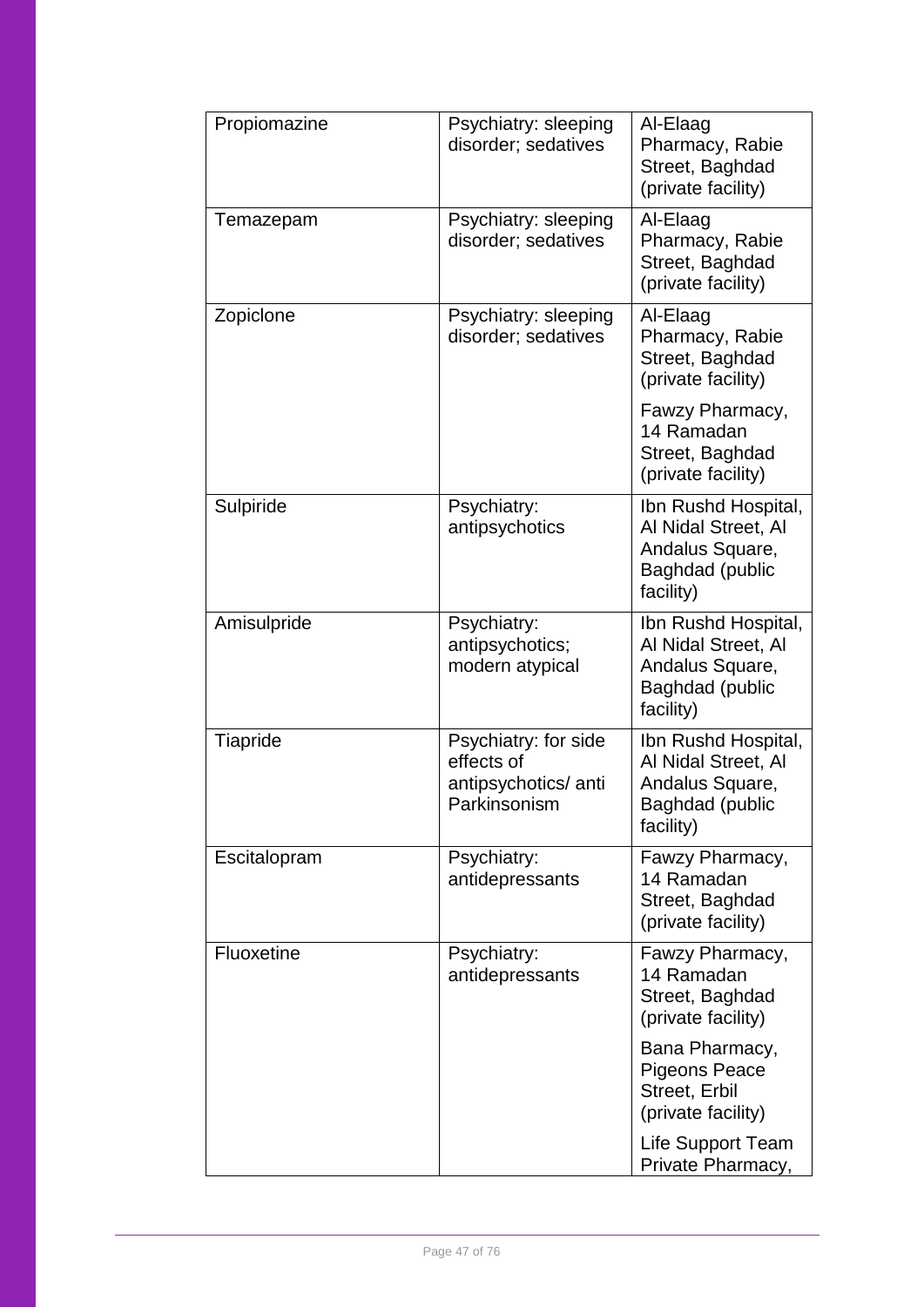|                                                        |                                                               | Building 809, Italian<br>Village, Gulan<br>Street, Erbil<br>(private facility)                         |
|--------------------------------------------------------|---------------------------------------------------------------|--------------------------------------------------------------------------------------------------------|
| Clotiapine                                             | Psychiatry:<br>antipsychotics;<br>modern atypical             | Fawzy Pharmacy,<br>14 Ramadan<br>Street, Baghdad<br>(private facility)                                 |
| Flurazepam                                             | Psychiatry: sleeping<br>disorder; sedatives                   | Fawzy Pharmacy,<br>14 Ramadan<br>Street, Baghdad<br>(private facility)                                 |
| Temazepam                                              | Psychiatry: sleeping<br>disorder; sedatives                   | Fawzy Pharmacy,<br>14 Ramadan<br>Street, Baghdad<br>(private facility)                                 |
| <b>Haloperidol Decanoate</b><br><b>Depot Injection</b> | Psychiatry:<br>antipsychotics<br>classic; depot<br>injections | Fawzy Pharmacy,<br>14 Ramadan<br>Street, Baghdad<br>(private facility)                                 |
| Olanzapine                                             | Psychiatry:<br>antipsychotics;<br>modern atypical             | Fawzy Pharmacy,<br>14 Ramadan<br>Street, Baghdad<br>(private facility)                                 |
|                                                        |                                                               | Bana Pharmacy,<br><b>Pigeons Peace</b><br>Street, Erbil<br>(private facility)                          |
|                                                        |                                                               | Life Support Team,<br>Private Clinic,<br>Building 809, Italian<br>Village, Erbil<br>(private facility) |
| Paliperidone                                           | Psychiatry:<br>antipsychotics;<br>modern atypical             | Fawzy Pharmacy,<br>14 Ramadan<br>Street, Baghdad<br>(private facility)                                 |
| Risperidone                                            | Psychiatry:<br>antipsychotics;<br>modern atypical             | Fawzy Pharmacy,<br>14 Ramadan<br>Street, Baghdad<br>(private facility)                                 |
|                                                        |                                                               | Bana Pharmacy,<br><b>Pigeons Peace</b><br>Street, Erbil<br>(private facility)                          |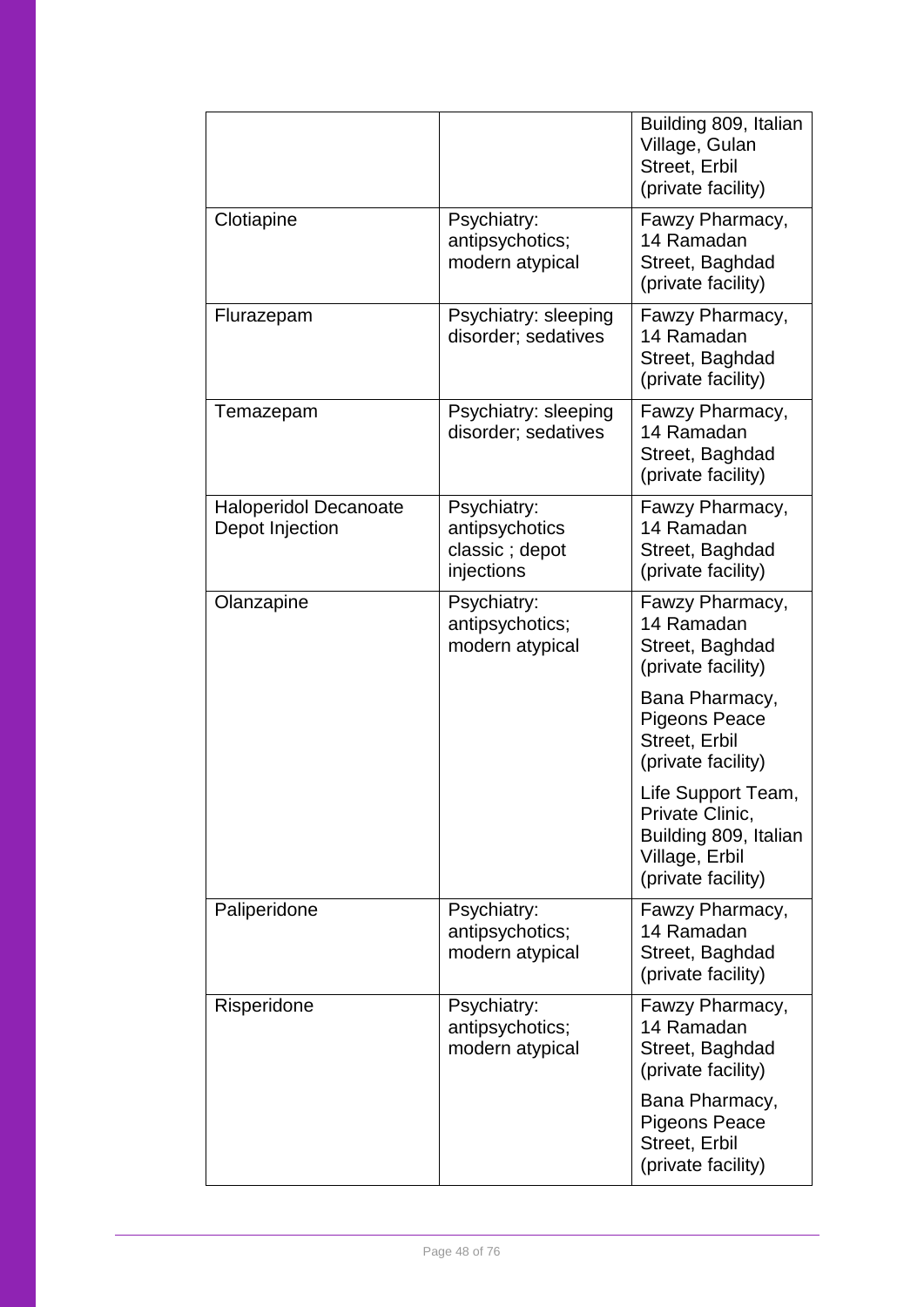| Paliperidone Palmitate<br>depot injection | Psychiatry:<br>antipsychotics;<br>modern atypical<br>depot injections      | Fawzy Pharmacy,<br>14 Ramadan<br>Street, Baghdad<br>(private facility)        |
|-------------------------------------------|----------------------------------------------------------------------------|-------------------------------------------------------------------------------|
| Orphenadrine                              | Psychiatry: for side<br>effects of<br>antipsychotics/ anti<br>Parkinsonism | Fawzy Pharmacy,<br>14 Ramadan<br>Street, Baghdad<br>(private facility)        |
| <b>Biperidene</b>                         | Psychiatry: for side<br>effects of<br>antipsychotics/ anti<br>Parkinsonism | Fawzy Pharmacy,<br>14 Ramadan<br>Street, Baghdad<br>(private facility)        |
| Promethazine                              | Psychiatry: sleeping<br>disorder; sedatives                                | Fawzy Pharmacy,<br>14 Ramadan<br>Street, Baghdad<br>(private facility)        |
| Lormetazepam                              | Psychiatry: sleeping<br>disorder; sedatives                                | Fawzy Pharmacy,<br>14 Ramadan<br>Street, Baghdad<br>(private facility)        |
| Venlafaxine                               | Psychiatry:<br>antidepressants                                             | Bana Pharmacy,<br><b>Pigeons Peace</b><br>Street, Erbil<br>(private facility) |
|                                           |                                                                            | Al Ameer<br><b>Pharmacy, Doctors</b><br>Street, Erbil<br>(private facility)   |
| <b>Duloxetine</b>                         | Psychiatry:<br>antidepressants                                             | Bana Pharmacy,<br><b>Pigeons Peace</b><br>Street, Erbil<br>(private facility) |
| Trazodone                                 | Psychiatry:<br>antidepressants                                             | Bana Pharmacy,<br><b>Pigeons Peace</b><br>Street, Erbil<br>(private facility) |
| Clozapine                                 | Psychiatry:<br>antipsychotics;<br>modern atypical                          | Bana Pharmacy,<br><b>Pigeons Peace</b><br>Street, Erbil<br>(private facility) |
| Quetiapine                                | Psychiatry:<br>antipsychotics;<br>modern atypical                          | Bana Pharmacy,<br><b>Pigeons Peace</b><br>Street, Erbil<br>(private facility) |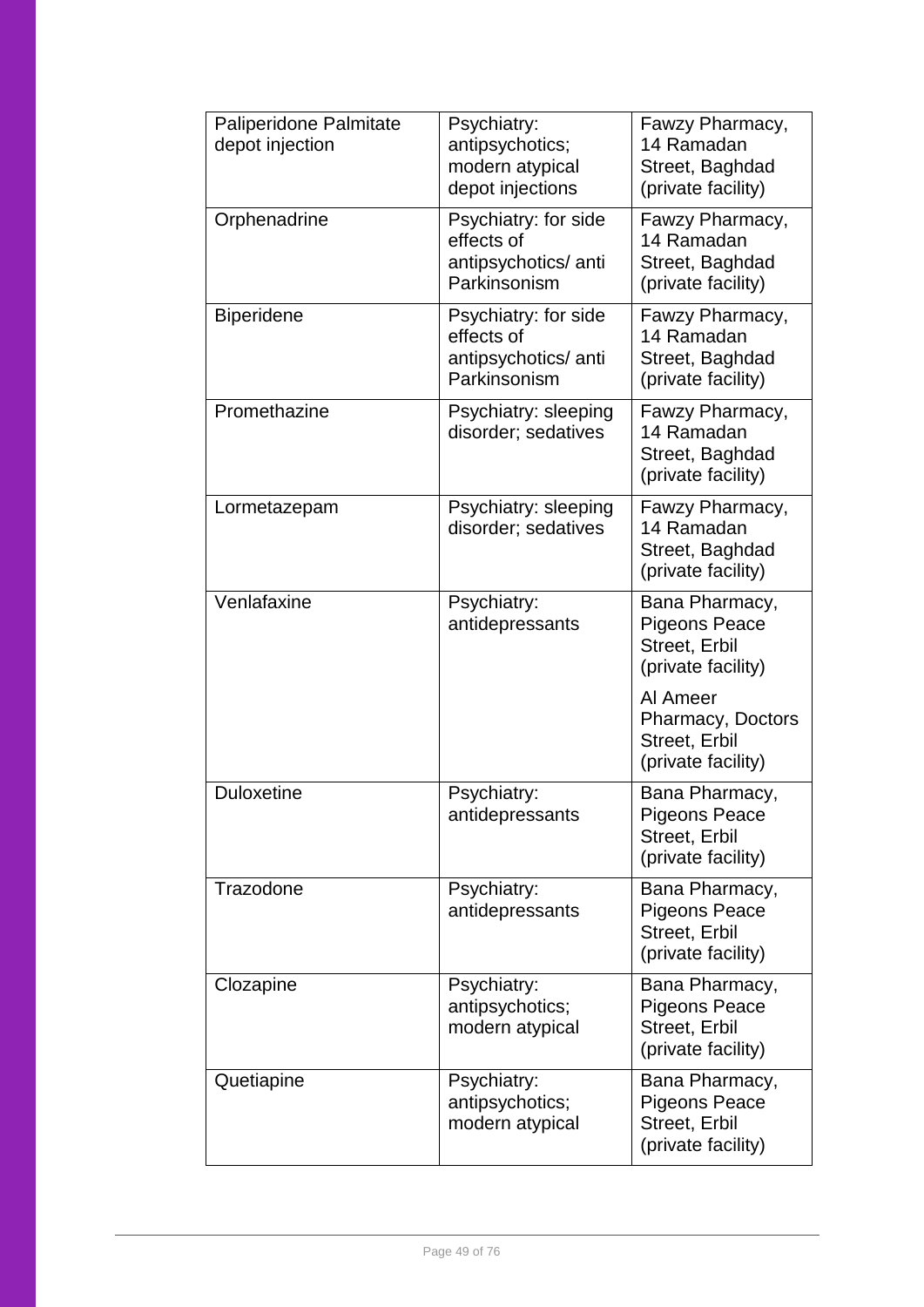| Lorazepam   | Psychiatry:<br>benzodiazepines | JiYan Pharmacy,<br><b>KRO Street, JiYan</b><br>private hospital,<br>Dohuk (private<br>facility)       |
|-------------|--------------------------------|-------------------------------------------------------------------------------------------------------|
|             |                                | Vin Pharmacy, Vin<br>Private Hospital,<br>Erbil (private<br>facility)                                 |
| Clonazepam  | Psychiatry:<br>benzodiazepines | Vin Pharmacy, Vin<br>Private Hospital,<br>Erbil (private<br>facility)                                 |
| Mirtazapine | Psychiatry:<br>antidepressants | Life Support Team<br>Private Clinic,<br>Building 809, Italian<br>Village, Erbil<br>(private facility) |

234 235 236 237 238 239 240 241

#### [Back to Contents](#page-2-0)

#### Section 14 updated: 12 January 2021

# **14. Nephrology (kidney diseases)**

- 14.1.1 In December 2020 the WHO published data on causes of death across the WHO member states covering 2019. The data stated that there were 3,100 deaths as a result of kidney diseases in 2019 in Iraq<sup>242</sup>.
- 14.1.2 Some examples of hospitals/clinics that provide treatment for kidney diseases (nephrology) and pharmacies/clinics that can provide appropriate medication were found on the MedCOI website and are listed below:

#### **Inpatient treatment by a nephrologist**

- Baghdad Medical City Hospital, Bab El Moazzam behind the Ministry of Health, Baghdad (public facility)<sup>243</sup>
- Al-Shaheed Al-Sadir Center for Kidney disease, Al-Shaheed Al-Sadir Hospital, Kufa Street, Najaf (public facility)<sup>244</sup>

<sup>234</sup> MedCOI, 24 August 2020

<sup>235</sup> MedCOI, 2 July 2020

<sup>236</sup> MedCOI, 15 November 2019

<sup>237</sup> MedCOI, 29 May 2019

<sup>238</sup> MedCOI, 15 April 2019

<sup>239</sup> MedCOI, 16 October 2020

<sup>240</sup> MedCOI, 1 October 2019

<sup>241</sup> MedCOI, 12 March 2019

<sup>242</sup> WHO, 'Leading causes of death – [WHO Member States, 2019',](https://www.who.int/data/gho/data/themes/mortality-and-global-health-estimates/ghe-leading-causes-of-death) December 2020

<sup>243</sup> MedCOI, 30 November 2020

<sup>244</sup> MedCOI, 10 February 2020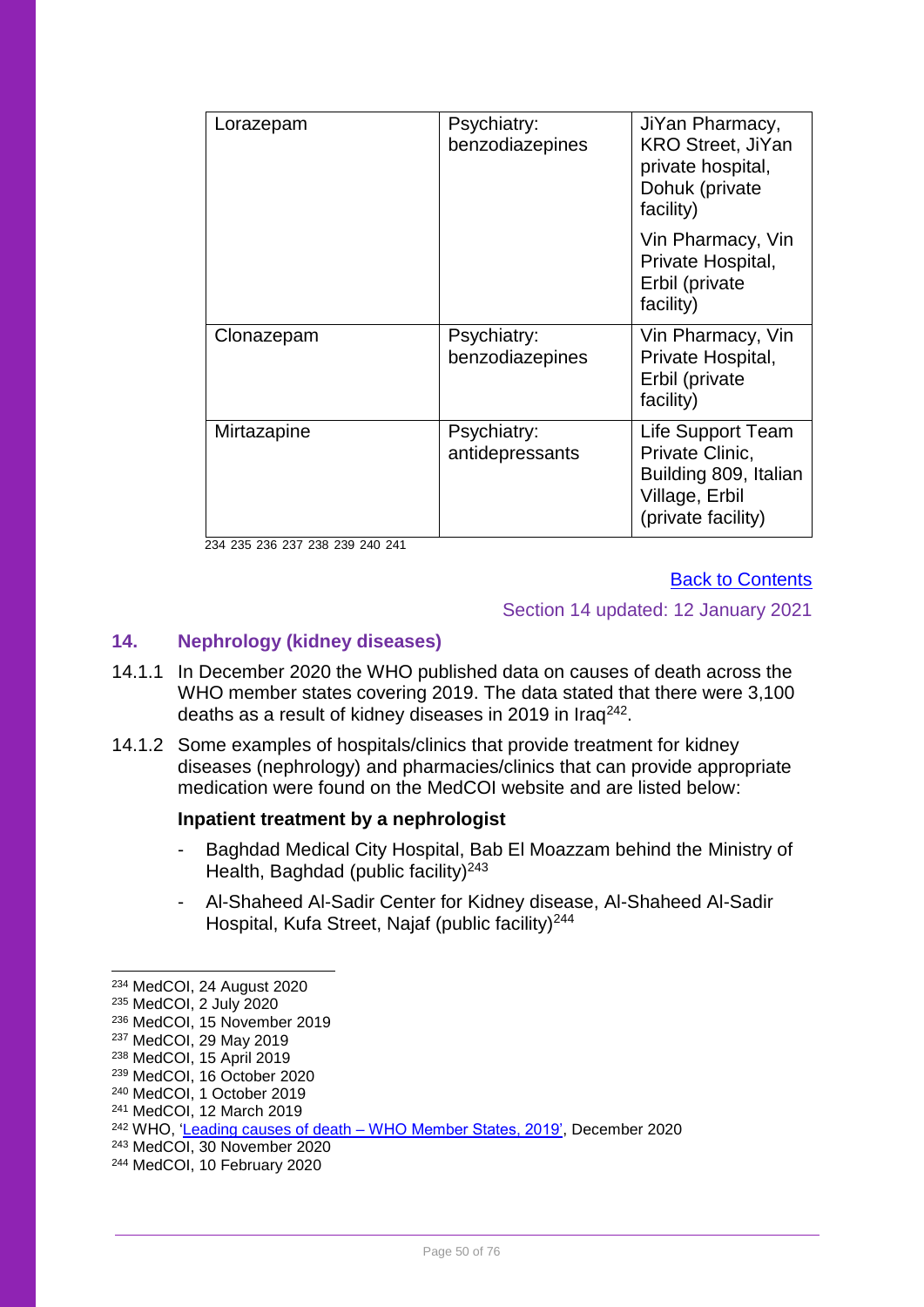- Baghdad Teaching Hospital, Bab Al Moatham, Baghdad (private facility) $^{245}$
- CMC Private Hospital, Koya Street, Erbil (private facility)<sup>246</sup>
- Hawler Teaching Hospital, Safeen Street, Erbil (public facility)<sup>247</sup>

## **Outpatient treatment and follow up by a nephrologist**

- Baghdad Medical City Hospital, Bab El Moazzam behind the Ministry of Health, Baghdad (public facility) $248$
- Private Practice, Al-Muthana Street, Najaf (private facility)<sup>249</sup>
- Private Practice, Al-Harthya Al-Kindy Street, Baghdad (private facility)<sup>250</sup>
- Private Practice, 14<sup>th</sup> Ramadan Street, Baghdad (private facility)<sup>251</sup>
- Private Practice, Al Kindy Street, Baghdad (private facility)<sup>252</sup>
- CMC Private Hospital, Koya Street, Erbil (private facility)<sup>253</sup>
- Life Support Team, Building 809, Italian Village, Gulan Street, Erbil (private facility) $254$
- Zheen Private Hospital, Koya Road, Erbil (private facility)<sup>255</sup>

#### **Nephrology: Chronic Haemodialysis**

- Nephrology Dialysis Transplantation Department, Baghdad Medical City, Bab El Moazzam, Baghdad (public facility)<sup>256</sup>

#### **Nephrology: Haemodialysis**

- Nephrology and Haemodialysis unit, Baghdad Medical City, Bab El Moazzam, Baghdad (public facility)<sup>257</sup>
- Childs Central Teaching Hospital, 14 Ramadan Street, Baghdad (public facility) $^{258}$

### **Laboratory research of renal/kidney function (creatinine, ureum, proteinuria, sodium, potassium levels)**

Baghdad Medical City – Lab, Bab al Moatham Bridge, Baghdad (public facility)<sup>259</sup>

- <sup>256</sup> MedCOI, 26 August 2020
- <sup>257</sup> MedCOI, 24 August 2020
- <sup>258</sup> MedCOI, 27 May 2019
- <sup>259</sup> MedCOI, 30 November 2020

<sup>245</sup> MedCOI, 13 November 2019

<sup>246</sup> MedCOI, 24 September 2020

<sup>247</sup> MedCOI, 6 May 2020

<sup>248</sup> MedCOI, 30 November 2020 <sup>249</sup> MedCOI, 10 February 2020

<sup>250</sup> MedCOI, 13 November 2019

<sup>251</sup> MedCOI, 22 August 2019

<sup>252</sup> MedCOI, 27 May 2019

<sup>253</sup> MedCOI, 24 September 2020

<sup>254</sup> MedCOI, 6 May 2020

<sup>255</sup> MedCOI, 11 July 2019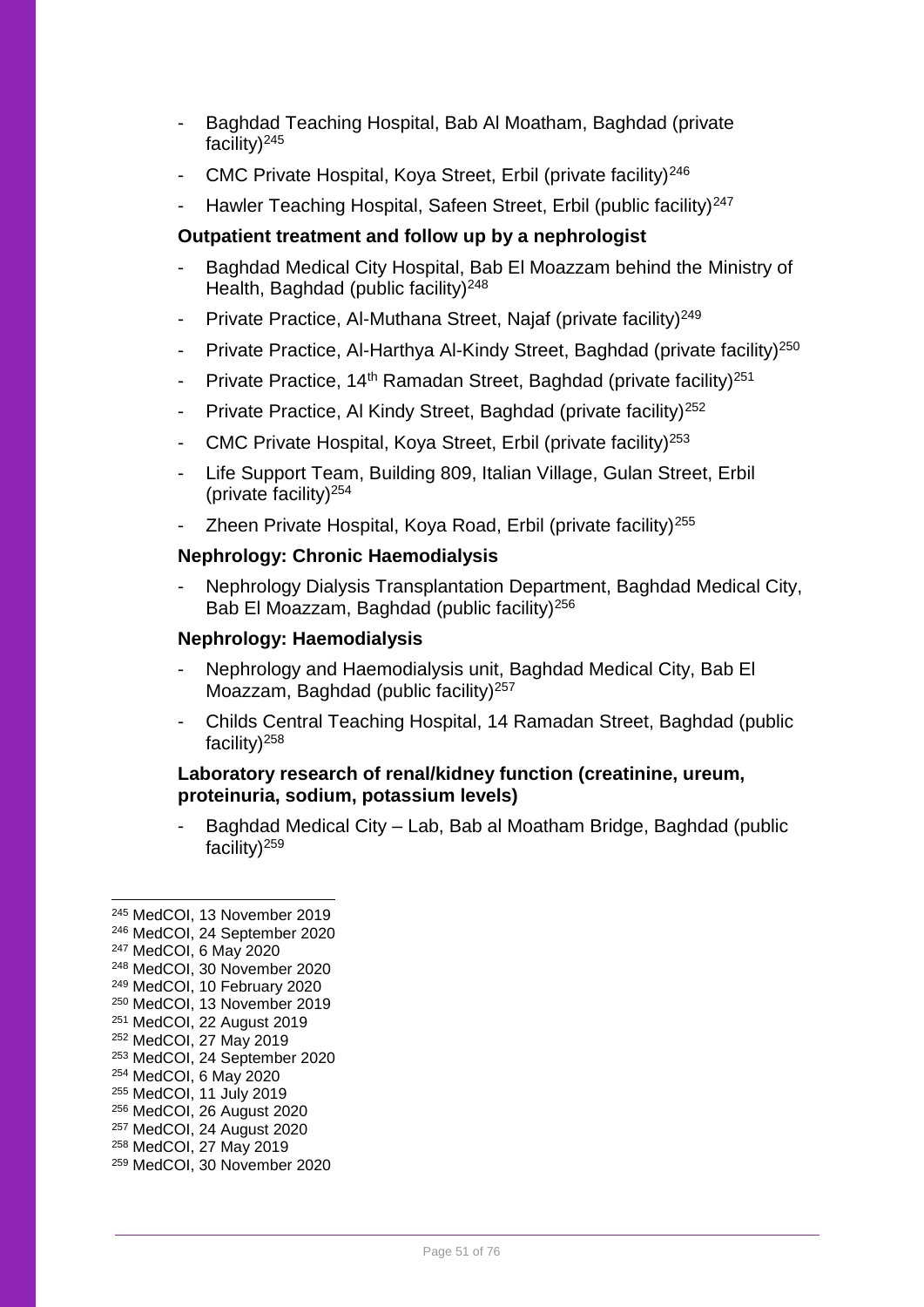- Medical Laboratory, Al-Mansour, 14 Ramadan Street, Baghdad (private facility)<sup>260</sup>
- CMC Private Hospital, Koya Street, Erbil (private facility)<sup>261</sup>

# **Surgery: specifically renal/kidney surgery**

- Zheen Private Hospital, Koya Road, Erbil (private facility)<sup>262</sup>

# **Transplantation of kidney including all pre and aftercare**

- Zheen Private Hospital, Koya Road, Erbil (private facility)<sup>263</sup> Available medications:

| <b>Name</b>                                                    | <b>Medication Group</b>                                                         | <b>Pharmacy</b>                                                                                       |
|----------------------------------------------------------------|---------------------------------------------------------------------------------|-------------------------------------------------------------------------------------------------------|
| Sodium<br><b>Bicarbonate</b><br>(Sodium Hydrogen<br>Carbonate) | Nephrology:<br>medication to treat<br>acidosis                                  | Pharmacy of Al-Zahraa<br>Children Hospital, Al-<br>Zahra'a neighbourhood,<br>Najaf (private facility) |
| Lanthanum<br>Carbonate                                         | Nephrology:<br>phosphate binder: not<br>calcium and not<br>aluminium containing | Pharmacy of Al-Zahraa<br>Children Hospital, Al-<br>Zahra'a neighbourhood,<br>Najaf (private facility) |
| Sevelamer                                                      | Nephrology:<br>phosphate binder: not<br>calcium and not<br>aluminium containing | Pharmacy of Al-Zahraa<br>Children Hospital, Al-<br>Zahra'a neighbourhood,<br>Najaf (private facility) |
| Calcium Acetate                                                | Nephrology:<br>phosphate binder:<br>calcium containing                          | Pharmacy of Al-Zahraa<br>Children Hospital, Al-<br>Zahra'a neighbourhood,<br>Najaf (private facility) |
| Calcium<br>Polystyrene<br>Sulphonate                           | Nephrology: potassium<br>binding medication                                     | Pharmacy of Al-Zahraa<br>Children Hospital, Al-<br>Zahra'a neighbourhood,<br>Najaf (private facility) |
| Sodium (natrium)<br>Polystyrene<br>Sulphonate                  | Nephrology: potassium<br>binding medication                                     | Pharmacy of Al-Zahraa<br>Children Hospital, Al-<br>Zahra'a neighbourhood,<br>Najaf (private facility) |
| Sodium Citrate                                                 | Nephrology:<br>medication to treat<br>acidosis                                  | <b>Fawzy Private</b><br>Pharmacy, 14<br>Ramadan Street,<br>Baghdad (private<br>facility)              |

-<sup>260</sup> MedCOI, 7 October 2019

- <sup>261</sup> MedCOI, 24 September 2020
- <sup>262</sup> MedCOI, 11 July 2019
- <sup>263</sup> MedCOI, 11 July 2019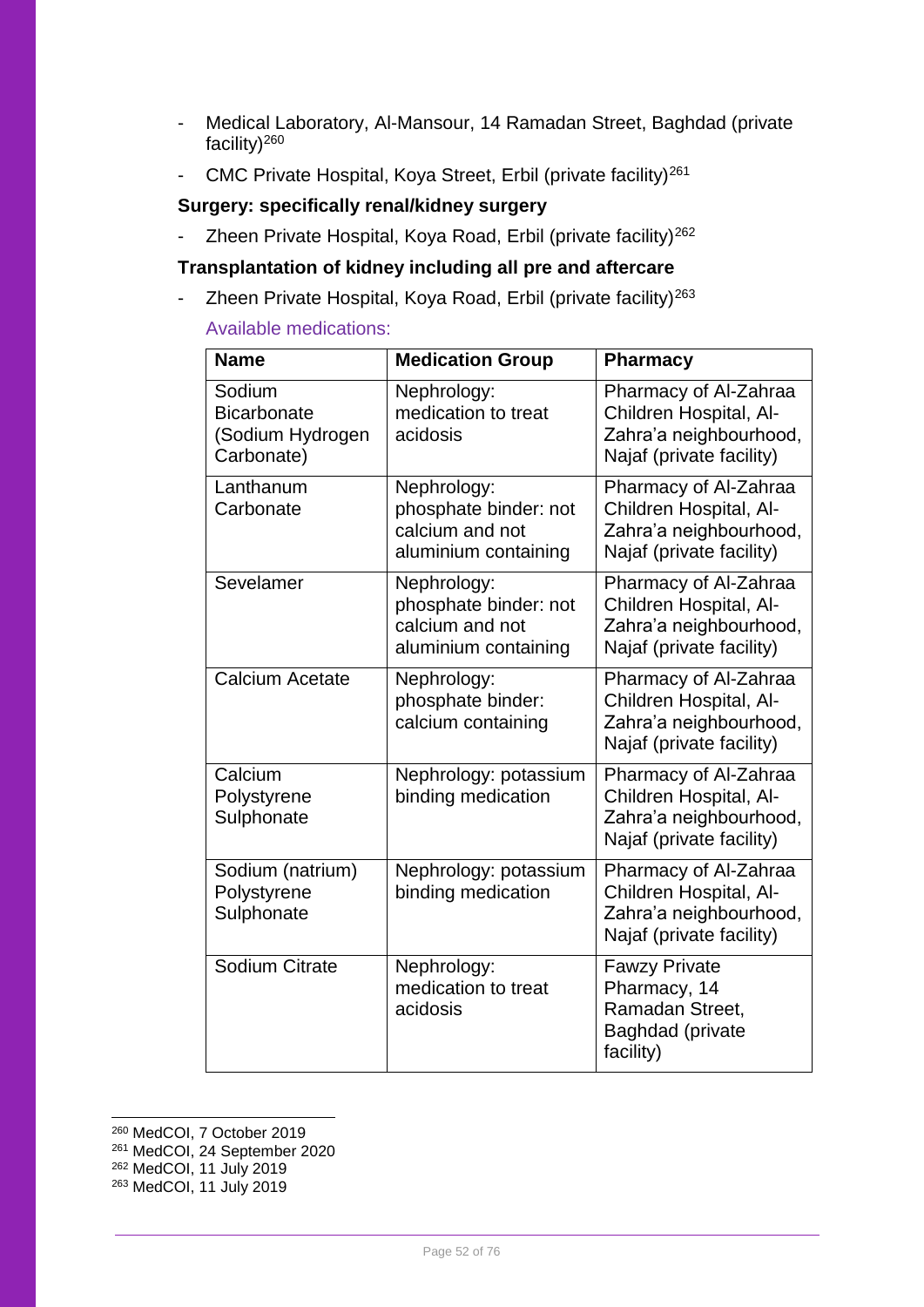| Epoetin Alfa     | Nephrology:<br>hematopoietic growth<br>factor; for anaemia due                      | Salam Pharmacy, 600<br>Meter Street, Erbil<br>(private facility)                                                      |
|------------------|-------------------------------------------------------------------------------------|-----------------------------------------------------------------------------------------------------------------------|
|                  | to renal problems                                                                   | Life Support Team<br>Private Pharmacy,<br>Building 809, Italian<br>Village, Gulan Street,<br>Erbil (private facility) |
| Darbepoetin Alfa | Nephrology:<br>hematopoietic growth<br>factor; for anaemia due<br>to renal problems | Salam Pharmacy, 600<br>Meter Street, Erbil<br>(private facility)                                                      |
|                  |                                                                                     | Life Support Team<br>Private Pharmacy,<br>Building 809, Italian<br>Village, Gulan Street,<br>Erbil (private facility) |
| Erythropoietin   | Nephrology:<br>hematopoietic growth<br>factor; for anaemia due<br>to renal problems | Salam Pharmacy, 600<br>Meter Street, Erbil<br>(private facility)                                                      |
|                  |                                                                                     | Life Support Team<br>Private Pharmacy,<br>Building 809, Italian<br>Village, Gulan Street,<br>Erbil (private facility) |

264 265 266 267

# [Back to Contents](#page-2-0)

# Section 15 updated: 12 January 2021

# **15. Neurological conditions**

15.1.1 In May 2016 the World Neurosurgery Journal (WNJ) published an article on neurosurgery capacity in the Iraqi Kurdistan Region and noted that:

'The medical infrastructure of Iraqi Kurdistan, a semiautonomous region in the northern part of Iraq, lags disproportionately behind relative to the otherwise booming industrial advances of the region. Although neurosurgical training is available, the local population lacks trust in its own neurosurgeons. Medical facilities suffer from a lack of basic resources, such as high-speed drills, intracranial pressure monitoring, and stereotaxy to care for neurosurgical patients.

'Since 2012, American volunteer neurosurgeons have delivered lectures and mentored local neurosurgeons in performing neurosurgical procedures. Over the last 4 years, the visiting neurosurgical team has seen hundreds of

<sup>264</sup> MedCOI, 10 February 2020 <sup>265</sup> MedCOI, 27 May 2019 <sup>266</sup> MedCOI, 7 May 2020

 $\overline{a}$ 

<sup>267</sup> MedCOI, 11 July 2019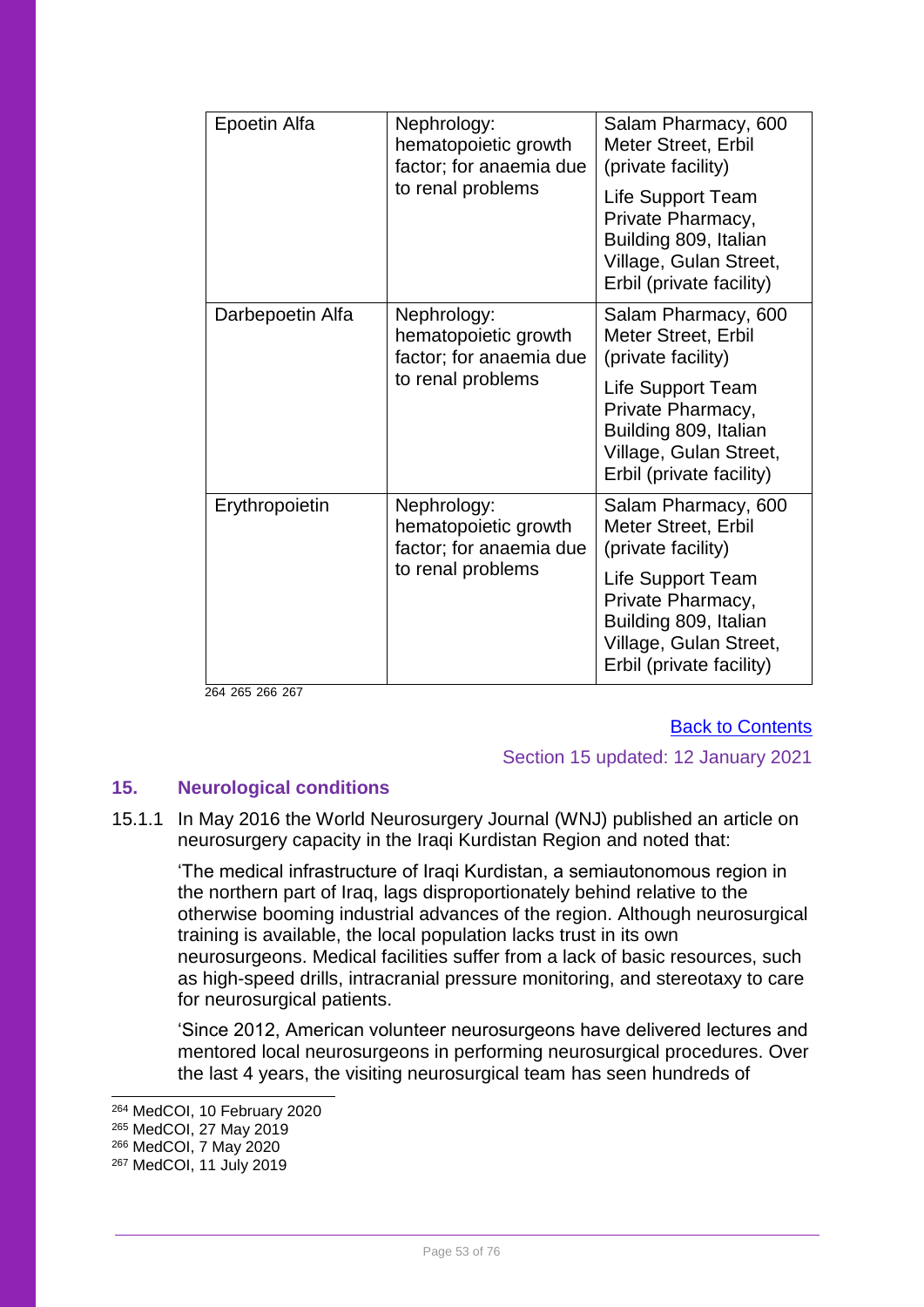patients in consultation and performed more than 50 complex cranial and spinal operations jointly with local neurosurgeons.<sup>'268</sup>

- 15.1.2 An article published on 9 May 2019 on the Surgical Neurology International (SNI) website stated that 'The Neurosurgery Teaching Hospital (NTH) in Baghdad…[has a] total capacity of 102 beds, 16 neurosurgical intensive care unit beds, and 7 operating rooms. The hospital hosts 17 neurosurgeons and 10 residents.' 269
- 15.1.3 In December 2020 the WHO published data on causes of death across the WHO member states covering 2019. The data stated that there were 2000 deaths as a result of neurological conditions in 2019 in Iraq, with Alzheimer's and other dementias being responsible for 1500 of them<sup>270</sup>.
- 15.1.4 Some examples of hospitals/clinics that provide treatment for neurological conditions and pharmacies/clinics that can provide appropriate medication were found on the MedCOI website and are listed below:

# **Inpatient treatment by a neurologist**

- Baghdad Medical City Hospital, Bab El Moazzam behind the Ministry of Health, Baghdad (public facility)<sup>271</sup>
- Baghdad Teaching Hospital, Bab Al-Muadham, Baghdad (public facility)<sup>272</sup>
- Hawler Private Hospital, 100 Meter Street, Erbil (private facility)<sup>273</sup>
- Hawler General Teaching Hospital, 60 Meter Street, Erbil (public facility) $274$

#### **Outpatient treatment and follow up by a neurologist**

- Baghdad Medical City Hospital, Bab El Moazzam behind the Ministry of Health, Baghdad (public facility) $275$
- Private Practice, Al-Harthya, Al-Kindy Street, Baghdad (private facility)<sup>276</sup>
- Hawler Private Hospital, 100 Meter Street, Erbil (private facility)<sup>277</sup>
- Life Support Team, Villa 809, Italian Village, Erbil (private facility)<sup>278</sup>

#### **Inpatient treatment by a neurosurgeon**

Hawler General Teaching Hospital, 60 Meter Street, Erbil (public facility) $^{279}$ 

<sup>268</sup> Dossani, R and others; WNJ, ['Neurosurgery in Iraqi Kurdistan…'](https://pubmed.ncbi.nlm.nih.gov/27150657/), August 2016 <sup>269</sup> Hoz, S and others, SNI, ['Neurosurgery in Iraq at the time of Corona'](https://surgicalneurologyint.com/surgicalint-articles/neurosurgery-in-iraq-at-the-time-of-corona/), 9 May 2020 <sup>270</sup> WHO, 'Leading causes of death – [WHO Member States, 2019',](https://www.who.int/data/gho/data/themes/mortality-and-global-health-estimates/ghe-leading-causes-of-death) December 2020 <sup>271</sup> MedCOI, 25 November 2020

<sup>272</sup> MedCOI, 13 February 2020 <sup>273</sup> MedCOI, 25 November 2020

<sup>274</sup> MedCOI, 7 April 2020

<sup>275</sup> MedCOI, 25 November 2020

<sup>276</sup> MedCOI, 13 February 2020

<sup>277</sup> MedCOI, 25 November 2020

<sup>278</sup> MedCOI, 7 April 2020

<sup>279</sup> MedCOI, 7 April 2020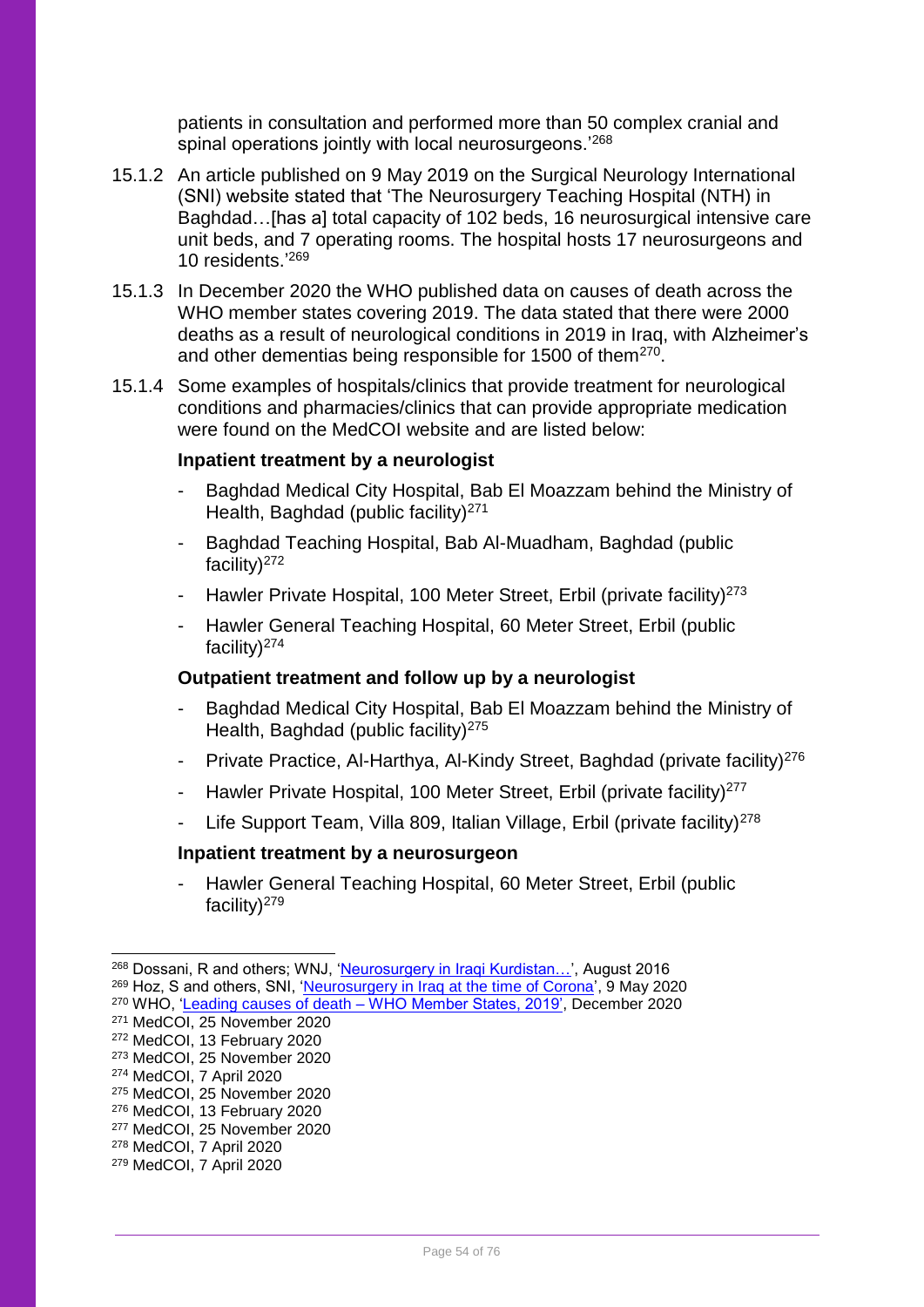# **Outpatient treatment and follow up by a neurosurgeon**

Hawler General Teaching Hospital, 60 Meter Street, Erbil (public facility) $^{280}$ 

# **Neurosurgery: deep brain stimulation including implantation, repair and follow up**

- Hawler General Teaching Hospital, 60 Meter Street, Erbil (public facility)<sup>281</sup>

# **Special clinic for epilepsy patients**

- Hawler Private Hospital, 100 Meter Street, Erbil (private facility)<sup>282</sup>

#### **Neurology: Spinal Puncture**

- Al Harthya Private Radiology Center, Al-Kindy Street, Baghdad (private facility) $^{283}$ 

| <b>Name</b>                | <b>Medication Group</b>      | <b>Pharmacy</b>                                                                          |
|----------------------------|------------------------------|------------------------------------------------------------------------------------------|
| Valproic Acid or Valproate | Neurology:<br>antiepileptics | Salwa Private<br>Pharmacy, Al<br>Jamia Street,<br>Baghdad (private<br>facility)          |
|                            |                              | Fawzy Pharmacy,<br>Al Mansour, 14<br>Ramadan Street,<br>Baghdad (private<br>facility)    |
|                            |                              | <b>Al-Ameer Private</b><br>Pharmacy, Al-<br>Atibaa Street, Erbil<br>(private facility)   |
| Gabapentin                 | Neurology:<br>antiepileptics | Salwa Private<br>Pharmacy, Al<br>Jamia Street,<br>Baghdad (private<br>facility)          |
|                            |                              | <b>Fawzy Private</b><br>Pharmacy, 14<br>Ramadan Street,<br>Baghdad (private<br>facility) |

#### Available medications:

-<sup>280</sup> MedCOI, 7 April 2020

<sup>281</sup> MedCOI, 7 April 2020

<sup>282</sup> MedCOI, 25 November 2020

<sup>283</sup> MedCOI, 16 May 2019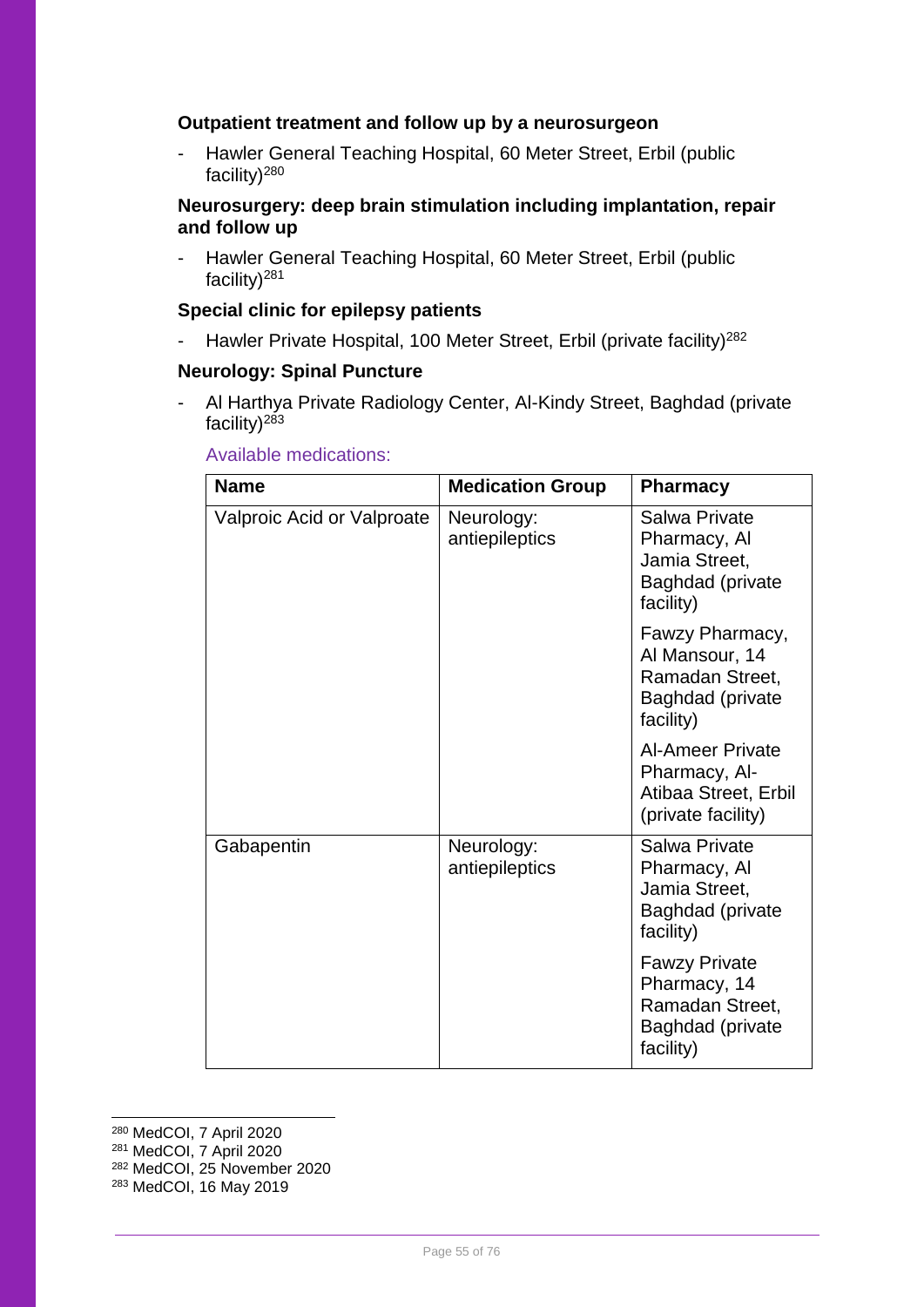| Midazolam (nose spray<br>for epileptic attacks)                      | Neurology:<br>benzodiazepines to<br>treat acute attacks<br>e.g. status<br>epilepticus | Ibn Rushid Hospital<br>Pharmacy, Al Sadr<br>Area, Baghdad<br>(private facility)<br>Salwa Private<br>Pharmacy, Al<br>Jamia Street,<br><b>Baghdad</b> (private<br>facility)<br>Fawzy Pharmacy,<br>Al Mansour, 14<br>Ramadan Street,<br>Baghdad (private<br>facility) |
|----------------------------------------------------------------------|---------------------------------------------------------------------------------------|--------------------------------------------------------------------------------------------------------------------------------------------------------------------------------------------------------------------------------------------------------------------|
| Diazepam (rectiole / rectal<br>suppository for epileptic<br>attacks) | Neurology:<br>benzodiazepines to<br>treat acute attacks<br>e.g. status<br>epilepticus | <b>Salwa Private</b><br>Pharmacy, Al<br>Jamia Street,<br>Baghdad (private<br>facility)<br>Fawzy Pharmacy,<br>Al Mansour, 14<br>Ramadan Street,                                                                                                                     |
|                                                                      |                                                                                       | Baghdad (private<br>facility)<br><b>Al-Ameer Private</b><br>Pharmacy, Al-<br>Atibaa Street, Erbil<br>(private facility)                                                                                                                                            |
|                                                                      |                                                                                       | Life Support Team,<br>Villa 809, Italian<br>Village, Erbil<br>(private facility)                                                                                                                                                                                   |
| Midazolam (i.m. injection<br>for epileptic attacks)                  | Neurology:<br>benzodiazepines to<br>treat acute attacks<br>e.g. status<br>epilepticus | Salwa Private<br>Pharmacy, Al<br>Jamia Street,<br>Baghdad (private<br>facility)                                                                                                                                                                                    |
|                                                                      |                                                                                       | <b>Hawler Private</b><br>Hospital Pharmacy,<br>100 Meter Street,<br>Erbil (private<br>facility)                                                                                                                                                                    |
| Midazolam (oromucosal<br>solution for epileptic<br>attacks)          | Neurology:<br>benzodiazepines to<br>treat acute attacks                               | Ibn Rushid Hospital<br>Pharmacy, Al Sadr<br>Area, Baghdad<br>(private facility)                                                                                                                                                                                    |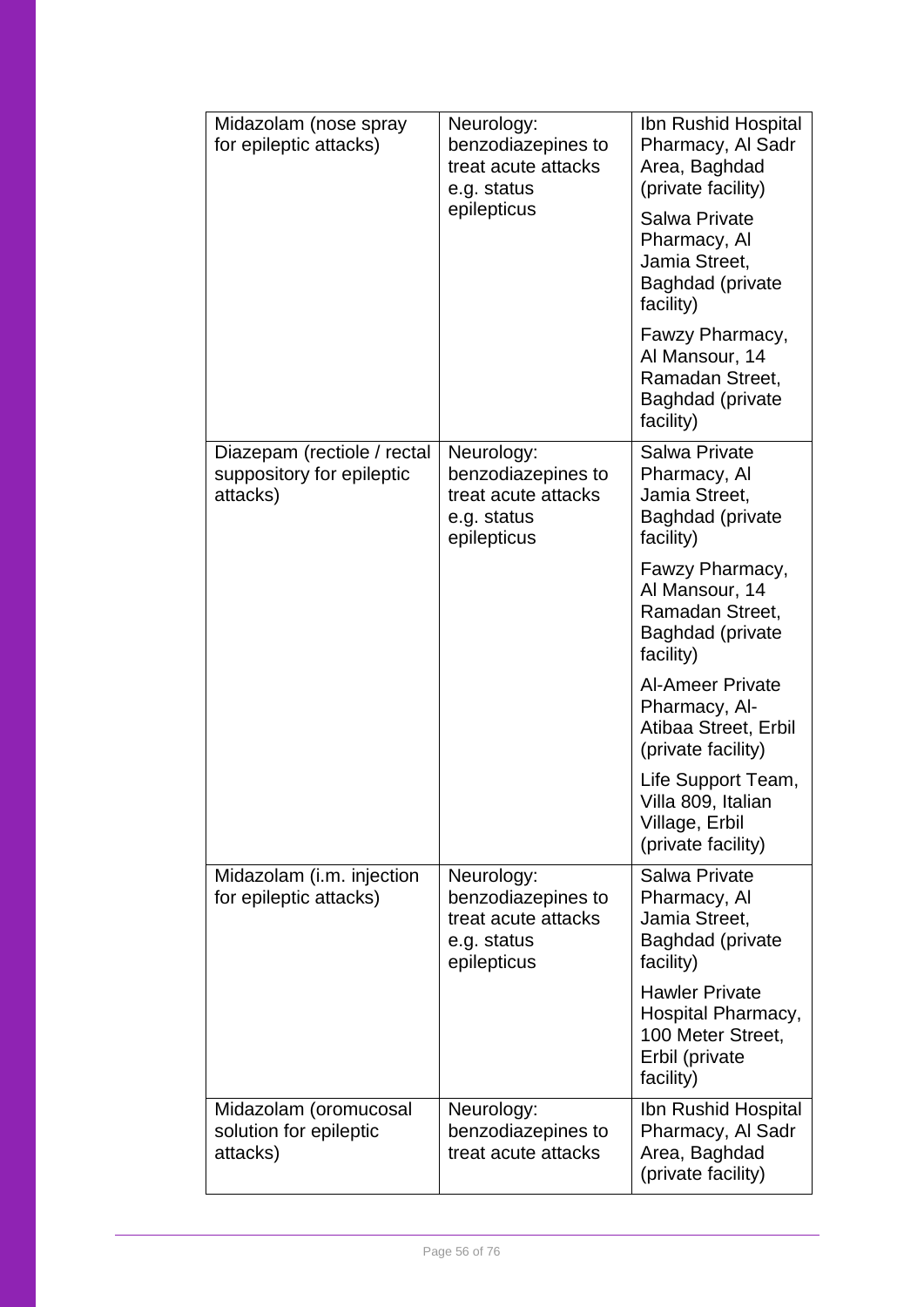|                         | e.g. status<br>epilepticus                  | Salwa Private<br>Pharmacy, Al<br>Jamia Street,<br>Baghdad (private<br>facility)              |
|-------------------------|---------------------------------------------|----------------------------------------------------------------------------------------------|
|                         |                                             | Fawzy Pharmacy,<br>Al Mansour, 14<br>Ramadan Street,<br><b>Baghdad</b> (private<br>facility) |
| <b>Baclofen</b>         | Neurology: muscle<br>relaxant; for dystonia | Salwa Private<br>Pharmacy, Al<br>Jamia Street,<br><b>Baghdad</b> (private<br>facility)       |
|                         |                                             | Salam Pharmacy,<br>600 Meter Street,<br>Erbil (private<br>facility)                          |
| Botulinum Toxin, Type A | Neurology: muscle<br>relaxant; for dystonia | Salwa Private<br>Pharmacy, Al<br>Jamia Street,<br><b>Baghdad</b> (private<br>facility)       |
|                         |                                             | Salam Pharmacy,<br>600 Meter Street,<br>Erbil (private<br>facility)                          |
| Botulinum Toxin Type B  | Neurology: muscle<br>relaxant; for dystonia | Salwa Private<br>Pharmacy, Al<br>Jamia Street,<br>Baghdad (private<br>facility)              |
|                         |                                             | Salam Pharmacy,<br>600 Meter Street,<br>Erbil (private<br>facility)                          |
| <b>Tizanidine</b>       | Neurology: muscle<br>relaxant; for dystonia | <b>Salwa Private</b><br>Pharmacy, Al<br>Jamia Street,<br>Baghdad (private<br>facility)       |
|                         |                                             | Salam Pharmacy,<br>600 Meter Street,<br>Erbil (private<br>facility)                          |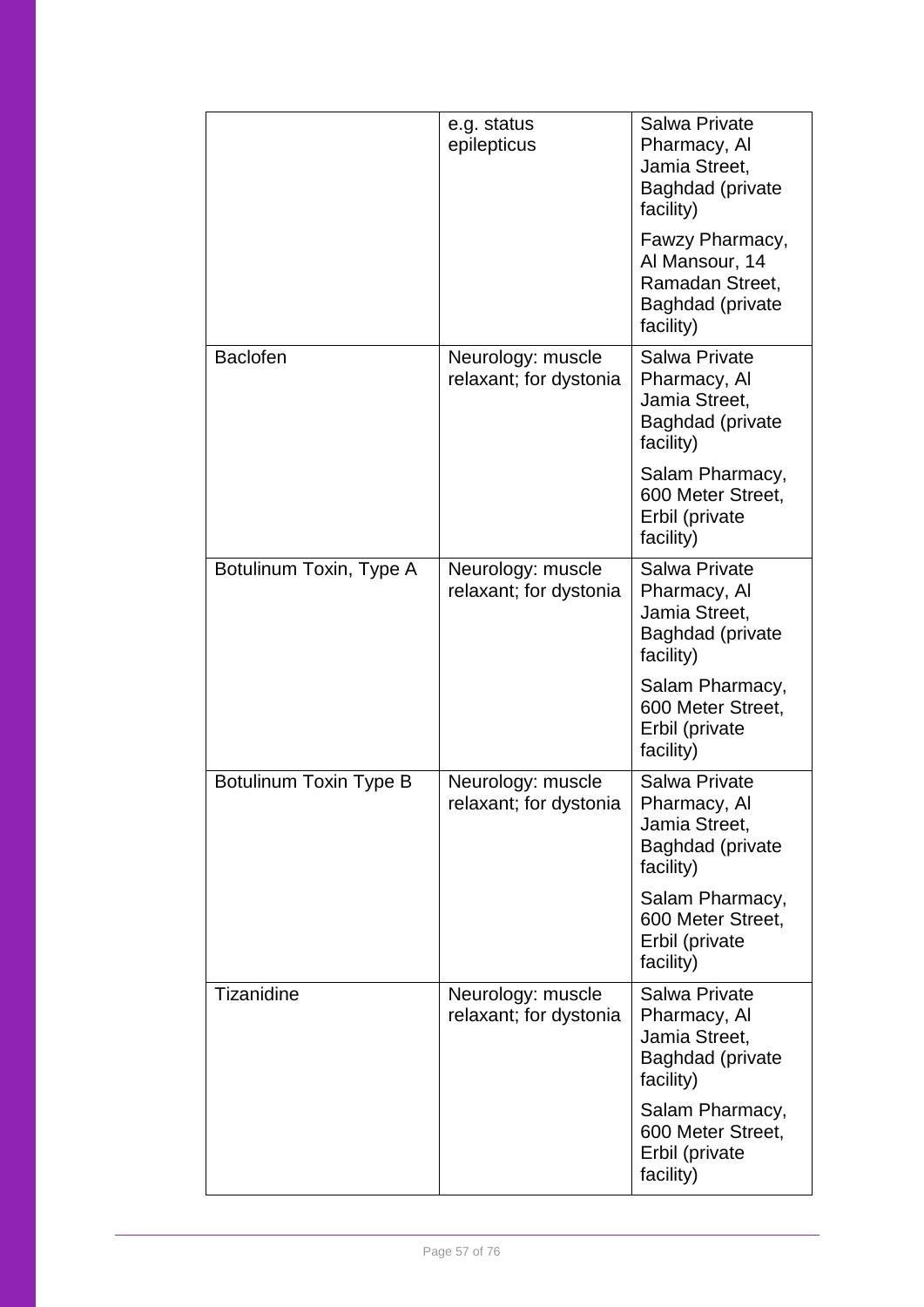| <b>Glatiramer Acetate</b> | Neurology:<br>immunomodulator<br>(treatment relapse<br>MS) | Fawzy Pharmacy,<br>Al Mansour, 14<br>Ramadan Street,<br>Baghdad (private<br>facility)        |
|---------------------------|------------------------------------------------------------|----------------------------------------------------------------------------------------------|
| Dimethyl Fumarate         | Neurology:<br>Immunomodulator<br>(treatment relapse<br>MS) | Fawzy Pharmacy,<br>Al Mansour, 14<br>Ramadan Street,<br>Baghdad (private<br>facility)        |
| Interferon beta-1a        | Neurology:<br>Immunomodulator<br>(treatment relapse<br>MS) | Fawzy Pharmacy,<br>Al Mansour, 14<br>Ramadan Street,<br>Baghdad (private<br>facility)        |
| Interferon beta-1b        | Neurology:<br>Immunomodulator<br>(treatment relapse<br>MS) | Fawzy Pharmacy,<br>Al Mansour, 14<br>Ramadan Street,<br>Baghdad (private<br>facility)        |
| Teriflunomide             | Neurology:<br>immunomodulator<br>(treatment relapse<br>MS) | Fawzy Pharmacy,<br>Al Mansour, 14<br>Ramadan Street,<br>Baghdad (private<br>facility)        |
| Cladribine                | Neurology:<br>medication for MS                            | Fawzy Pharmacy,<br>Al Mansour, 14<br>Ramadan Street,<br>Baghdad (private<br>facility)        |
| Fingolimod                | Neurology:<br>medication for MS                            | Fawzy Pharmacy,<br>Al Mansour, 14<br>Ramadan Street,<br><b>Baghdad</b> (private<br>facility) |
| Natalizumab               | Neurology:<br>medication for MS                            | Fawzy Pharmacy,<br>Al Mansour, 14<br>Ramadan Street,<br>Baghdad (private<br>facility)        |
| Amitriptyline             | Neurology: for<br>neuropathic pain                         | Fawzy Pharmacy,<br>Al Mansour, 14<br>Ramadan Street,<br><b>Baghdad</b> (private<br>facility) |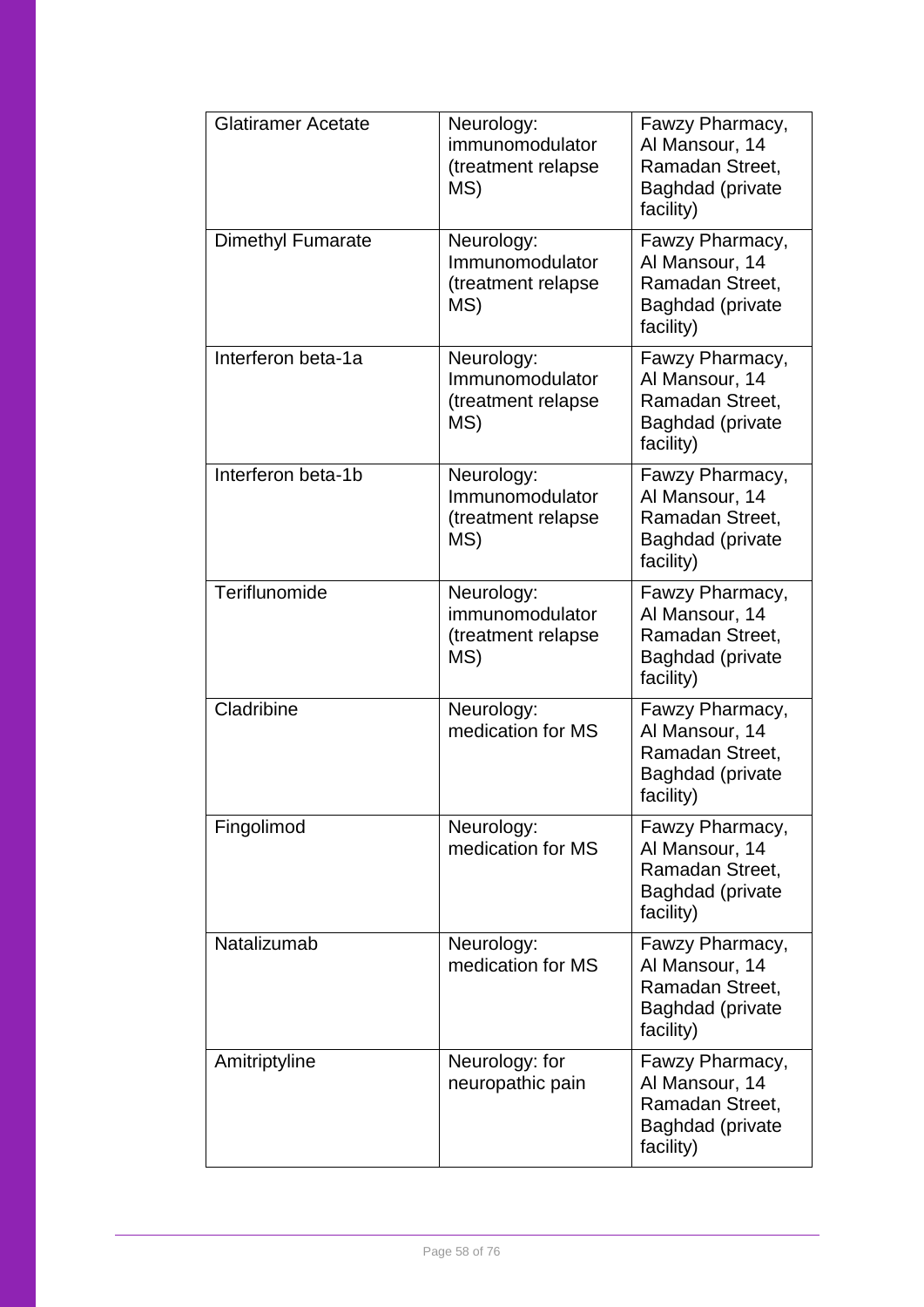| Pregabalin    | Neurology: for<br>neuropathic pain | Fawzy Pharmacy,<br>Al Mansour, 14<br>Ramadan Street,<br>Baghdad (private<br>facility)  |
|---------------|------------------------------------|----------------------------------------------------------------------------------------|
| Carbamazepine | Neurology:<br>antiepileptics       | Fawzy Pharmacy,<br>Al Mansour, 14<br>Ramadan Street,<br>Baghdad (private<br>facility)  |
| Clonazepam    | Neurology:<br>antiepileptics       | Fawzy Pharmacy,<br>Al Mansour, 14<br>Ramadan Street,<br>Baghdad (private<br>facility)  |
|               |                                    | <b>Al-Ameer Private</b><br>Pharmacy, Al-<br>Atibaa Street, Erbil<br>(private facility) |
| Oxcarbazepine | Neurology:<br>antiepileptics       | <b>Al-Ameer Private</b><br>Pharmacy, Al-<br>Atibaa Street, Erbil<br>(private facility) |
| Carbamazepine | Neurology:<br>antiepileptics       | <b>Al-Ameer Private</b><br>Pharmacy, Al-<br>Atibaa Street, Erbil<br>(private facility) |
| Gabapentin    | Neurology:<br>antiepileptics       | <b>Al-Ameer Private</b><br>Pharmacy, Al-<br>Atibaa Street, Erbil<br>(private facility) |
| Lacosamide    | Neurology:<br>antiepileptics       | <b>Al-Ameer Private</b><br>Pharmacy, Al-<br>Atibaa Street, Erbil<br>(private facility) |
| Lamotrigine   | Neurology:<br>antiepileptics       | <b>Al-Ameer Private</b><br>Pharmacy, Al-<br>Atibaa Street, Erbil<br>(private facility) |
| Levetiracetam | Neurology:<br>antiepileptics       | <b>Al-Ameer Private</b><br>Pharmacy, Al-<br>Atibaa Street, Erbil<br>(private facility) |
| Phenobarbital | Neurology:<br>antiepileptics       | <b>Al-Ameer Private</b><br>Pharmacy, Al-                                               |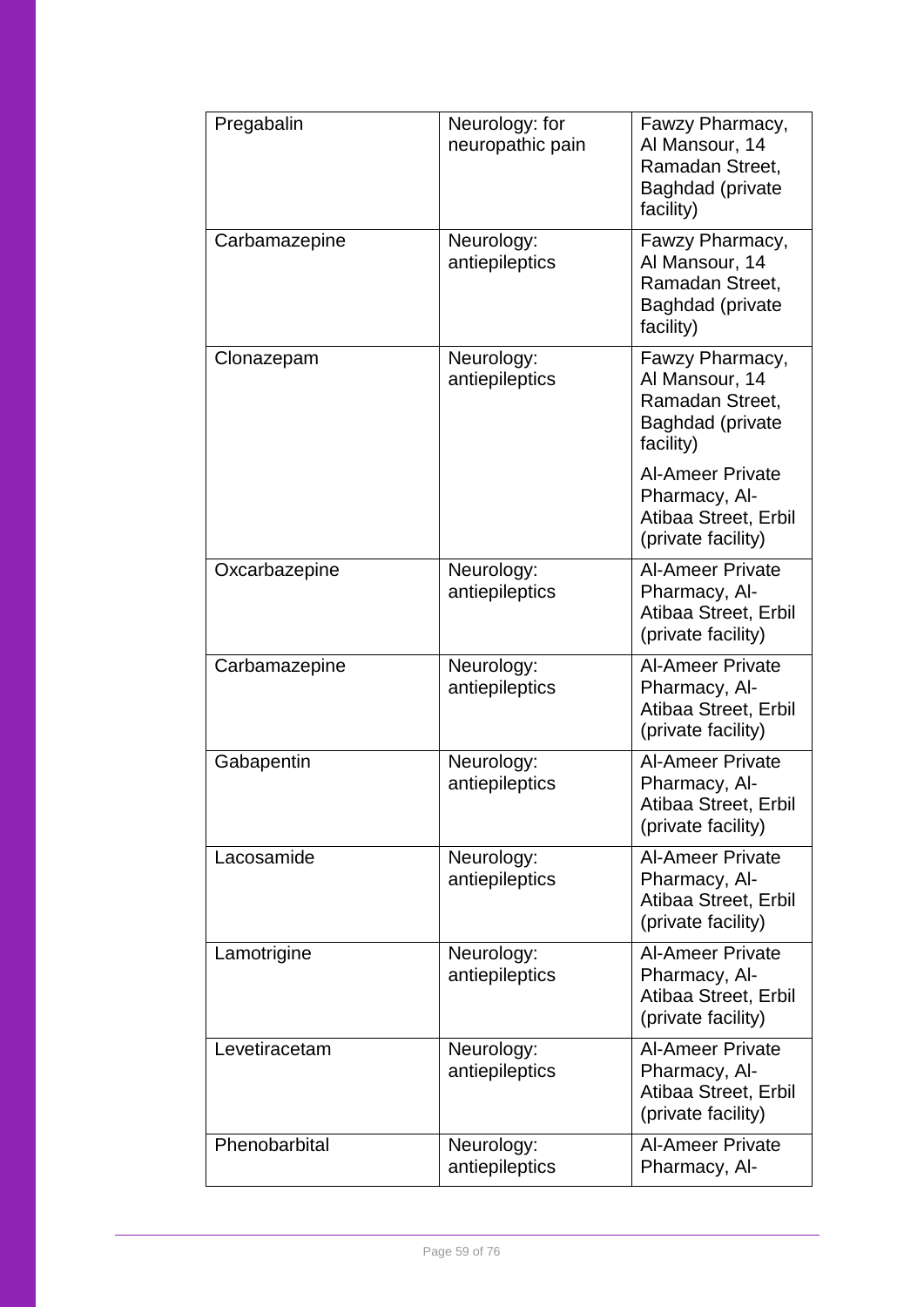|               |                                             | Atibaa Street, Erbil<br>(private facility)                                       |
|---------------|---------------------------------------------|----------------------------------------------------------------------------------|
| Orphenadrine  | Neurology: muscle<br>relaxant; for dystonia | Life Support Team,<br>Villa 809, Italian<br>Village, Erbil<br>(private facility) |
| Tetrabenazine | Neurology: muscle<br>relaxant; for dystonia | Salam Pharmacy,<br>600 Meter Street,<br>Erbil (private<br>facility)              |

284 285 286 287 288 289 290 291

# [Back to Contents](#page-2-0)

## Section 16 updated: 12 January 2021

# **16. Obstetrics and reproductive health**

- 16.1.1 The Iraqi Society of Obstetrics and Gynecology (ISOG) is based at the Medical Societies Building at the Iraqi Medical Association in Baghdad<sup>292</sup>.
- 16.1.2 On 8 May 2018 the United Nations Population Fund (UNFPA) published an article entitled 'A survivor from behind hospital doors' which stated that:

'UNFPA has been supporting Al-Qaim hospital since early December 2017, providing a fully-equipped Mobile Delivery Unit (MDU) and directly contributing financial and logistical support to the reproductive health team of one gynaecology specialist, three medical assistants, three midwives and support staff, and covering the cost of generators and waste management.

'UNFPA also made sure that an established referral system was available for the transfer of complicated cases in need of surgery to more specialized services.

'During the first quarter of 2018, UNFPA- supported medical team in Al Qaim hospital assisted in 378 normal deliveries.<sup>'293</sup>

16.1.3 Another article published by UNFPA on 27 August 2018 stated that European Union funding supported emergency obstetric care in 'six hospitals in Telafar, Hawija, Qaim, Hammam Aleel, Qayarra and Shirqat, Basic Emergency Obstetric Care, in four facilities in Beiji, Ana, Qayarra airstrip and Sunoni, five reproductive health clinics in Jadaa, Salameya and Hamman Al-

1

<sup>284</sup> MedCOI, 25 November 2020

<sup>285</sup> MedCOI, 13 February 2020

<sup>286</sup> MedCOI, 16 May 2019

<sup>287</sup> MedCOI, 19 February 2019

<sup>288</sup> MedCOI, 31 January 2019

<sup>289</sup> MedCOI, 25 November 2020

<sup>290</sup> MedCOI, 19 October 2020

<sup>291</sup> MedCOI, 7 April 2020

<sup>292</sup> International Federation of Gynecology and Obstetrics, ['ISOG'](https://www.figo.org/iraqi-society-obstetrics-gynecology-isog), nd

<sup>293</sup> UNFPA, ['A survivor from behind hospital doors',](https://iraq.unfpa.org/en/news/survivor-behind-hospital-doors) 8 May 2018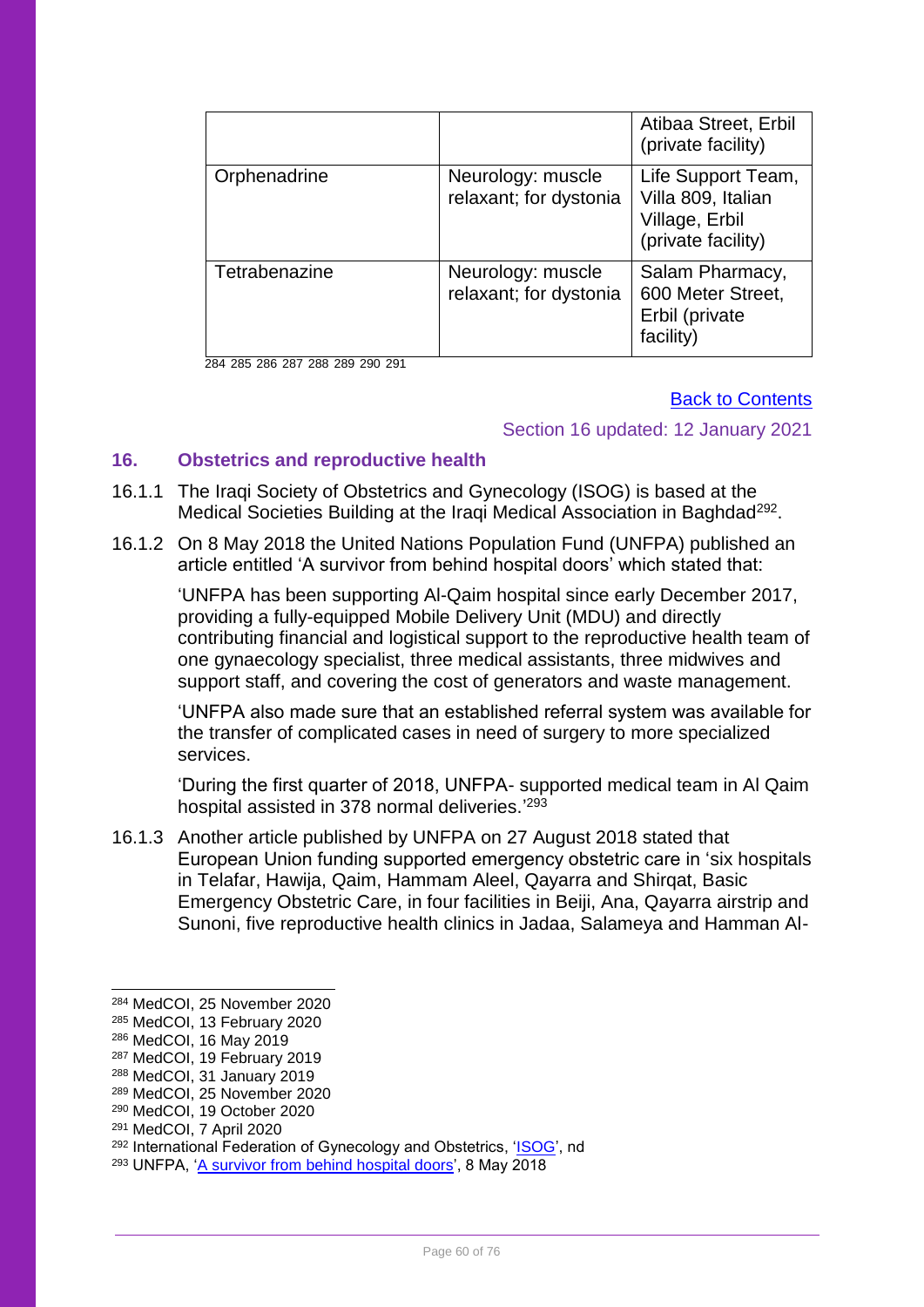Aleel camps, and 26 RH clinics in West Anbar, West Ninewa, North Salahuddin and Kerbala.'<sup>294</sup>

- 16.1.4 In December 2020 the WHO published data on causes of death across the WHO member states covering 2019. The data stated that there were 6,700 deaths as a result of maternal and neonatal conditions in 2019 in Iraq<sup>295</sup>.
- 16.1.5 Some examples of hospitals/clinics that provide gynaecological treatment and pharmacies/clinics that can provide appropriate medication were found on the MedCOI website and are listed below:

#### **Inpatient treatment by a gynaecologist**

- Al-Yarmouk Teaching Hospital, Al-Karkh, Al-Yarmouk City, Baghdad (public facility)<sup>296</sup>
- Royal Hospital, Tuy Malik neighbourhood near Kawa Street, Sulaymaniyah (private facility)<sup>297</sup>

#### **Outpatient and follow up by a gynaecologist**

- Private Practice, Al-Harthya near to Al-Kindy Street, Baghdad (private facility)<sup>298</sup>
- Private Practice Psychiatrist, Ibrahim Pasha Street, Sulaymaniyah (private facility)<sup>299</sup>

| <b>Name</b>                       | <b>Medication Group</b>                   | <b>Pharmacy</b>                                                                                                                                |
|-----------------------------------|-------------------------------------------|------------------------------------------------------------------------------------------------------------------------------------------------|
| Ethinylestradiol +<br>Norgestrel  | Gynaecology:<br>hormone<br>contraceptives | <b>Pharmacy of Al-</b><br><b>Yamouk Teaching</b><br>Hospital, Al-<br>Yarmouk street,<br>near to Qahtan<br>Square, Baghdad<br>(public facility) |
| Ethinylestradiol +<br>Desogestrel | Gynaecology:<br>hormone<br>contraceptives | Pharmacy of Al-<br><b>Yamouk Teaching</b><br>Hospital, Al-<br>Yarmouk street,<br>near to Qahtan<br>Square, Baghdad<br>(public facility)        |
| Ethinylestradiol +<br>Drospirenon | Gynaecology:<br>hormone<br>contraceptives | Pharmacy of Al-<br><b>Yamouk Teaching</b><br>Hospital, Al-<br>Yarmouk street,                                                                  |

#### Available medications:

<sup>&</sup>lt;sup>294</sup> UNFPA, '<u>The EU supports reproductive health service in Iraq...',</u> 27 August 2018

<sup>&</sup>lt;sup>295</sup> WHO, 'Leading causes of death – [WHO Member States, 2019',](https://www.who.int/data/gho/data/themes/mortality-and-global-health-estimates/ghe-leading-causes-of-death) December 2020

<sup>296</sup> MedCOI, 29 November 2019

<sup>297</sup> MedCOI, 22 November 2019

<sup>298</sup> MedCOI, 29 November 2019

<sup>299</sup> MedCOI, 22 November 2019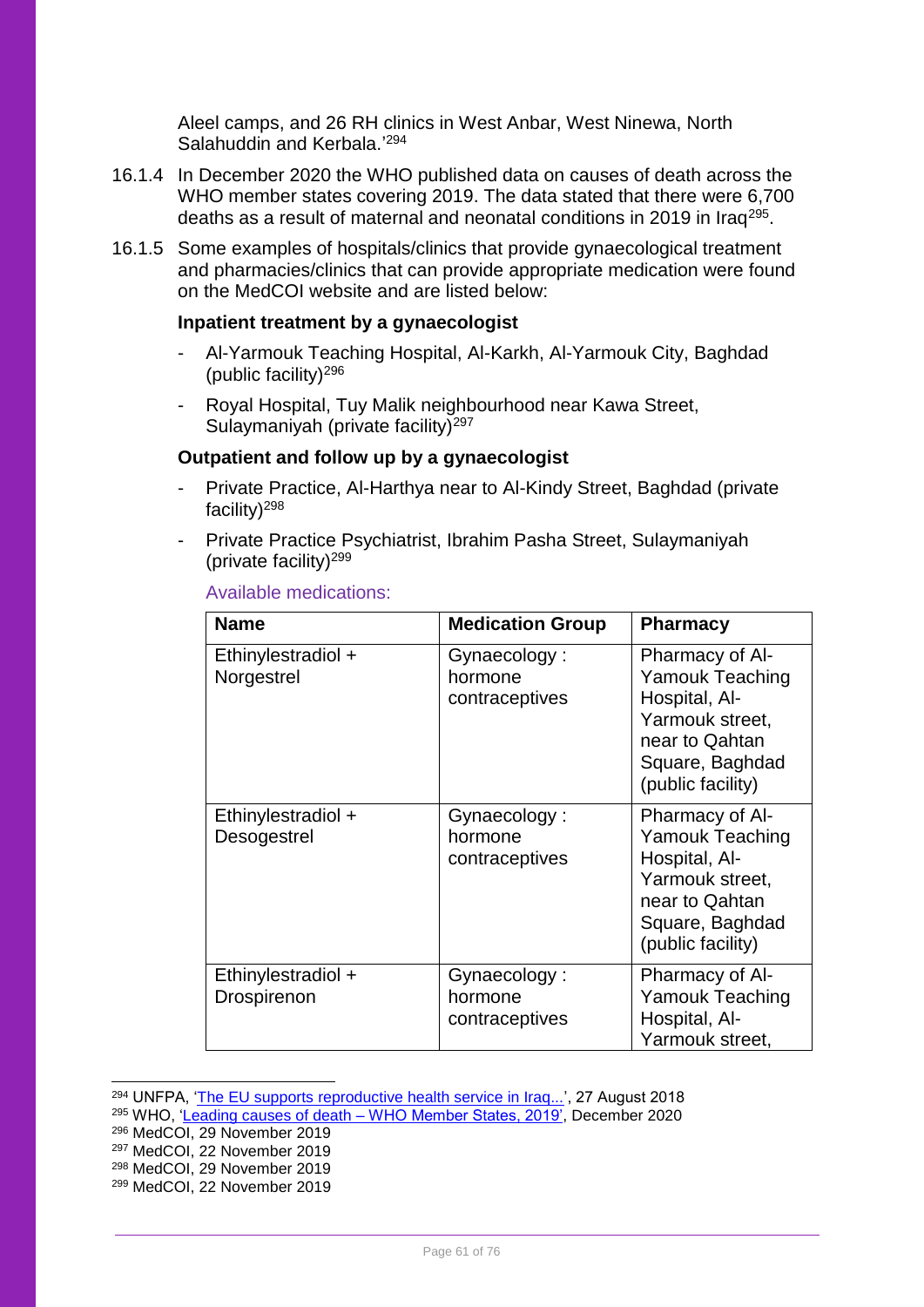|                                      |                                           | near to Qahtan<br>Square, Baghdad<br>(public facility)                                                                                  |
|--------------------------------------|-------------------------------------------|-----------------------------------------------------------------------------------------------------------------------------------------|
| Ethinylestradiol +<br>Gestodene      | Gynaecology:<br>hormone<br>contraceptives | Pharmacy of Al-<br><b>Yamouk Teaching</b><br>Hospital, Al-<br>Yarmouk street,<br>near to Qahtan<br>Square, Baghdad<br>(public facility) |
| Ethinylestradiol +<br>Levonorgestrel | Gynaecology:<br>hormone<br>contraceptives | Pharmacy of Al-<br><b>Yamouk Teaching</b><br>Hospital, Al-<br>Yarmouk street,<br>near to Qahtan<br>Square, Baghdad<br>(public facility) |
|                                      |                                           | Shexan Pharmacy,<br>7 <sup>th</sup> Floor, Talar<br>Neozyani Pizishki<br>Building,<br>Sulaymaniyah<br>(private facility)                |
| Ethinylestradiol +<br>Norethisterone | Gynaecology:<br>hormone<br>contraceptives | Pharmacy of Al-<br><b>Yamouk Teaching</b><br>Hospital, Al-<br>Yarmouk street,<br>near to Qahtan<br>Square, Baghdad<br>(public facility) |
| Levonorgestrel                       | Gynaecology:<br>hormones;<br>oestrogen    | Shexan Pharmacy,<br>7th Floor, Talar<br>Neozyani Pizishki<br>Building,<br>Sulaymaniyah<br>(private facility)                            |
| Lynestrenol<br>300 301               | Gynaecology:<br>hormones;<br>progestagens | Life Support Team<br>Private Pharmacy,<br>60 Meter Street,<br>Sulaymaniyah<br>(private facility)                                        |

**[Back to Contents](#page-2-0)** 

<sup>300</sup> MedCOI, 29 November 2019 <sup>301</sup> MedCOI, 22 November 2019

 $\overline{a}$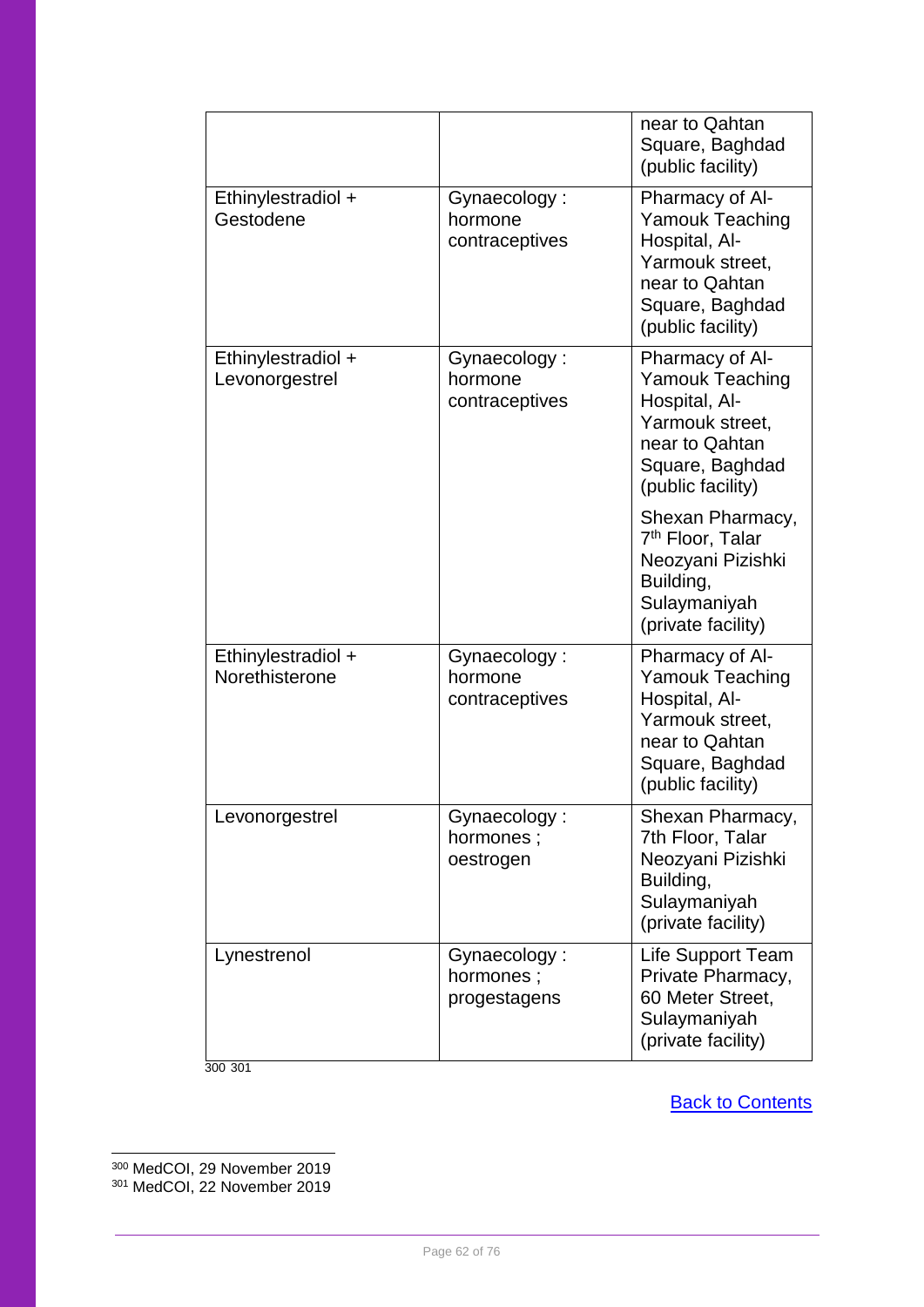# **17. Paediatrics**

 $\overline{a}$ 

17.1.1 In March 2019 the WHO issued a press release regarding the opening of a new paediatric unit at Hawija General Hospital which stated:

'The World Health Organization (WHO) and Kirkuk Directorate of Health today inaugurated a paediatric unit and outpatient department in Hawija General Hospital in the Kirkuk governorate.

'The outpatient department in the hospital sustained significant damage during the conflict in Hawija in 2014–2017. It has since been completely renovated and a paediatric unit which comprises a number of pre-fabricated buildings with a 25-bed capacity supports the delivery of extended paediatric health services in the facility.

'…The hospital, the only health facility in the district, will provide access to a complete package of specialized health care services to approximately 200,000 residents of the district, including internally displaced persons and returnees from different areas of Kirkuk.' 302

17.1.2 A further press release issued by the WHO in September 2019 stated:

'The World Health Organization (WHO), in partnership with the Ministry of Health in Kurdistan Region of Iraq, today celebrated the opening of the paediatric intensive care and neonatal gastroenterology and semi-intensive care unit in Raparin Pediatric Hospital in Erbil.

'The paediatric intensive and semi-intensive care units, with support from WHO, will provide specialized quality care services for infants and children from Syria, internally displaced population (IDPs), and the host community. The units have been supplied with advanced medical equipment to manage between 20 and 30 cases of gastrointestinal disease per month.

'…WHO support to the neonatal intensive care unit included an additional 4 beds, 4 ventilators, 6 monitoring devices, in addition to planned training to build the capacity of paediatric doctors in the area of neonatal intensive care services.

'The neonatal semi-intensive care unit has for 35 patients. The unit has been newly furnished with an additional 10 medical monitoring devices, 10 infant incubators, 6 infant phototherapy, 3 continuous positive airway pressure devices, and 3 spiral phototherapy machines.

'WHO support also included equipping the hospital with additional devices such as ultrasonic nebulizers and syringe pump and other items.

'The outpatient, emergency and surgical units in Raparin Paediatric Hospital receive an average of 1000 to 1500 children daily, with between 150 and 170 admissions a day. Approximately, 40% of patients are Syrian refugees and internally displaced children.'303

17.1.3 Some examples of hospitals/clinics that provide paediatric treatment were found on the MedCOI website and are listed below:

<sup>&</sup>lt;sup>302</sup> WHO, 'Paediatric unit...open for patients in Hawija General Hospital', 12 March 2019 <sup>303</sup> WHO,['WHO support to paediatric and neonatal semi-intensive care units…',](http://www.emro.who.int/irq/iraq-news/who-support-to-paediatric-and-neonatal-semi-intensive-care-units-in-raparin-paediatric-hospital-in-erbil.html) 26 September 2019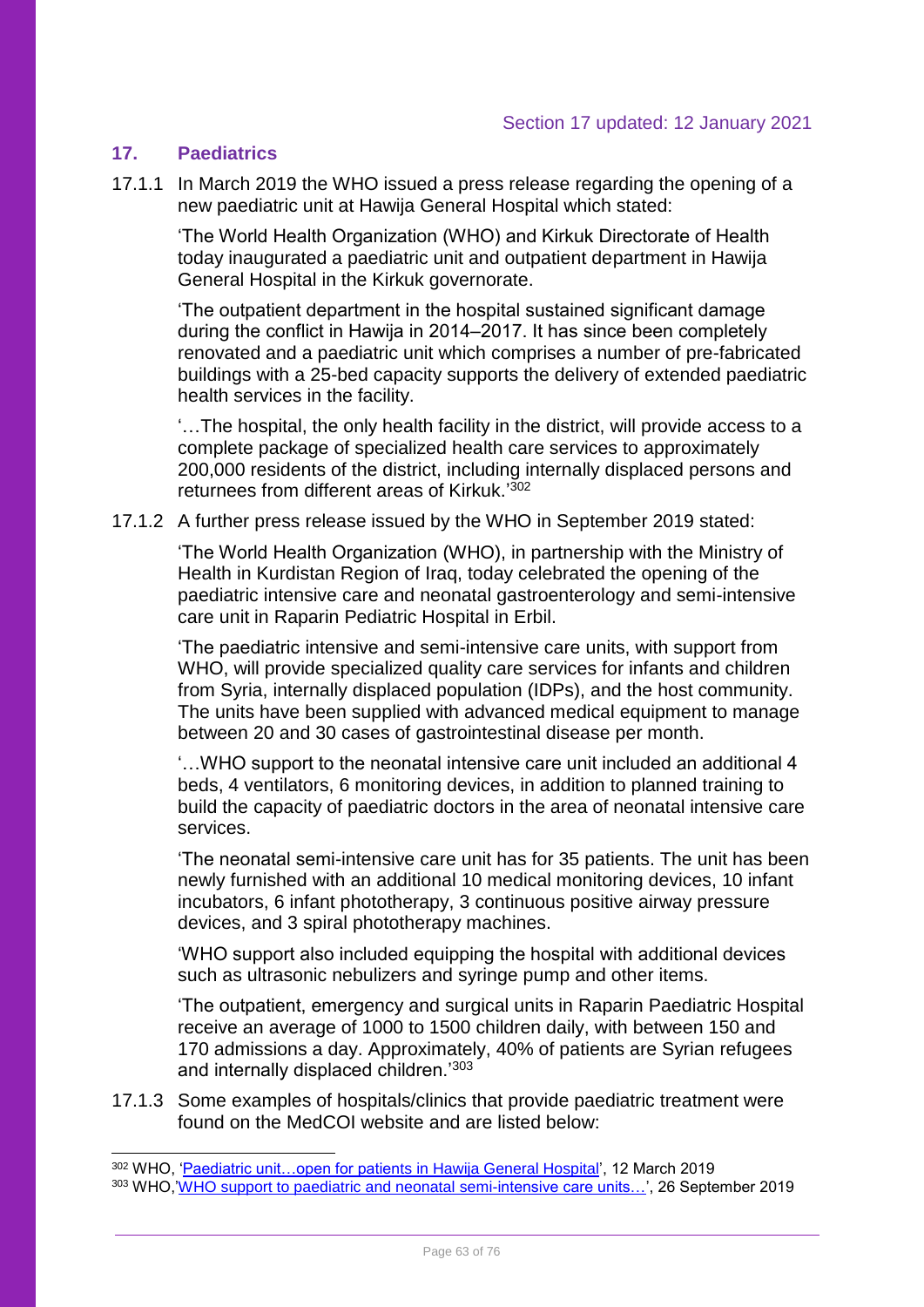## **Inpatient treatment by a paediatrician**

- Baghdad Medical City Hospital, Bab El Moazzam behind the Ministry of Health, Baghdad (public facility)<sup>304</sup>
- Private Practice Paediatrics, Almarkiz Street, Baghdad (private facility)<sup>305</sup>
- Baghdad Teaching Hospital (Protecting Child Hospital) Bab Al-Muadam, Baghdad (public facility) $306$
- Al-Zahraa Private Hospital, Al-Iskan Street, Najaf (private facility)<sup>307</sup>
- Hawler Private Hospital, 100 Meter Street, Erbil (private facility)<sup>308</sup>
- Royal Private Hospital, Tuy Melik, Sulaymaniyah (private facility)<sup>309</sup>
- Life Support Team Clinic, Building 809, Italian Village, Gulan Street, Erbil (private facility) $310$

## **Outpatient treatment and follow up by a paediatrician**

- Baghdad Medical City Hospital, Bab El Moazzam behind the Ministry of Health, Baghdad (public facility)<sup>311</sup>
- Central Teaching Hospital of Pediatrics, 14 Ramadan Street, Baghdad (public facility) $312$
- Private Practice Paediatrics, Nahrain Medical College, Baghdad (private facility)<sup>313</sup>
- Private Practice, Al-Zahraa Neighbourhood, Najaf (private facility)<sup>314</sup>
- Life Support Team Clinic, Building 809, Italian Village, Gulan Street, Erbil (private facility) $315$

#### **Inpatient treatment by a paediatric surgeon**

- Baghdad Teaching Hospital (Protecting Child Hospital) Bab Al-Muadam, Baghdad (public facility)<sup>316</sup>
- Private Practice, Baghdad Teaching Hospital, Baghdad (public facility)<sup>317</sup>

# **Inpatient treatment by a paediatric psychiatrist**

- Private Practice Psychiatry, Nahrain Medial College, Baghdad (private facility) $318$ 

- MedCOI, 19 November 2020 MedCOI, 3 August 2020 MedCOI, 20 February 2020 MedCOI, 10 February 2020 MedCOI, 6 May 2020 MedCOI, 20 June 2019 MedCOI, 3 April 2019 MedCOI, 19 November 2020 MedCOI, 24 August 2020 MedCOI, 3 August 2020 MedCOI, 10 February 2020 MedCOI, 6 May 2020 MedCOI, 20 February 2020 MedCOI, 20 February 2020 MedCOI, 3 August 2020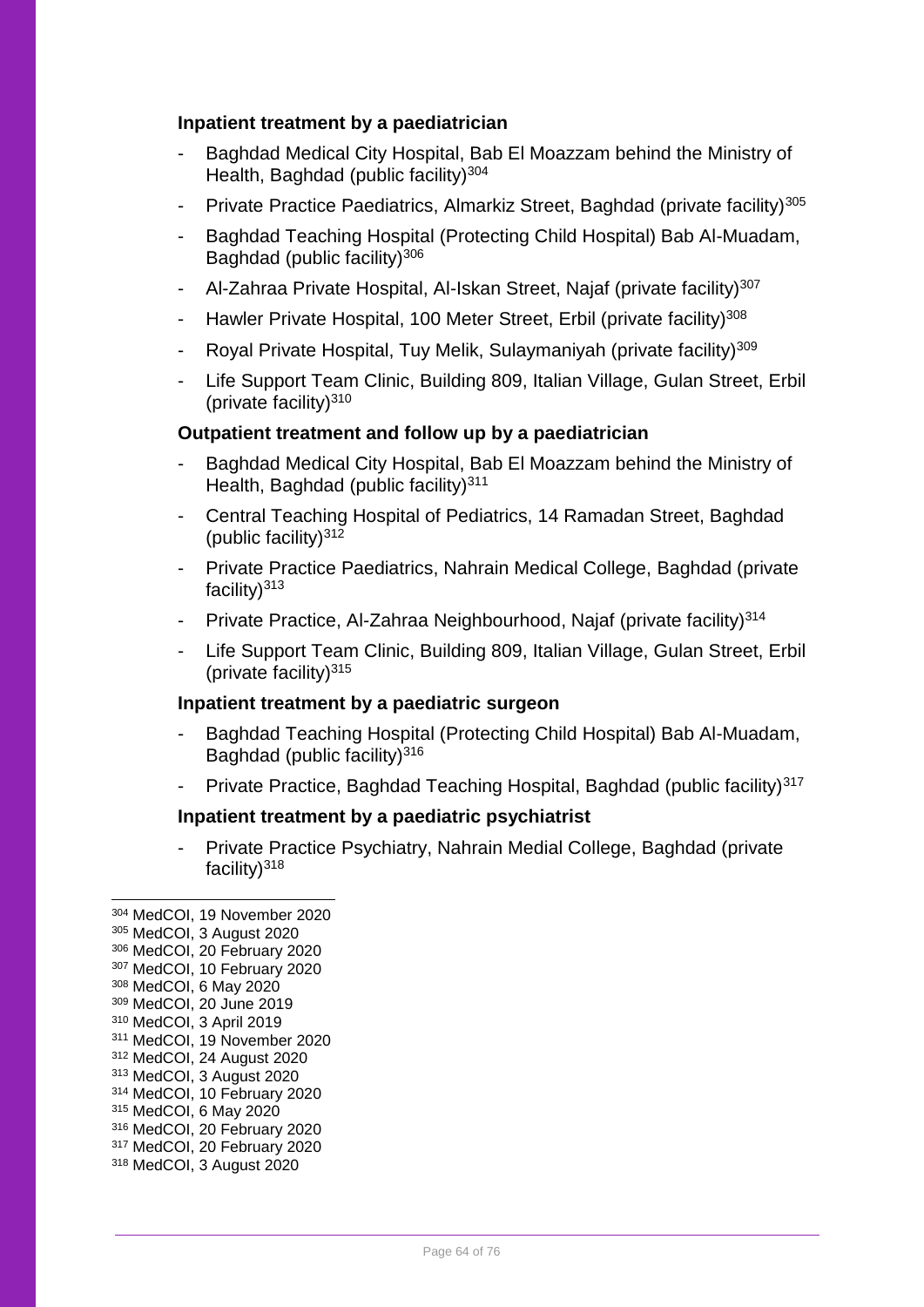## **Outpatient treatment and follow up by paediatric psychiatrist**

Private Practice Psychiatry, Mohafathet Waset, Baghdad (private facility) $319$ 

# **Paediatric care, such as schooling for the mentally handicapped**

Abdelrahman Center, Alyarmouk Area, Baghdad (private facility)<sup>320</sup>

# **Paediatric care, such as multidisciplinary evaluation by a center for developmental disorders**

Abdelrahman Center, Alyarmouk Area, Baghdad (private facility)<sup>321</sup>

## **Inpatient treatment by a remedial educationalist**

Abdelrahman Center, Alyarmouk Area, Baghdad (private facility)<sup>322</sup>

# **Outpatient treatment and follow up by a remedial educationalist**

Abdelrahman Center, Alyarmouk Area, Baghdad (private facility)<sup>323</sup>

## **Feeding: Supplements for children for malnutrition**

- Baghdad Medical City Hospital, Bab El Moazzam, Baghdad (public facility) $324$ 

# [Back to Contents](#page-2-0)

## Section 18 updated: 12 January 2021

# **18. Palliative care**

18.1.1 An article entitled 'Cultural Challenges in Implementing Palliative Care Services in Iraq' published in the Palliative Medicine and Hospice Care Open Journal (PMHCOJ) in May 2017 stated:

'The concept of palliative care among Iraqi people and patients is primitive; the majority of them have no idea what palliative care is about. As long as there is no national palliative care program – most of the medical health care providers themselves are also not familiar with palliative care – it is not more than a terminology they had read about during under- and postgraduate course if this ever happened. The strength of the palliative care field in this country lies in the area of culture, religion and psychosocial entities. Yet, negative impacts also exist in the same culture. Health care in Iraq has witnessed remarkable regression in the last three decades parallel with political and economic troubles, struggling to provide basic diagnostic and therapeutic facilities. Hence, the idea of palliative care seems to be ''luxurious'' in these bad circumstances. Those in power and decision makers may think in this way: "budget from Ministry of Health or from NGOs is to be spent on buying essential medicine rather than improving the quality of life (QoL) or decreasing the suffering of patients''. Community awareness

<sup>319</sup> MedCOI, 3 August 2020

<sup>320</sup> MedCOI, 3 August 2020

<sup>321</sup> MedCOI, 3 August 2020

<sup>322</sup> MedCOI, 3 August 2020

<sup>323</sup> MedCOI, 3 August 2020

<sup>324</sup> MedCOI, 10 July 2020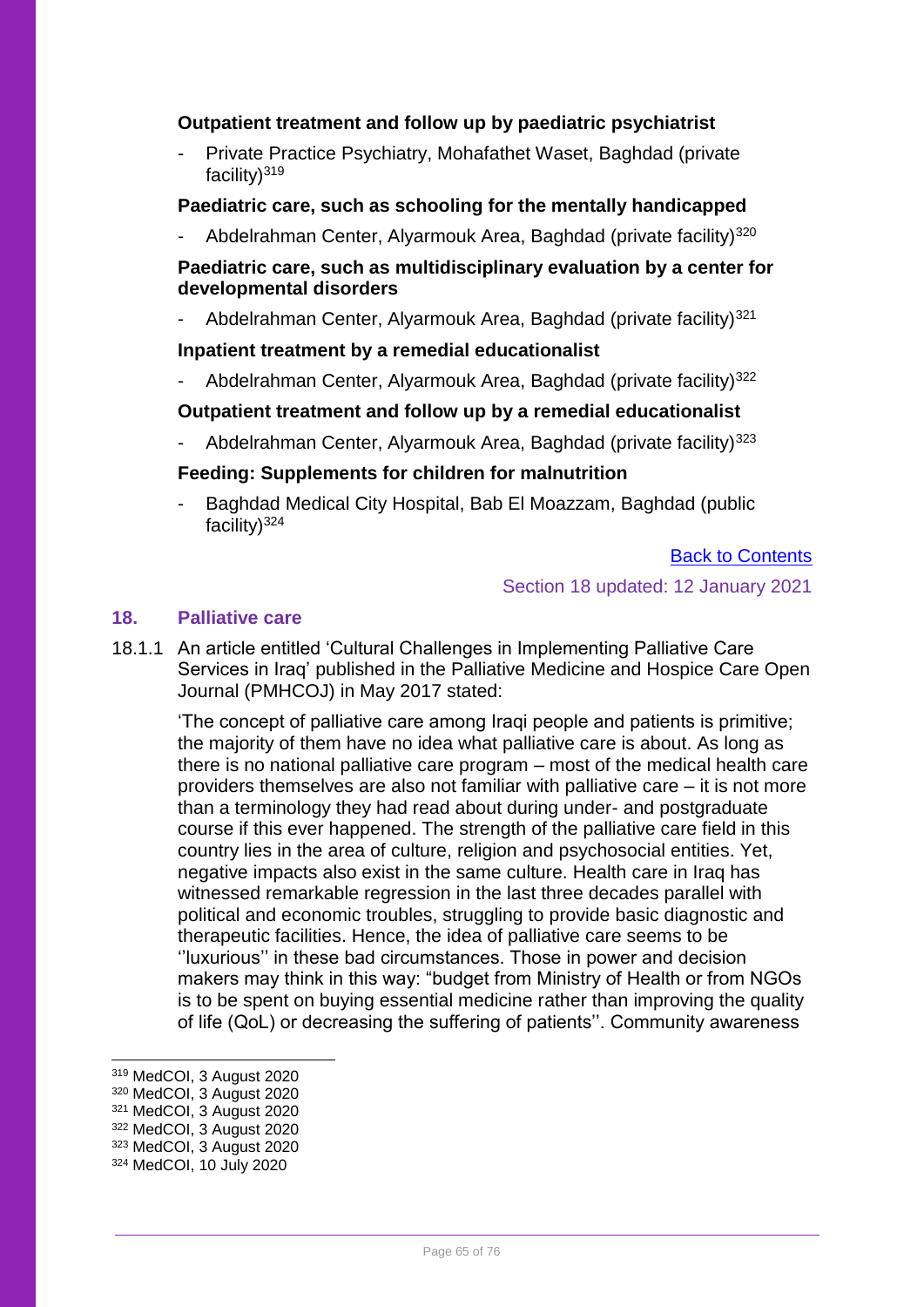is very important and even within the medical community palliative care terminology is still embryonic and limited to part of the oncology medicine.'<sup>325</sup>

18.1.2 In October 2019 a book entitled 'Palliative Care: The Role and Importance of Research in Promoting Palliative Care Practices: Reports from Developing Countries' (PCP) was published. A study entitled 'Research in Palliative Care in Iraq: Humble steps' was featured in the book, the abstract of which stated:

'Palliative care (PC) is still inaccessible to the patients in the majority of Iraqi health institutions, as the program is not settled yet to be implemented in the routine practice. It lies now in the very early stages of development with uncertain strategic planning by the Iraqi Ministry of Health, because the current priorities are directed to meet the insufficient health infrastructure and provide basic management tools…The most notifiable ones [obstacles in the field of palliative care in Iraq] are being the lack of consideration of the fact that PC is a medical necessity, improper pain management strategies, coupled with a significant shortage of opioids.<sup>'326</sup>

[Back to Contents](#page-2-0)

## Section 19 updated: 12 January 2021

## **19. Tuberculosis (TB) and other lung diseases**

#### 19.1 Tuberculosis

- 19.1.1 In December 2020 the WHO published data on causes of death across the WHO member states covering 2019. The data stated that there were 400 deaths as a result of Tuberculosis in 2019 in Iraq<sup>327</sup>. The WHO's annual World Health Statistics report stated that in 2020 Iraq had a Tuberculosis incidence rate of 42 per 100,000 population $328$ .
- 19.1.2 Some examples of hospitals/clinics that treat Tuberculosis and pharmacies/clinics that can provide appropriate medication were found on the MedCOI website and these are listed below:

#### **Inpatient by a Tuberculosis specialist**

- Shar Teaching Hospital, Malik Mahmud Ring Road, Sulaymaniyah (public facility) $329$ 

#### **Outpatient treatment and follow up by a tuberculosis specialist**

- Tuberculosis Public Center, Qanat Street, Sulaymaniyah (public facility) $330$ 

<sup>325</sup> Ghali, HH (PMHCOJ), ['Cultural Challenges in Implementing Palliative Care…',](https://openventio.org/wp-content/uploads/Cultural-Challenges-in-Implementing-Palliative-Care-Services-In-Iraq-PMHCOJ-SE-1-105.pdf) 18 May 2017 326 Ghali, H and others, PCP, ['Research in Palliative Care in Iraq: Humble Steps'](https://www.researchgate.net/publication/337570198_Research_in_Palliative_Care_in_Iraq_Humble_steps), October 2019

<sup>327</sup> WHO, 'Leading causes of death – [WHO Member States, 2019',](https://www.who.int/data/gho/data/themes/mortality-and-global-health-estimates/ghe-leading-causes-of-death) December 2020

<sup>328</sup> WHO, ['World Health Statistics 2020',](https://apps.who.int/iris/bitstream/handle/10665/332070/9789240005105-eng.pdf) p45, 2020

<sup>329</sup> MedCOI, 25 November 2020

<sup>330</sup> MedCOI, 25 November 2020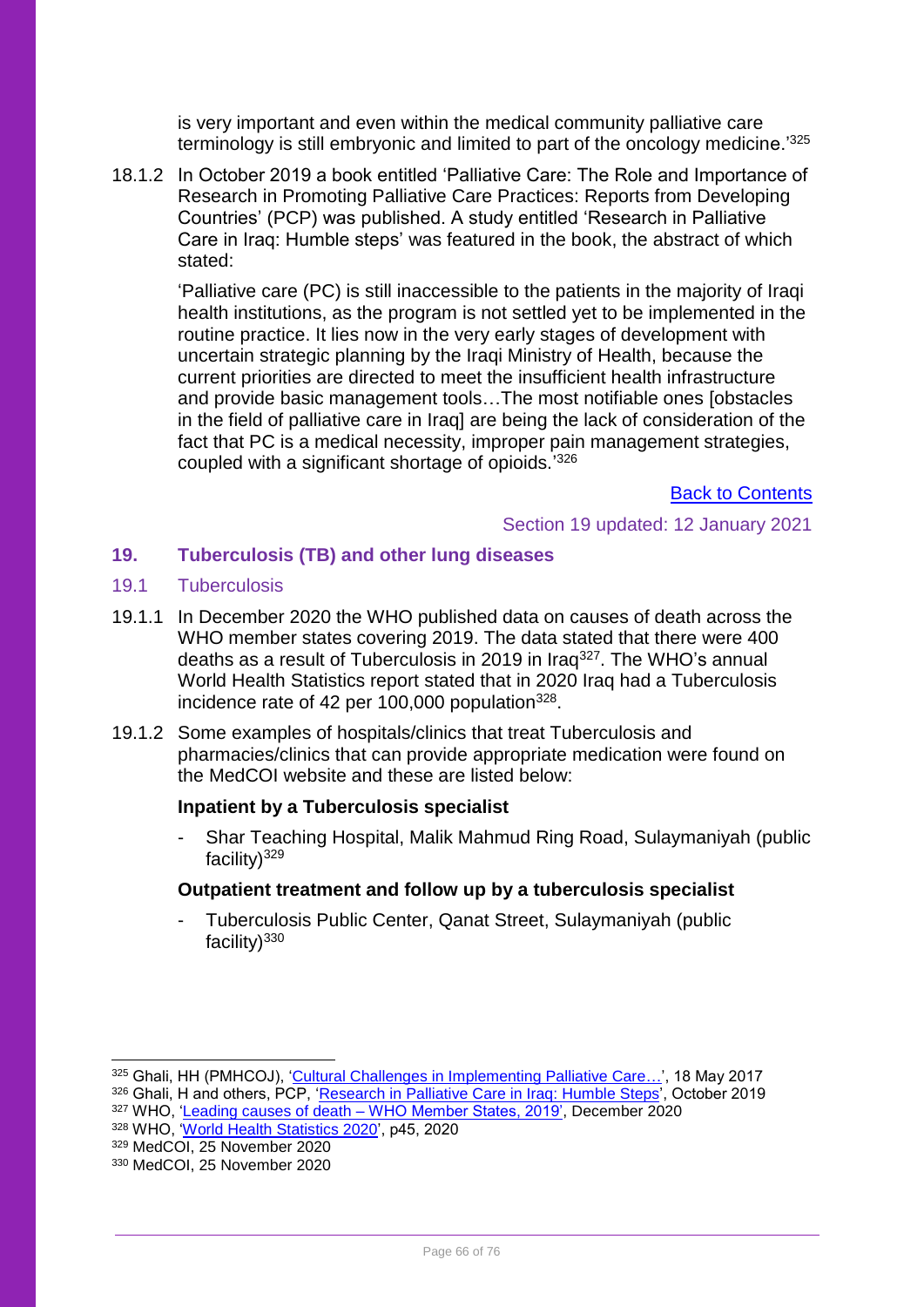## **Laboratory research: sputum smear microscopy (tuberculosis)**

- Shar Teaching Hospital, Malik Mahmud Ring Road, Sulaymaniyah (public facility) $331$ 

# **Laboratory research: resistance test for tuberculosis**

Central Laboratory, Qanat Street, Sulaymaniyah (public facility)<sup>332</sup>

## **Diagnostic research: PCR for M.Tuberculosis**

Central Laboratory, Qanat Street, Sulaymaniyah (public facility)<sup>333</sup>

[Back to Contents](#page-2-0)

# 19.2 Other pulmonology conditions

19.2.1 Some examples of hospitals/clinics that treat pulmonology conditions and pharmacies/clinics that can provide appropriate medication were found on the MedCOI website and these are listed below:

#### **Inpatient treatment by a pulmonologist**

- Baghdad Teaching Hospital, Bab Al-Muadham near Ministry of Health, Baghdad (public facility) $334$
- Royal Hospital, Tuy Malik Neighbourhood, Kawa Street, Sulaymaniyah (private facility) $335$
- Hawler Teaching Hospital, Safeen Street, Erbil (public facility)<sup>336</sup>

#### **Outpatient treatment and follow up pulmonologist**

- Private Practice (Al-Qimma Private Hospital), Al-Atayfia, Baghdad (private facility) $337$
- Private Practice, Al-Atyfia, 14 Ramadan Bridge, Baghdad (private facility) $338$
- Private Practice, Ibrahim Pasha Street, Sulaymaniyah (private facility)<sup>339</sup>
- Life Support Team, Building 809, Italian Village, Gulan Street, Erbil (private facility) $340$

#### **Diagnostic research, in the form of lung function tests (i.e. spirometry)**

Private Practice, Al-Mansour, 14 Ramadan Street, Baghdad (private facility)<sup>341</sup>

-

<sup>337</sup> MedCOI, 7 April 2020

<sup>340</sup> MedCOI, 6 May 2020

<sup>331</sup> MedCOI, 25 November 2020

<sup>332</sup> MedCOI, 25 November 2020

<sup>333</sup> MedCOI, 25 November 2020

<sup>334</sup> MedCOI, 7 April 2020

<sup>335</sup> MedCOI, 6 May 2020 <sup>336</sup> MedCOI, 4 May 2020

<sup>338</sup> MedCOI, 7 November 2019

<sup>339</sup> MedCOI, 6 May 2020

<sup>341</sup> MedCOI, 7 April 2020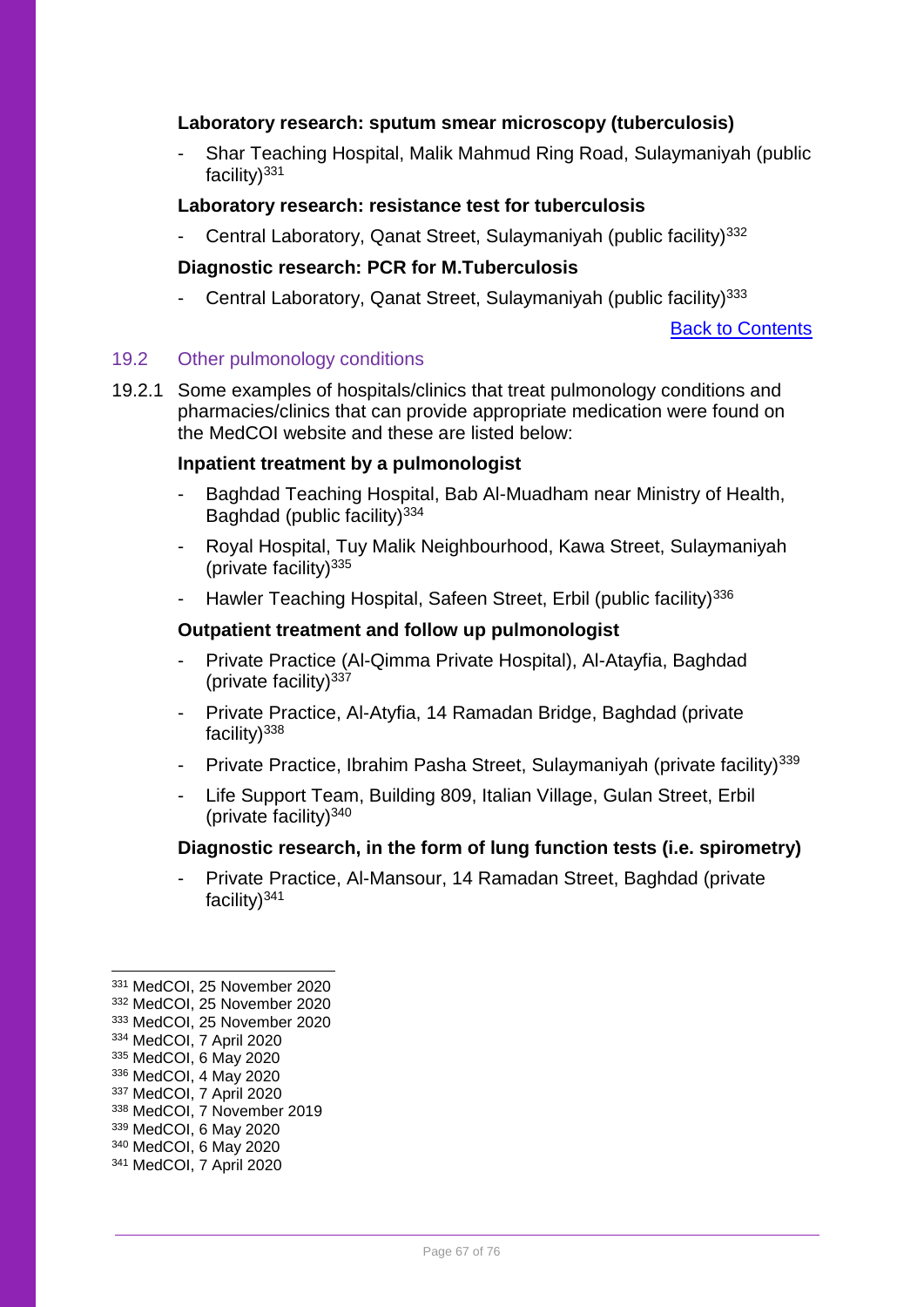# **Medical Devices Pulmonology: oxygen therapy with a device and a nasal catheter**

- Royal Hospital, Tuy Malik Neighbourhood, Kawa Street, Sulaymaniyah (private facility) $342$ 

**Name Medication Group Pharmacy** Fenoterol Pulmonology: COPD medication Pharmacy of Baghdad Teaching Hospital, Bab Al-Muadam, Baghdad (public facility) Ipratropium Pulmonology: COPD medication Pharmacy of Baghdad Teaching Hospital, Bab Al-Muadam, Baghdad (public facility) Shexan Private Pharmacy, 60 Meter Road, Sulaymaniyah (private facility) Salam Pharmacy, 600 Meter Street, Erbil (private facility) Ipratropium + Fenoterol (combination) Pulmonology: COPD medication Pharmacy of Baghdad Teaching Hospital, Bab Al-Muadam, Baghdad (public facility) Fawzy Private Pharmacy, 14 Ramadan, Baghdad (private facility) Salam Pharmacy, 600 Meter Street, Erbil (private facility) Aclidinium + Formoterol Pulmonology: COPD medication Pharmacy of Baghdad Teaching Hospital, Bab Al-Muadam, Baghdad (public facility) Aclidinium Bromide | Pulmonology: COPD medication Pharmacy of Baghdad Teaching Hospital, Bab Al-Muadam,

Available medications:

<sup>342</sup> MedCOI, 6 May 2020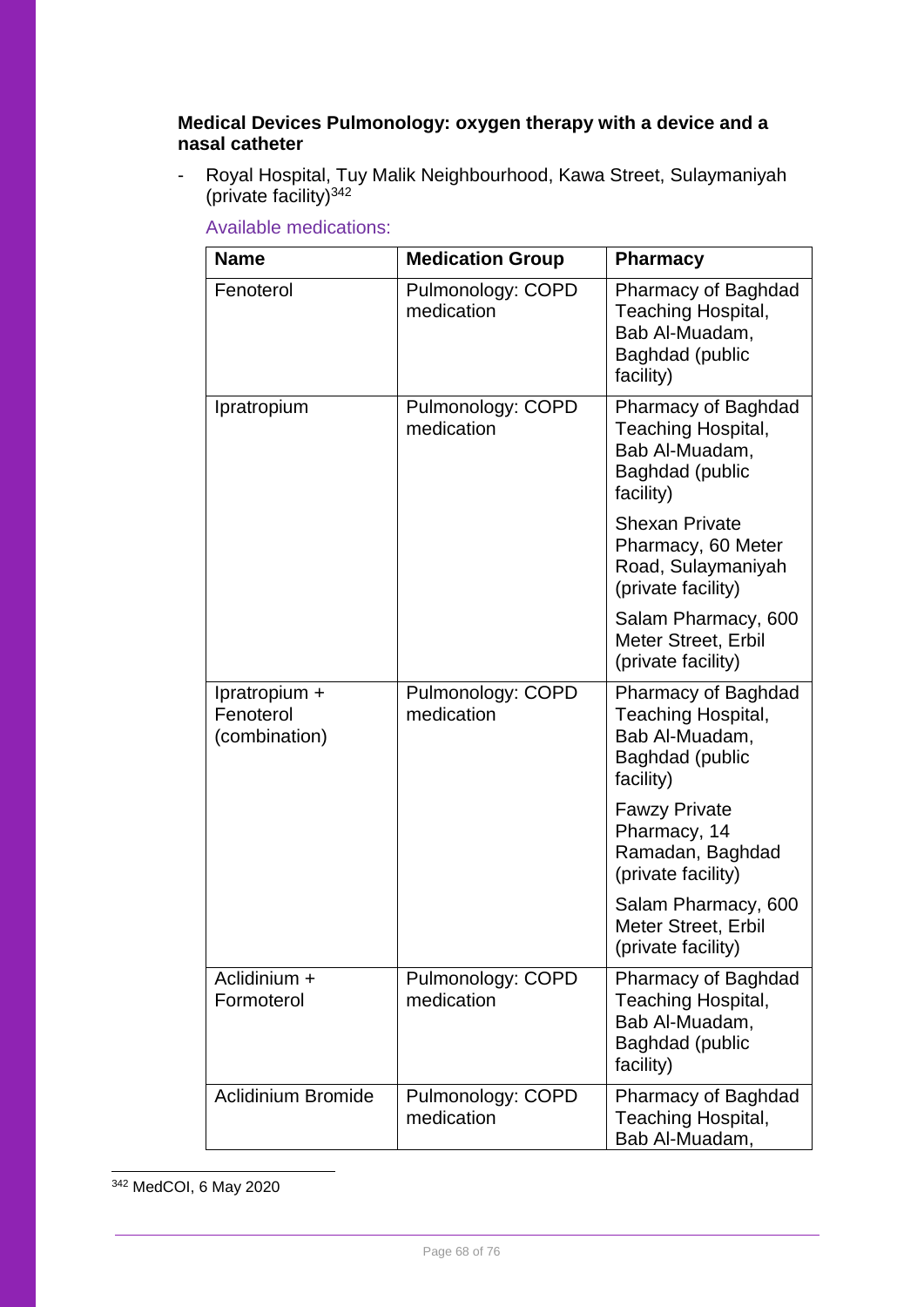|            |                                       | <b>Baghdad</b> (public<br>facility)                                                                |
|------------|---------------------------------------|----------------------------------------------------------------------------------------------------|
| Formoterol | Pulmonology: COPD<br>medication       | Pharmacy of Baghdad<br>Teaching Hospital,<br>Bab Al-Muadam,<br>Baghdad (public<br>facility)        |
|            |                                       | Salam Pharmacy, 600<br>Meter Street, Erbil<br>(private facility)                                   |
| Salmeterol | Pulmonology: COPD<br>medication       | Pharmacy of Baghdad<br><b>Teaching Hospital,</b><br>Bab Al-Muadam,<br>Baghdad (public<br>facility) |
|            |                                       | Salam Pharmacy, 600<br>Meter Street, Erbil<br>(private facility)                                   |
| Tiotropium | Pulmonology: COPD<br>medication       | Pharmacy of Baghdad<br>Teaching Hospital,<br>Bab Al-Muadam,<br>Baghdad (public<br>facility)        |
|            |                                       | Fauzy Pharmacy, Al-<br>Mansour, 14<br>Ramadan Street,<br>Baghdad (private<br>facility)             |
|            |                                       | Salam Pharmacy, 600<br>Meter Street, Erbil<br>(private facility)                                   |
| Omalizumab | Pulmonology:<br>monoclonal antibodies | Amna Al-Shikhly<br>Pharmacy, Baghdad,<br>Al-Harthya, Al-Kindy<br>Street (private facility)         |
|            |                                       | Shexan Private, 60<br>Meter, Sulaymaniyah<br>(private facility)                                    |
| Reslizumab | Pulmonology:<br>monoclonal antibodies | Amna Al-Shikhly<br>Pharmacy, Baghdad,<br>Al-Harthya, Al-Kindy<br>Street (private facility)         |
|            |                                       | <b>Shexan Private</b><br>Pharmacy, 60 Meter                                                        |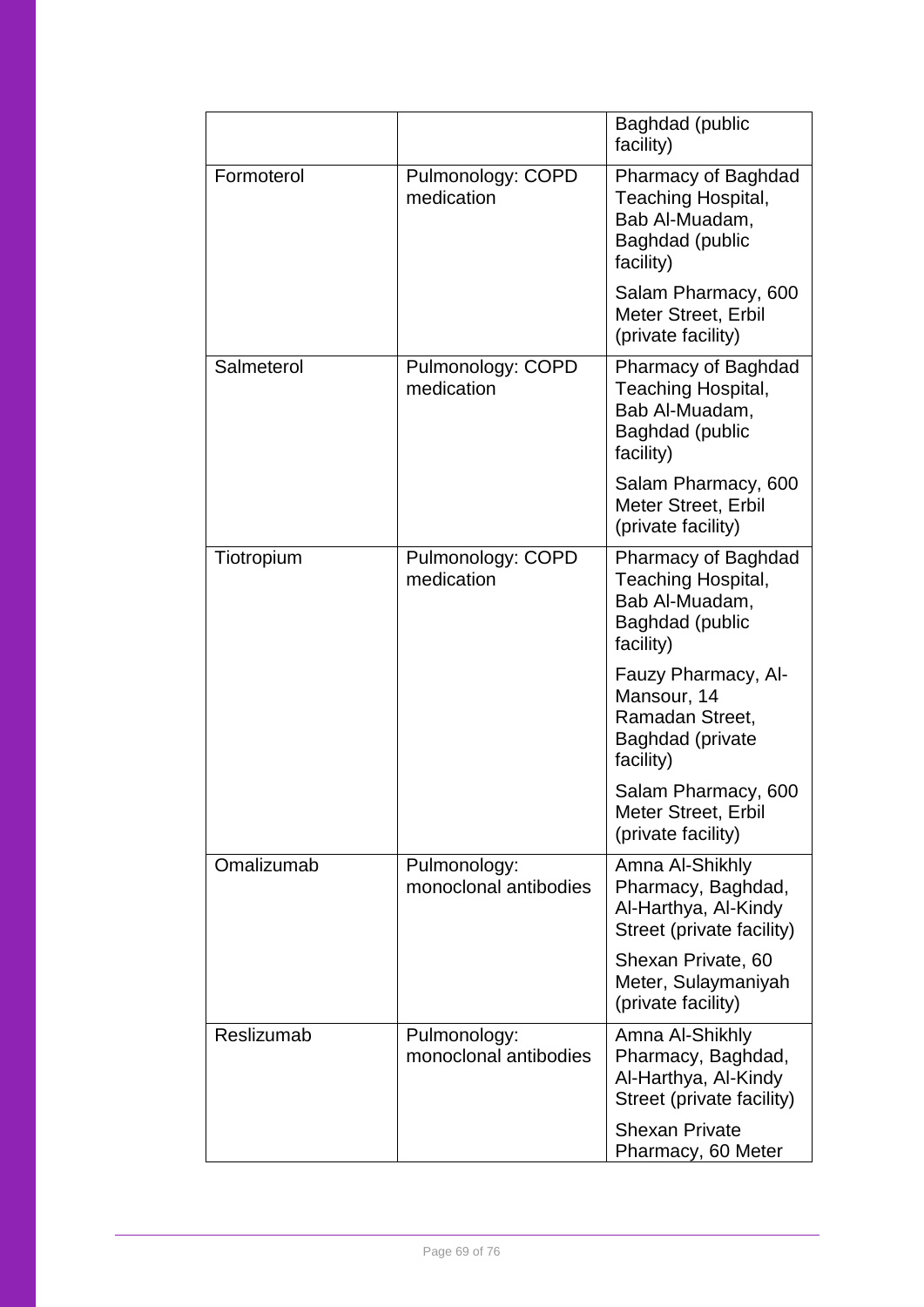|                                                  |                                                                 | Road, Sulaymaniyah<br>(private facility)                                                        |
|--------------------------------------------------|-----------------------------------------------------------------|-------------------------------------------------------------------------------------------------|
| Benralizumab                                     | Pulmonology:<br>monoclonal antibodies                           | Amna Al-Shikhly<br>Pharmacy, Baghdad,<br>Al-Harthya, Al-Kindy<br>Street (private facility)      |
| Mepolizumab                                      | Pulmonology:<br>monoclonal antibodies                           | Amna Al-Shikhly<br>Pharmacy, Baghdad,<br>Al-Harthya, Al-Kindy<br>Street (private facility)      |
|                                                  |                                                                 | <b>Shexan Private</b><br>Pharmacy, 60 Meter<br>Road, Sulaymaniyah<br>(private facility)         |
| <b>Montelukast Sodium</b>                        | Pulmonology: anti-<br>asthmatics                                | Amna Al-Shikhly<br>Pharmacy, Baghdad,<br>Al-Harthya, Al-Kindy<br>Street (private facility)      |
|                                                  |                                                                 | <b>Shexan Private</b><br>Pharmacy, 60 Meter<br>Road, Sulaymaniyah<br>(private facility)         |
| Salmeterol +<br>Fluticasone<br>(propionate)      | Pulmonology: anti-<br>asthmatics                                | <b>Fawza Private</b><br>Pharmacy, 14<br>Ramadan Street,<br><b>Baghdad</b> (private<br>facility) |
| Indacaterol +<br>Glycopyrrolate<br>(combination) | Pulmonology: COPD<br>medication                                 | <b>Private Pharmacy</b><br>Sama Al Karada, Al<br>Karada, Baghdad<br>(private facility)          |
|                                                  |                                                                 | Salam Pharmacy, 600<br>Meter Street, Erbil<br>(private facility)                                |
| Salbutamol                                       | Pulmonology: anti-<br>asthmatics                                | <b>Shexan Private</b><br>Pharmacy, 60 Meter<br>Road, Sulaymaniyah<br>(private facility)         |
| Beclometasone                                    | Pulmonology: anti-<br>asthmatics; inhalation<br>corticosteroids | <b>Shexan Private</b><br>Pharmacy, 60 Meter<br>Road, Sulaymaniyah<br>(private facility)         |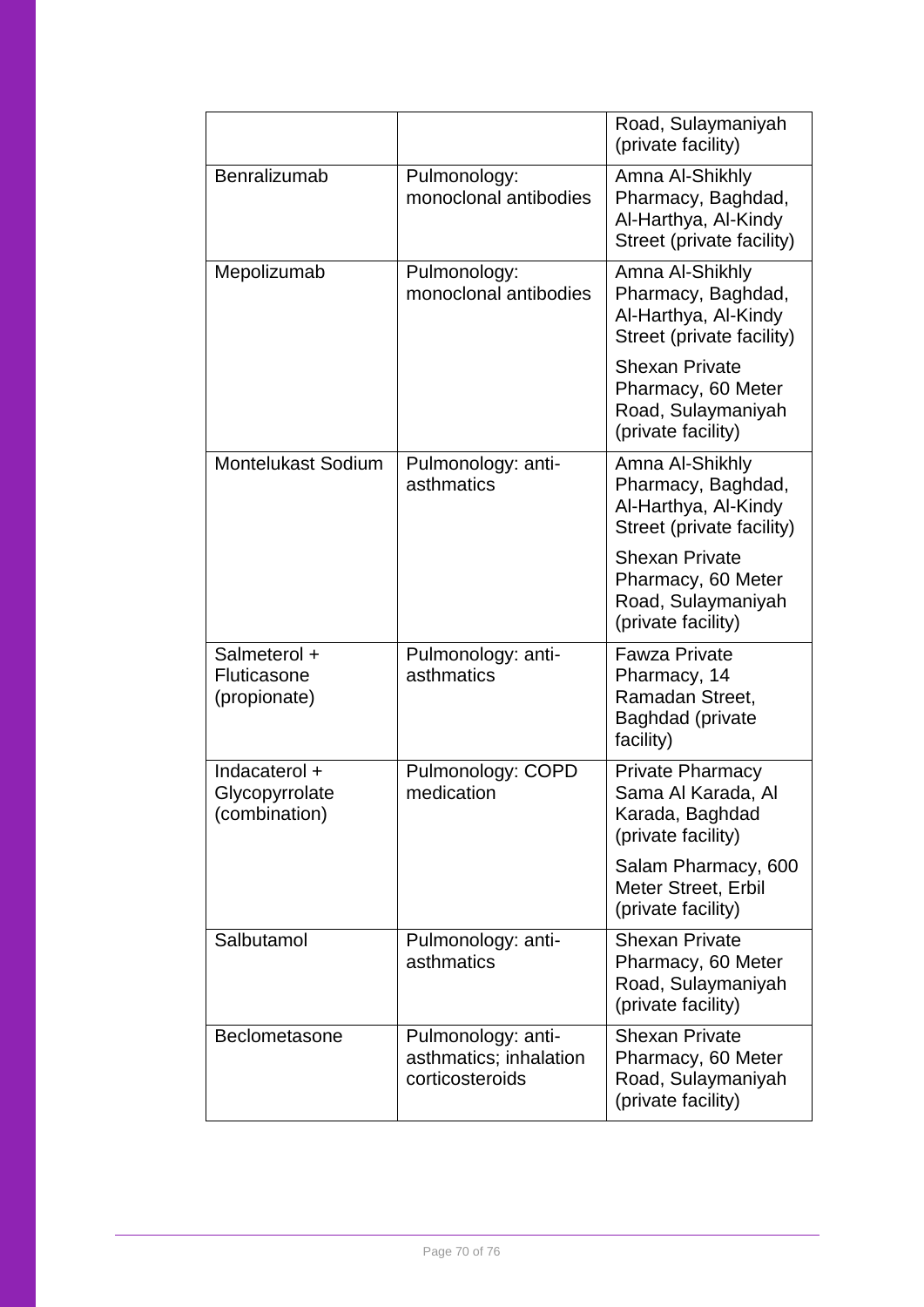| Ciclesonide                         | Pulmonology: anti-<br>asthmatics; inhalation<br>corticosteroids | <b>Shexan Private</b><br>Pharmacy, 60 Meter<br>Road, Sulaymaniyah<br>(private facility)                               |
|-------------------------------------|-----------------------------------------------------------------|-----------------------------------------------------------------------------------------------------------------------|
| <b>Budesonide</b>                   | Pulmonology: anti-<br>asthmatics; inhalation<br>corticosteroids | <b>Shexan Private</b><br>Pharmacy, 60 Meter<br>Road, Sulaymaniyah<br>(private facility)                               |
| Salbutamol +<br>Ipratropium         | Pulmonology: COPD<br>medication                                 | <b>Shexan Private</b><br>Pharmacy, 60 Meter<br>Road, Sulaymaniyah<br>(private facility)                               |
|                                     |                                                                 | Salam Pharmacy, 600<br>Meter Street, Erbil<br>(private facility)                                                      |
| Tiotropium +<br>Olodaterol          | Pulmonology: anti-<br>asthmatics                                | Salam Pharmacy, 600<br><b>Meter Street, Erbil</b><br>(private facility)                                               |
| Salbutamol (drops)<br>for nebulizer | Pulmonology: anti-<br>asthmatics;<br>sympathomimetics           | Life Support Team<br>Private Pharmacy,<br>Building 809, Italian<br>Village, Gulan Street,<br>Erbil (private facility) |

343 344 345 346 347 348 349

[Back to Contents](#page-2-0)

<sup>343</sup> MedCOI, 7 April 2020

- <sup>344</sup> MedCOI, 7 November 2019
- <sup>345</sup> MedCOI, 31 October 2019
- <sup>346</sup> MedCOI, 25 September 2019
- <sup>347</sup> MedCOI, 12 August 2019 <sup>348</sup> MedCOI, 6 May 2020
- <sup>349</sup> MedCOI, 25 November 2020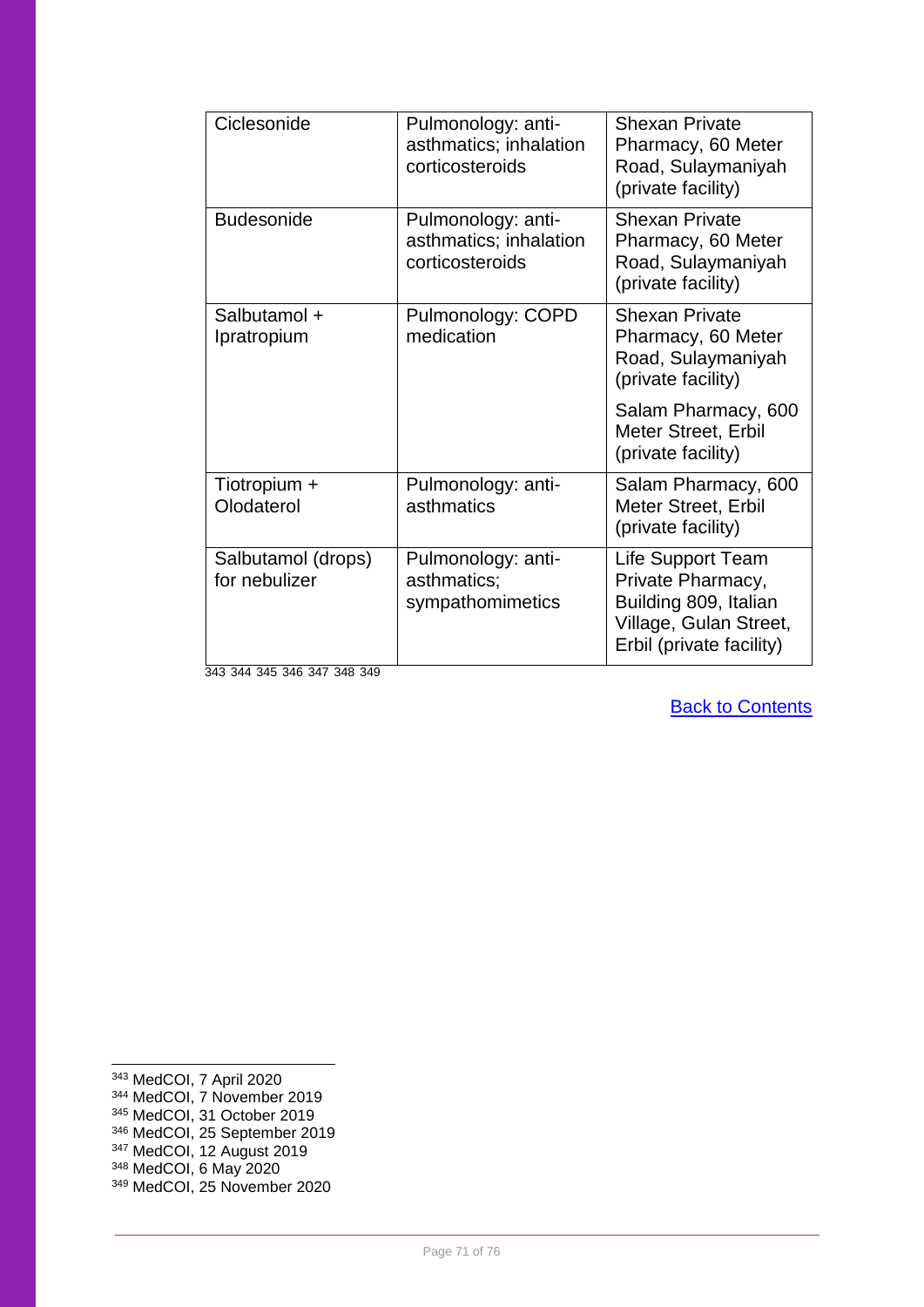# Terms of Reference

A 'Terms of Reference' (ToR) is a broad outline of what the CPIN seeks to cover. They form the basis for the [country information section.](#page-5-0) The Home Office's Country Policy and Information Team uses some standardised ToRs, depending on the subject, and these are then adapted depending on the country concerned.

For this particular CPIN, the following topics were identified prior to drafting as relevant and on which research was undertaken:

- Overview of the healthcare system
- Cancer
	- o Incidence and death rates
	- o Treatment
- Cardiology
	- o Incidence and death rates
	- o Treatment
- Covid-19
	- o Incidence and death rates
	- o Treatment
- Dentistry
	- o Treatment
- Eye conditions
	- o Incidence rates
	- o Treatment
- Geriatrics
	- o Care facilities
- Haematology
	- o Incidence and death rates
	- o Treatment
- HIV/AIDs
	- o Incidence and death rates
	- o Treatment
- Nephrology
	- o Incidence and death rates
	- o Treatment
- Mental Health
	- o Incidence and death rates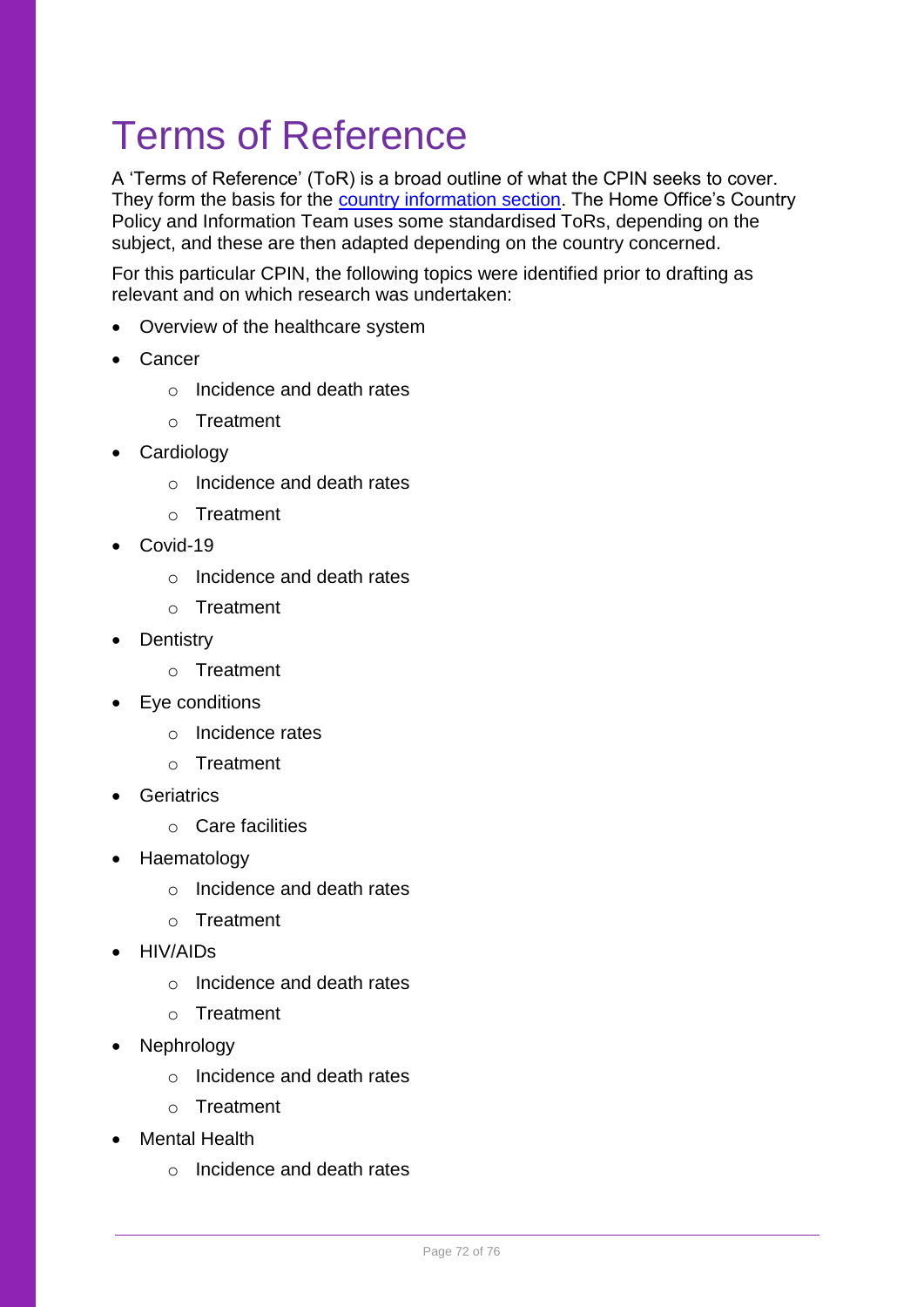- o Treatment
- Nephrology
	- o Incidence and death rates
	- o Treatment
- Neurological Conditions
	- o Incidence and death rates
	- o Treatment
- Obstetrics and reproductive health
	- o Treatment
- Paediatrics
	- o Treatment
- Palliative Care
	- o Treatment
- Tuberculosis and other lung diseases
	- o Incidence and death rates
	- o Treatment

[Back to Contents](#page-2-0)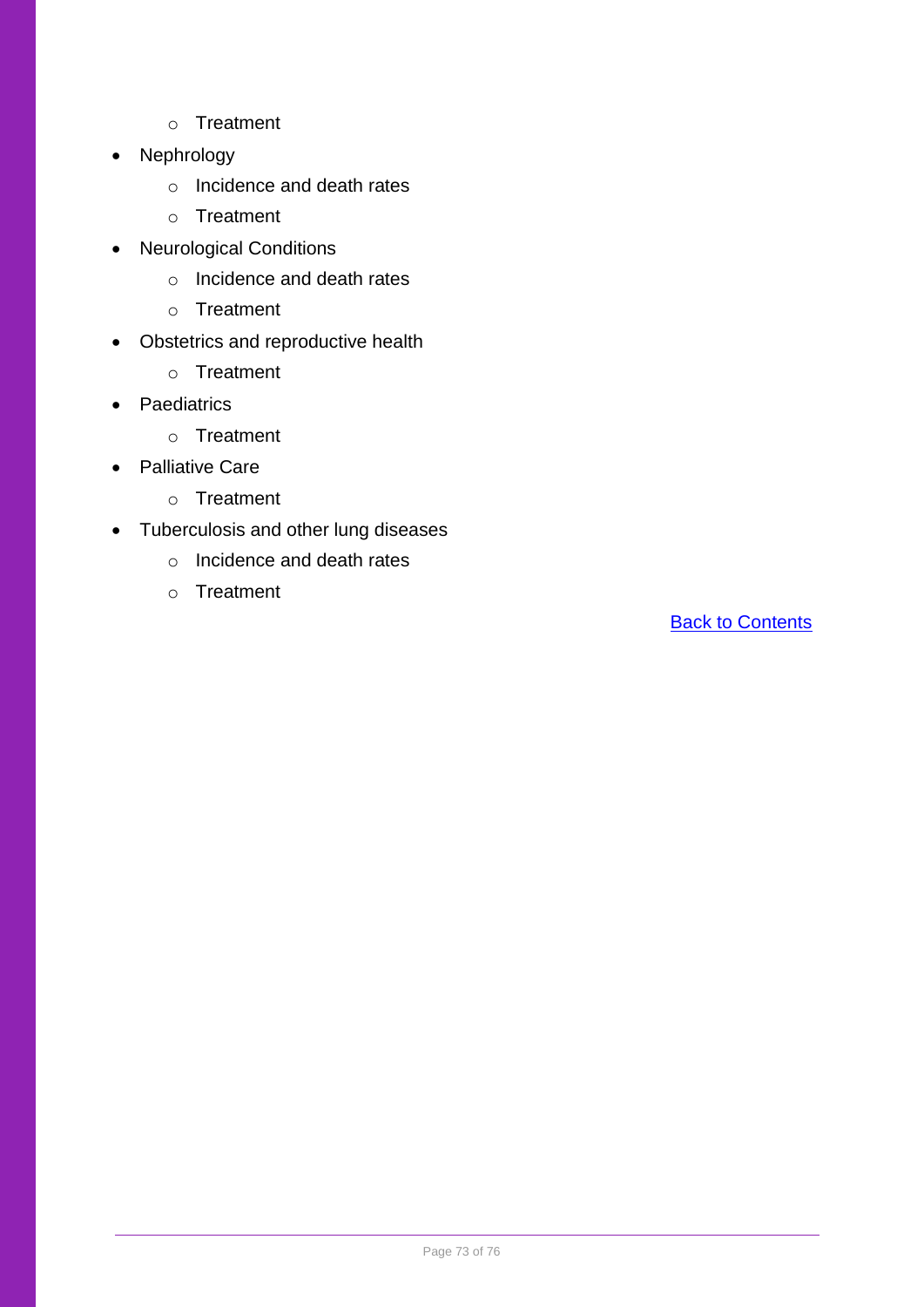# **Bibliography**

## **Sources cited**

Albujeer, A; Taher, A; Iranian Journal of Public Health, ['Dental Education and Oral](https://www.ncbi.nlm.nih.gov/pmc/articles/PMC5442288/)  [Health Service in Iraq'](https://www.ncbi.nlm.nih.gov/pmc/articles/PMC5442288/), May 2017. Last accessed: 5 January 2021

Australian Government, Department of Foreign Affairs and Trade (DFAT), ['DFAT](https://www.ecoi.net/en/file/local/2036511/country-information-report-iraq.pdf)  [Country Information Report Iraq'](https://www.ecoi.net/en/file/local/2036511/country-information-report-iraq.pdf), 17 August 2020. Last accessed: 2 December 2020

Broderick, K; Ableman, T; Weber, E; Enzenauer, R; Wain, H; Wroblewski, K; Neuro-Ophthalmology, ['Non-organic Vision Loss in the Afghanistan and Iraq Conflicts'](https://www.ncbi.nlm.nih.gov/pmc/articles/PMC5762151/), March 2017. Last accessed: 5 January 2021

Dossani, R; Carr, S; Bolles, G; Balata, R; Guthikonda, B; World Neurosurgery, ['Neurosurgery in Iraqi Kurdistan: An Example of International Neurosurgery Capacity](https://pubmed.ncbi.nlm.nih.gov/27150657/)  [Building'](https://pubmed.ncbi.nlm.nih.gov/27150657/), August 2016. Last accessed: 6 January 2021

Ghali, H; Palliative Medicine and Hospice Care Open Journal, ['Cultural Challenges in](https://openventio.org/wp-content/uploads/Cultural-Challenges-in-Implementing-Palliative-Care-Services-In-Iraq-PMHCOJ-SE-1-105.pdf)  [Implementing Palliative Care Services in Iraq'](https://openventio.org/wp-content/uploads/Cultural-Challenges-in-Implementing-Palliative-Care-Services-In-Iraq-PMHCOJ-SE-1-105.pdf), 18 May 2017. Last accessed: 7 January 2021

Ghali, H; Fadhill, S; 'Palliative Care: The Role and Importance of Research in Promoting Palliative Care Practices: Reports from Developing Countries. Volume 3', ['Research in Palliative Care in Iraq: Humble steps'](https://www.researchgate.net/publication/337570198_Research_in_Palliative_Care_in_Iraq_Humble_steps), October 2019. Last accessed: 7 January 2021

Hoz, S; Al-Sharshahi, Z; Albanaa, S; Surgical Neurology International, ['Neurosurgery](https://surgicalneurologyint.com/surgicalint-articles/neurosurgery-in-iraq-at-the-time-of-corona/)  [in Iraq at the time of Corona'](https://surgicalneurologyint.com/surgicalint-articles/neurosurgery-in-iraq-at-the-time-of-corona/), 9 May 2020. Last accessed: 6 January 2021

International Agency for Research on Cancer,

['About IARC'](https://www.iarc.fr/cards_page/about-iarc/), undated. Last accessed: 3 December 2020

['Iraq population fact sheet'](https://gco.iarc.fr/today/data/factsheets/populations/368-iraq-fact-sheets.pdf), October 2020. Last accessed: 3 December 2020

International Diabetes Federation, ['Iraqi Diabetes Association'](https://www.idf.org/our-network/regions-members/middle-east-and-north-africa/members/36-iraq.html?layout=details&mid=107), undated. Last accessed: 5 January 2021

International Federation of Gynecology and Obstetrics, 'Iragi Society of Obstetrics & [Gynecology \(ISOG\)'](https://www.figo.org/iraqi-society-obstetrics-gynecology-isog), undated. Last accessed: 6 January 2021

Iraqi Journal of Hematology, ['About us'](https://www.ijhonline.org/aboutus.asp), undated. Last accessed: 5 January 2021

Kurdistan24, ['Iraq records first case of HIV infection in 2019'](https://www.kurdistan24.net/en/story/18516-Iraq-records-first-case-of-HIV-infection-in-2019), 7 January 2019. Last accessed: 6 January 2021

[MedCOI,](https://medcoi.easo.europa.eu/) (by subscription)

Médecins Sans Frontiéres/Doctors Without Borders, ['Iraq: Mental health, post-war](https://www.msf-me.org/article/iraq-mental-health-post-war-and-time-covid-19)  [and in the time of Covid-19'](https://www.msf-me.org/article/iraq-mental-health-post-war-and-time-covid-19), 12 October 2020. Last accessed: 6 January 2021

Reuters, 'Special Report: Broken Health – the medical crisis that's aggravating Iraq's [unrest'](https://www.reuters.com/article/us-iraq-health-specialreport-idUSKBN20P1QB), 2 March 2020. Last accessed: 4 January 2021

Tariq, Esraa; Lafta, Riyadh; Mustansirya Medical Journal, ['A profile on health-care](https://www.mmjonweb.org/article.asp?issn=2070-1128;year=2018;volume=17;issue=1;spage=52;epage=56;aulast=Tariq)  [services for old in Baghdad'](https://www.mmjonweb.org/article.asp?issn=2070-1128;year=2018;volume=17;issue=1;spage=52;epage=56;aulast=Tariq), 25 July 2018. Last accessed: 13 January 2021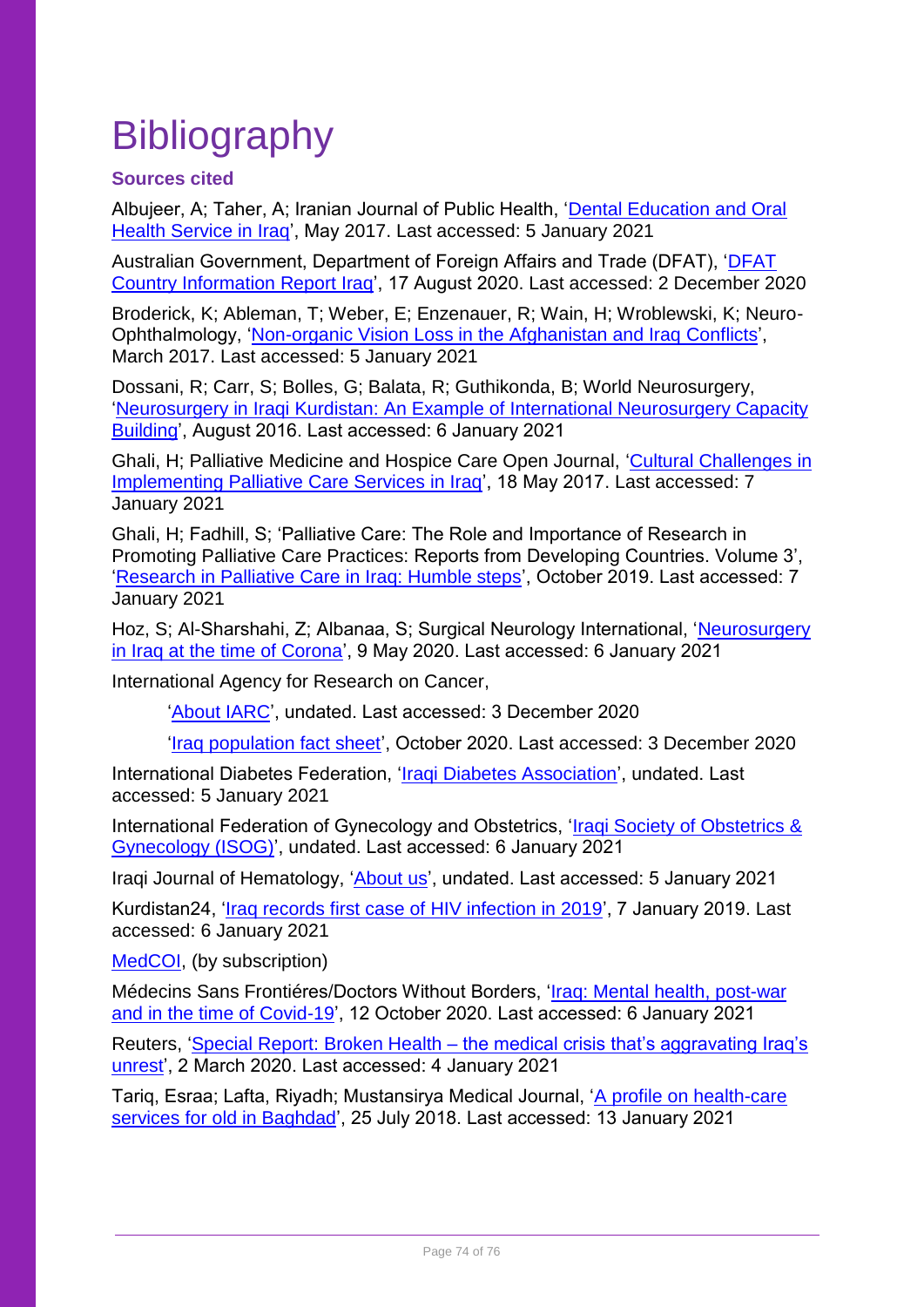United Nations High Commissioner for Refugees, ['International Protection](https://www.refworld.org/cgi-bin/texis/vtx/rwmain?page=search&docid=5cc9b20c4&skip=0&query=primary%20health%20centres&coi=IRQ)  [Considerations with Regard to People Fleeing the Republic of Iraq'](https://www.refworld.org/cgi-bin/texis/vtx/rwmain?page=search&docid=5cc9b20c4&skip=0&query=primary%20health%20centres&coi=IRQ), May 2019. Last accessed: 3 December 2020

United Nations Population Fund (UNFPA),

['A survivor from behind hospital doors'](https://iraq.unfpa.org/en/news/survivor-behind-hospital-doors), 8 May 2018. Last accessed: 6 January 2021

['The EU supports reproductive health services in Iraq with a new contribution](https://iraq.unfpa.org/en/news/eu-supports-reproductive-health-services-iraq-new-contribution-unfpa)  [to UNFPA'](https://iraq.unfpa.org/en/news/eu-supports-reproductive-health-services-iraq-new-contribution-unfpa), 27 August 2018. Last accessed: 6 January 2021

World Bank Group, '*Iraq – [Systematic Country Diagnostic'](http://documents1.worldbank.org/curated/en/542811487277729890/pdf/IRAQ-SCD-FINAL-cleared-02132017.pdf)*, 3 February 2017. Last accessed: 2 December 2020

World Food Programme, ['2019 Iraq Socio-Economic Atlas'](https://www.ecoi.net/en/file/local/2020086/WFP-0000110173.pdf), 30 March 2020. Last accessed: 2 December 2020

World Health Organization.

['Global health estimates: Leading causes of death –](https://www.who.int/data/gho/data/themes/mortality-and-global-health-estimates/ghe-leading-causes-of-death) WHO Member States, [2019'](https://www.who.int/data/gho/data/themes/mortality-and-global-health-estimates/ghe-leading-causes-of-death), December 2020. Last accessed: 4 January 2021

['Iraq Hepatitis Country profile 2017'](http://www.emro.who.int/images/stories/asd/hepatitis_profiles/iraq_hepatitis_profile.pdf), 2017. Last accessed: 6 January 2021

['Iraq: WHO Coronavirus Disease \(Covid-19\) Dashboard'](https://covid19.who.int/region/emro/country/iq), last updated 7 January 2021. Last accessed: 7 January 2021

['Paediatric unit and outpatient department open for patients in Hawija General](http://www.emro.who.int/irq/iraq-news/paediatric-unit-and-outpatient-department-open-for-patients-in-hawija-general-hospital.html)  [Hospital'](http://www.emro.who.int/irq/iraq-news/paediatric-unit-and-outpatient-department-open-for-patients-in-hawija-general-hospital.html), 12 March 2019. Last accessed: 6 January 2021

['WHO hands over essential health commodities to the Ministry of Health to](https://reliefweb.int/report/iraq/who-hands-over-essential-health-commodities-ministry-health-contain-covid-19-iraq-enar)  [contain Covid-19 in Iraq',](https://reliefweb.int/report/iraq/who-hands-over-essential-health-commodities-ministry-health-contain-covid-19-iraq-enar) 16 December 2020. Last accessed: 7 January 2021

['WHO support to paediatric and neonatal semi-intensive care units in Raparin](http://www.emro.who.int/irq/iraq-news/who-support-to-paediatric-and-neonatal-semi-intensive-care-units-in-raparin-paediatric-hospital-in-erbil.html)  [Paediatric Hospital in Erbil'](http://www.emro.who.int/irq/iraq-news/who-support-to-paediatric-and-neonatal-semi-intensive-care-units-in-raparin-paediatric-hospital-in-erbil.html), 26 September 2019. Last accessed: 6 January 2021

['World Health Statistics 2020: monitoring health for the SDGs, sustainable](https://apps.who.int/iris/bitstream/handle/10665/332070/9789240005105-eng.pdf)  [development goals'](https://apps.who.int/iris/bitstream/handle/10665/332070/9789240005105-eng.pdf), 2020. Last accessed: 4 January 2021

[Back to Contents](#page-2-0)

## **Sources consulted but not cited**

Arab 24, ['Iraq: The opening of an Oncology center with a capacity of 400 beds'](https://arab24.com/index.php/arab24-stories/iraq/item/8976-iraq-the-opening-of-an-oncology-center-with-a-capacity-of-400-beds), 26 November 2017. Last accessed: 3 December 2020

Broderick, K; Ableman, T; Weber, E; Enzenauer, R; Wain, H; Wroblewski, K; Neuro-Ophthalmology, ['Non-organic Vision Loss in the Afghanistan and Iraq Conflicts'](https://www.ncbi.nlm.nih.gov/pmc/articles/PMC5762151/), March 2017. Last accessed: 5 January 2021

Reuters, ['Iraq looks to private business to fix healthcare'](https://uk.reuters.com/article/us-iraq-health-investors-idUKKBN20P1QT), 2 March 2020. Last accessed: 3 December 2020

Shakarchi, F, Middle East African Journal of Ophthalmology, ['Blindness in](https://www.researchgate.net/publication/51614731_Blindness_in_Iraq_Leading_Causes_Target_Patients_and_Barriers_to_Treatment) Iraq: [Leading Causes, Target Patients, and Barriers to Treatment'](https://www.researchgate.net/publication/51614731_Blindness_in_Iraq_Leading_Causes_Target_Patients_and_Barriers_to_Treatment), July 2011. Last accessed: 5 January 2021

[Back to Contents](#page-2-0)